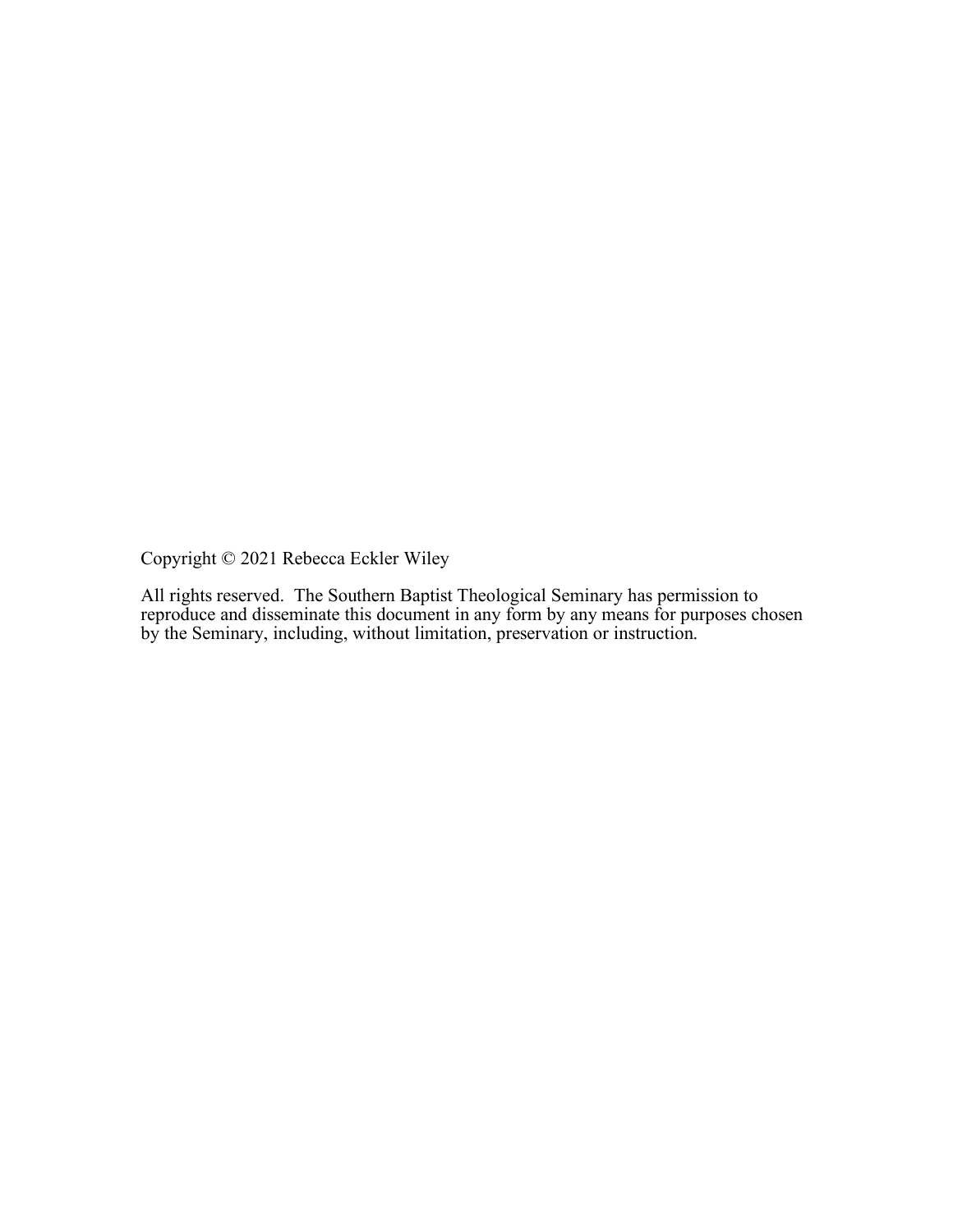# MEETING JESUS IN THE CLASSROOM: TRANSFORMATIONAL INTEGRATION

A Thesis

 $\overline{\phantom{a}}$  , where  $\overline{\phantom{a}}$ 

Presented to

the Faculty of

The Southern Baptist Theological Seminary

 $\overline{\phantom{a}}$  , where  $\overline{\phantom{a}}$ 

In Partial Fulfillment of the Requirements for the Degree Doctor of Educational Ministry

 $\overline{\phantom{a}}$  , where  $\overline{\phantom{a}}$ 

by Rebecca Eckler Wiley May 2021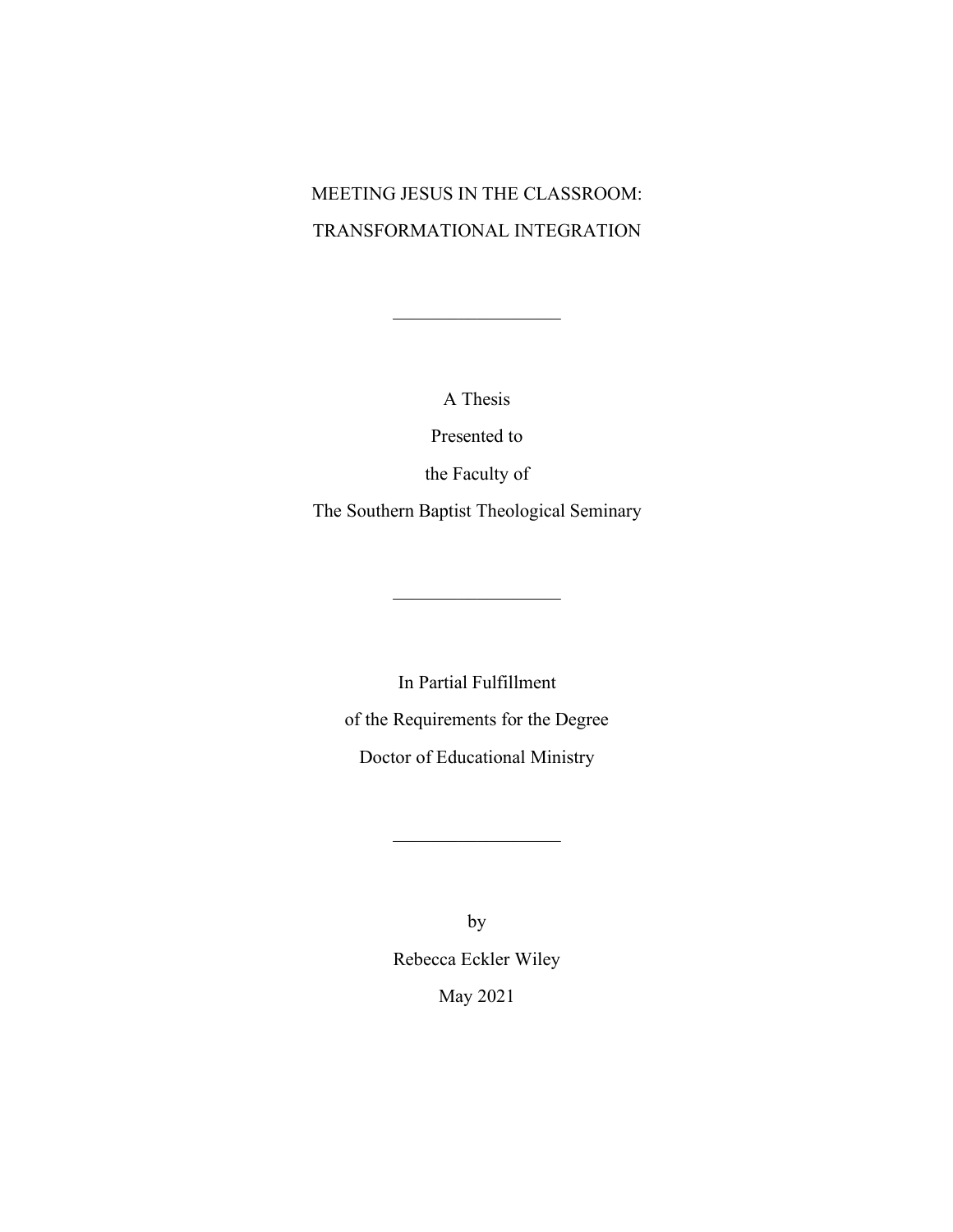# **APPROVAL SHEET**

# MEETING JESUS IN THE CLASSROOM:

# TRANSFORMATIONAL INTEGRATION

Rebecca Eckler Wiley

Read and Approved by:

\_\_\_\_\_\_\_\_\_\_\_\_\_\_\_\_\_\_\_\_\_\_\_\_\_\_\_\_\_\_\_\_\_\_\_\_\_\_\_\_\_\_ Matthew D. Haste (Faculty Supervisor)

\_\_\_\_\_\_\_\_\_\_\_\_\_\_\_\_\_\_\_\_\_\_\_\_\_\_\_\_\_\_\_\_\_\_\_\_\_\_\_\_\_\_ Joseph C. Harrod

Date \_\_\_\_\_\_\_\_\_\_\_\_\_\_\_\_\_\_\_\_\_\_\_\_\_\_\_\_\_\_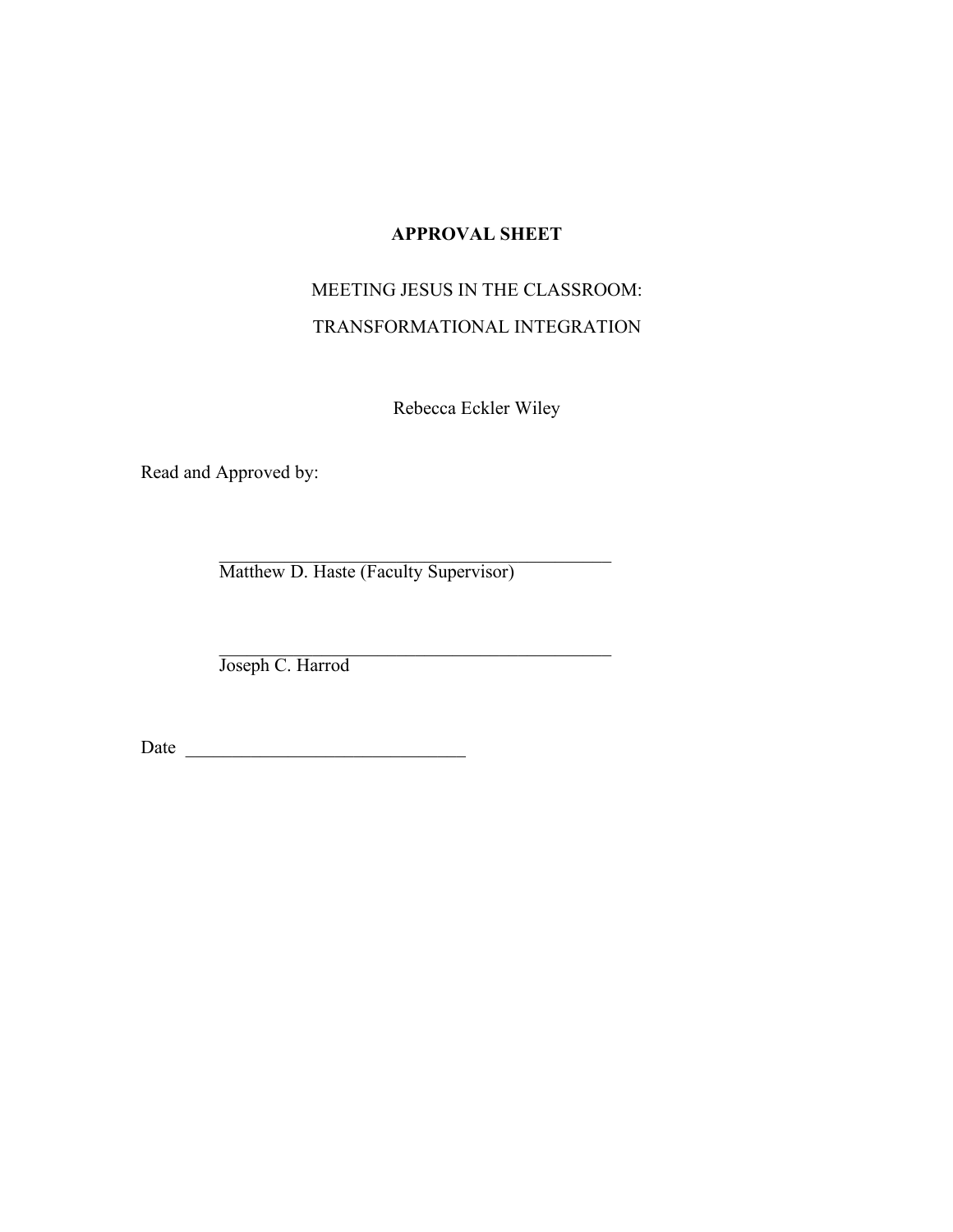To all the students I have had the privilege of teaching. We both learned, me more so. You are cherished.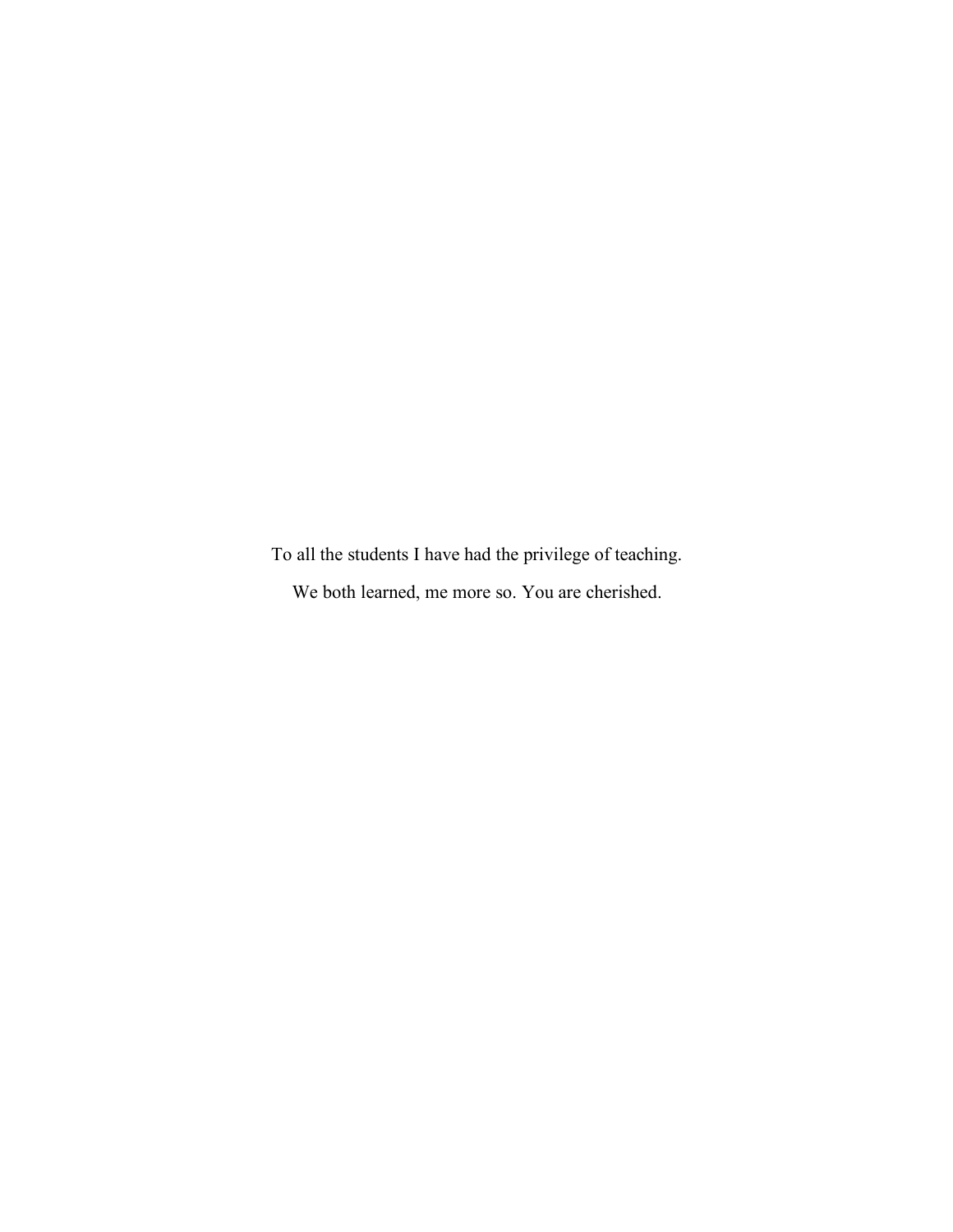# TABLE OF CONTENTS

|                                                     | Page |
|-----------------------------------------------------|------|
|                                                     | V1   |
| Chapter                                             |      |
|                                                     |      |
|                                                     | -1   |
|                                                     | 3    |
| Problems Within Christian Education: Are Christian  |      |
|                                                     |      |
|                                                     |      |
|                                                     |      |
| 2. LITERATURE REVIEW: PHILOSOPHY OF EDUCATION,      |      |
|                                                     |      |
|                                                     |      |
|                                                     |      |
| 3. LITERATURE REVIEW: TEACHERS AND LEARNERS  42     |      |
|                                                     |      |
|                                                     | 50   |
| UNDERSTANDING TRANSFORMATIONAL INTEGRATION  57<br>4 |      |
|                                                     | 57   |
|                                                     | 64   |
|                                                     | 70   |
|                                                     | 74   |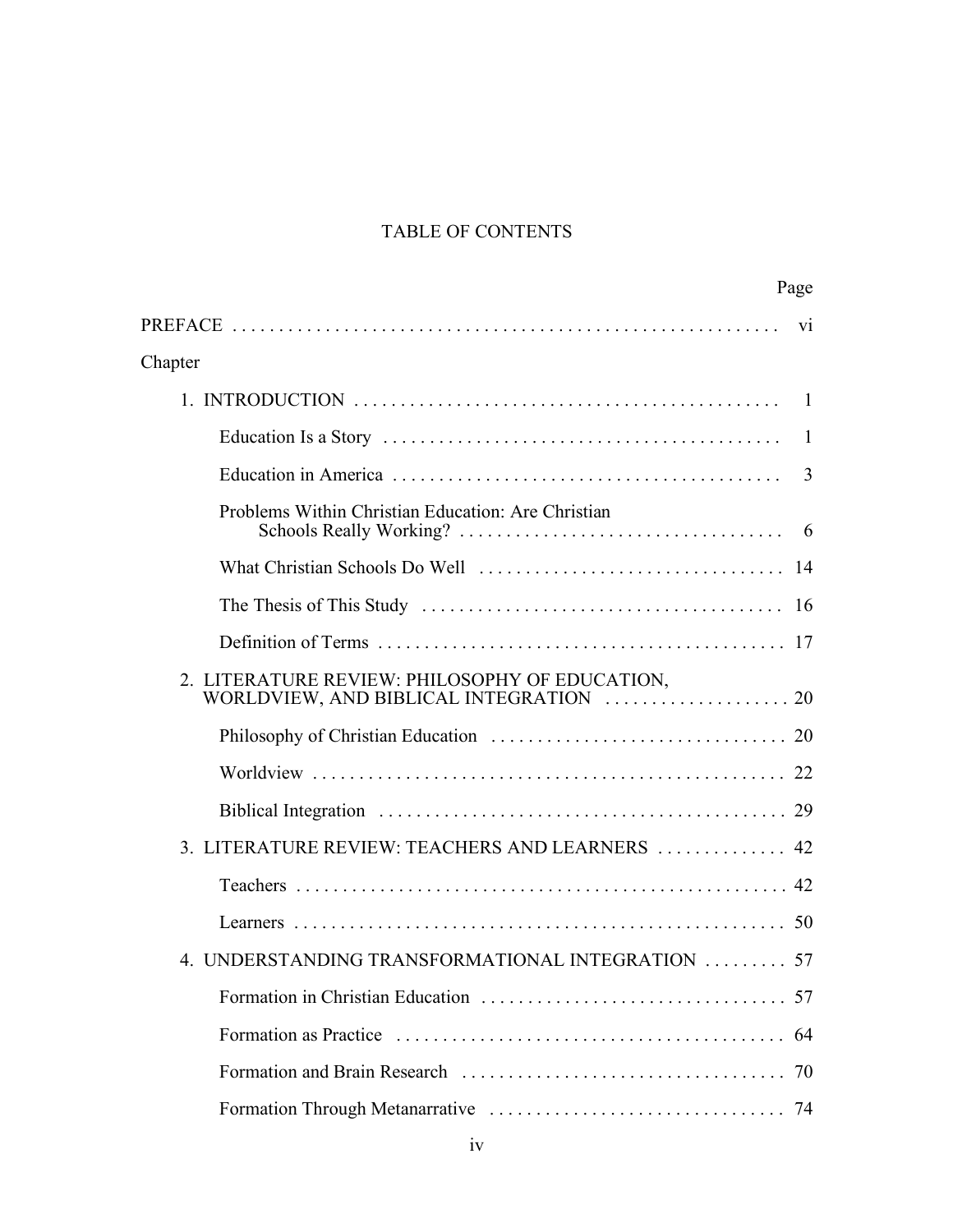| Chapter                                                                                                                                                                                                                        | Page |
|--------------------------------------------------------------------------------------------------------------------------------------------------------------------------------------------------------------------------------|------|
| 5. TRANSFORMATIONAL INTEGRATION AT CASS                                                                                                                                                                                        | 81   |
|                                                                                                                                                                                                                                | 83   |
|                                                                                                                                                                                                                                | 84   |
|                                                                                                                                                                                                                                |      |
|                                                                                                                                                                                                                                | 90   |
|                                                                                                                                                                                                                                | 92   |
|                                                                                                                                                                                                                                | 93   |
|                                                                                                                                                                                                                                |      |
| A Great Model (a) and the contract of the contract of the contract of the contract of the contract of the contract of the contract of the contract of the contract of the contract of the contract of the contract of the cont |      |
|                                                                                                                                                                                                                                |      |
| 6. IMPLICATIONS FOR TRANSFORMATIONAL<br>INTEGRATION IN CHRISTIAN EDUCATION 104                                                                                                                                                 |      |
|                                                                                                                                                                                                                                |      |
|                                                                                                                                                                                                                                |      |
|                                                                                                                                                                                                                                |      |
|                                                                                                                                                                                                                                |      |
| Appendix                                                                                                                                                                                                                       |      |
|                                                                                                                                                                                                                                |      |
| 2. SMALL TEACHINGS FOR CLASSROOM TEACHERS  120                                                                                                                                                                                 |      |
|                                                                                                                                                                                                                                |      |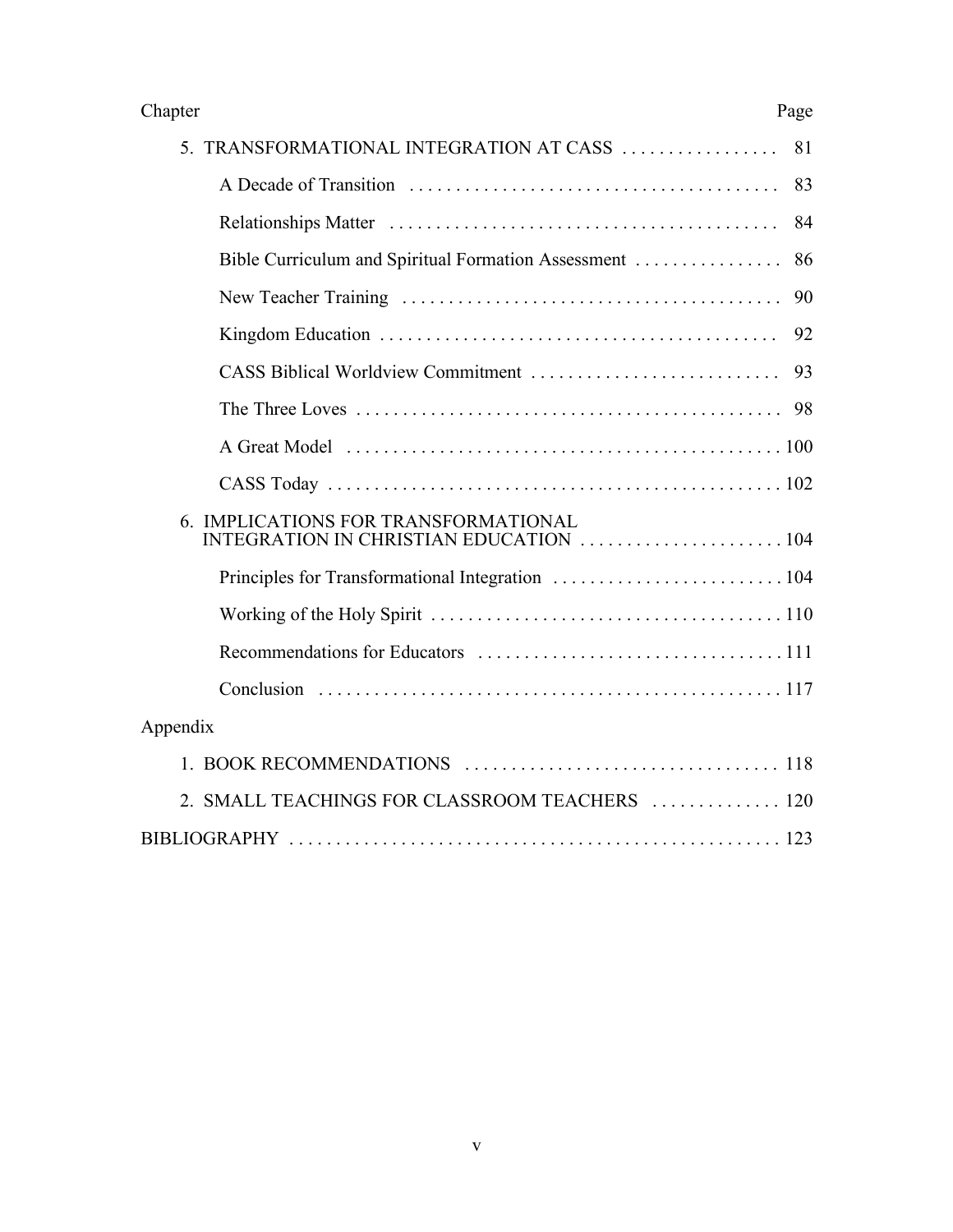## PREFACE

An extensive project is rarely accomplished alone, and in my case that has never been more true. I am thankful for the most precious and encouraging family always pushing me to be better and love Jesus more. My own children inspire me through their personal spiritual stories. My sweet husband is steady, supportive, and patient. I am so very thankful for all of them.

God tendered me two Godly men as guides through this process. Dr. Danny Bowen got me started, and Dr. Matt Haste pushed me to the finish line. Thank you both for your support, creativity, and patience.

I am also thankful for the Christian Academy School System that took a chance and allowed an inexperienced (but passionate) forty-year-old to teach Bible to high schoolers. My growth, joy, friendships, and desire for the kingdom will always be centered there. My cup overflows because of you.

These things I am thankful for (and so much more) have been gently woven into my life by Jesus himself, the one from whom all blessings flow. That debt I will never be able to repay, nor will I ever be required to . . . that is His beautiful grace.

Becky Wiley

Louisville, Kentucky May 2021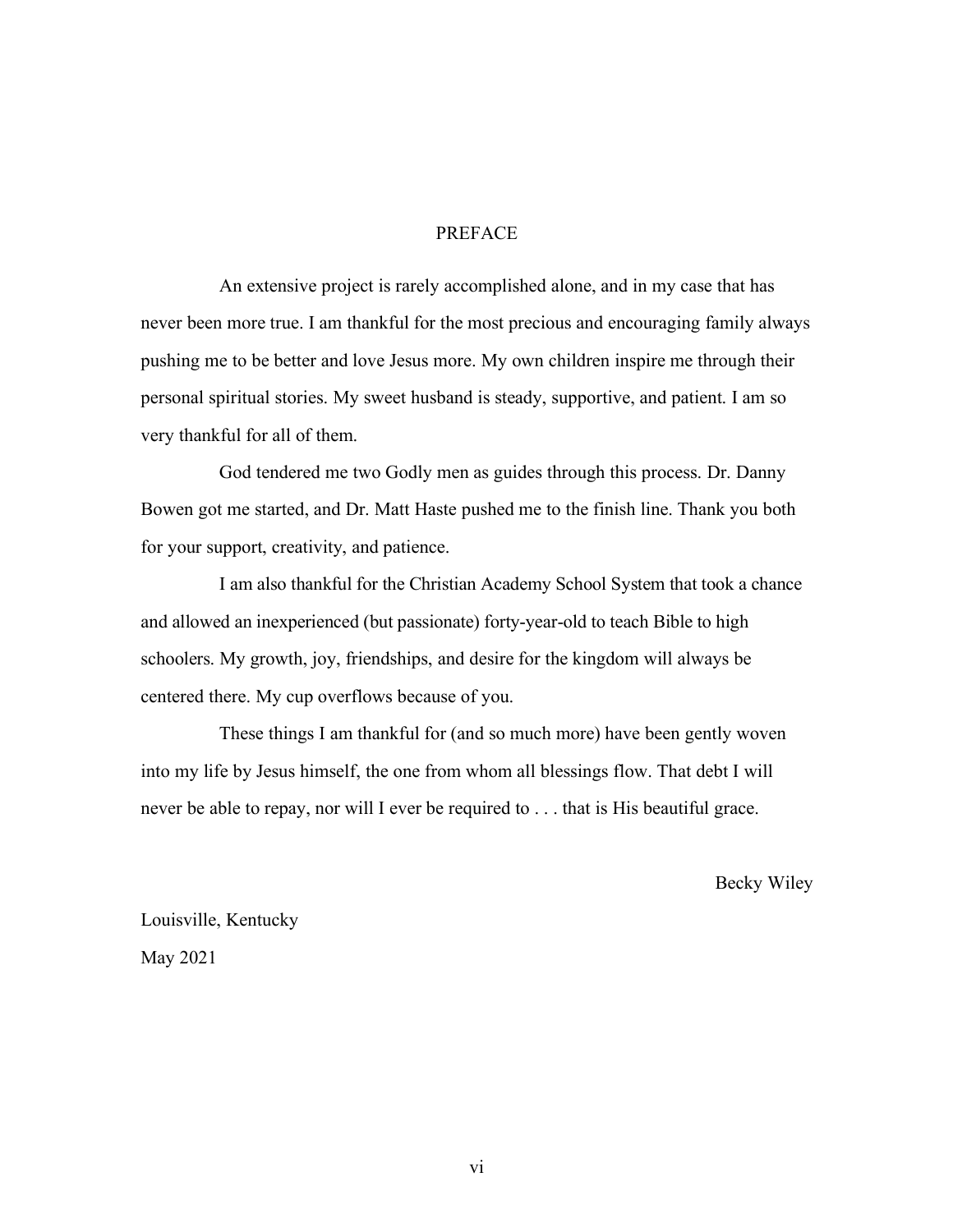# CHAPTER 1

#### **INTRODUCTION**

For as long as humans have been communicating, teaching and learning have been an essential part of life. In the ancient and biblical worlds, thinkers like Plato, Aristotle, Confucius, Moses, Jesus, and Paul gathered and taught their followers. In the Middle Ages and periods of Reformation and Enlightenment, it was men like Galileo, Michelangelo, Martin Luther, Isaac Newton, Benjamin Franklin, and Jonathan Edwards that continued the influence of thinkers as teachers. In our own time, the likes of Martin Luther King Jr., Horace Mann, Anne Sullivan, Booker T. Washington, Eleanor Roosevelt, Maria Montessori, and Stephen Hawking come to mind as influential teachers. The lineage of teachers and learners stretches all the way back to the beginning and it will stretch into the future. Today's educators are a part of this lineage. Education, regardless of motive, is the transferring of knowledge, morality, character, behavior, and information from one person to another, or more broadly, from one generation to the next. It is one of the ways people, God's crowning creation, are set apart from the rest of His design (Gen 1:26). We are made *imago Dei*, in the image of God, which allows us to reason, remember, create, experience emotions, communicate, and grasp meaning. Education is the catch-all system through which we experience the great stories of life.

#### **Education Is a Story**

Humans are wired for story. It is how we learn, relate, feel; it is what makes us human. God created humans for story, and he demonstrates this by using narrative as a primary means for communicating in His Word, the Bible. Furthermore, Jesus' chief teaching tool was the use of story. Sam Holston says of story,

1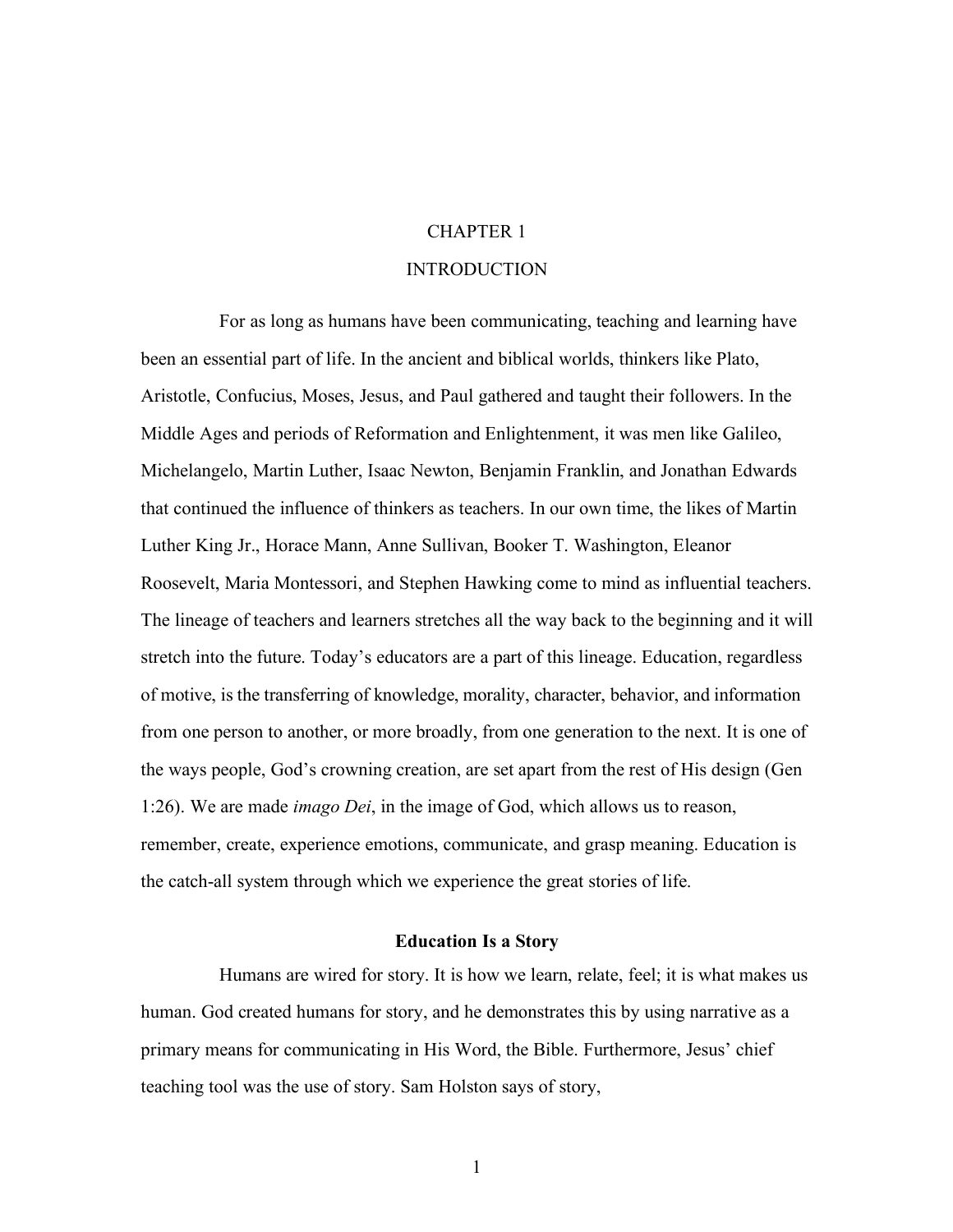We're wired to remember stories better than facts, statements, rhetoric... basically anything. Our brains are hardwired for relational and analogical reasoning. Stories are neuroscientifically proven to be the most effective way to convey information. They are also the best tools for teaching. As a delivery mechanism for complex concepts, ideas or lessons, stories are ideal. Stories make ideas approachable, relatable and most importantly**,** memorable.1

In his book, *The End of Education*, cultural critic Neil Postman describes humans as a god-making species.<sup>2</sup> It is nearly impossible for humans to remain neutral, filling in narrative when explanation is not available. Humans' experiences, communities, relationships, and lives are always identifying with a grand narrative or story. He

explains,

With some reservations but mostly with conviction, I use the word narrative as a synonym for *god,* with a small *g*…It is the purpose of such figures and images (gods) to direct one's mind to an idea and, more to my point, to a story – not any kind of story, but one that tells of origins and envisions a future, a story that constructs ideals, prescribes rules of conduct, provides a source of authority, and, above all, gives a sense of continuity and purpose. A god, in the sense I am using the word, is the name of a great narrative, one that has sufficient credibility, complexity, and symbolic power to enable one to organize one's life around it…The point is that, call them what you will, we are unceasing in creating histories and futures for ourselves through the medium of narrative.3

For centuries the enduring story in the West was the Judeo-Christian narrative

of the Bible. Even as the age of science was birthed, the storytellers of the day did not see the story of the Bible as incompatible with their new story, but rather, a continuation of it. However, within the last century in the West, the Judeo-Christian story has been replaced. Theologian Carl Truman in his book, *The Rise and Triumph of the Modern Self*, describes this new story as an inflation of "the self" as the primary character, rather than the objective story with God as the main character. He suggests this new story began in the eighteenth and nineteenth centuries with the Genevan philosopher, Jean-Jacques Rosseau who wrote an educational exposition on the place of the individual in society. The ideas

<sup>&</sup>lt;sup>1</sup> Sam Holston, "Why I'm Learning Neuroscience Through Stories," The Startup, October 7, 2019, https://medium.com/swlh/why-im-learning-neuroscience-through-stories-be8b17a9a773.

<sup>2</sup> Neil Postman, *The End of Education: Redefining the Value of School* (New York: Knopf, 1995), 7.

<sup>3</sup> Postman, *The End of Education*, 5-7.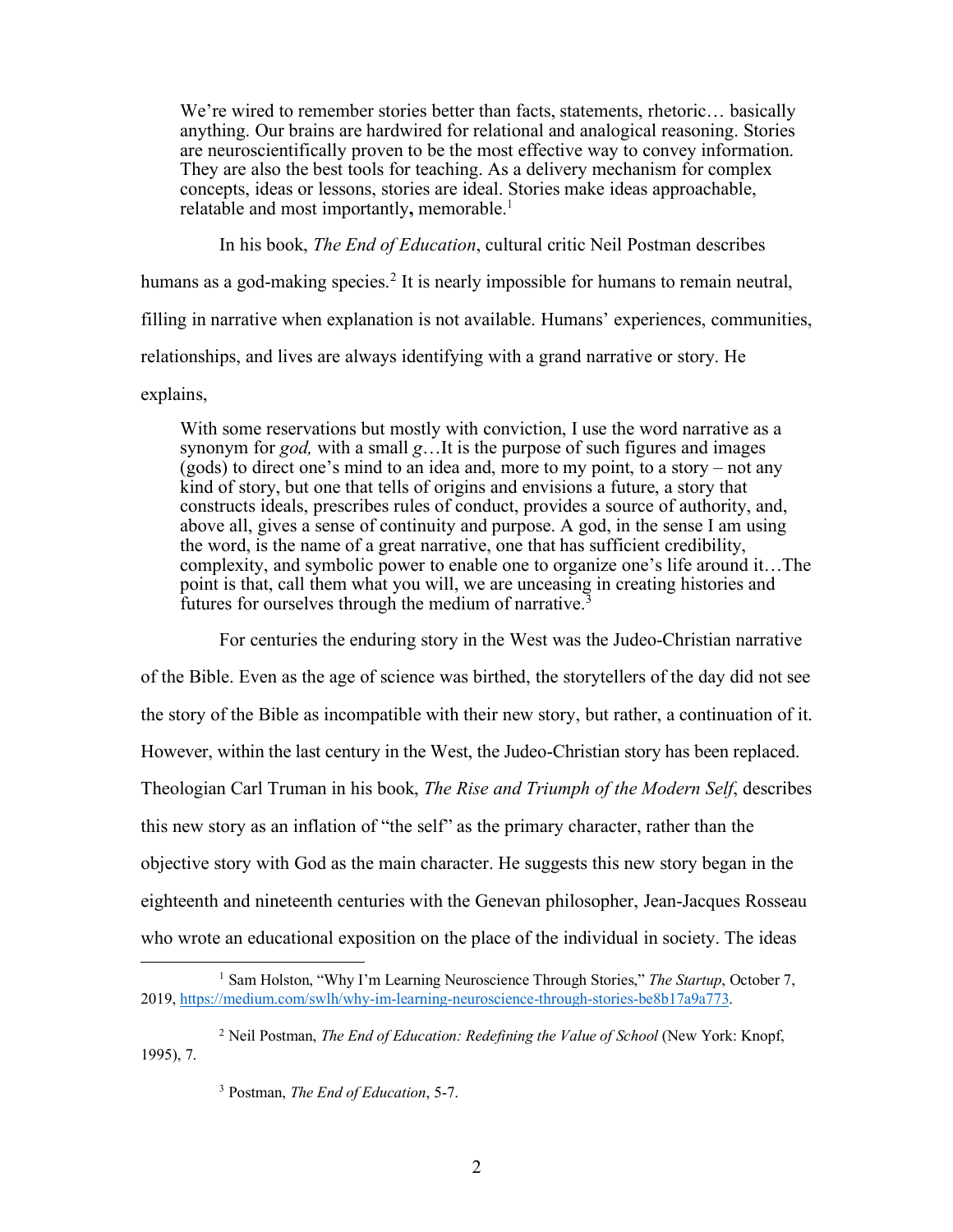of Voltaire, Thomas Paine, Friedrich Nietzsche, Karl Marx, and Charles Darwin added to and made possible this new thinking and allowed for the focus to become the subjective inner life of the individual.<sup>4</sup> Conflicting narratives are difficult to live; trying to marry the new story to the old one. It is not working because the two stories are diametrically opposed.

### **Education in America**

### **Creation of Public Schools**

This conflict in narratives is visible in the history of the American public school system. The oldest ongoing school in America is the Boston Latin School. Congregationalist minister John Cotton founded the school in 1635. Cotton sought to emulate the Free Grammar School of Boston, England, which focused on humanities.<sup>5</sup> The goal was, "to ensure the Puritan elite of Boston developed strong biblical literacy and were held to the highest of academic standards."6 The earliest American schools were religious in nature and taught the Judeo-Christian narrative using the Bible for learning.

Education reformer, Horace Mann, became the Secretary of Massachusetts Board of Education in the late 1830s. He proposed a new system of free education called the Common School which would be available for all students and serve as a neutralizing force for social status and religion. In the book, *Mindshift: Catalyzing Change in Christian Education*, authors Rex Miller, Bill Latham, and Brian Cahill explain the goals of the Common School, "The Common School aimed to redeem some of the social ills of the time by ensuring robust civic engagement, allaying class conflict, and accomplishing

 <sup>4</sup> Carl R. Trueman, *The Rise and Triumph of the Modern Self: Cultural Amnesia, Expressive Individualism, and the Road to Sexual Revolution* (Wheaton, IL: Crossway, 2020), 27.

<sup>5</sup> Boston Latin School, "BLS History," accessed December 21, 2020, https://www.bls.org/apps/pages/index.jsp?uREC\_ID=206116&type=d.

<sup>6</sup> M. Rex Miller, Bill Latham, and Brian Cahill, *Humanizing the Education Machine: How to Create Schools That Turn Disengaged Kids into Inspired Learners* (Hoboken, NJ: John Wiley & Sons, 2017), 28.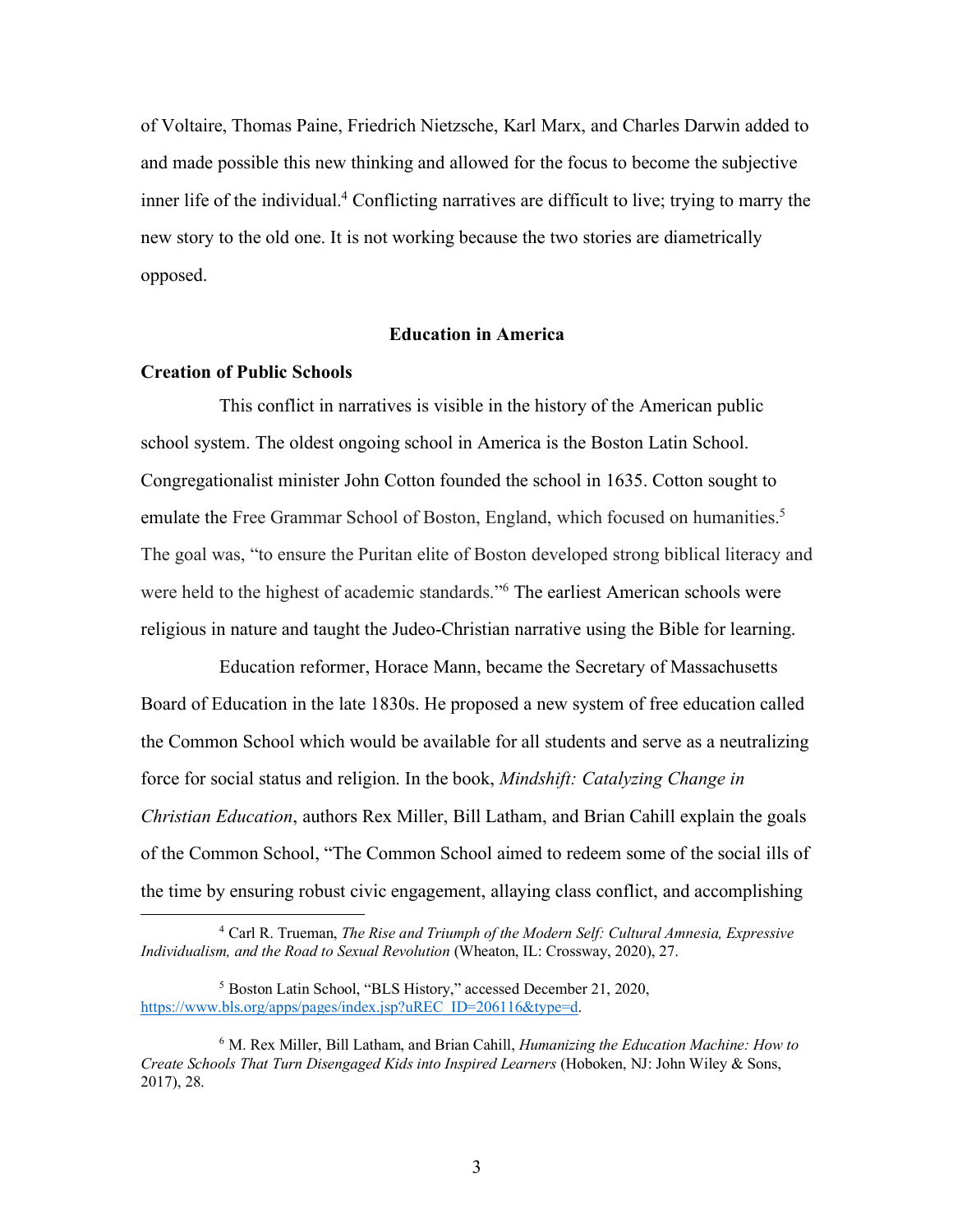a host of other social aims by instilling moral habits based upon a Universalist religion doctrine."7 The authors go on to state, "Many believe this movement stifled creative thought and individual growth, instead prioritizing uniform outcomes, achieved most efficiently for the taxpayer, a utilitarian legacy that schools—both public and private have inherited."<sup>8</sup> And thus, the Education Machine was born, shifting the desired outcomes from creativity, individualism, and love of learning to uniformity, outcomes, and social order.

The process of secularizing the schools was slow and incremental. As America stretched westward, the demands of the agricultural calendar, among other things, contributed to parents' desiring the academic subjects be priority at school; religion could be taught at home. This plan worked as long as religion (i.e., Christianity) was valued, taught, and modeled in the home. Over time public schooling told multiple narratives which Postman identifies as, "The American Creed" (the story of democracy), "The Great Melting Pot" (various cultures coming together to form one), "The Protestant Ethic" (stay busy because laziness is a sin).<sup>9</sup> More recently the narratives are "The Politically Correct" (all ideas must be valued as equal), and "Feelings trump Facts" (one's reality is based on their emotions). Researcher, Rex Miller in his book *Humanizing the Education Machine* describes the current educational system,

We all know that we live in perilous times. But, more than that, we live in the crumbling ruins of obsolete forms. An age is passing away (as ages always do). Don Berwick famously said, 'Every system is perfectly designed to get the results it gets.' The prevalent model of public education does what it was designed to do. And in a previous era, that served America very well. With the passing of that era, the model has become obsolete.<sup>10</sup>

 <sup>7</sup> Miller, Latham, and Cahill, *Humanizing the Education Machine*, 29.

<sup>8</sup> Miller, Latham, and Cahill, *Humanizing the Education Machine*, 29.

<sup>9</sup> Postman, *The End of Education*, 14.

<sup>10</sup> Miller, Latham, and Cahill, *Humanizing the Education Machine*, 1–2.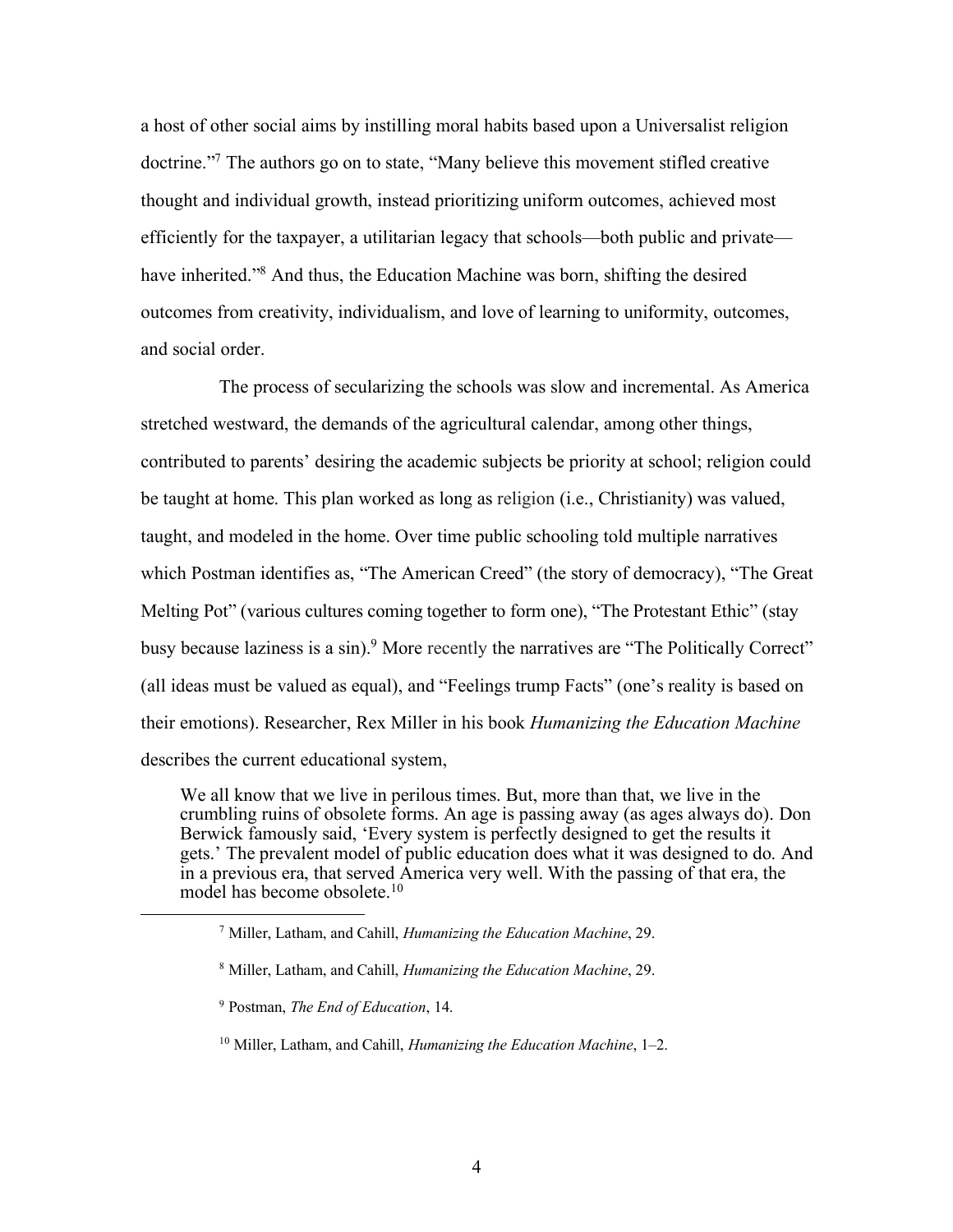For decades this country has known its educational system was failing. Rather than do the hard work that accompanies change, each new era accepted the status quo with minor generational tweaks. 11

#### **Creation of Christian Schools**

Out of this broken system came the Christian School Movement. Several reasons contributed to the desire for religious schooling in the late nineteenth and early twentieth centuries:

- 1. Increasing sentiment that democracy (uniformity) was of the highest importance;
- 2. Mainline congregations devaluing the authority of Scripture;
- 3. The growing belief schools should not encourage religion;
- 4. The misinterpretation of the separation of church and state;
- 5. The prevalence of educational leaders void of religious beliefs and convictions.12

Influential secular educator John Dewey is a formative figure on education in

the twentieth century. In *A Passion for Learning*, Lockerbie describes Dewey's influence,

Dewey (also) witnessed and helped energize the transformation of American public life from a God-conscious accountability to its present secular relativism. By his voluminous writing and his prestige of office, Dewey's educational theories swept aside pedagogical and moral tenets he considered outmoded or unscientific, replacing them with new doctrines based on scientific observation and the absence of absolute moral standards.13

Dewey rejected belief in a personal God and the need for Jesus' atonement for sin.

Influenced by Darwinism, Dewey stressed the pragmatism of human experience and

democracy. His educational methods and pedagogy also infiltrated private schools.<sup>14</sup>

<sup>13</sup> Lockerbie, *A Passion for Learning*, 301.

<sup>14</sup> Lockerbie, *A Passion for Learning*, 304.

 <sup>11</sup> See Miller, Latham, and Cahill, *Humanizing the Education Machine*, 1-12; Postman, *The End of Education*, 19-36.

<sup>12</sup> D. Bruce Lockerbie, *A Passion for Learning: A History of Christian Thought on Education*, 2nd ed. (Colorado Springs, CO: Purposeful Design Publications, 2007), 284-85.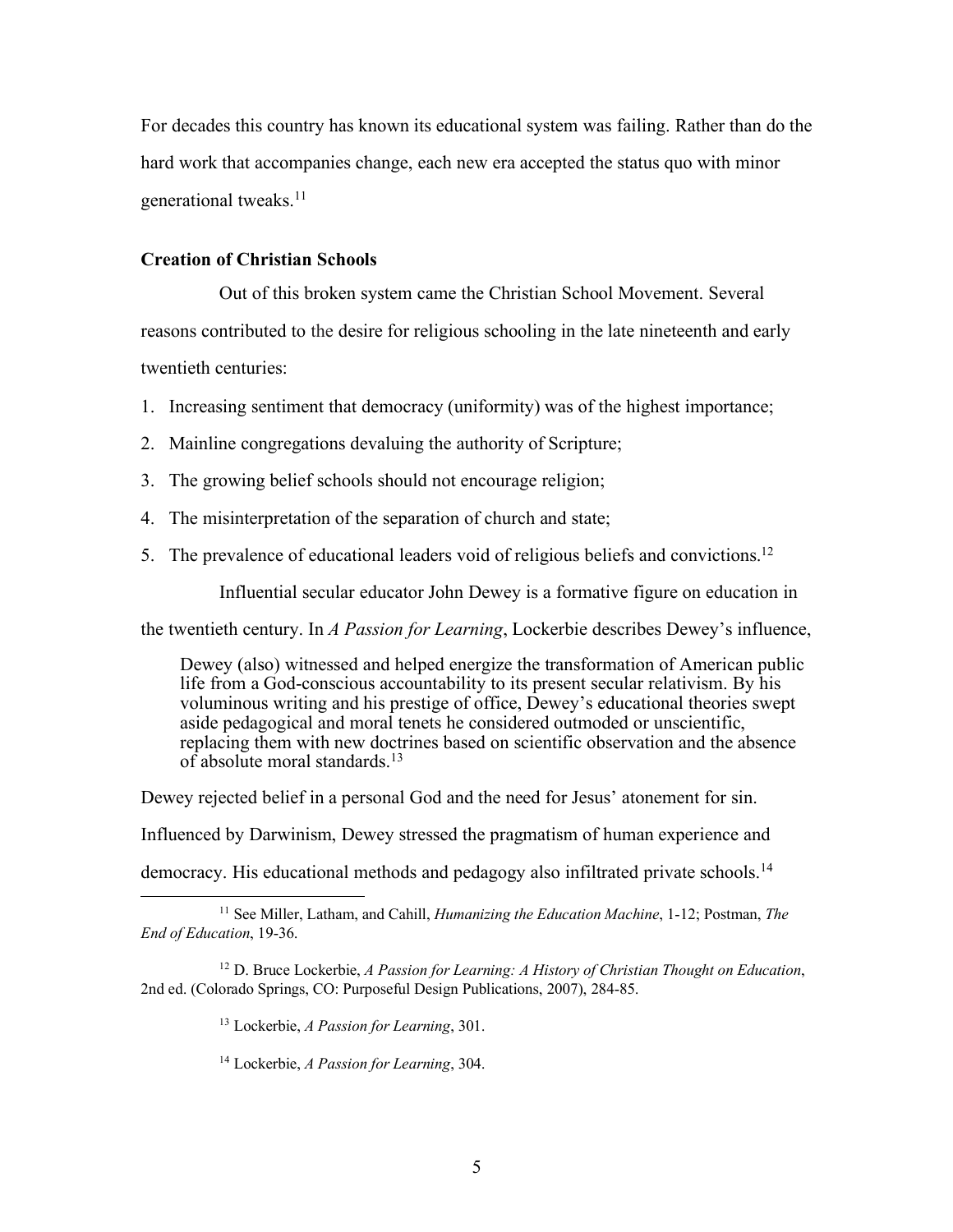Christian education in America has a long history. For the purposes of this study, the focus is on the Christian School Movement over the last fifty years. It was during this time a surge in private Christian schooling took place. The motivation for alternative education seems reactionary, meaning Christian schools were viewed as the alternative because of reasons such as:

- 1. The loss of Truth (existence and pursuing of absolute truth). 15
- 2. The decline of moral and academic standards.<sup>16</sup>
- 3. The rejection of authority.<sup>17</sup> And more recently:
- 4. The societal, anti-biblical definition of marriage, gender, and sex.<sup>18</sup>
- 5. The attempt at racial integration of public schools in the 1960s-1980s.19

The story being told in public education was simply not acceptable to many families.

#### **Problems within Christian Education: Are Christian Schools Really Working?**

Within the last fifty years there has been much research about Christian

education and the Christian school experience. Unfortunately, the evolution of this research

and experience has not been linear. Like many disciplines, the current product looks more

<sup>17</sup> Glen Schultz, *Kingdom Education: God's Plan for Educating Future Generations* (Nashville: LifeWay, 1998), 26.

<sup>18</sup> For further study see R. Albert Mohler, *We Cannot Be Silent: Speaking Truth to a Culture Redefining Sex, Marriage, & the Very Meaning of Right & Wrong* (Nashville: Nelson Books, 2015); Sam Allberry, *Is God Anti-Gay? And Other Questions about Homosexuality, the Bible and Same-Sex Attraction* (Epsom, Surrey, England: Good Book, 2015); and David Platt, *A Compassionate Call to Counter Culture in a World of Poverty, Same-Sex Marriage, Racism, Sex Slavery, Immigration, Persecution, Abortion, Orphans, Pornography* (Carol Stream, IL: Tyndale House, 2015).

<sup>19</sup> For further study see Ibram X. Kendi, *Stamped from the Beginning: The Definitive History of Racist Ideas in America* (New York: Nation Books, 2016); Jemar Tisby, *The Color of Compromise: The Truth about the American Church's Complicity in Racism* (Grand Rapids: Zondervan, 2020); Jennifer L. Eberhardt, *Biased: Uncovering the Hidden Prejudice That Shapes What We See, Think, and Do* (New York: Viking, 2019).

 <sup>15</sup> Arthur Frank Holmes, *All Truth Is God's Truth* (Grand Rapids: Eerdmans, 1977), 4.

<sup>16</sup> Richard J. Edlin, *The Cause of Christian Education* (Blacktown, New South Wales: National Institute for Christian Education, 1999), 37.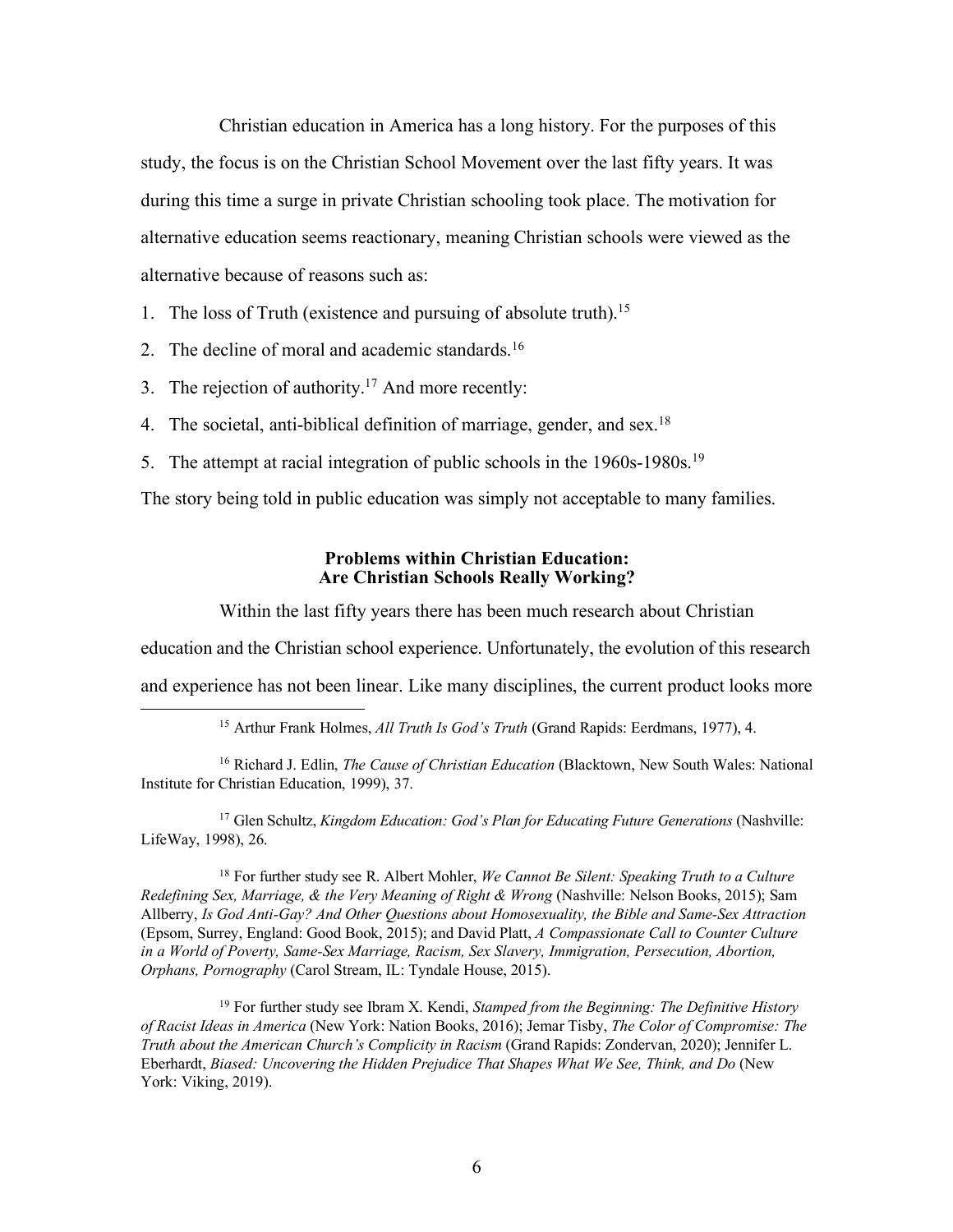like a large tossed salad made with various ingredients thrown in over time—sometimes the same ingredient with a slight variation, sometimes two of the same ingredients, or sometimes an abundance or absence of a main ingredient. The recipe is not clear or reproducible. Christian education varies from country to country, state to state, school to school, and can even vary within a school. While differences and uniqueness can certainly be good, consistency in criteria and common language within Christian education appears lacking. As a result, the spectrum of Christian schools is far-reaching. What one might expect from a Christian school depends on what kind(s) of Christian school(s) the individual experienced before, and whether or not the particular model was "successful." This section will identify several key problems in Christian schools today.

#### **Christian Education or Christians Educating?**

Perhaps the main problem Christian education and schools have might be described as an inconsistent philosophy. John Hull wrote a fascinating article addressing this issue entitled, "Aiming for Christian Education, Settling for Christians Educating: The Christian School's Replication of a Public School Paradigm." He asserts Christian schools *want* to espouse a transforming Christian education, but without a clear break from the public school pedagogy, this cannot and does not happen. The "way of doing school" in America has not significantly changed. Using the same model (public school) and expecting different results (Christian school) seems futile. Along the way attempts have been made to bolster the "Christian" part of Christian schools—such as more biblical integration, teacher training, parent/school contracts, improving chapels, and making Christianity "cool." These attempts are often helpful but can feel like "add-ons" to the "real" part of school, understood to be academics. The cost is high, seemingly too high for the vast majority of Christian schools. The differences would be so radical (i.e. sports, scheduling, financial cost, testing, etc.) that the mainstream Christian public might not be willing to go along. Author John Hull explains,

7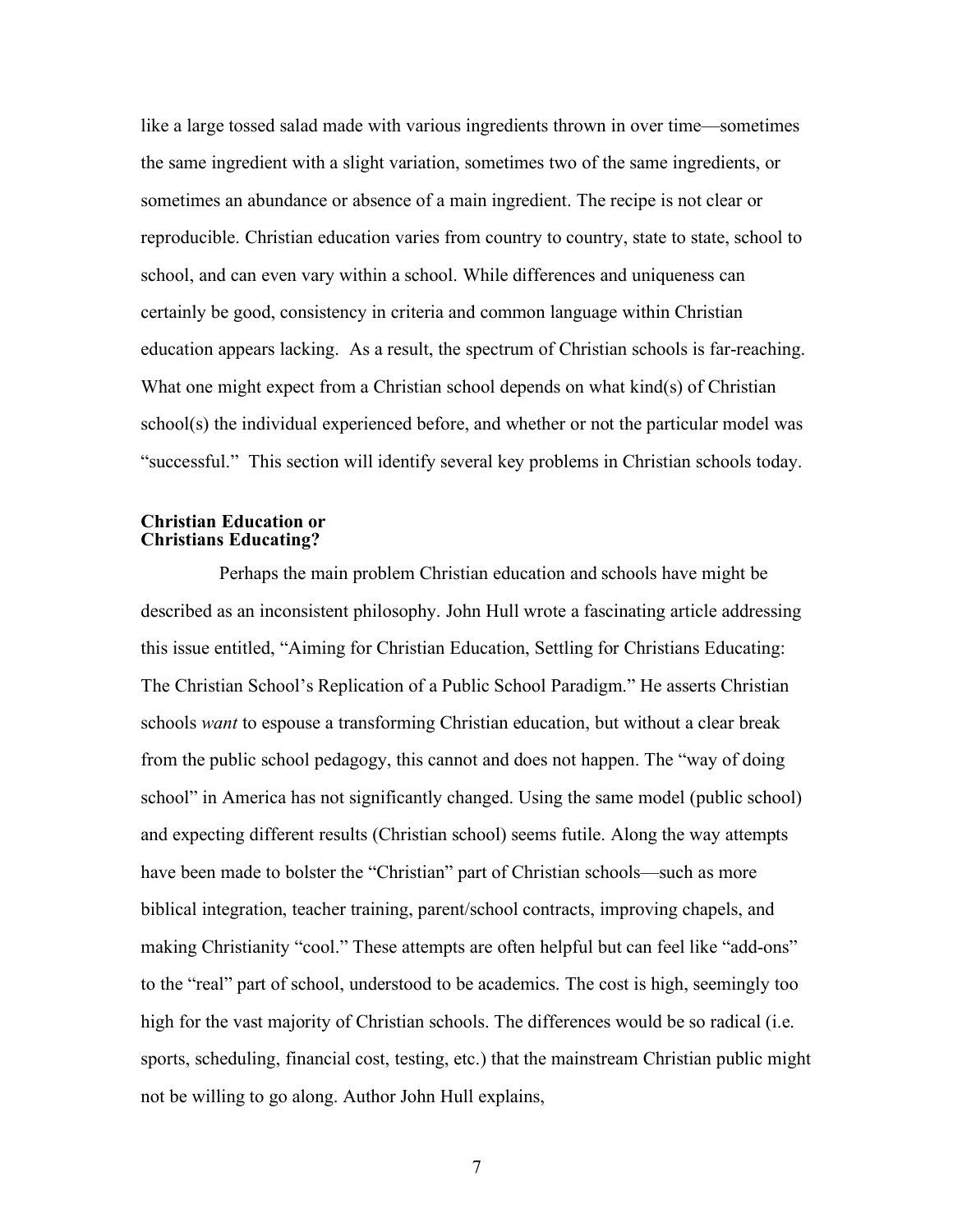Inside this status quo frame of reference, the distinguishing character of the Christian school revolves around what the teachers "add" to the students' educational experience by means of their moral integrity, devotional piety, and biblical insights into a select group of controversial topics. Whereas *Christian education* leads to a new and different model of education, *Christians educating* utilizes different people (people of faith) to elevate the academic and spiritual standards of the traditional public school model.<sup>20</sup>

It is quite possible the vast majority of Christian schools in America are *Christians educating.* They have an identity crisis; they espouse to be one thing, but really are something altogether different. Understandably, public school proponents might be right in assuming Christian schools are dressed up, condescending, holier-thanthou versions of public schools, because they are ultimately a public school with a Christian veneer.

Regardless of emphasis, Christian schools need to tell a better story. By telling Christ's story, Christian schools set themselves apart from other schools. With *this* story the hope is to show students what it might look like to follow Jesus right now, what it means to love their neighbor, how Jesus desires they live a holistic life through Him, how to redefine success according to Scripture, and how a love of learning is far more satisfying than a transactional grade for personal gain.<sup>21</sup>

#### **Desired Outcomes and Mission Statements**

Nearly all other problems with Christian education seem to flow out of the aforementioned inconsistent philosophy. Desired outcomes (also called expected student outcomes, portrait of a graduate, or end statements) along with mission statements are examples of the effects of the philosophical issue. The Association of Christian Schools International (ACSI), the largest Christian school accreditation organization in the world,

 <sup>20</sup> John E. Hull, "Aiming for Christian Education, Settling for Christians Educating: The Christian School's Replication of a Public School Paradigm," *Christian Scholar's Review* 32, no. 2 (Winter 2003): 204.

<sup>21</sup> Lynn E. Swaner, Dan Beerens, and Erik Ellefsen, *MindShift: Catalyzing Change in Christian Education* (Colorado Springs: ACSI, 2019), 32.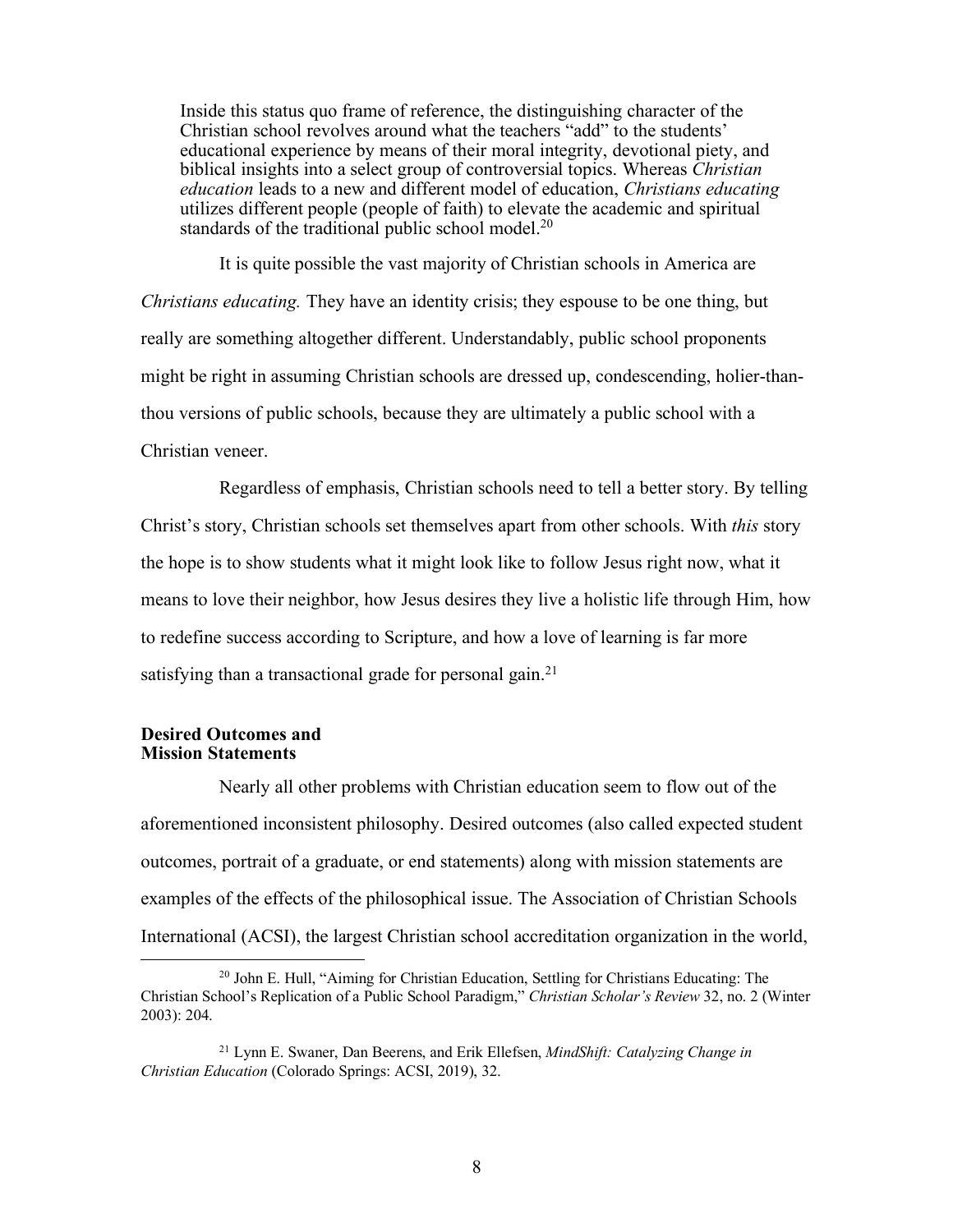requires the development of desired outcomes. Assistant Vice President of ASCI Erin Wilcox explains these outcomes,

An individual school's ESOs should reflect the character values, spiritual aspirations, cultural norms, academic goals, and other particular characteristics of the school. In fact, part of the benefit of developing them is the collaboration of faculty, staff, administration and possibly parents and students in order to define their distinctives. ESOs can be thought of as statements that operationalize the mission, core values, and the ends of the governing body in a way that will translate into instructional activities, strategies, curriculum, and even decisions that affect hiring, resources, and training. Good examples include character traits that are more general as well as competencies that are measurable so that teachers can determine how to work them into lessons and assessments.<sup>22</sup>

While outcomes are indeed important, realistic outcomes are essential. Likely desired student outcomes include the spiritual growth, maturity, and formation of students; all ACSI accredited schools require student outcomes. And many schools' mission statements are wholly based on spiritual development and maturity. However, is it possible some of the *Christians educating* are not qualified to carry the responsibility of children's spiritual formation? Or put another way, is this too much to expect of teachers? Can Christian schools, modeled after public schools, affectively reach these goals? Furthermore, the assessment of spiritual outcomes has historically been extremely difficult due to the nature of ascertaining spiritual affect and measuring heart change. All stakeholders, including parents, want assurances they can expect a school's mission statement to reflect reality. Assessment is necessary but often challenging.

#### **Parental Motivation**

There are many reasons to choose Christian schooling,<sup>23</sup> but chief among them should be to reinforce the Christian worldview, teaching, and commitment the student

 <sup>22</sup> Erin Wilcox, "Expected Student Outcomes: A Help, or Just Hype?" Association of Christian Schools International, May 6, 2019, https://blog.acsi.org/expected-student-outcomes-in-christian-schools.

<sup>&</sup>lt;sup>23</sup> There are many reasons parents might choose a Christian school for their child's education. Some of the more common reasons against public school include potential exposure to ungodliness in worldly attitudes and behaviors, poor educational quality, and lack of a coherent worldview. Reasons for a Christian school choice might include safety, quality educational opportunities, smaller class size, Christian teachers, likeminded community, and the emphasis on biblical worldview.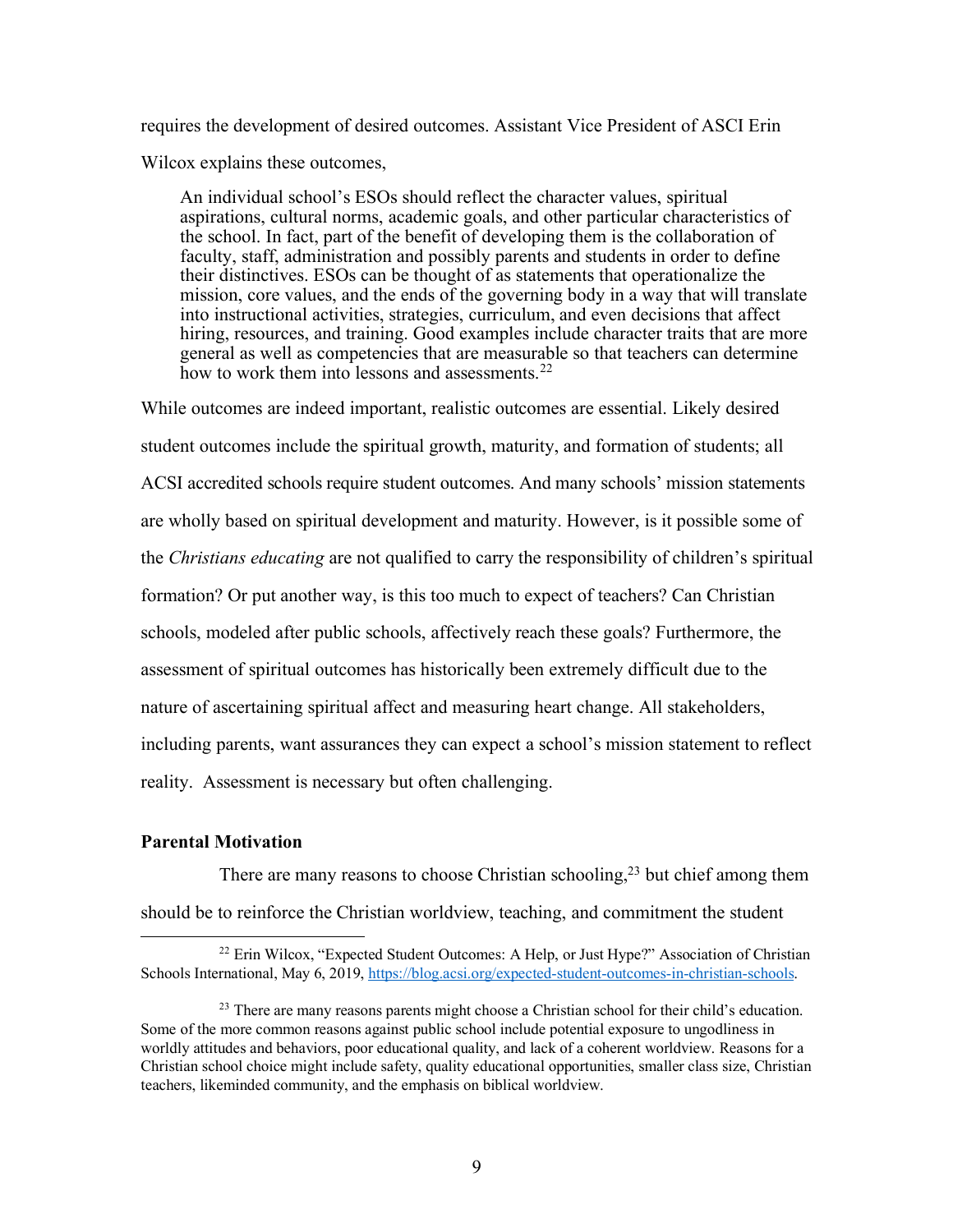receives at home. There are primarily two models of Christian school. Covenant schools *partner* with like-minded, Gospel-committed families to extend the Christian teaching in the home. Conversely, evangelistic Christian schools generally accept families with different religious backgrounds as long as the family agrees to *allow* the teaching of the school's Christian beliefs and principles. Ultimately, these two orientations should not affect the school's goals and outcomes but might affect their methods.

Problems arise when parents, and even students, do not uphold their commitment to the school. For instance, parents might agree to Christian teaching and principles, but then become upset when that same teaching rubs up against their true desires and beliefs. This type of inconsistency typically has a negative effect on all parties, but especially the student who is being taught two competing stories.

# **Teacher Training/Expectations**

Naturally, ongoing teacher training is essential for effective teaching and learning of any type to occur. The massive advancements in technology and information retrieval, including social media, have made the generational divide between teacher and student (Generation Z) very wide. Cultural and social differences between generations seem equally as challenging.

Research from Kelly Hayes entitled, "Equipping Teachers for Biblical Integration at The King's Academy in Florence, South Carolina," found their teachers believe biblical integration needs to improve yet were not able to agree on the definition of biblical integration. They reported as areas most needing attention and training to be the use of Scripture (handling, understanding, and applying), application of worldview, and practical methods of biblical integration. Hayes also found a noticeable divide in teachers' biblical integration between language and humanities courses (more BI) and

10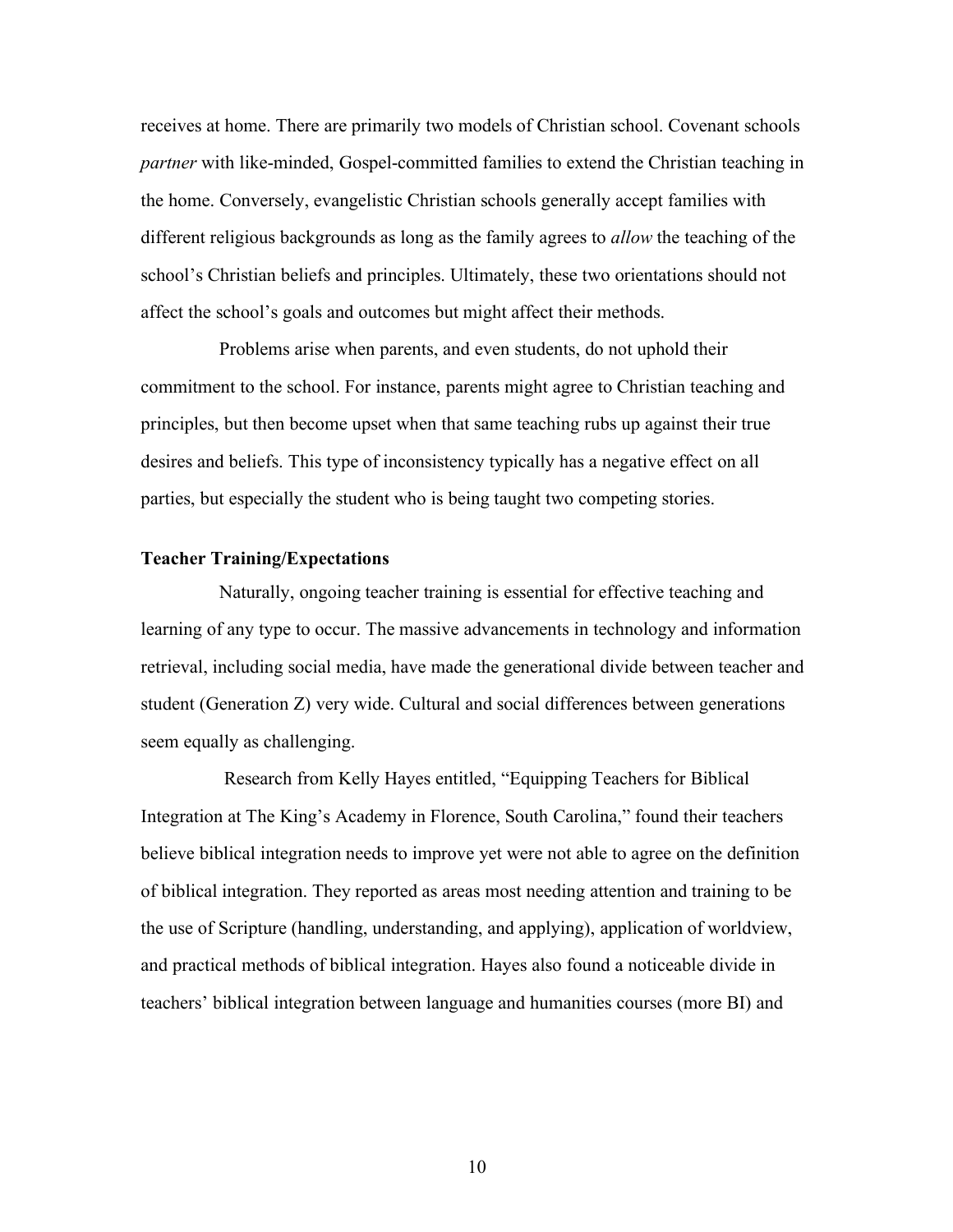math and science courses (less  $BI$ ).<sup>24</sup> Although this is only one school's feedback, it is curious how pervasive these findings might be reported.

Research on professional development in Christian schools by Donald Finn, James Swezey, and Debra Warren found that 58 percent of Christian school teachers graduated from state (secular) university education programs. These programs likely produced well-trained teachers, but they could not prepare teachers for the philosophical and theological understanding needed for biblically integrated instruction.<sup>25</sup> Christian schools are assuming teachers have certain skills (i.e., the ability to biblically integrate their subjects and contribute to students' spiritual formation) *solely because the teachers espouse Christian beliefs.*

Raquel Korniejczuk and Jimmy Kijai found in their research on integrating faith and learning there is a substantial difference between teachers knowing *about* biblical integration and actually implementing it in their classes. Again, definitions of biblical integration varied among teachers.<sup>26</sup> Training teachers to teach in Christian schools seems to be of highest priority and asking them to do so *without* proper training seems unfair and unrealistic.

#### **Lack of Common Language**

Another persistent problem within Christian Education is the lack of overall common language. What is Christian education? A Christian school? Christian teaching? Integration? Definitions really depend on who is asked. They also may depend on the

<sup>&</sup>lt;sup>24</sup> Kelly Nathaniel Hayes, "Equipping Teachers for Biblical Integration at the King's Academy in Florence, South Carolina" (DEdMin project, The Southern Baptist Theological Seminary, 2018), 103.

<sup>&</sup>lt;sup>25</sup> Donald Finn, James Swezey, and Debra Warren, "Perceived Professional Development Needs of Teachers and Administrators in PS-12 Christian Schools," *Journal of Research on Christian Education* 19, no. 1 (2010): 21.

<sup>&</sup>lt;sup>26</sup> Raquel I. Korniejczuk and Jimmy Kijai, "Integrating Faith and Learning: Development of a Stage Model of Teacher Implementation," *Journal of Research on Christian Education* 3, no. 1 (1994): 99.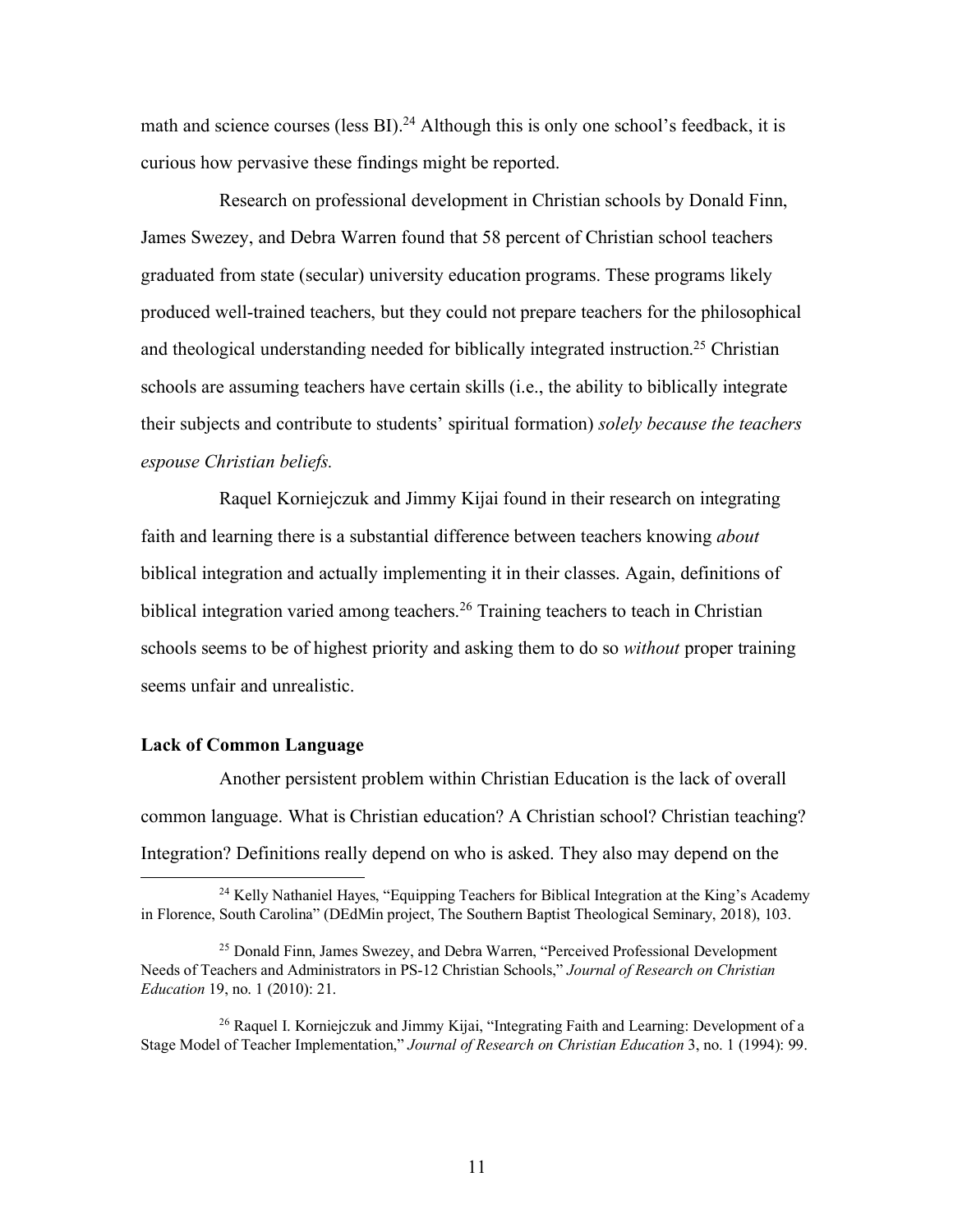goal(s) and mission of individual schools. Definitions vary, which means goals vary, which leads to outcomes that vary. The following definitions of Christian education illustrate this:

1. Ronald Chadwick in his book *Christian School Curriculum* defines education as, "both the process of acquiring significant learning experiences as well as the product of a desired change of personality and behavior . . . integration of a personality with a worldview."27 Therefore, Christian education, "will produce individuals who are not only capable of functioning within society but also capable of functioning effectively within the body of Christ.<sup>528</sup> However, he is also quick to say Christian education is *not* evangelism.

- 2. Christian education visionary, Frank Gaebelein, claims Christian education must be built on God's Truth through the process of integration.<sup>29</sup>
- 3. Christian education leader, Glen Schultz, is more focused in his description which he calls *kingdom* education, "a life-long, Bible-based, Christ-centered process of leading a child to Christ, building a child up in Christ, and equipping a child to serve Christ causing the child to know and glorify Christ.<sup> $30$ </sup>

What is most notable about these definitions is they are not the same, not even close to the same. While each has merit, and none are deceptive, it is difficult to ascertain what Christian education is. Unfortunately, lack of common language leaves schools to define and interpret for themselves the big questions and purposes for Christian education.

#### **Unintended Consequences**

At first glance this problem in Christian education might seem insignificant. However, it is extremely important. Unintended consequences are experiences that develop into deeply formed patterns of behavior, understanding, thinking, or practice for students that are the result of unintentional occurrences that happen throughout the daily

 <sup>27</sup> Ronald P. Chadwick, *Christian School Curriculum: An Integrated Approach* (Winona Lake, IN: BMH Books, 1990), 11.

<sup>28</sup> Chadwick, *Christian School Curriculum*, 13.

<sup>29</sup> Frank Ely Gaebelein, *The Pattern of God's Truth: Problems of Integration in Christian Education* (New York: Oxford University Press, 1968), 7.

<sup>30</sup> Schultz, *Kingdom Education*, 29.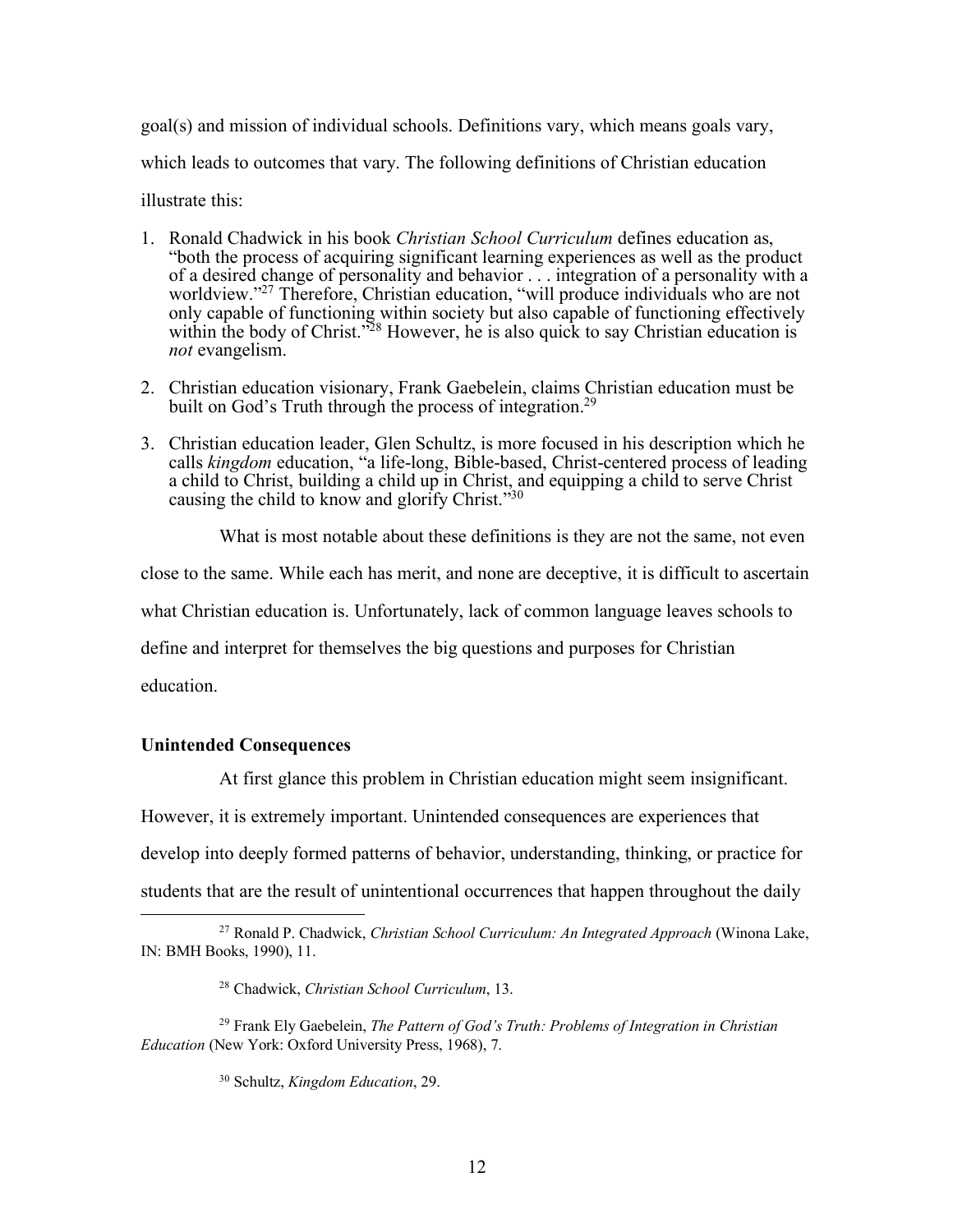life and rhythm of any school. Over time these unique, often unnoticeable, occurrences become solidified in students' minds and hearts. And because the students are attending a Christian school, these unintended consequences may potentially become associated as *Christian*—how a Christian ought to think and act. Depending on the message they send, these can be extremely confusing and even damaging to students and to the school's mission $31$ 

Theologian and educator John Westerhoff coined the term "intentional religious socialization or enculturation," which he defines as, "a process consisting of lifelong, intentional and unintentional, formal and informal mechanisms through which persons and communities sustain and transmit their faith (worldview and value system) and lifestyles."32 "This includes both the covert or hidden curriculum of communal life and the overt curriculum of the educator."33 He believes much of our (Christian) teaching is transferred this way. If intentional and executed appropriately, this is a strong method for spiritual formation in Christian schools. However, it could also have reverse consequences.

Westerhoff describes components contributing to unintended consequences:

- 1. Participation in its rites (rituals and ceremonials);
- 2. Environment (what persons see, touch, taste, smell and hear);
- 3. Interrelational experiences;
- 4. Behavior observed, supported, and encouraged;
- 5. Role models presented (past and present);
- 6. Organization (how time is structured, what programs offered);

<sup>&</sup>lt;sup>31</sup> A benign and somewhat amusing example occurred in one of our K-12 schools. Soon after building the school the student body began to grow rapidly. It was quickly determined the cafeteria was inadequately small. In order to feed all the students, kindergarteners ate lunch beginning at 10:25 a.m. and high school seniors ate lunch as late as 1:30 p.m. As a result, it has become somewhat of a joke that graduates of the school are unusually fast eaters. Parents, teachers, and family members often comment on this. Over time, students became conditioned to eat fast—they had to because their lunch time was very short. Graduating fast eaters was never intentional; it is not part of the school's outcomes or mission. However, it still happened. This example is likely not harmful (except for indigestion), but other examples could be.

<sup>32</sup> John Westerhoff, "Formation, Education, Instruction," *Religious Education* 82, no. 4 (Fall 1987): 578.

<sup>33</sup> Westerhoff, "Formation, Education, Instruction," 579.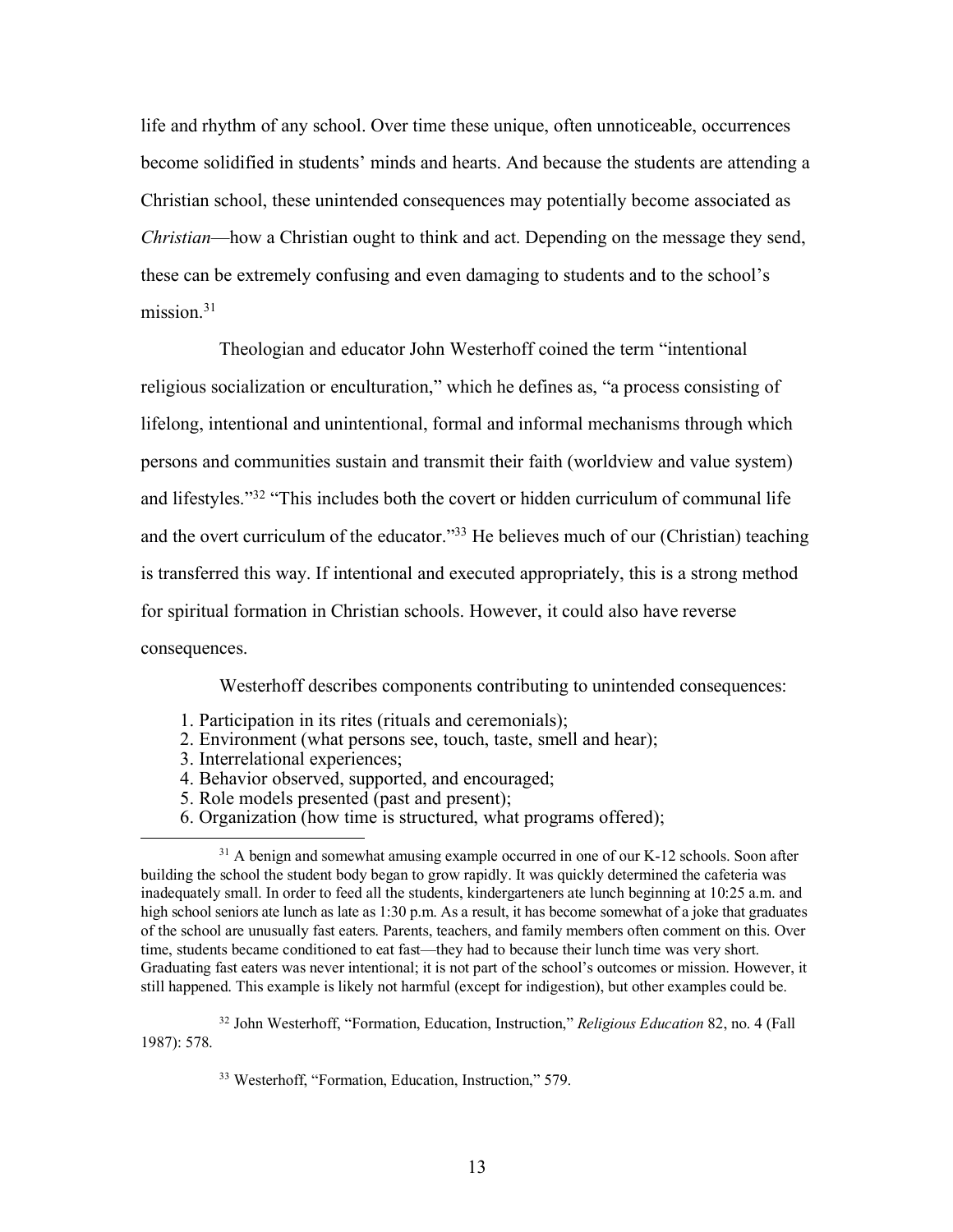7. Naming (how language [is] used, what things are called.<sup>34</sup>

Christian school principal Shaun Brooker expounds,

There are many aspects of our Christian schools which are intended for good. However, if unexamined, and if done without intentionality, these aspects can actually have the opposite effect—they can turn our students away from Christ. The overriding question to prevent this is straightforward: Is the way your students experience the "Christian things" you do align with the purpose for which you do them? And in answering this question, we need to consider what students learn about the principles of Scripture through our actions, not just our words.<sup>35</sup>

Sadly, many graduates leave Christian schools walking away from a false and

misrepresented form of Christianity that was unintentionally and wrongly communicated

and received rather than the life-giving, liberating gospel of Jesus Christ.

### **What Christian Schools Do Well**

Despite the potential problems with Christian education, there are many

positive results to report. David Sikkink, author of the "CARDUS Education Survey:

Walking the Path: The Religious Lives of Young Adults in North America,"36 from

January 2018, found graduates from Protestant Evangelical high schools

34 Westerhoff, "Formation, Education, Instruction," 583.

<sup>35</sup> Shaun Brooker, "Becoming More Christian in Christian Schools," Association of Christian Schools International, December 10, 2019, https://blog.acsi.org/spiritual-practices.

<sup>36</sup> Sikkink writes,

Cardus is a think tank dedicated to the renewal of North American social architecture. Since 2011, Cardus has worked in partnership with researchers at the University of Notre Dame to administer the Cardus Education Survey (CES), the benchmark for data on independent Christian education in North America. CES measures the impact of school sector on graduate outcomes in Canada and the USA. The sectors studied are independent religious schools, independent nonreligious schools, and public/government schools. Cardus Education produces major national reports every two years which map the international terrain. In depth reports like this one are published in between which mine the data for insights on themes central to the flourishing of civil society. Cardus commissioned the CES because few were asking whether independent religious schools were meeting their mission objectives or collecting data capable of challenging the trends towards secularism and reductionism in education policy and practice. The result is a robust survey measure, capable of holding its own in the rigorous environs of academic scholarship and of meeting the demand for big data in education. (David Sikkink, "CARDUS Education Survey: Walking the Path: The Religious Lives of Young Adults in North America," January 30, 2018, https://www.cardus.ca/research/education/reports/ walking-the-path-the-religious-lives-of-young-adults-in-north-america/)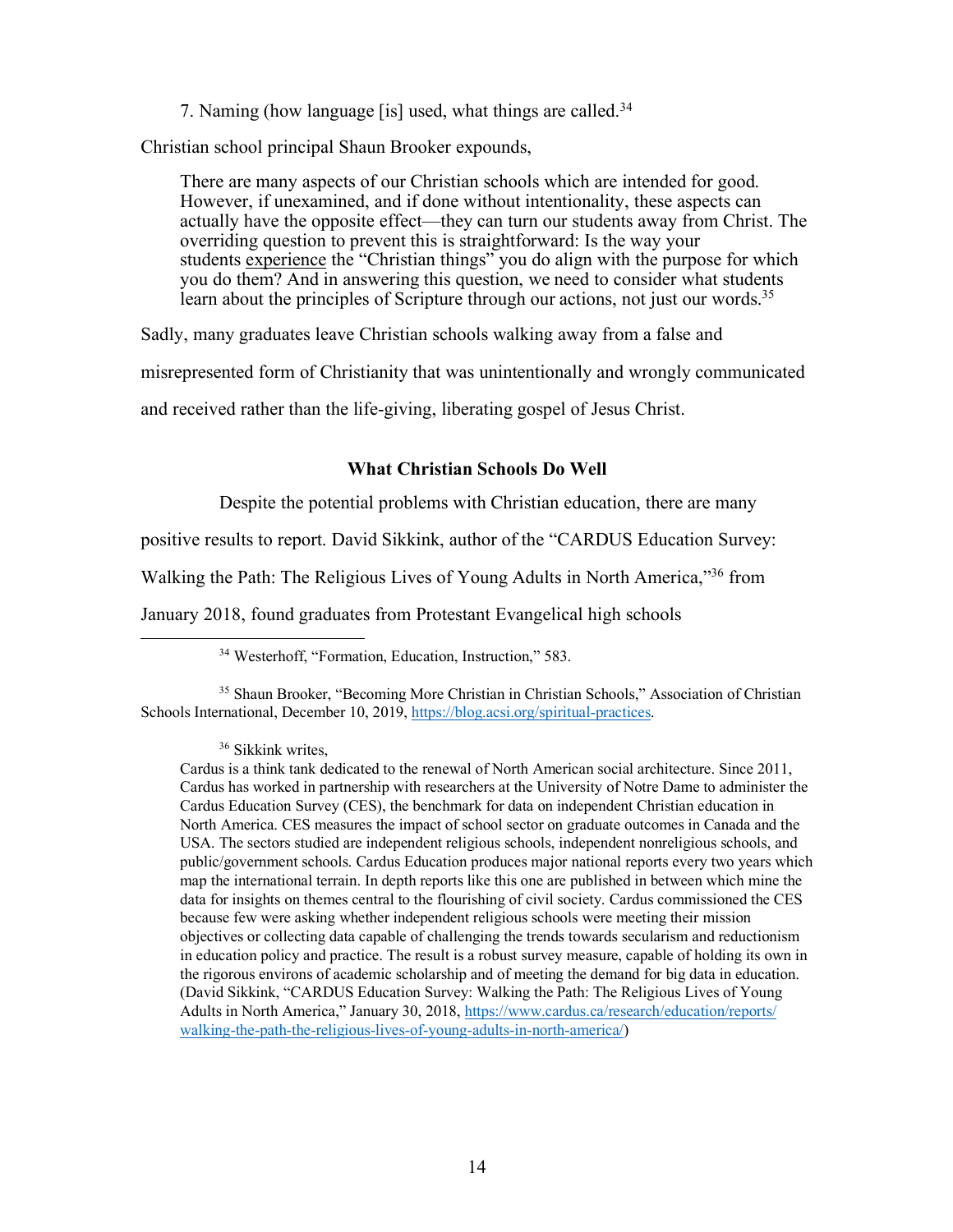- 1. "Reported significantly higher belief in orthodox Christian teachings, such as the belief that Jesus Christ is the only way to salvation and the Bible is infallible in matters of faith and practice."37
- 2. Were much more likely to pray, read the Bible, attend church regularly and tithe.<sup>38</sup>
- 3. "Were less likely to switch religious affiliation or to turn from the faith of their childhood."39
- 4. Were more likely "to attend religious colleges and universities."40
- 5. Were "much more likely to say they hold a job that fulfills God's calling in their lives."41
- 6. Were "more likely to be married and have children."42
- 7. Were more likely to say their "spiritual experience is fulfilling."43

Christian schools are effective at communicating the tenets of Christianity

(although communicating them is not the same as *living* them). "Evangelical Protestant schools continue to lead the way in socializing their graduates in religious practices and beliefs, which for the sake of strong families and civic engagement should not be ignored."44

Christian schools are nimble. Being more autonomous allows Christian schools

to pivot quickly in response to unexpected challenges. For example, during the 2020-

2021 Covid-19 school year, "Close to 90% of Christian schools delivered on their

promises to open with in-person instruction," Lynn Swaner, ACSI Chief Strategy and

- <sup>39</sup> Pennings, "Cardus' Cofounder," 2.
- <sup>40</sup> Sikkink, "CARDUS Education Survey," 4.
- <sup>41</sup> Sikkink, "CARDUS Education Survey," 9.
- <sup>42</sup> Sikkink, "CARDUS Education Survey," 7.
- <sup>43</sup> Sikkink, "CARDUS Education Survey," 11.
- <sup>44</sup> R. Pennings et al., *Cardus Education Survey*, 2014, accessed January 22, 2021, https://www.rainierchristian.org/2014%20-%2009%20-%20CES%202014%20Report.pdf, 6.

<sup>&</sup>lt;sup>37</sup> Ray Pennings, "Cardus' Cofounder Ray Pennings on Schooling & Spiritual Development," Barna Group, March 19, 2019, https://www.barna.com/schooling-spiritual-development-ray-pennings/, 2.

<sup>38</sup> Sikkink, "CARDUS Education Survey," 9.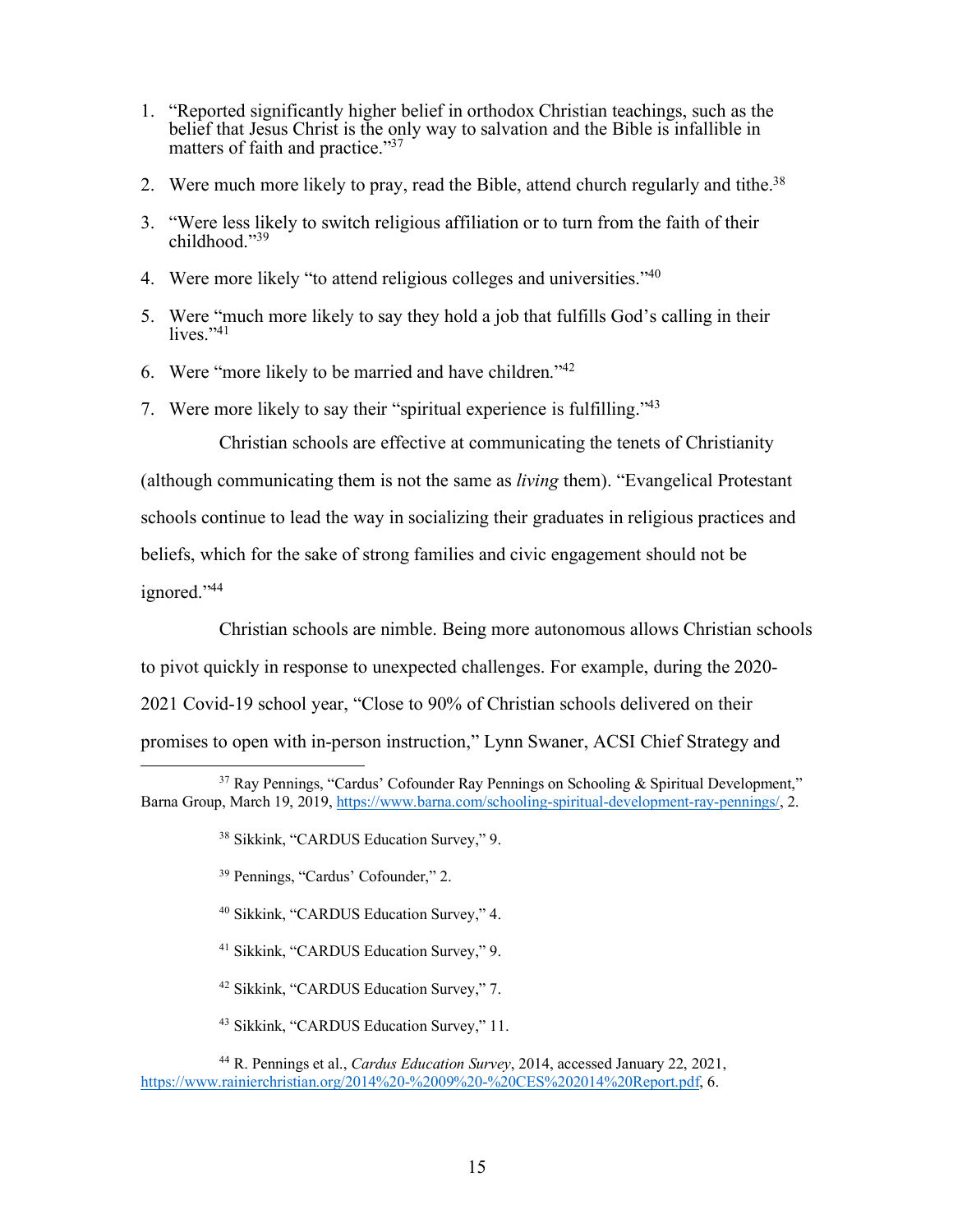Innovation Officer said, adding that two-thirds of schools also offered distance learning in addition to in-person instruction.<sup>45</sup>

#### **The Thesis of This Study**

Based on the information and research presented, Christian education, particularly Christian schools, have some wide gaps. While academically, and even spiritually, Christian schools emerge successful when compared to public schools, more fundamental change must happen for Christian schools to continue their mission into the future. Many Christian schools are informational rather than transformational in nature. This means they *tell* students about Christianity and students walk away with knowledge, but ultimately with lives that look very much like the current culture. Behavior modification is not spiritual transformation.

Without a large upheaval of the Christian educational system, and accepting the limitations presented by Christians educating, *this study seeks to ascertain what components must be present in the Christian school classroom for authentic spiritual transformation to occur*. Understanding the Holy Spirit is responsible for heart transformation, and the presence of these components does not *ensure* transformation, what conditions are most likely to soften and prepare the soil of students' hearts and lives to receive the seeds of gospel transformation? The research clearly indicated five conditions all viewed through the overarching framework of relationship: the centrality of the individual teacher, viewing and treating students as image bearers, utilizing formative practices that may either undermine intentions or solidify mission, the presence of a secure and loving environment, and the effective use of storying in the classroom, specifically the metanarrative four-act Biblical story. The remainder of this study will examine the literature and practices within Christian education to determine the viability of the five

 <sup>45</sup> Lynn E. Swaner and Matthew H. Lee, "Christian Schools and Covid-19: 2020-2021 School Year Profile," Association of Christian Schools International, December 2020, https://www.acsi.org/docs/ default-source/website-publishing/research/acsi-covid-survey-report-december-2020.pdf?sfvrsn= cf12f759\_8.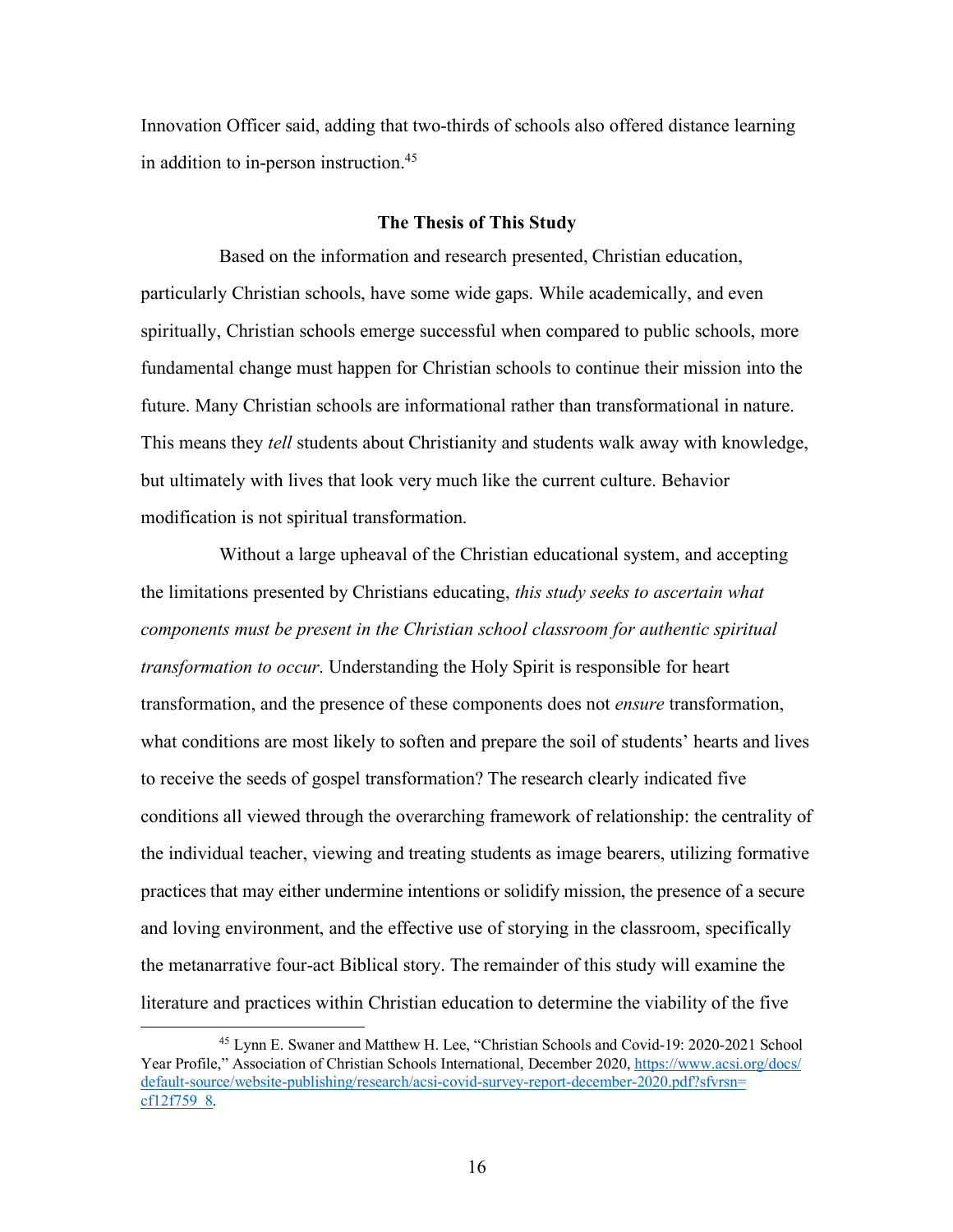conditions.

#### **Definition of Terms**

*Biblical integration*. "The living union of subject matter, administration, and even of its personnel with the eternal and infinite pattern of God's truth."46

*Biblically integrated instruction*. "Planning curricular activities that help the student think through subject matter and skill development in such a way as to develop the habit of connecting and contrasting all knowledge to a biblical worldview." 47

*Biblical worldview*. Aligning one's conscious beliefs and assumptions about God, Creation, Humankind, Moral Order, and Purpose with the truth and teachings described in the Bible.48

*Christian education*. The shaping, molding, and forming of students "to be a certain kind of people whose hearts, passions, and desires are aimed at the kingdom of God."49

*Christian school*. A K-12 institution, or any combination of those levels, differentiating itself from other schools by approaching teaching, learning, and all other activities from a distinctively biblical worldview.

*Christians educating*. The concept that Christian education is essentially a reproduction of public school with Christians as teachers "adding" in Christian elements<sup>50</sup>

<sup>50</sup> Hull, "Aiming for Christian Education," 204.

 <sup>46</sup> Gaebelein, *The Pattern of God's Truth*, 9.

<sup>47</sup> Martha E MacCullough, *Undivided: Developing a Worldview Approach to Biblical Integration* (Colorado Springs: Purposeful Design Publications, 2016), 30.

<sup>48</sup> Christian Overman and Don Johnson, *Making the Connections: How to Put Biblical Worldview Integration into Practice* (Puyallup, WA: The Biblical Worldview Institute, 2003), 21.

<sup>49</sup> James K. A. Smith, *Desiring the Kingdom: Worship, Worldview, and Cultural Formation*, Cultural Liturgies 1(Grand Rapids: Baker, 2009), 18.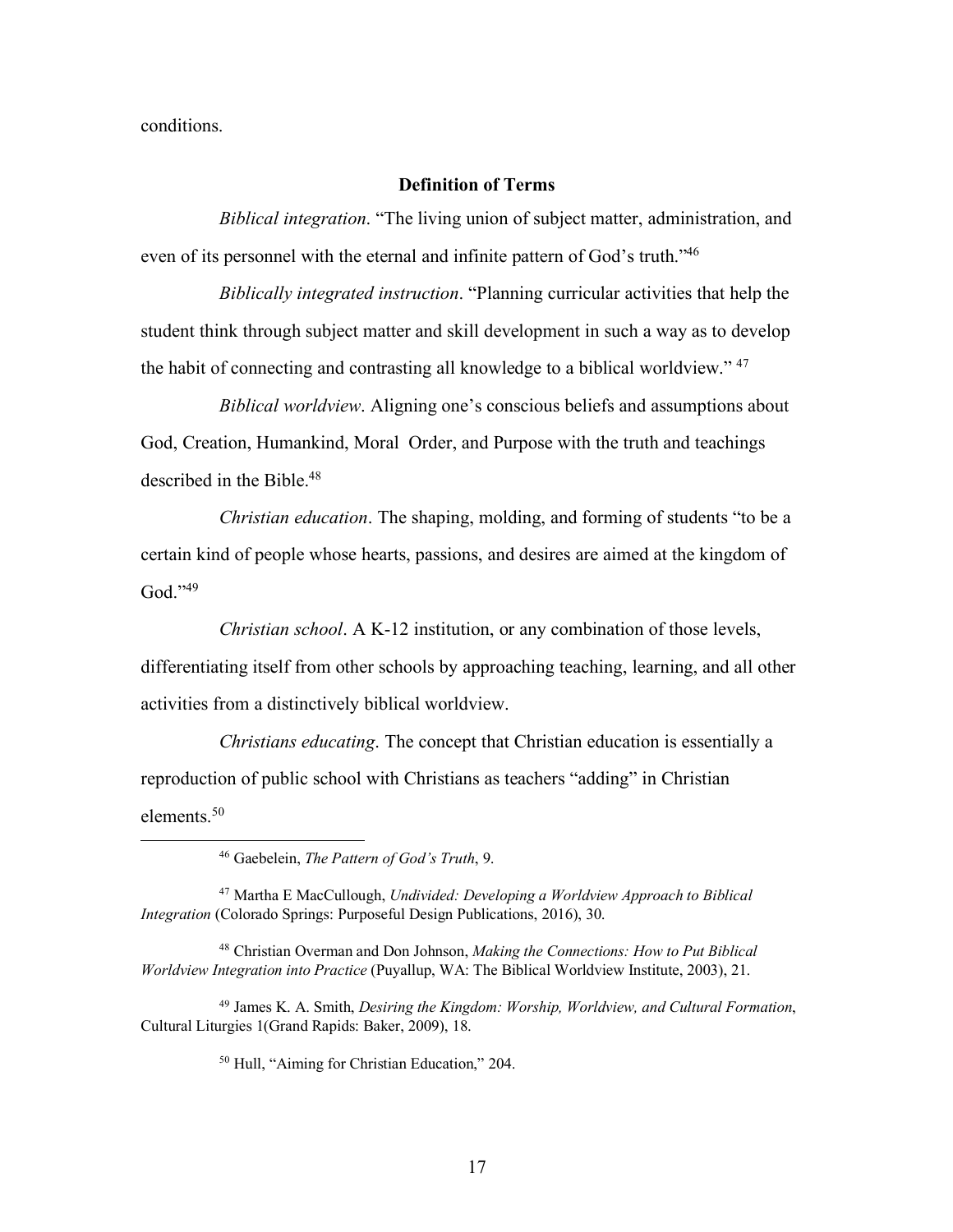*Curriculum*. The combination of learning plans (focused on content), learning activities (teaching delivery methods), and the learning community (classroom environment) used within an educational setting.<sup>51</sup>

*Hidden curriculum*. "The unwritten, unofficial, and often unintended lessons, values, and perspectives that students learn in school. The hidden curriculum consists of the unspoken or implicit academic, social, and cultural messages that are communicated to students while they are in school."52

*Integration of faith and learning*. A term normally associated with Christian higher education congruent with biblical integration.

*Philosophy of education*. "Answering questions that are directly related to the human being and learning, the role of a leader/teacher and teaching, the nature of knowledge and knowing, and the aim of life that informs the aim of the school curriculum and education as a whole."53

*Professional development*. "Used in reference to a wide variety of specialized training, formal education, or advanced professional learning intended to help administrators, teachers, and other educators improve their professional knowledge, competence, skill, and effectiveness."54

*Spiritual formation*. "The Holy Spirit-driven process of forming the inner world of the human self in such a way that it becomes like the inner being of Christ

<sup>53</sup> MacCullough, *By Design*, 3.

<sup>54</sup> The Glossary of Education Reform, "Professional Development," August 29, 2013, https://www.edglossary.org/professional-development/.

 <sup>51</sup> Martha E. MacCullough, *By Design: Developing a Philosophy of Education Informed by a Christian Worldview* (Langhorne, PA: Carin University, 2013), 157.

<sup>52</sup> The Glossary of Education Reform, "Hidden Curriculum," July 13, 2015, https://www.edglossary.org/hidden-curriculum/.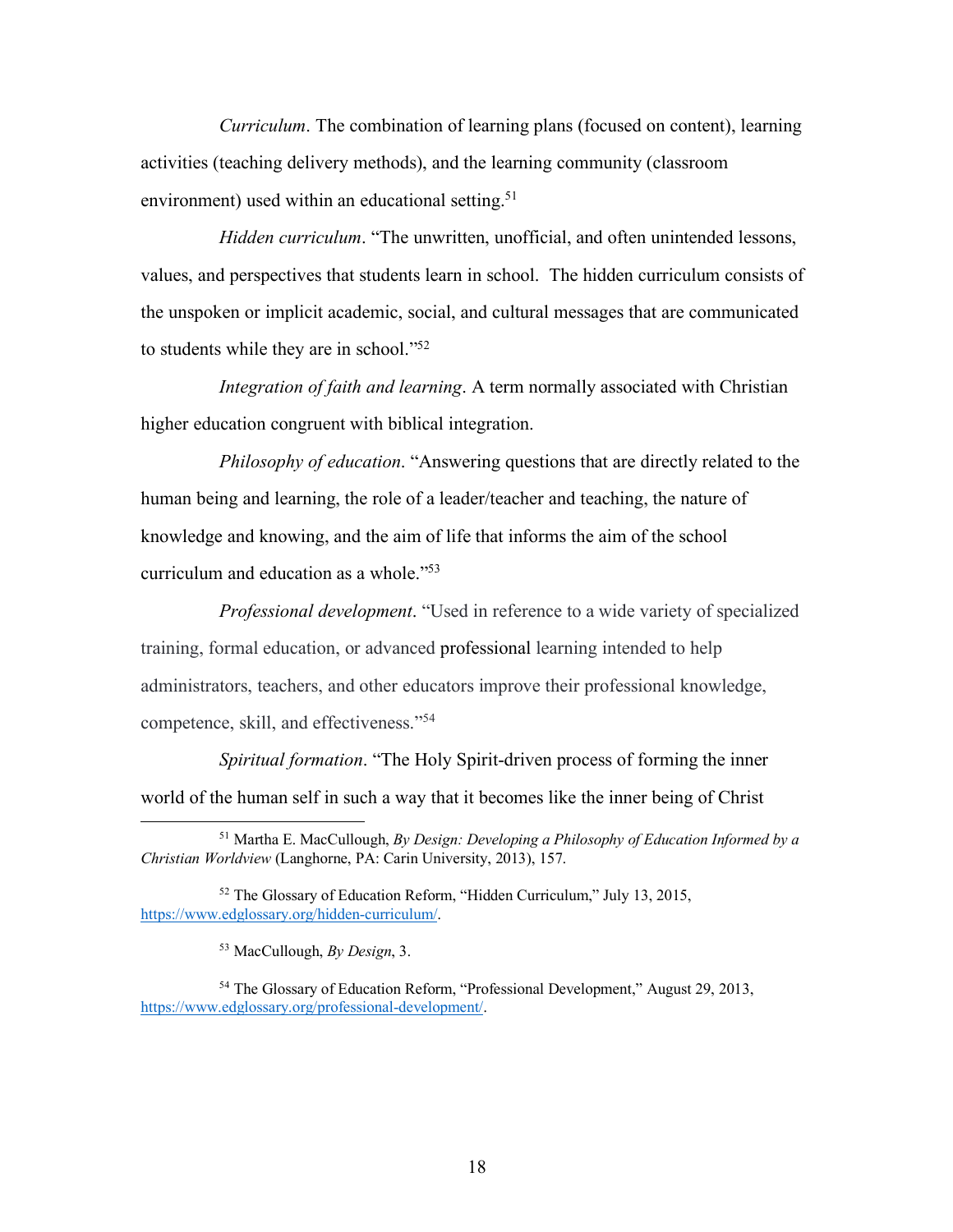himself. To the degree spiritual formation in Christ is successful, the outer life of the individual becomes a natural expression of the character and teachings of Jesus."55

*Story/narrative/metanarrative*. "A *master* story that gives a comprehensive explanation of human life and culture and how it came to be,"56 and also provides a pattern or structure for people's beliefs that gives meaning to their experiences.

*Worldview*. "A worldview is a set of presuppositions (assumptions which may be true, partially true, or entirely false) which we hold (consciously or subconsciously, consistently or inconsistently) about the basic makeup of our world."57

 <sup>55</sup> Dallas Willard and Don Simpson, *Revolution of Character: Discovering Christ's Pattern for Spiritual Transformation* (Colorado Springs: NavPress, 2005), 16.

<sup>56</sup> Harro W. Van Brummelen, *Walking with God in the Classroom: Christian Approaches to Learning and Teaching* (Colorado Springs: Purposeful Design Publications, 2009), 33.

<sup>57</sup> James W. Sire, *Naming the Elephant: Worldview as a Concept*, 2nd ed. (Downers Grove, IL: IVP, 2015), 19.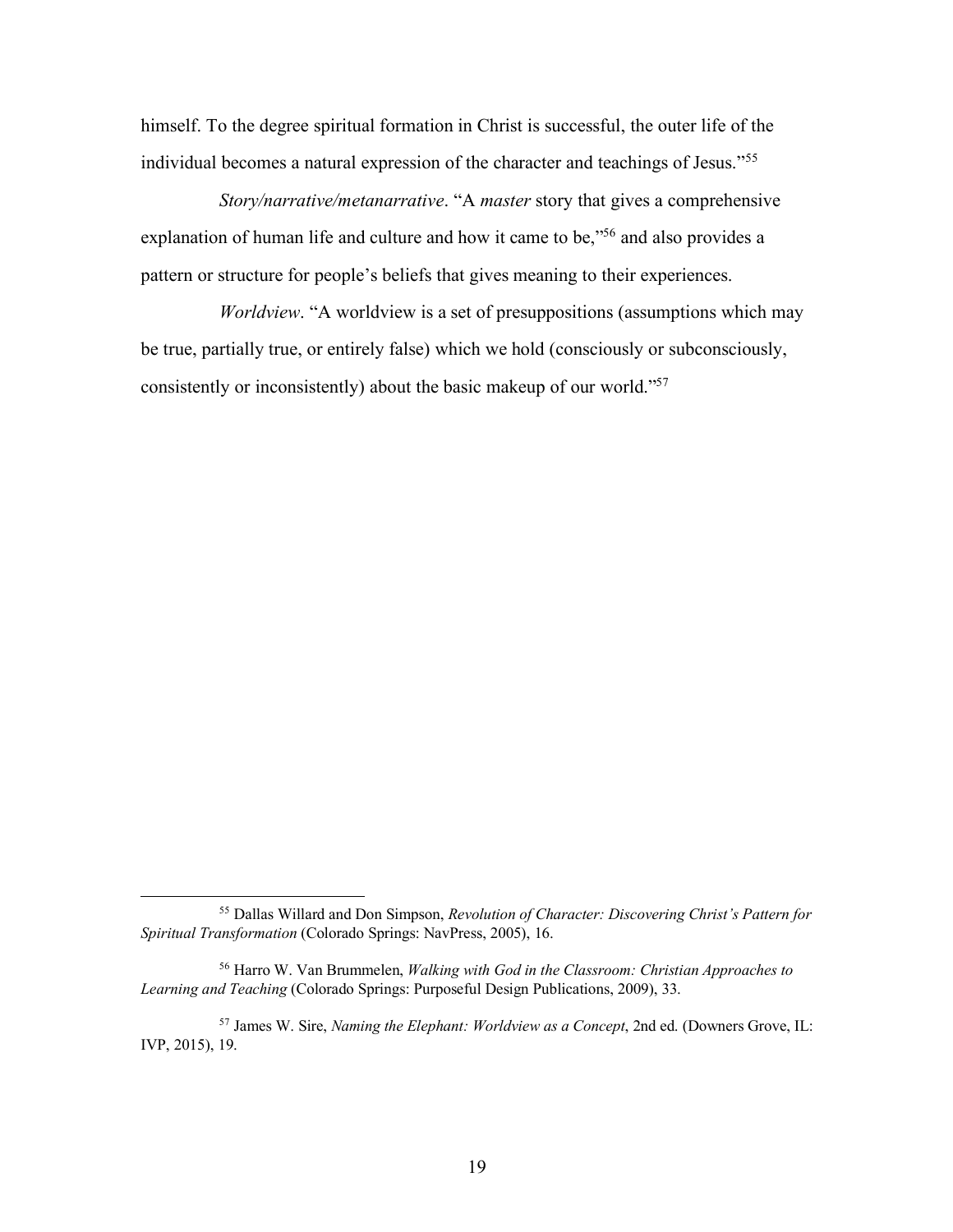#### CHAPTER 2

#### LITERATURE REVIEW: PHILOSOPHY OF EDUCATION, WORLDVIEW, AND BIBLICAL INTEGRATION

The progression of the Christian school movement of the last fifty years makes it difficult to fully understand its current landscape. Concepts like biblical integration and spiritual formation have evolved within the study of Christian education, sometimes dominating the research and practice, other times not. Education is a field full of initiatives. New ideas and techniques come along and seem to eclipse the current thought and practice. This approach can unintentionally spill over into Christian education with "new teaching techniques" melding with "how to disciple" Christian school students. The result is messy, unfocused, and often discouraging. For these reasons, it is imperative that Christian schools create a philosophy of Christian education to prevent the humanistic, post-modern (and other) philosophies of public school potentially becoming the default. This chapter serves to lay a foundation using the literature surrounding the related areas of philosophy of Christian education, worldview/biblical worldview, and biblical integration, three topics clearly differentiating Christian schools from public schools, and what importance they play in authentic spiritual transformation.

## **Philosophy of Christian Education**

A philosophy of *Christian* education might very well be the missing piece; the reason many Christian schools struggle with their identity. Instead of developing a philosophy of *Christian* education, Christian schools (and the greater Christian School Movement) appeared to naturally adapt to the public school model. Since then, it has been patching and bandaging problems, but never getting to the root issue which is Christian education must be based on a *Christian* philosophy for education. The current

20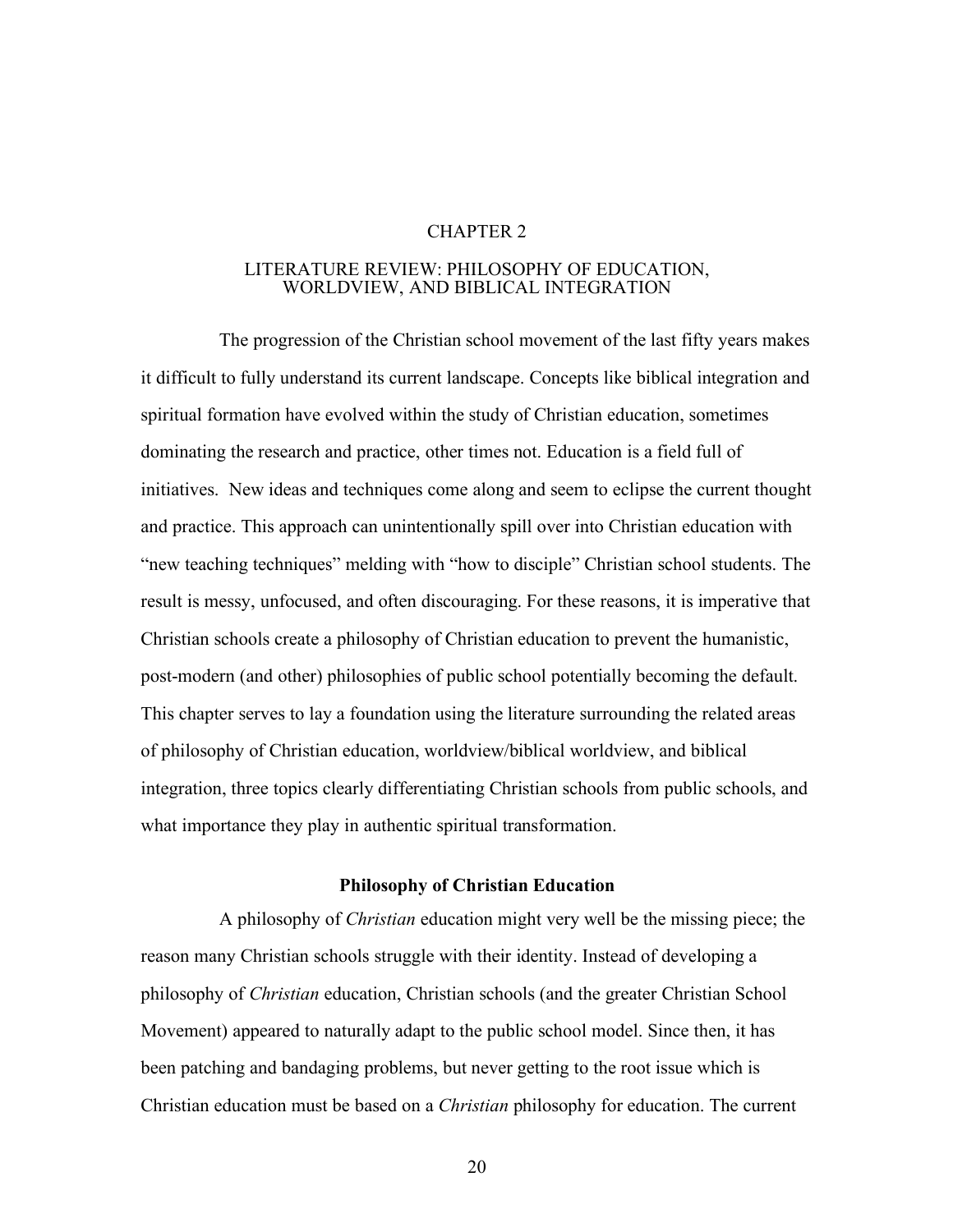reality is akin to living "the way it is" knowing it is "not as it should be." In his book *Philosophy and Education: an introduction in Christian perspective*, author George Knight states of Christian education, "The entire superstructure of the educational system must be built out of materials and processes that are in harmony with Christianity. That is a difficult task in an overwhelmingly secular world in which even professed Christian institutions are often riddled with an aggressive and all-pervasive secularism and materialism<sup>"1</sup>

John Hull masterfully describes this tension and Christian education "the way

it is" $\cdot$ 

What emerges (Christian schools) is the general idea that Christian education refers to Christian teachers educating Christian students in a Christian environment for the purpose of promoting Christian thought and action. Efforts to transcribe foundational principles, biblical worldview and educational vision into a working Christian educational philosophy have sharpened our image of Christian education to some degree. Typically, Christian school educators compress their Christian philosophy of education into catch phrases like: a Christ-centered curriculum, an inner reformation of the sciences, a biblical perspective on all areas of learning, or a Christian world and life view. Over time these slogans have dove-tailed into one universal concept called Christian perspective, and this term more than any other has become synonymous with Christian education.<sup>2</sup>

Possible results of this faulty Christian perspective instead of an overall philosophy include adding *Christian* angles to an already broken educational system, acknowledging errors once they were too costly or too established to change, and failure to produce the expected number of gospel-centered graduates that live fully biblically integrated lives. It would be unfair and untrue to portray Christian education as *all* bad. Despite some foundational flaws, Christian education produces much good. The vast majority of Christian educators believe in their school's mission, work above and beyond job expectations, tirelessly plan and execute lessons that honor God, and make financial sacrifices to work in Christian schools.

 <sup>1</sup> George R. Knight, *Philosophy & Education: An Introduction in Christian Perspective*, 4th ed. (Berrien Springs, MI: Andrews University Press, 2006), 164.

<sup>2</sup> John E. Hull, "The Gap Between Vision and Action in Christian Education," *Christian Educators Journal* 44 (April 2005): 23–27.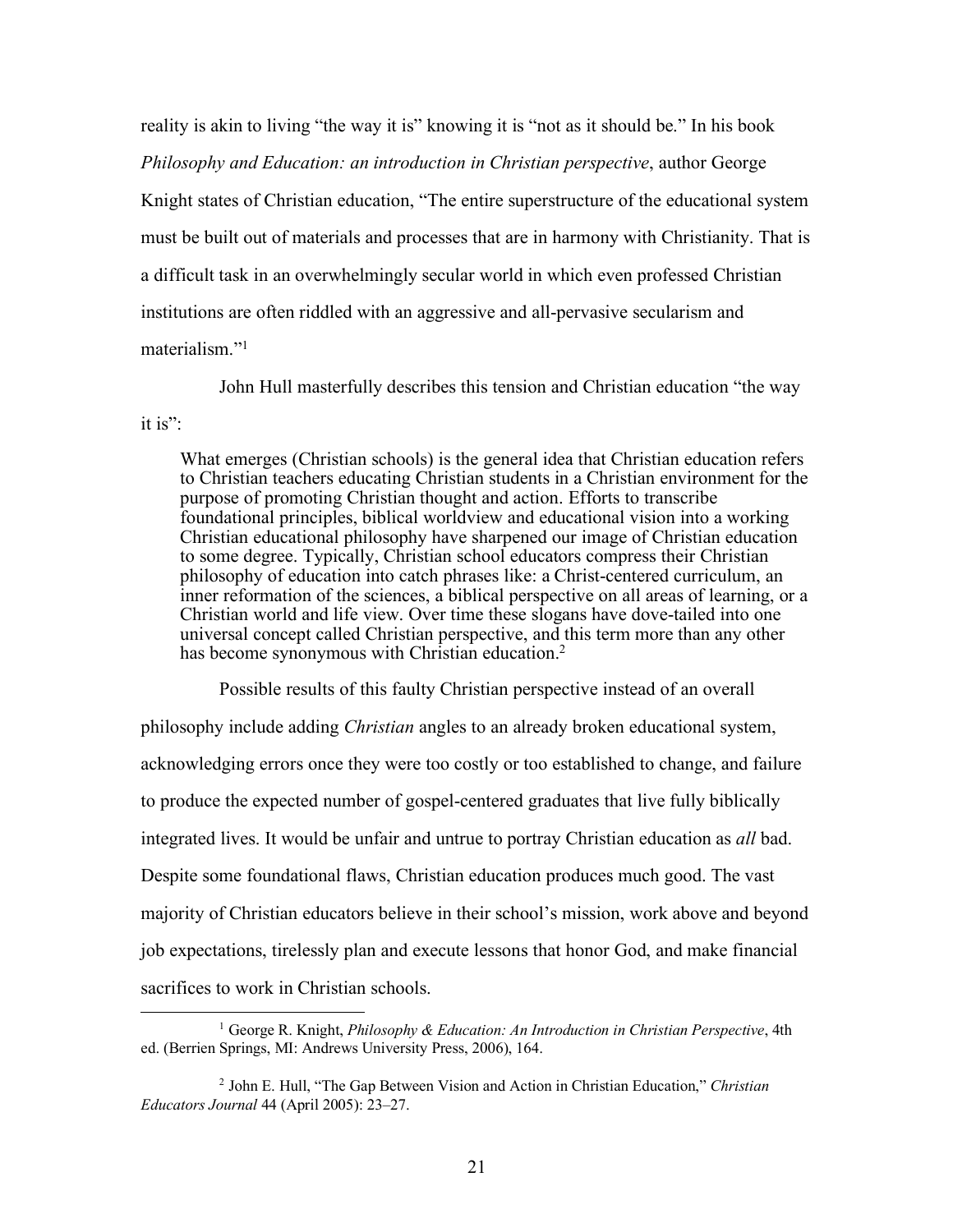The *Handbook of Christian Education* includes essential concepts that must be defined in order to create a framework for a philosophy of Christian education: Biblical Christianity, purpose (of Christian education), recipient, responsibility, content, means (methodology and instruments), student, teacher, process, scope, differentiation, motivation, evaluation, and setting.3

Although schools should create a philosophy of Christian education, distinguished professor Martha MacCullough encourages individual teachers to develop their personal philosophy of Christian education. ACSI requires this of all certified teachers. In her valuable book, *By Design*, MacCullough explains,

A disciplined exercise in developing a personal philosophy of education begins with a current educational viewpoint and proceeds to clarify, adapt, confirm, or change beliefs in order to develop an internally consistent and coherent (one that makes sense and sticks together as a whole) educational philosophy that is informed by one's worldview.4

A personal philosophy of Christian education could be very helpful in discerning potential teacher candidates, or conversely, Christian schools for which to apply. Examining the school's and teacher's philosophies would likely yield helpful information for like-minded partnerships.

#### **Worldview**

Dutch intellectual and theologian Abraham Kuyper famously said, "There is

not a square inch in the whole domain of our human existence over which Christ, who is

Sovereign over all, does not cry, Mine!"5 Kuyper was explaining the Christian

 3 Ronald A. Horton, ed., *Handbook of Christian Education* (Greenville, SC: BJU Press, 2017),  $3 - 26$ .

<sup>4</sup> Martha E. MacCullough, *By Design: Developing a Philosophy of Education Informed by a Christian Worldview* (Langhorne, PA: Carin University, 2013), 3.

<sup>5</sup> Barry H. Corey, "Christian Higher Education," in *Christian Worldview Handbook*, ed. David Dockery and Trevin Wax (Nashville: B & H, 2019), 305. Kuyper's quote can be found in most resources dealing with biblical worldview. Kuyper rejected dualism and viewed Christianity as a *whole* way of life.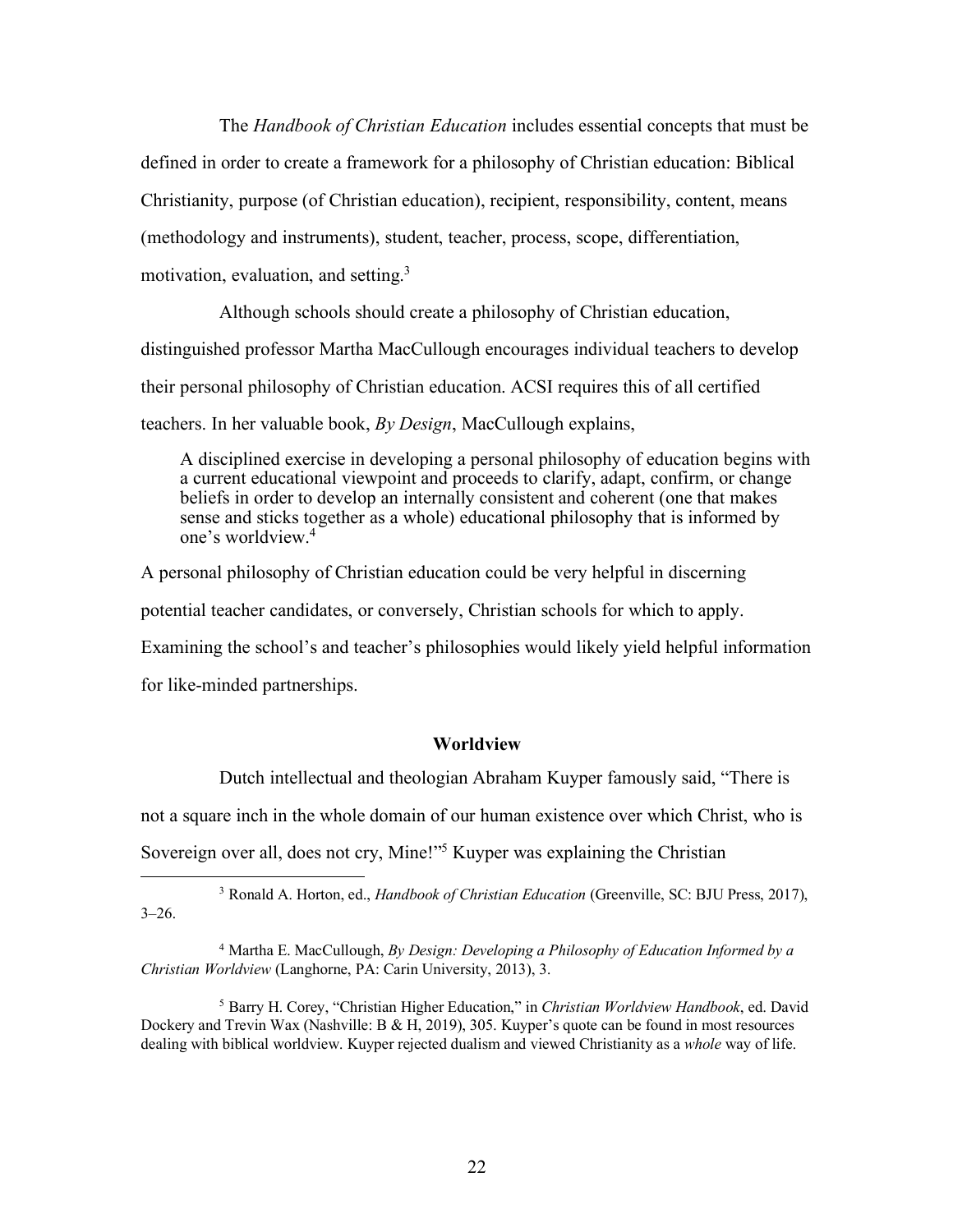worldview. A worldview is comprehensive, enveloping every part of who we are, how we think, what we believe, and why we act the way(s) we do.

James Sire in his now famous book, *The Universe Next Door,* defines worldview as, "A set of presuppositions (assumptions which may be true, partially true, or entirely false) which we hold (consciously or subconsciously, consistently or inconsistently) about the basic makeup of our world."6 In their article *A Three-Dimensional Concept of Worldview*, authors Katherine Schultz and James Swezey argue there are three conceptions of worldview: propositional (knowledge statements), propositional plus behavioral (worldview affects one's behavior), and propositional, behavioral, plus heartorientation (the essence of one's being). The emphasis on a biblical understanding of *heart* in worldview was largely from philosopher David Naugle's book, *Worldview: The History of a Concept*. <sup>7</sup> As a result, Sire updated his definition,

A worldview is a *commitment*, a fundamental *orientation of the heart*, that can be *expressed as a story* or in a set of presuppositions (assumptions which may be true, partially true, or entirely false) that we hold (consciously or subconsciously, consistently or inconsistently) about the basic constitution of reality, and that provides the *foundation on which we live and move and have our being*. 8

In *Christian Schooling: Telling A World View Story*, Christian university president, Harry Fernhout explores the definition of worldview further, reviewing worldview literature and articulating others' thoughts. The thrust of his argument maintains that worldview is a metanarrative and ought to be lived as the "story of our lives." He outlines concerns from Nicholas Wolterstorff, American philosopher and theologian, who considers the *view* in worldview as too limiting. The Christian mind and

 <sup>6</sup> James W. Sire, *The Universe Next Door: A Basic Worldview Catalog*, 5th ed. (Downers Grove, IL: InterVarsity, 2009), 20. Sire's original worldview definition can be found in the first three editions of *The Universe Next Door*. His updated definition and worldview questions can be found in editions 4 and 5 of *The Universe Next Door.*

<sup>7</sup> Katherine G. Schultz and James A. Swezey, "A Three-Dimensional Concept of Worldview," *Journal of Research on Christian Education* 22, no. 3 (2013): 227–43. David Naugle is an expert on biblical worldview and is mentioned in this article.

<sup>8</sup> Sire, *The Universe Next Door,* 20, emphasis added.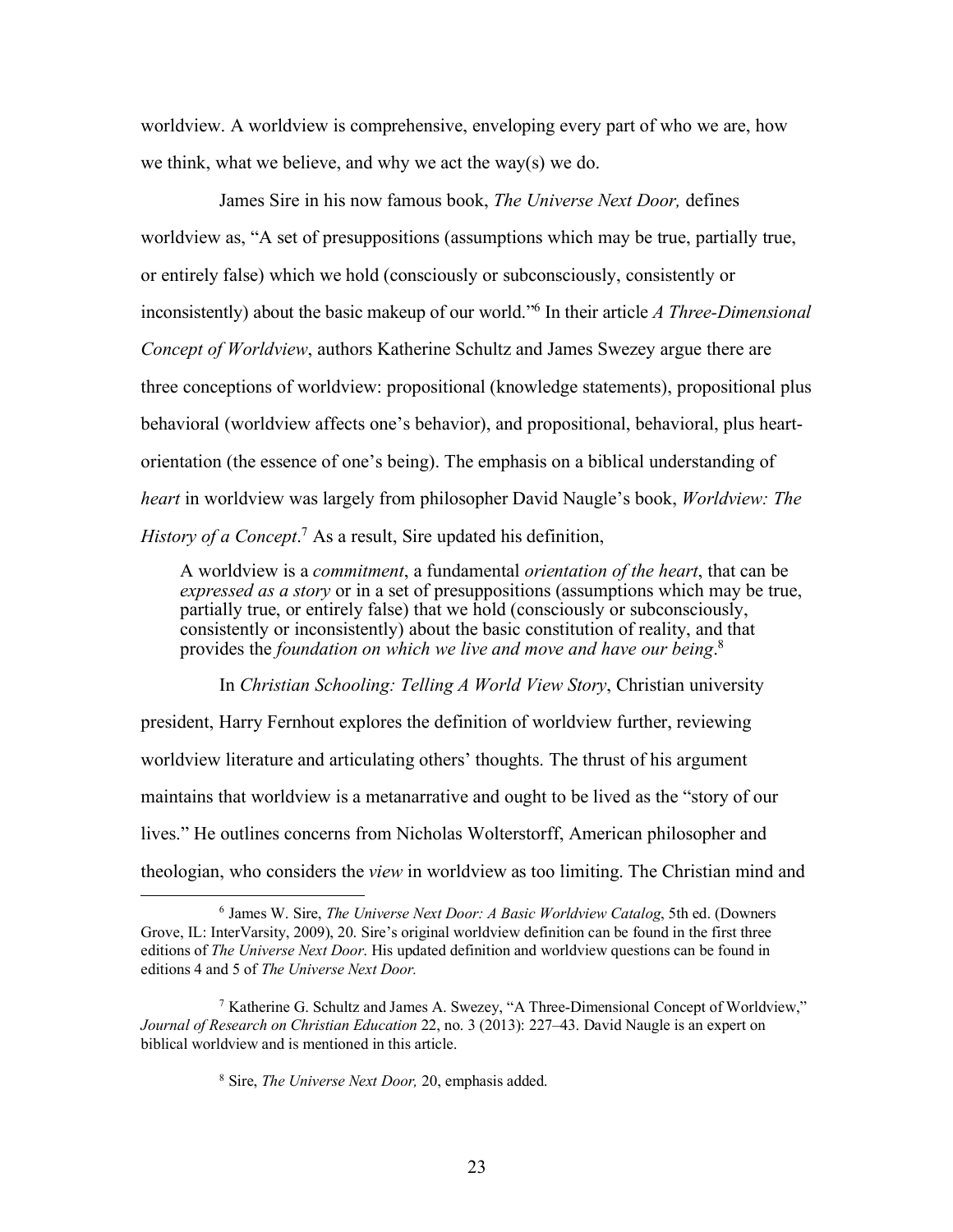thinking Christianly do not account for spiritual formation, the brokenness of the world, parts of life that bring joy, and the difficulty some students may experience that are not as cerebral as others.9 This concept will be reviewed more deeply in other sections.

Sire considers one's worldview the answer to these basic "rock bottom"

questions:

- 1. What is prime reality—the really real?
- 2. What is the nature of external reality, that is, the world around us?
- 3. What is a human being?
- 4. What happens to a person at death?
- 5. Why is it possible to know anything at all?
- 6. How do we know what is right and wrong?
- 7. What is the meaning of human history?
- 8. What personal, life-orienting core commitments are consistent with this worldview? (later added) $10$

Theologian Nancy Pearcey in her seminal work, *Total Truth: Liberating* 

*Christianity from Its Cultural Captivity* writes, "Every system of thought begins with some ultimate principle. If it does not begin with God, it will begin with some dimension of creation—the material, the spiritual, the biological, the empirical, or whatever."11 Pearcey provides a framework or story for a *biblical*<sup>12</sup> worldview that *must* be the metanarrative through which all of life is filtered: creation (everything is under God's created order), fall (all of creation is broken due to sin), and redemption (God renewing and reordering creation).<sup>13</sup> This framework is widely recognizable in Christian education and is seen as a succinct approach to outlining the biblical story.

<sup>11</sup> Nancy Pearcey, *Total Truth: Liberating Christianity from Its Cultural Captivity*, Study Guide ed. (Wheaton, IL: Crossway, 2005), 41

 <sup>9</sup> Harry Fernhout, "Christian Schooling: Telling a World View Story," in *The Crumbling Walls of Certainty: Towards a Christian Critique of Postmodernity and Education,* ed. Ian Lambert and Suzanne Mitchell (Sydney, New South Wales: CSAC, 1997), 4, 5.

<sup>10</sup> Sire, *The Universe Next Door*, 22–23. The last question was added as a result of the updated definition of *worldview* that includes *commitment* and *a matter of the heart* (23).

<sup>12</sup> For the purposes of this study, the term *biblica*l is used to describe *Christian* worldview since the term *Christian* is no longer well defined or congruous with a biblical understanding of how one is to live in light of the Bible.

<sup>13</sup> Pearcey, *Total Truth*, 45–46.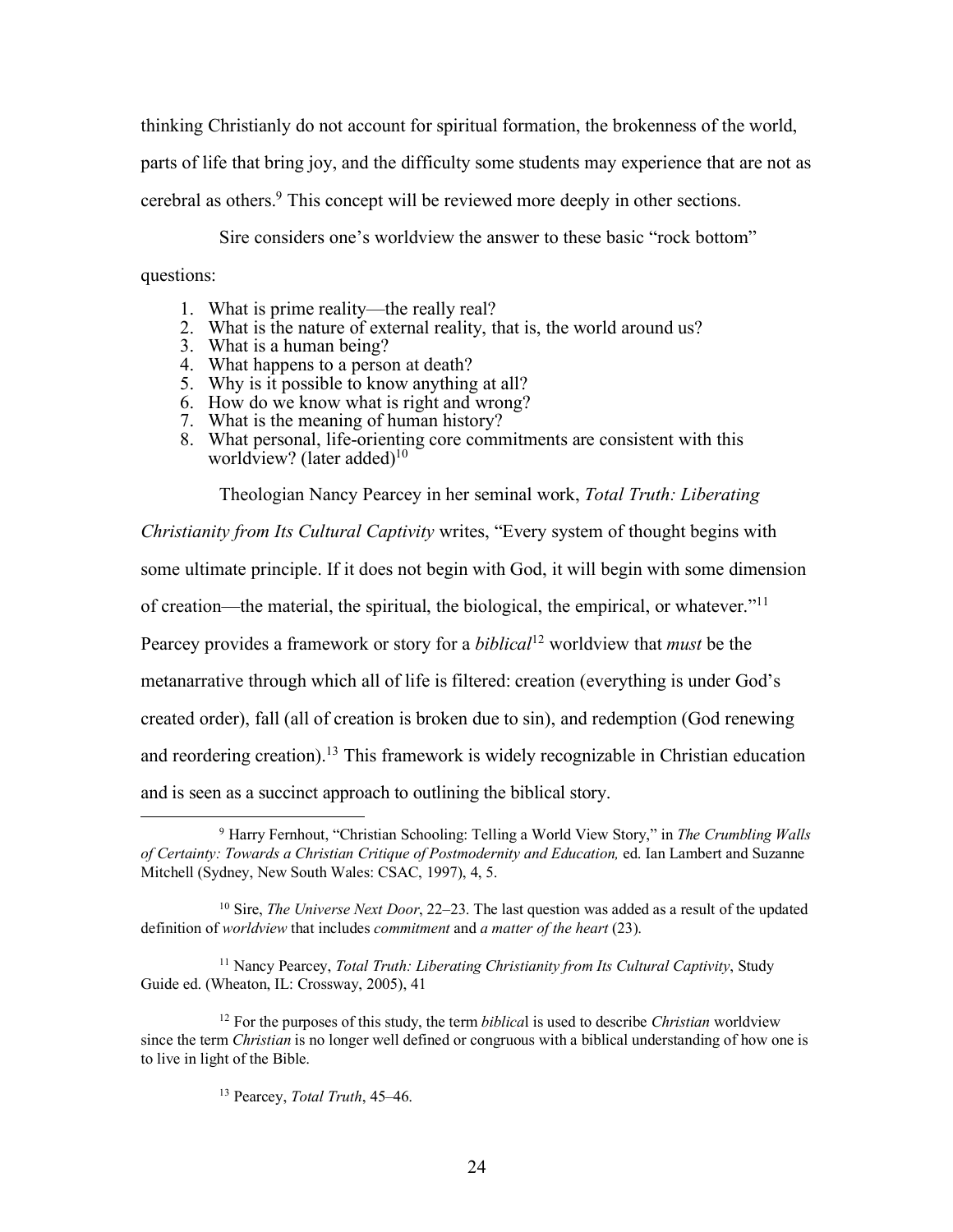In his comprehensive book, *Beyond Biblical Integration*, Christian school headmaster Roger Erdvig refers to a biblical worldview as "an organized framework of desires, assumptions, and habits that are submitted to Christ." He continues, "biblical worldview offers a unifying, ultimate desire. An expansive and complete set of biblical truth claims gives meaning and purpose to the whole range of human experience, all of which leads to a consistent way of living, moving, and being."<sup>14</sup> Authors Phillips, Brown, and Stonestreet in their book, *Making Sense of Your World: A Biblical Worldview* list the two central truth claims for a biblical worldview. <sup>15</sup> "1. That God exists and 2. that God is who he has revealed himself to be in creation, the Bible, and the person of Christ."<sup>16</sup>

Making the biblical big-picture story complete, Erdvig adds a last act to Pearcey's first three: restoration. He makes the four-act narrative even easier, "I like to substitute four simpler words which mean the same things: *ought*, *is*, *can*, and *will*. The original creation is the way things *ought* to be. The fall has given us the new reality that *is*. Redemption is the promise and power to transform things into what they *can* be. And at the final restoration, all things *will* be made right."17 He further explains this in relation to worldview, "The biblical worldview is a way of thinking, desiring, and acting consistently within this four-word framework for human experience. It's a way of being in which we as human beings participate in God's grand plan to transform part of what *is*, to the way things *can* be, in anticipation of when all things *will* be as they *ought* to be."18

 <sup>14</sup> Roger C. S. Erdvig, *Beyond Biblical Integration: Immersing You and Your Students in a Biblical Worldview* (Manitou Springs, CO: Summit Ministries, 2020), 47.

<sup>&</sup>lt;sup>15</sup> Erdvig defines a *truth claim* as "a statement or unstated assumption about what a worldview purports to be true." Erdvig, *Beyond Biblical Integration*, 243.

<sup>16</sup> W. Gary Phillips, William E. Brown, and John Stonestreet, *Making Sense of Your World: A Biblical World View*, 2nd ed. (Salem, WI: Sheffield Publishing, 2008), 17.

<sup>17</sup> Erdvig, *Beyond Biblical Integration*, 11.

<sup>18</sup> Erdvig, *Beyond Biblical Integration*, 11.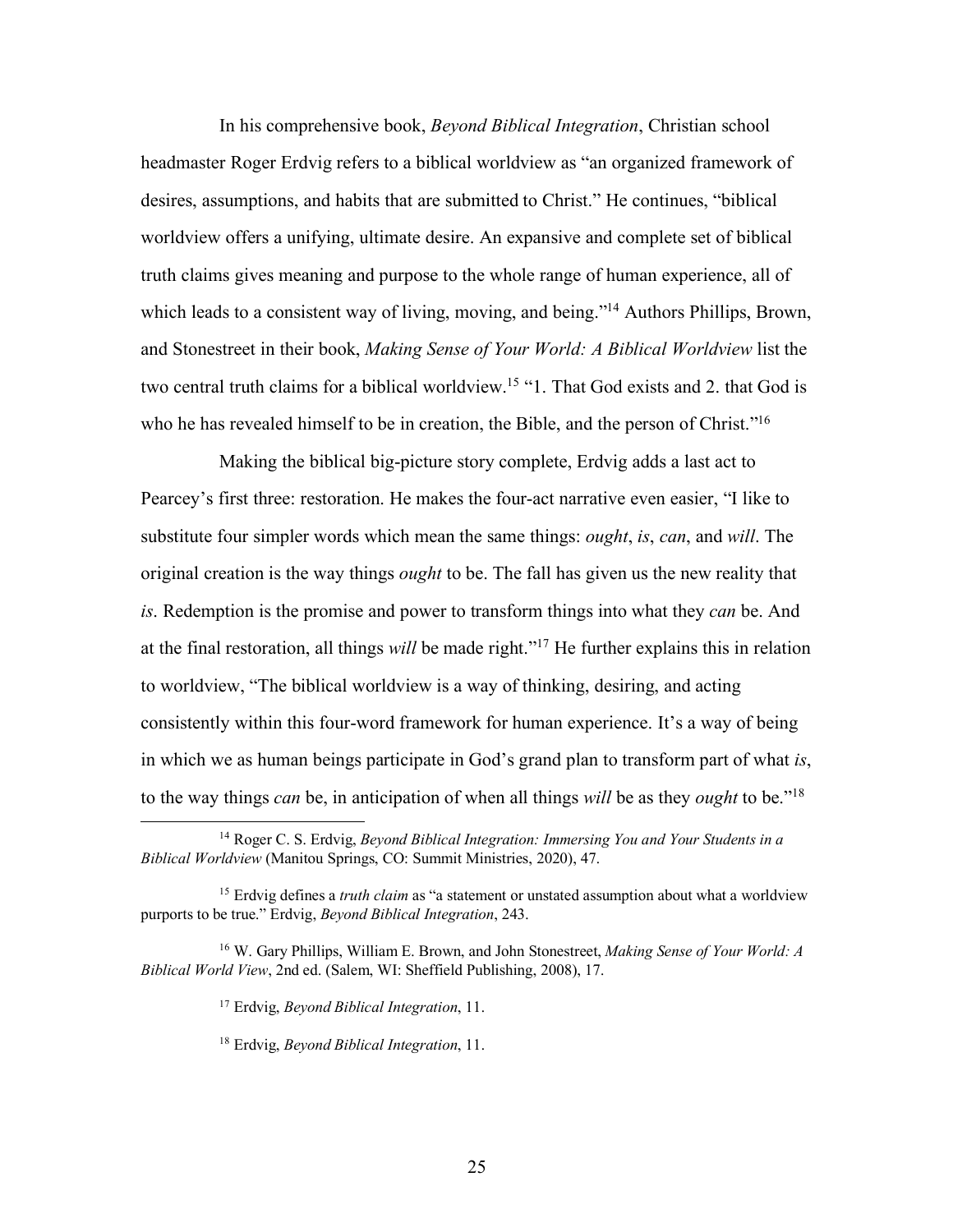Unfortunately, a biblical worldview is not common. The religious research group Barna has been studying biblical worldview since 1995. For the purposes of their research they use propositional statements to measure biblical worldview as believing: absolute moral truth exists; the Bible is totally accurate in all of the principles it teaches; Satan is considered to being a real being or force, not merely symbolic; a person cannot earn their way into Heaven by trying to be good or do good works; Jesus Christ lived a sinless life on earth; and God is the all-knowing, all-powerful creator of the world who still rules the universe today.<sup>19</sup>

"The 2018 data, based on surveys conducted among a national sample of 6,000 adults, age 18 or older, revealed that the proportion of adults who have a biblical worldview dropped from 10% in 2016 to 9% in 2017 and 7% in 2018.<sup>"20</sup> A subgroup defined in the study was "born-again Christian." Of that subgroup less than one out of every four (23%) professed a biblical worldview. One disturbing pattern emerged: "only one out of every twenty parents of children under 18 in their home (5%) has a biblical worldview."<sup>21</sup> Furthermore, Barna studies have determined a person's worldview is primarily in place by age 13.22

## **Formation of Worldview**

Worldviews develop over time. It is difficult to ascertain one's worldview without spending considerable time with them, because worldview slips out slowly through actions, attitudes, values, and emotions. It is recognized through desires, heart

<sup>&</sup>lt;sup>19</sup> Barna Group, "Changes in Worldview among Christians Over the Past 13 Years," March 9, 2009, https://www.barna.com/research/barna-survey-examines-changes-in-worldview-among-christiansover-the-past-13-years/.

<sup>&</sup>lt;sup>20</sup> George Barna, "Survey Reveals That Fewer Adults Have a Biblical Worldview Now Than Two Years Ago," October 18, 2018, https://www.georgebarna.com/research/7622/survey-reveals-thatfewer-adults-have-a-biblical-worldview-now-than-two-years-ago.

<sup>21</sup> Barna, "Survey Reveals."

<sup>22</sup> Barna Group, "Changes in Worldview."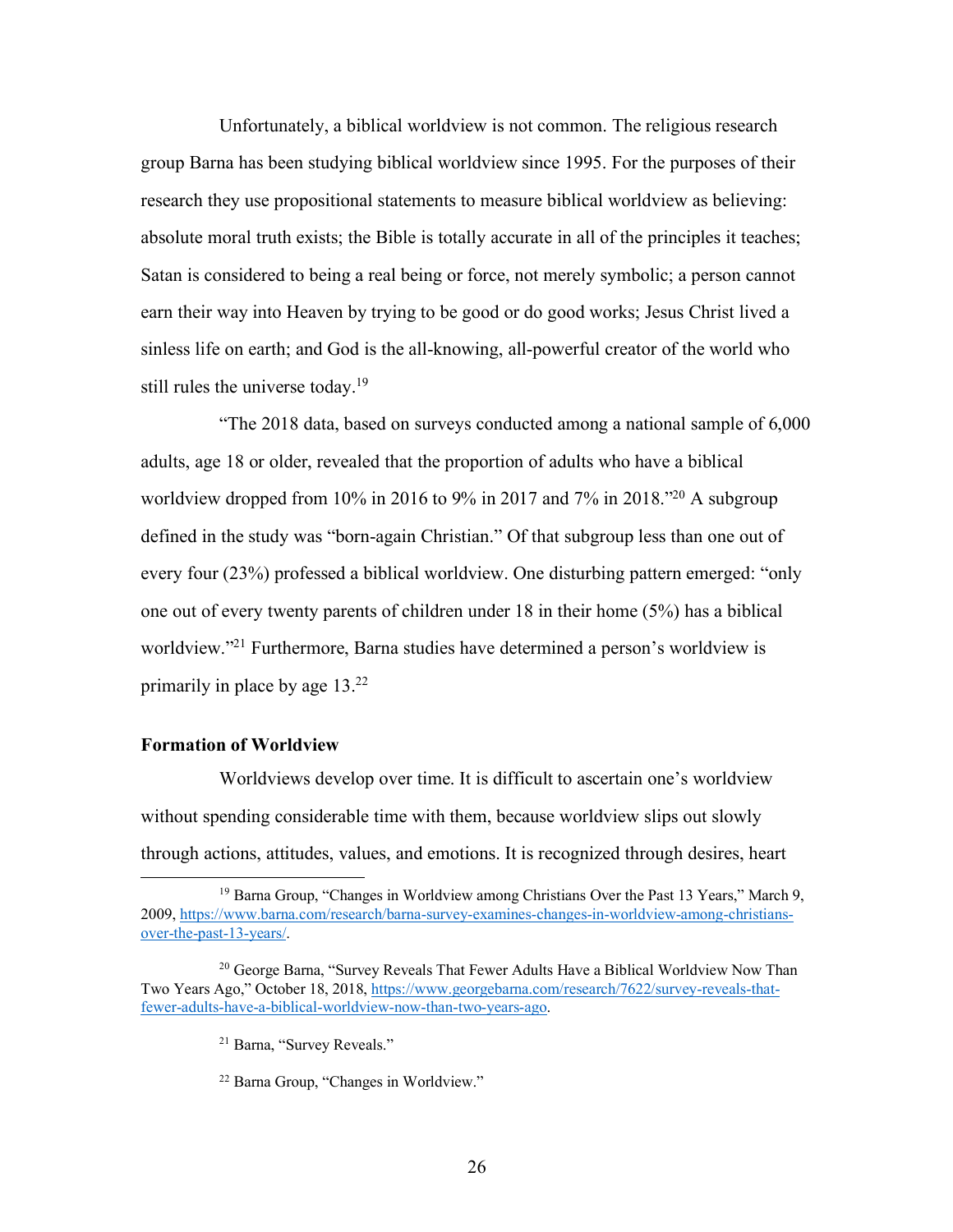orientation, and one's commitments. Erdvig suggests that, "even if students know and can repeat the truths of a biblical worldview, it doesn't guarantee they have any inclination to live out their implications in their behavior."23

Worldview Academy faculty member, J. Mark Bertrand in his book

*(Re)Thinking Worldview* explains the way a worldview develops,

First, things happen. Events occur. You observe them happening to other people; you experience them happening to you. These events produce emotional responses: joy, sadness, fear, worry, scorn, mirth. They also serve as catalysts for thought. When you think about what happens, you arrange events. You search for meaning, or at least for patterns, in what has taken place. You begin to draw conclusions about the way the world works. Based on these conclusions, you face the future with certain expectations and prejudices, hopes and anxieties. New experiences, new ideas, new people are all interpreted in light of the conclusions you've already reached. A kind of belief system emerges, and you are only partially aware of how it works.24

In many ways, educators have little control over certain aspects of their student's worldview; it is largely a result of others—families, communities, and cultures. Hopefully, the main influencers in life have a center for their worldview, a biblical orientation that leads to the biblical metanarrative.

Roger Erdvig spent hundreds of hours researching young adults (ages 18-23) to determine how a biblical worldview is formed. What he found was not a linear process. He describes it as, "A complex interplay of experiences and the means by which emerging adults process those experiences, all tempered and impacted by their past."25 Erdvig organized the contributors to a biblical worldview into three categories: influences from the past (Christian mentoring/discipleship, strong evangelical family, having significant spiritual experiences); new experiences/prompts (leaving home, worldview training); and processing experiences (reflection, serving others, study). What was most influential

 <sup>23</sup> Erdvig, *Beyond Biblical Integration*, 12.

<sup>24</sup> J. Mark Bertrand, *Rethinking Worldview: Learning to Think, Live, and Speak in This World* (Wheaton, IL: Crossway, 2007), 25-26.

<sup>25</sup> Erdvig, *Beyond Biblical Integration*, 67-69.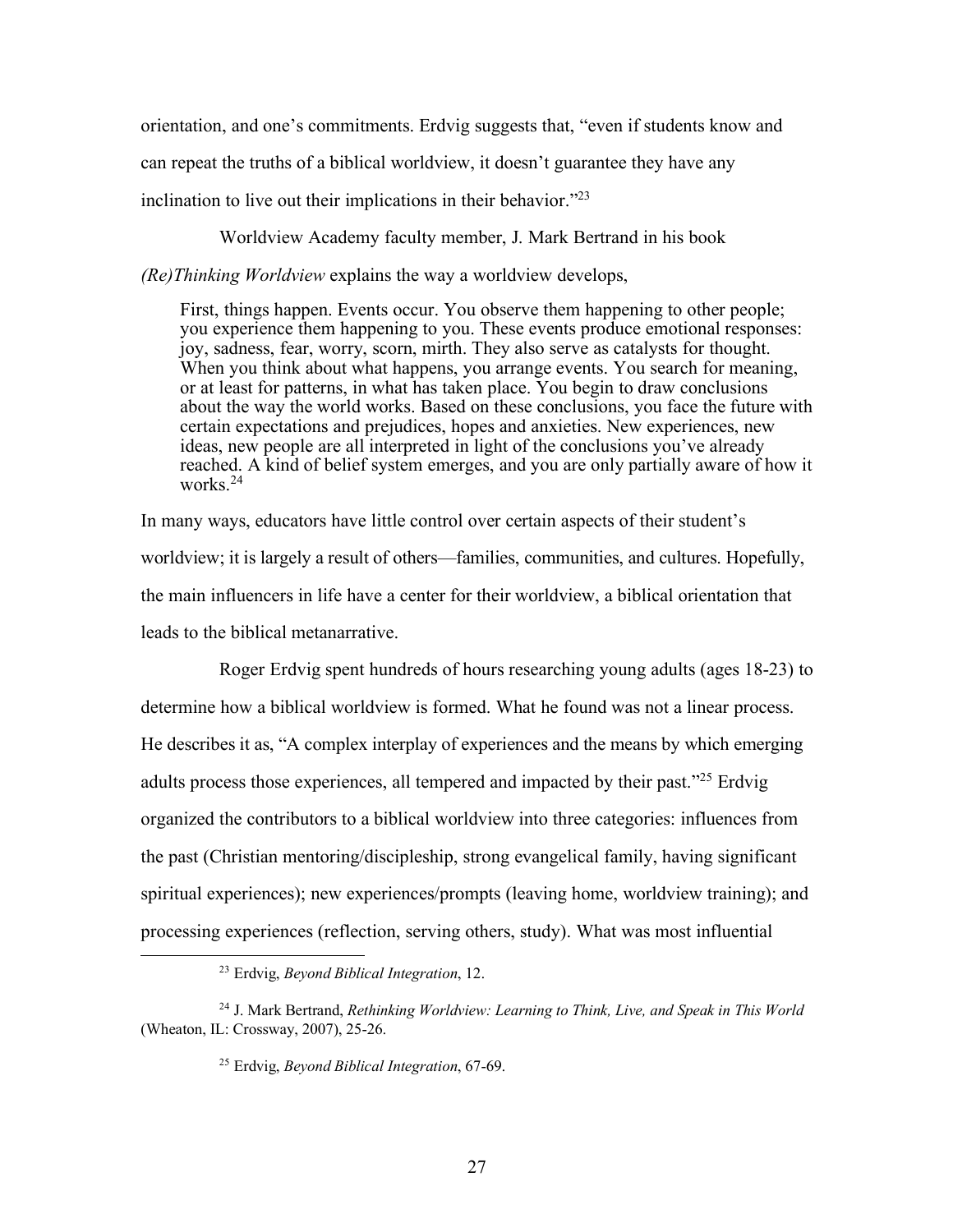about these events was the ability to process them—talk them through with others, mull them over, try concepts "on" to see how they feel.<sup>26</sup> Pat answers and dismissing hard questions are not what leads to good processing for students. Often it is the *struggling with* students that is most impactful. One common denominator to all three categories is the presence and necessity of community. Each category involved highly relational connections for the development of a biblical worldview.

An underlying premise in Erdvig's book is that biblical integration should not be about whether or not Christian school students have a *strong* worldview, but rather if they have a *developing* worldview.27 Although subtle, this difference provides the worldview with movement and a trajectory instead of immobility and the recalling of propositional statements. Building on Sire's worldview concept of heart orientation, behavioral alignment, and propositional truths, Erdvig's research also found present in those with a growing biblical worldview three dispositions (tendencies or proclivities):

- 1. Awareness—the knowledge of where the student's own worldview was inconsistent, deficient or aligned with the biblical story.
- 2. Meaningful processing—a commitment to pursuing biblical worldview continuity and not accepting easily placated conclusions.
- 3. Ownership—an acceptance of the responsibility of forming their own worldview.28

Bertrand notes that another's worldview is difficult to change because two core worldview changers are one's self and the Holy Spirit.<sup>29</sup> In summary, the task of worldview formation can be difficult due to outside influences, past experiences, the average age of worldview development, and one's desire to examine their personal worldview. Effective methods to develop students' biblical worldview, contributing to their spiritual transformation, will be discussed below.

 <sup>26</sup> Erdvig, *Beyond Biblical Integration,* 71.

<sup>27</sup> Erdvig, *Beyond Biblical Integration*, 14.

<sup>28</sup> Erdvig, *Beyond Biblical Integration*, 75-76.

<sup>29</sup> Bertrand, *Rethinking Worldview*, 40.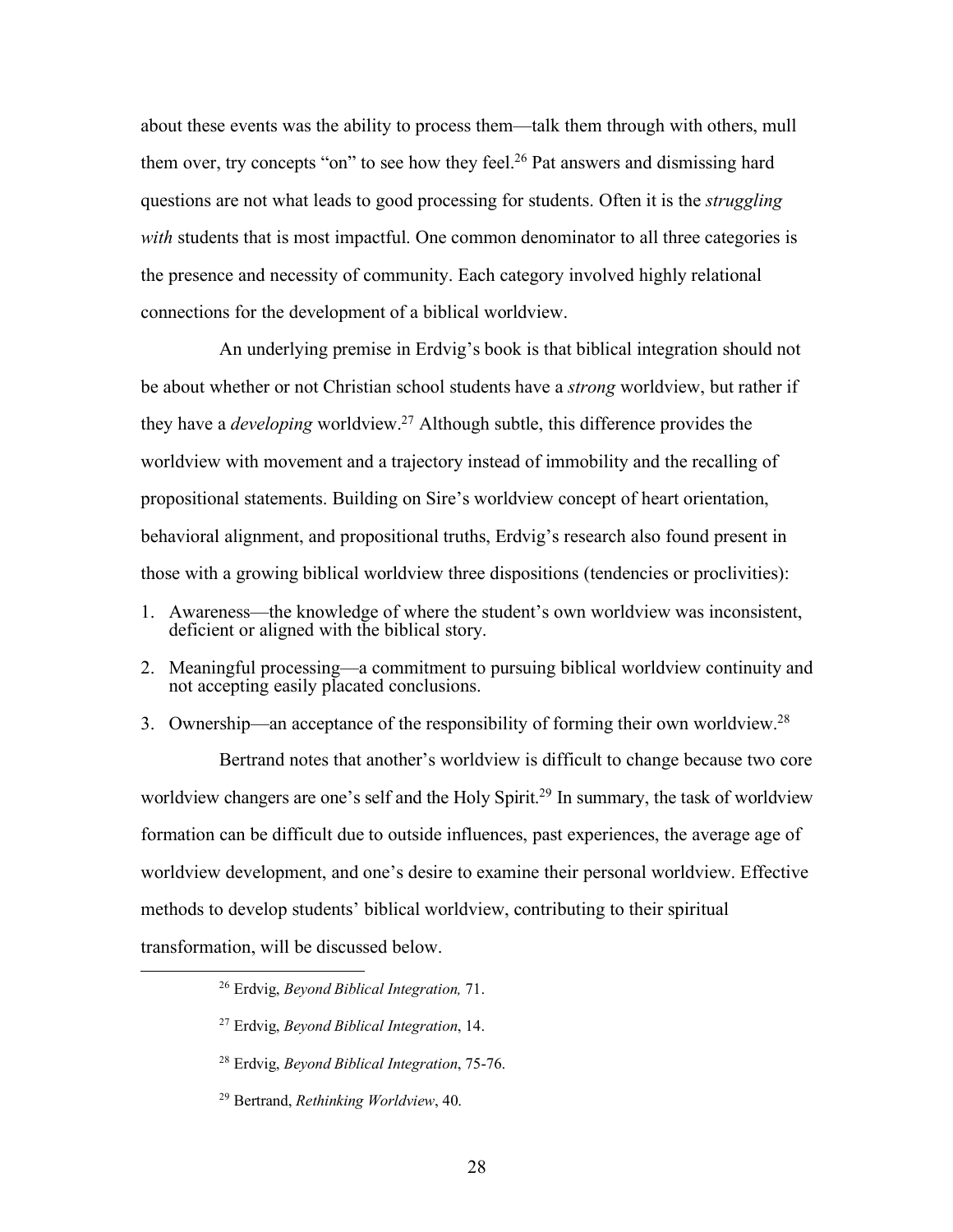#### **Biblical Integration**

Of all the concepts floating around Christian education, biblical integration (BI) could be the most elusive. For the last several decades BI has been a buzz word in Christian education. It primarily describes what happens to make education distinctively Christian. Biblical integration is the process(es) of instilling a biblical worldview, and as such, the slide between biblical worldview and biblical integration is easy and neverending. Furthermore, there are many opinions about the processes of instilling a biblical worldview making the term difficult to define. Most Christian education researchers agree teachers are more likely to talk about what biblical integration *is* than to achieve it in their classrooms.30

One problem with defining BI is how the word is used. It can be used as a noun, "Our biblical integration is improving;" as a verb, "We need to biblically integrate this unit;" as an adjective, "This biblically integrated lesson;" and even as an adverb, "My biblically integrated teaching is magnificent." When a school says they have strong BI, that does not mean much to a Christian educator. Only after spending time reading, observing, and living in that school will one determine their definition (and level) of BI.

A final reason for misunderstanding BI is that the work of BI is never completed. BI is part of the curriculum and the classroom and the teacher, all of which are always changing. Although the biblical story (worldview framework) never changes, the methods of teaching and biblically integrating the story do change. What we identify as biblical integration today may be different than what we call it in 2030 because methods and students change, and we must change with them. The following sections will define biblical integration and then examine practical methods for executing and implementing biblical integration.

29

 <sup>30</sup> Kenneth O. Gangel, "Integrating Faith and Learning: Principles and Process," *Bibliotheca Sacra* (June 1978): 99.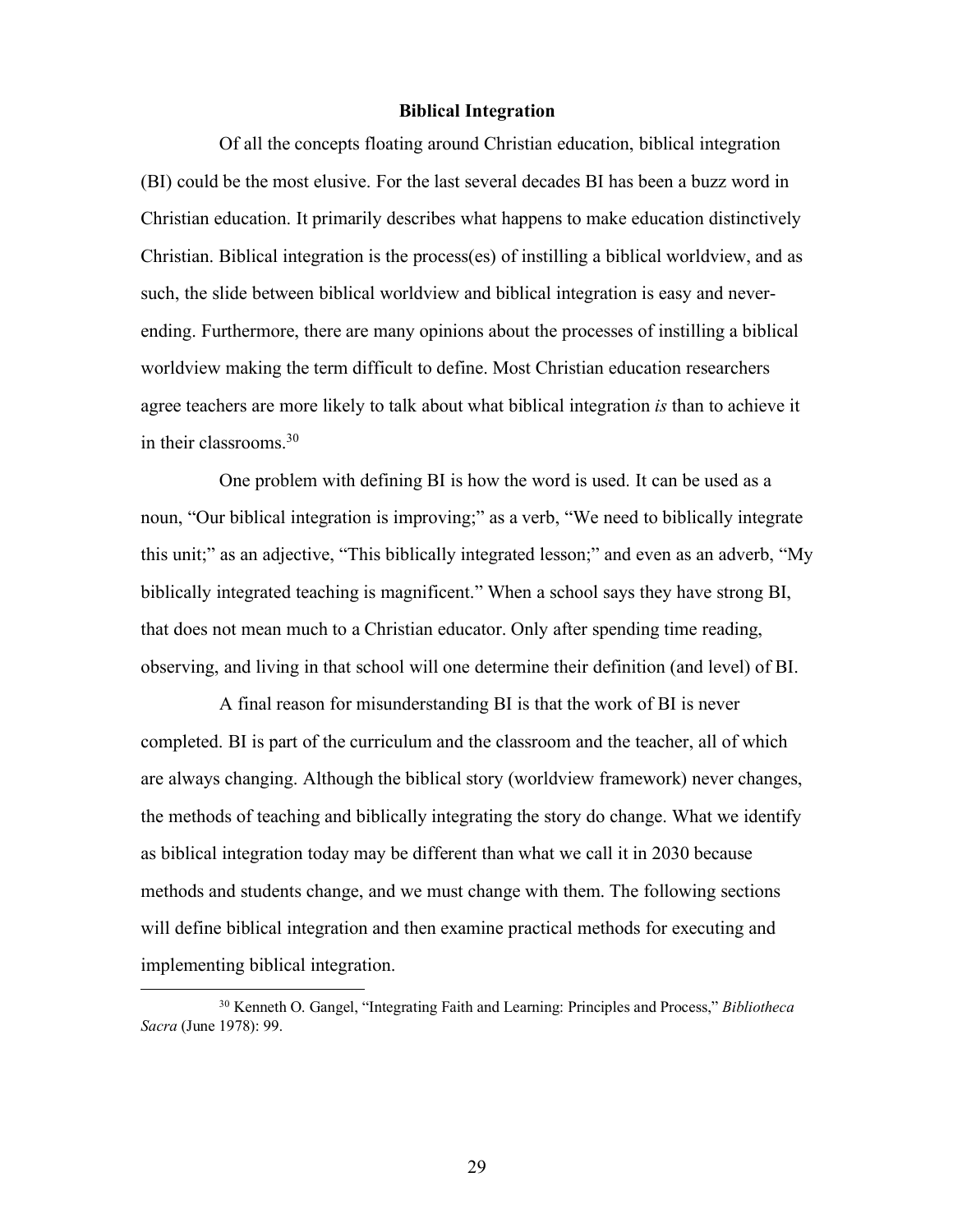### **Definition**

A worldview is not static. It is a framework that expectantly evolves towards wholeness and completeness; the bringing together of parts to make a unified whole. Because biblical integration has a myriad of understandings, the definition(s) offered will come from different voices in distinctive stages of Christian education. From an early childhood perspective, professor Milt Uecker says, "They (the teachers) have the responsibility to lay the foundation for spiritual growth and provide the knowledge, skill, and dispositions that are the groundwork for academic success."31 MacCullough's thoughts concerning K-12 schools include, "Planning curricular activities that help the student think through subject matter and skill development in such a way as to develop the habit of connecting and contrasting all knowledge to their biblical worldview, their integrating core out of which an integrated Christian will think and act."32 Kelly Hayes, author of *Every Bush is Burning* states, "Biblical integration should be seen as the unification of truths. It is the restoration of relationship between heart and mind, special revelation and general revelation, and word and deed. It is a tearing down of the artificial divisions, which starts with the bringing together of the heart and mind."33 Christian higher education expert, Kenneth Gangel expounds the concept as, "the teaching of all subjects as a part of the total truth of God thereby enabling the student to see the unity of natural and special revelation."34 And lastly, authors Raquel Korniejczuk and Jimmy Kijai state that integration is making intentional faith connections within the

 <sup>31</sup> Milton V. Uecker, *Distinctively Christian: A Christ-Centered Approach to Early Spiritual Development* (Wheaton, IL: Wheaton Press, 2019), 12.

<sup>32</sup> Martha E. MacCullough, *Undivided: Developing a Worldview Approach to Biblical Integration* (Colorado Springs: Purposeful Design, 2016), 30.

<sup>33</sup> Kelly Hayes, *Every Bush Is Burning: A Practical Theology for Biblical Integration* (Lexington, KY: CreateSpace Publishing, 2017), 66-67.

<sup>34</sup> Gangel, "Integrating Faith and Learning," 100.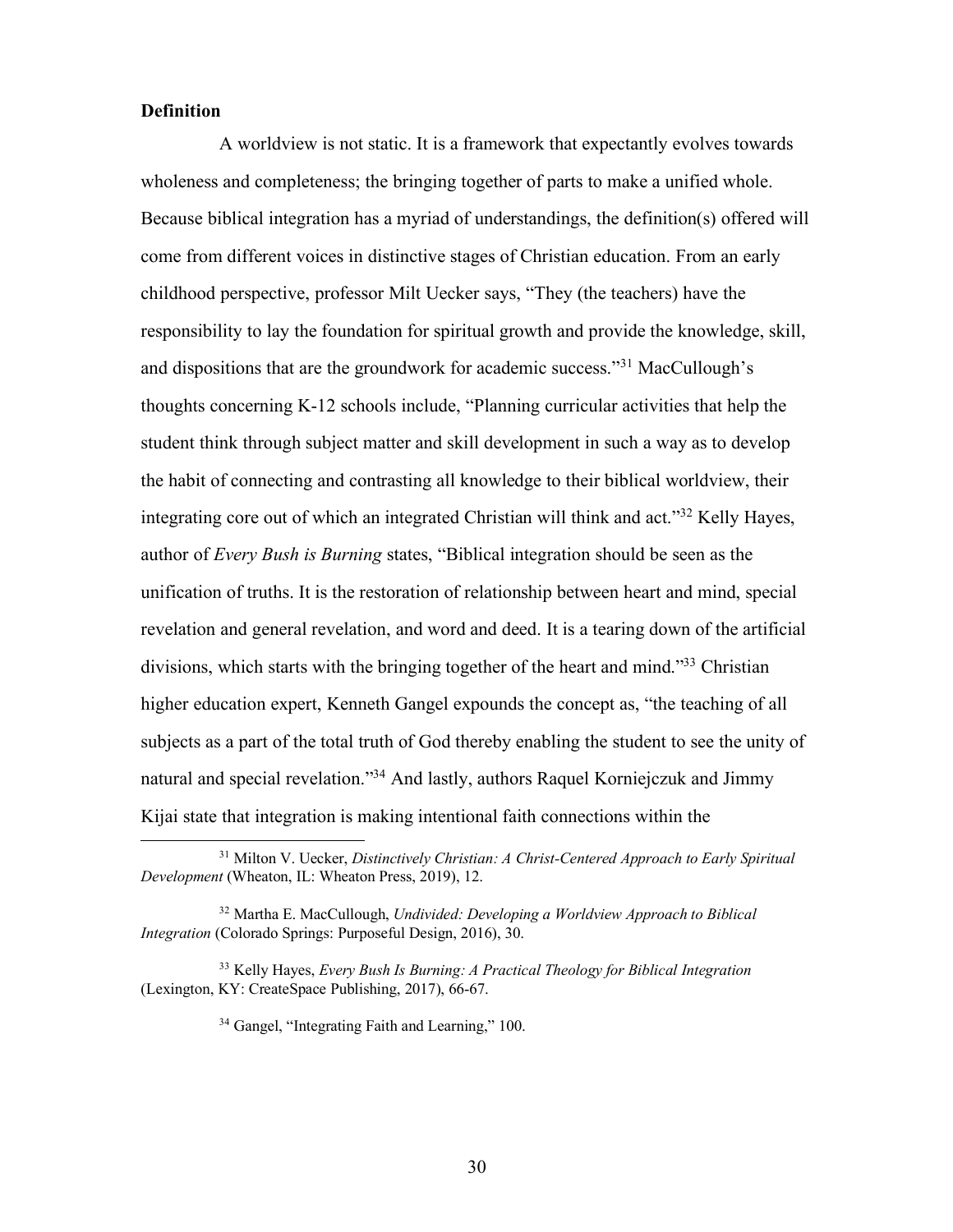curriculum.35 All of these definitions are similar in their pursuit of bringing biblical unity and integrity within all aspects of learning.

Just as important as what biblical integration *is*, is what it *is not*, and often teachers find this to be easier to identify. Unfortunately, this list is not exhaustive.

Biblical integration is *not*:

- 1. Prayer in class, biblical bulletin boards or posters, reading the Bible, or discussing Bible stories.
- 2. A Christian devotion during class. MacCullough calls this the Interpersonal/Spontaneous Model. It is when the teacher looks for ways to spontaneously insert Christian (stories, examples, testimonies, songs, etc.) in to the classroom. 36
- 3. Associations. Example: studying fish in science and having the students look for "fish" in the New Testament.<sup>37</sup>
- 4. Analogies and object lessons. Example: when learning about light the teacher compares light to one's relationship with God.<sup>38</sup>

Often Christian schools and educators believe they are biblically integrating because their *intention* is noble, and their *motives* are pure. Intentions and motives do not create biblical integration or spiritually transformed students.

## **Methods and Models**

**Locus of biblical integration**. Just as the definitions for biblical integration are many, so are the methods. They range from detailed to big picture, and from planning to principles. The first distinction needed in biblical integration is one of locus—will it be student oriented or curriculum oriented? Badley defines these: "Curricular integration – the organization of teaching material to interrelate or unify subjects usually taught as

 <sup>35</sup> Raquel I. Korniejczuk and Jimmy Kijai, "Integrating Faith and Learning: Development of a Stage Model of Teacher Implementation," *Journal of Research on Christian Education* 3, no. 1 (1994): 80.

<sup>36</sup> Maccullough, *Undivided*, 103.

<sup>37</sup> Christian Overman and Don Johnson, *Making the Connections: How to Put Biblical Worldview Integration into Practice* (Puyallup, WA: The Biblical Worldview Institute, 2003), 73.

<sup>38</sup> MacCullough *Undivided*, 28; Overman and Johnson, *Making the Connections*, 72.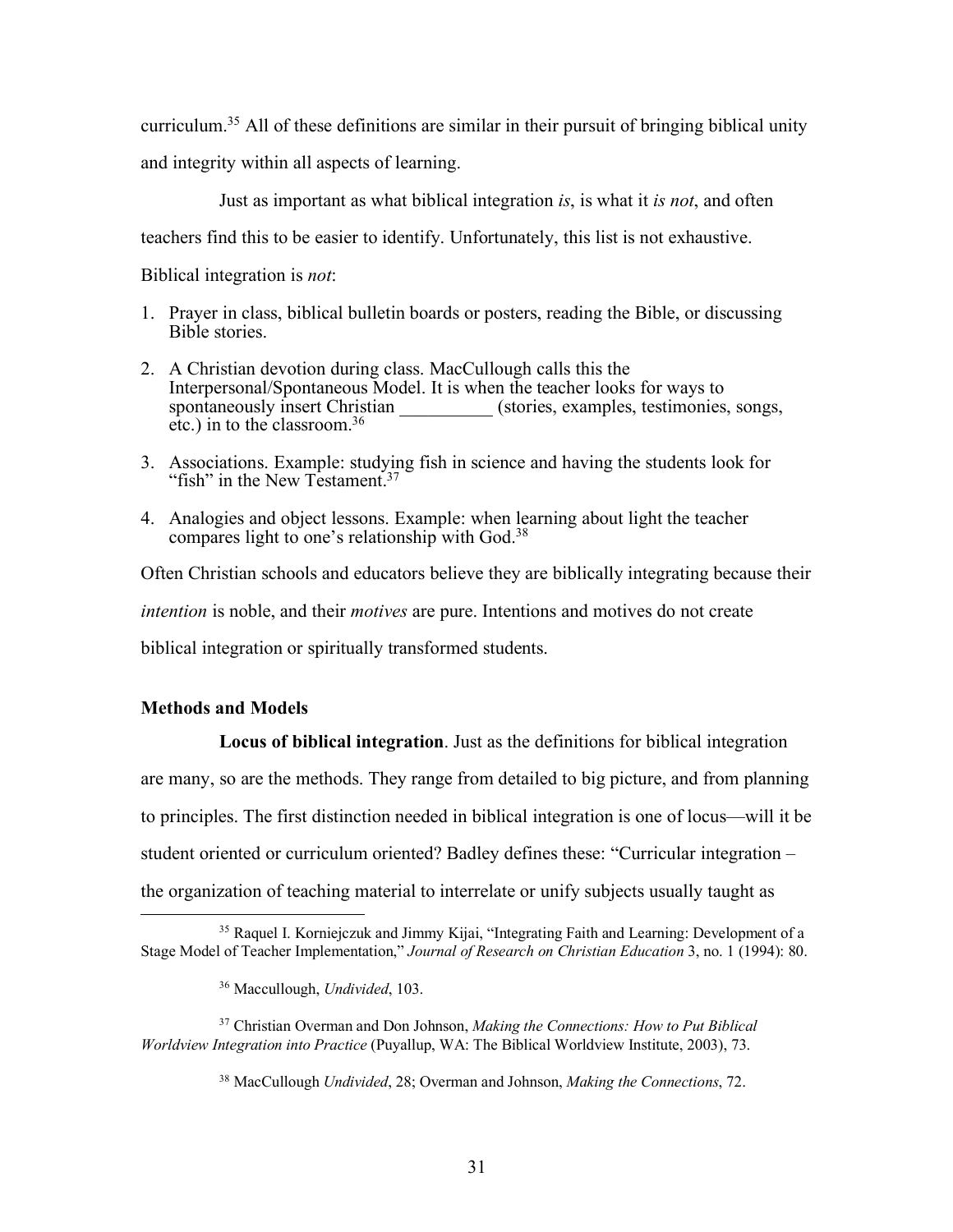separate academic courses or departments. Student integration – individual students assemble a meaningful whole from the various contents of the curriculum."39 In reality the locus of biblical integration is likely a bit of both curricular *and* student oriented. Students with saving faith and the guidance of the Holy Spirit are logically better equipped to process and receive biblical integration. Prolific author Kenneth Gangel writes, "When properly implemented, such a Christian curriculum designed around the centrality of special revelation produces a student who is able, at the end of his education pattern, to demonstrate commensurate levels of wisdom, witness, holiness, and churchmanship as representative ideals."40

**Principles for biblical integration**. Gangel presents six principles for biblical integration in his article, *Integrating Faith and Learning: Principles and Process.* The first principle is *a commitment to the authority of Scripture*. He asserts this authority must be at the core of any biblical integration otherwise the moorings of understanding are unattached. His second principle is *a recognition of the contemporaneity of the Bible and the Holy Spirit*. The biblical integrator must believe that God (through the Holy Spirit) can and will meet a student in their current situation. The third principle for biblical integration is *a clear understanding of nature, source, discovery, and dissemination of truth*. To quote educator, Arthur Holmes, "All truth is God's truth," so there should be no fear when facing science, theories, and discoveries because they are all under God's truth. A fourth principle is *designing a curriculum which is totally constructed on the centrality of special revelation*. He maintains special revelation *is* woven through all subjects and it is the job of the teacher to illustrate this for students. A fifth principle on which biblical integration is based is *a demand for the development of a Christian world and life view*. This world and life view must be void of dualism (dividing sacred and secular) as much

<sup>&</sup>lt;sup>39</sup> Ken Badley, "The Faith and Learning Integration Movement in Christian Higher Education: Slogan or Substance?" *Journal of Research on Christian Education* 3, no. 1 (1994): 26.

<sup>40</sup> Gangel, "Integrating Faith and Learning," 102-3.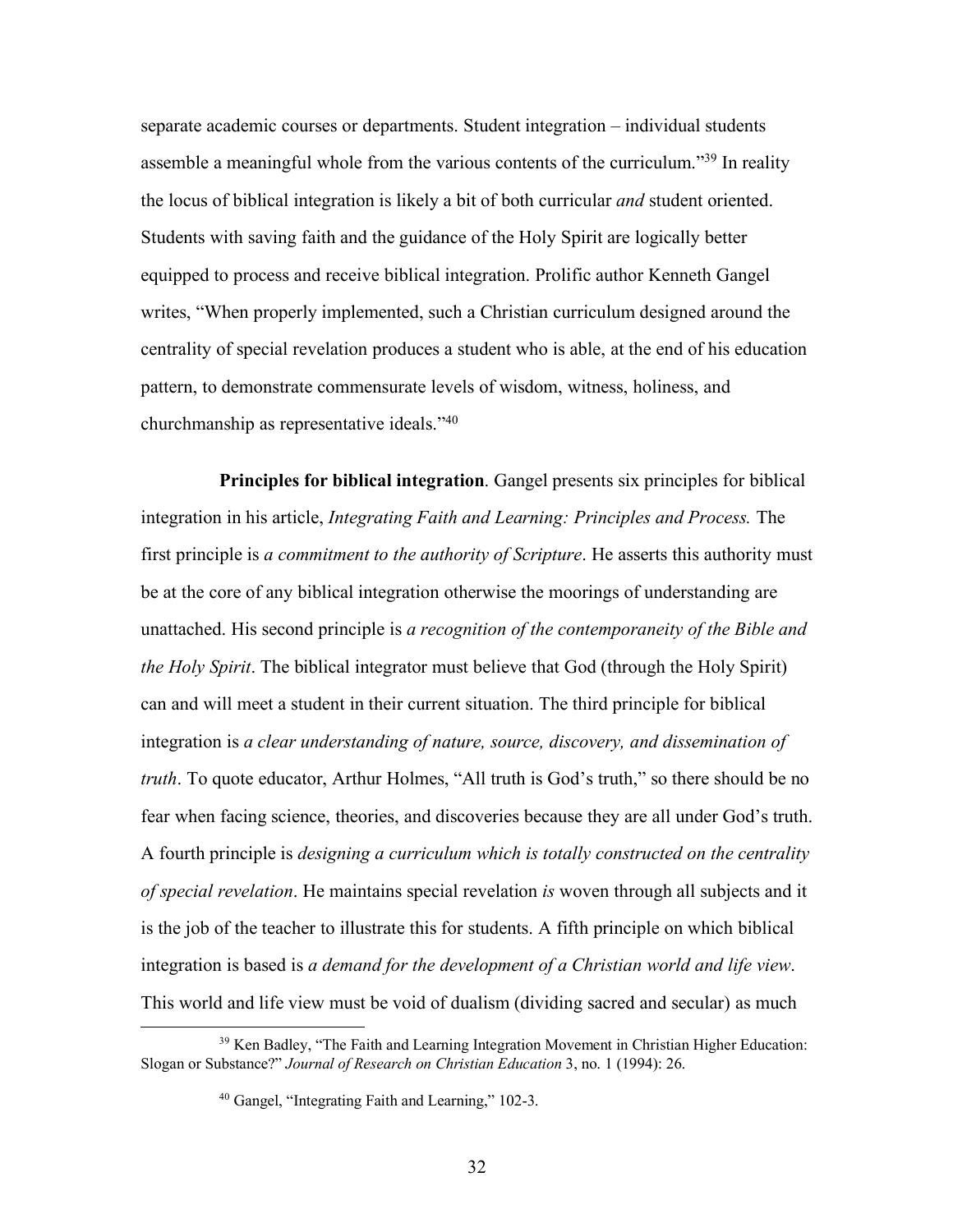as possible, with a congruent biblical worldview being the goal. Lastly, the sixth principle is *that bibliocentric education extend to all areas of student life*. Similar to principle five, this principle asserts integration must happen in student life outside of the academic arena—sports, relationships, and daily living.41

**Curriculum-based models of biblical integration**. Many biblical integration models are curriculum-focused and involve a great many details. These would be used at the micro level—in the classroom, planned by the teacher. The first model is from educator, Harro Van Brummelen's book, *Walking with God in the Classroom.* His model is more of a process and is based on the four-act biblical metanarrative. It involves taking curriculum components and embedding biblical principles into the unit and individual lessons. This planning is a progression from broad to narrow: develop course outlines for each subject; plan units that usually have a theme; prepare daily lesson plans; make onthe-spot decisions and adjustments while teaching.<sup>42</sup>

His overarching guidelines for the planning process include:

- 1. How does this unit's topic or theme fit into the biblical metanarrative?
- 2. Knowledge involves the whole self, not just the mind.
- 3. "We do not choose learning experiences just for the sake of attaining cognitive and ability outcomes. Our aim is to develop tendencies and dispositions that encourage students to believe, value, and act on the basis of the biblical principles that Christ taught us."43
- 4. "For every topic, we ask which (biblical) value outcomes can be a natural part of the learning. We give reasons for endorsing certain values. We introduce cases that lead students to consider how such values apply in specific circumstances."<sup>44</sup>

<sup>42</sup> Harro W. Van Brummelen, *Walking with God in the Classroom: Christian Approaches to Learning and Teaching* (Colorado Springs: Purposeful Design Publications, 2009), 78-79. A step-by-step process can be found in his book starting on p. 78.

<sup>43</sup> Brummelen, *Walking with God in the Classroom*, 76.

<sup>44</sup> Brummelen, *Walking with God in the Classroom*, 78.

 <sup>41</sup> Gangel, "Integrating Faith and Learning," 100-105.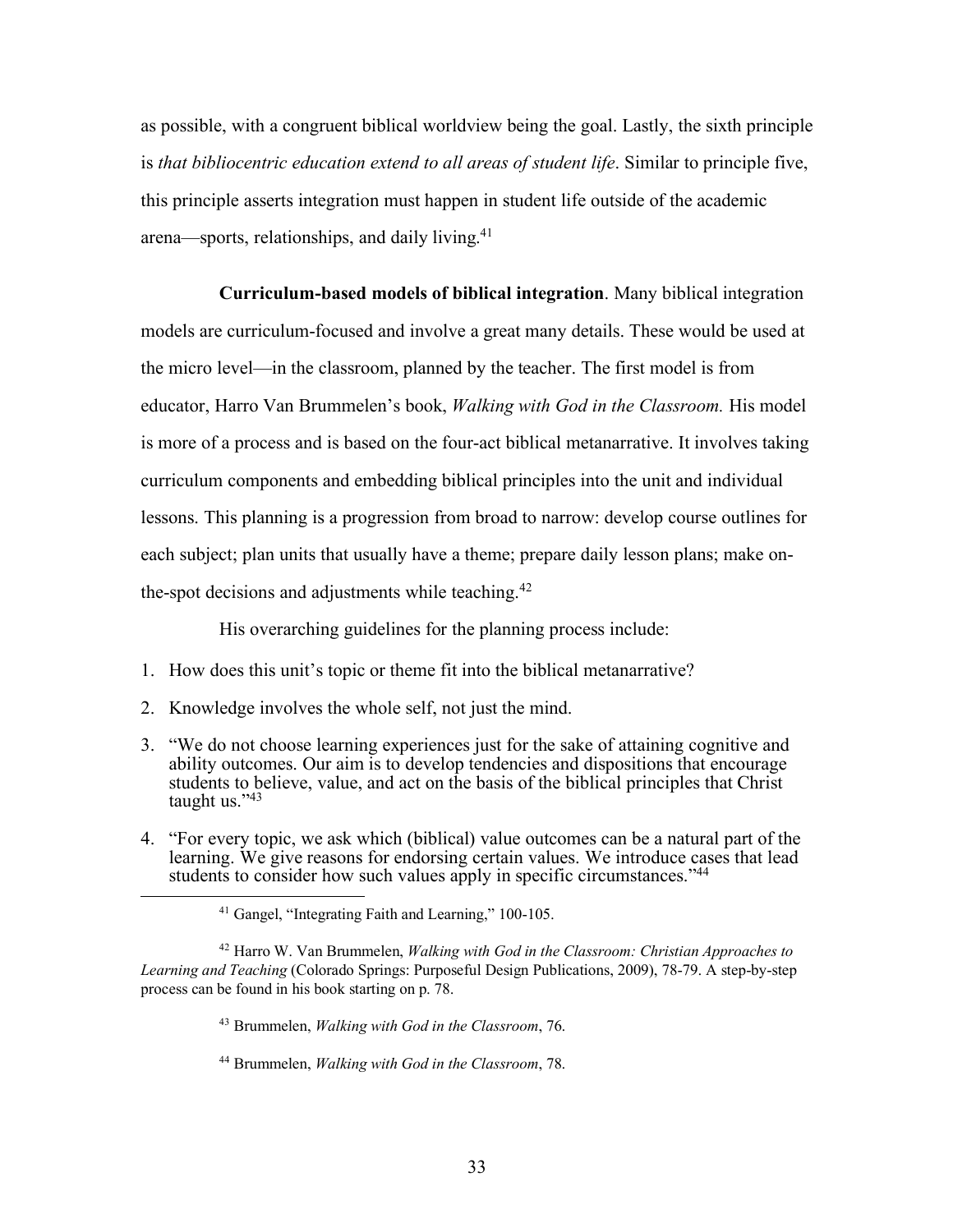MacCullough uses a curriculum-based approach as well that she calls the

Integrating Core Model, which allows for one's worldview beliefs, and involves three

steps:

- 1. The teacher "begins with a set of *examined* worldview beliefs. These core beliefs are biblical truths that address life's biggest questions."45 (Sire's worldview questions)
- 2. "The teacher must intentionally look for natural opportunities to *connect* or *distinguish*."46
- 3. The teacher must, "move forward in continued study of the subject area and the Bible . . . in a direction that will ultimately allow for integrative activities . . . which are an integral part of the lesson."47

MacCullough's overarching guidelines for the Integrating Core Model include ensuring

student processing and critical thinking.

Christian education researcher and trainer, Annie Gallagher has built upon

MacCullough's work and developed a method of biblically integrated instruction (BII).

She defines this using MacCullough's words as "the process of instructional planning and

teaching 'that helps the student think through subject matter and skill development in

such a way as to develop the habit of connecting and contrasting all knowledge to a

biblical knowledge.'"48

Gallagher's model called PAQ includes three strategies from previous

research:

- 1. "To establish the underlying biblical *purpose* for the subject or underlying foundational biblical principles related to the subject matter." The *P* in PAQ.
- 2. Comparing, contrasting, and revealing underlying worldview *assumptions*. The *A* in

- <sup>46</sup> MacCullough, *Undivided*, 104
- <sup>47</sup> MacCullough, *Undivided*, 104.

<sup>&</sup>lt;sup>45</sup> MacCullough, *Undivided*, 104.

<sup>48</sup> Martha MacCullough, *Undivided: Developing a Worldview Approach to Integration* (Langhorne, PA: Philadelphia Biblical University, 2010), 14, quoted in Ann L. Gallagher, "The Impact of Coaching on Teachers' Application of Biblically Integrated Instruction" (PhD diss., Columbia International University, April 2016), 16.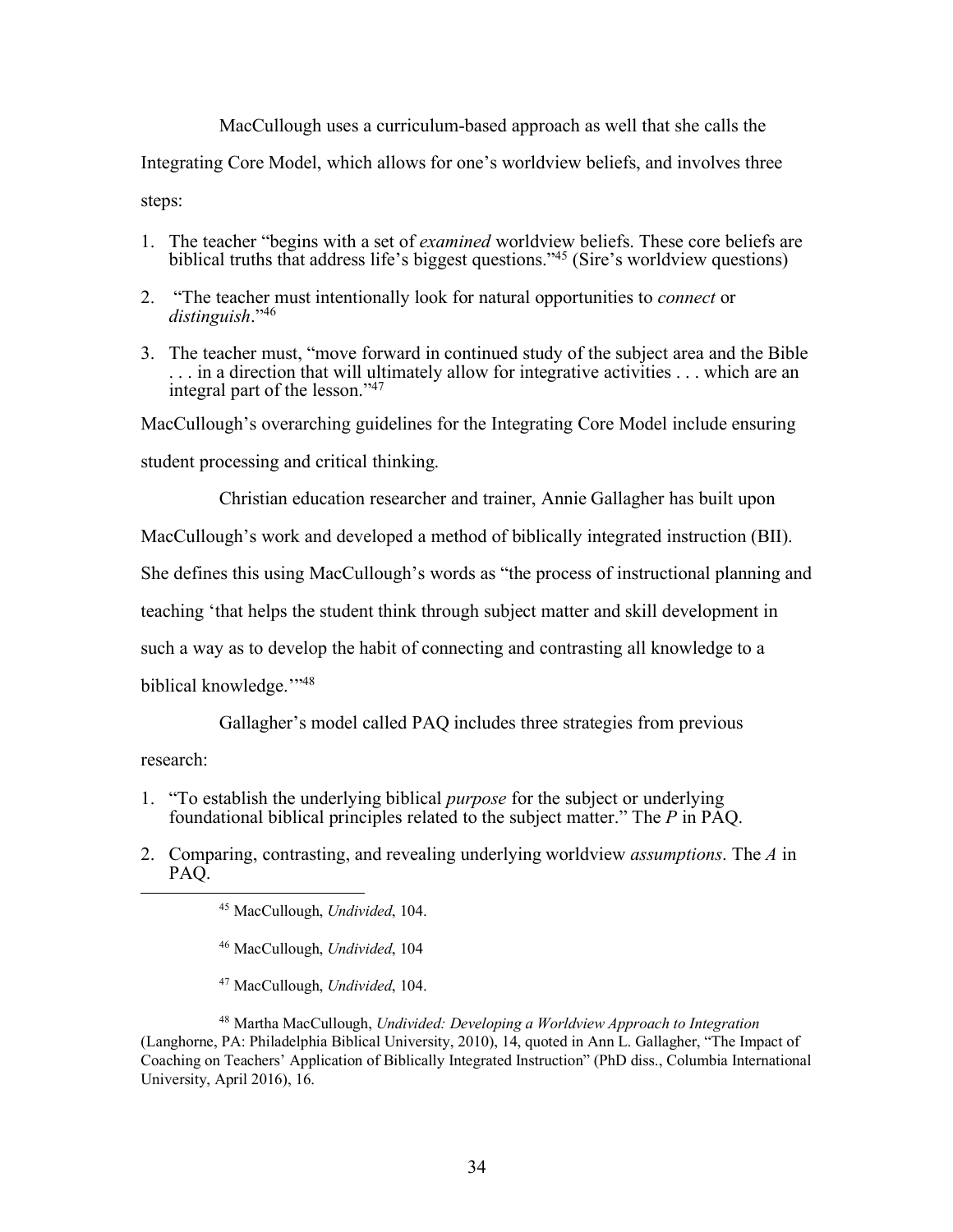3. "Posing *questions* requiring students to consider the subject area from another perspective or a biblical context, focusing on biblical application of the content." The  $\overline{O}$  in PAO.<sup>49</sup>

Gallagher's PAQ uses a combination of educational strategies from Robert Gagne and

Kevin Washburn (Architecture of Learning model), and focuses on instructional best

practices for teaching, intentionality and planning for the teacher, and high expectations

for the student  $50$ .

# **Mixed Locus biblical integration**. Badley proposes five paradigms that

describe different types of integration including curriculum *and* student locus.

- 1. Fusion integration:  $A +$  (fuses with)  $B =$  (and results in) C In this model two separate elements come together to make an entirely new element. This is primarily curriculum based.
- 2. Incorporation integration:  $A + B = AB$ The difference here is that both A and B retain part of themselves when forming a new element. This is primarily curriculum based.
- 3. Correlation integration: The correlation(s) of A and B are pointed out by the teacher, curriculum, or student.
- 4. Dialogical integration: A has come to bear on B and a dialogue takes place. One of the components is usually an activity and the other is usually a framework (political, ethical, religious, etc.) This is largely student or teacher based.
- 5. Perspectival integration: the entirety of A is seen through the perspective of B. This is a worldview coherence model that is primarily student based.<sup>51</sup>

**Student-based model of biblical integration**. Many higher education models

seem to believe they are student-based, when in reality they are likely mixed. The

assumption appears to be once a student is in college they should have the ability to

integrate on their own. While some students likely can, many cannot. Being college-aged

does not qualify one with the skill and maturity to biblically integrate their learning. A

study conducted by Burton and Nwosu attempted to answer what most influenced

 $49$ Gallagher, "The Impact of Coaching," 69-70. For further details of the PAQ method of biblically integrated instruction, see www.transformedpd.com.

<sup>50</sup> Gallagher, "The Impact of Coaching," 78.

<sup>51</sup> Badley, "The Faith and Learning Integration Movement," 24-28.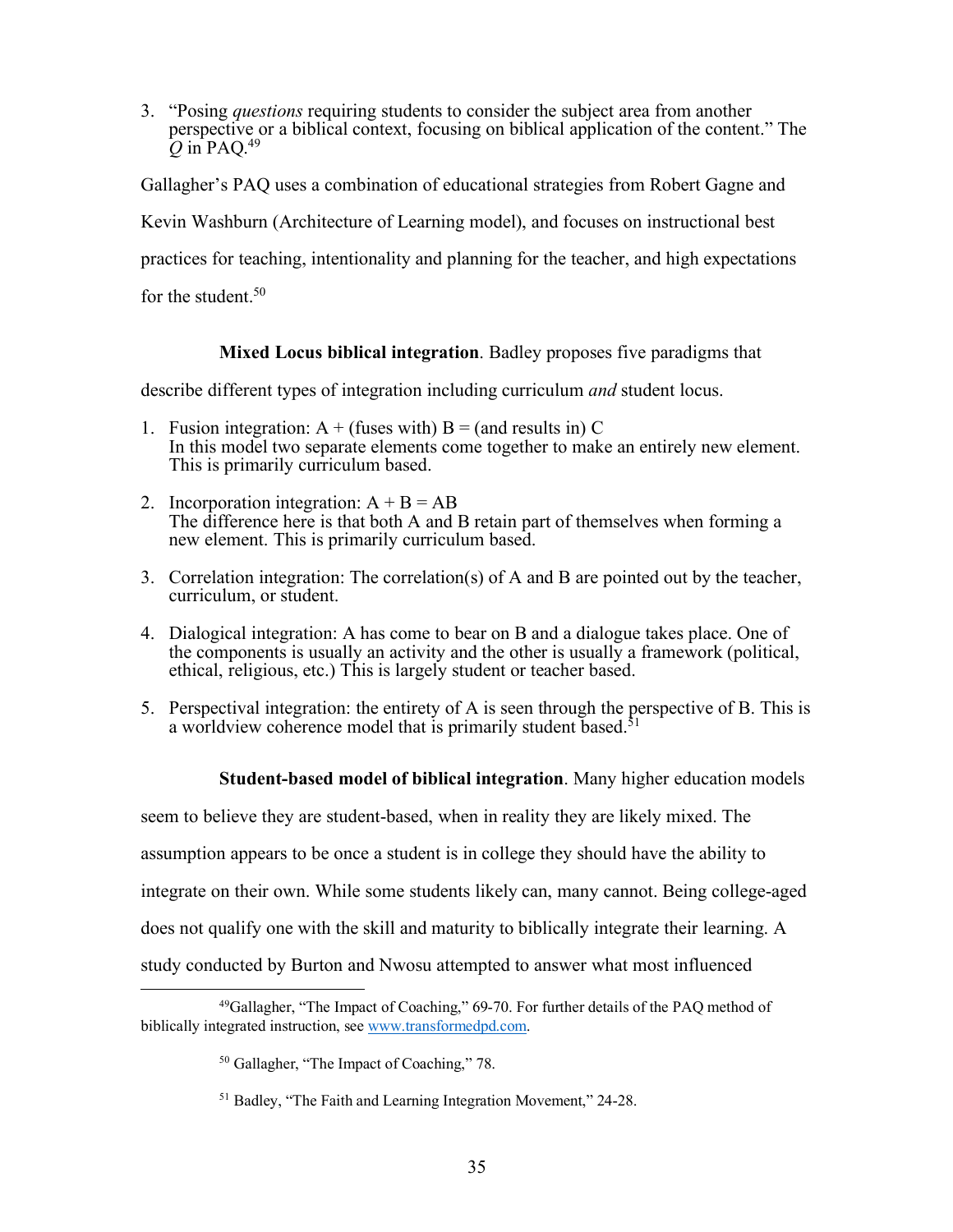students' faith integration. The study was conducted at a Christian college in education classes. Because of the students' responses, what seemed intended as a student-based locus ended as mixed locus. Overwhelmingly the students placed the onus for biblical integration on the professor. This was evident from the top answers to *what factors best led to their integration*: teaching approaches used in class, the students' expectation of professor integration, classroom climate (set by the professor), and the professor's role (caring attitude and exemplary life). The results were highly professor driven and professor dependent.52

### **Levels of Biblical Integration**

There are many models of levels of integration, and they all, to some degree, strive to measure the quality and quantity of biblical integration occurring. They would likely be best used by teachers and administration to identify the strengths and weaknesses of biblical integration among teachers. The important factor in using any measuring tool is consistency. For optimal results any model should be used *exclusively* and *recurrently* by a school to ensure consistent and accurate measurements and comparisons over time.

Bryan Smith, author at BJU Press, defines biblical integration as "Christian worldview shaping."53 He uses the four-act biblical metanarrative as the basis for biblical integration, and ranks it on the following levels:

Level 0: Relegating the Bible (no integration) Characterized by relegating the Bible to devotions, prayer requests, and personal counseling. It is not part of the academic subject.

Level 1: Referencing the Bible

 <sup>52</sup> Larry D. Burton and Constance C. Nwosu, "Student Perceptions of the Integration of Faith, Learning, and Practice in a Selected Education Course" (research presented at the Biennial Symposium of the Coalition of Christian Teacher Educators, Grand Rapids, May 24, 2002), accessed January 28, 2021, https://files.eric.ed.gov/fulltext/ED476074.pdf, 4, 17-19.

<sup>53</sup> Bryan Smith, "Biblical Integration: Pitfalls and Promise," *Bjupress*, 2019, accessed December 29, 2020, https://www.bjupress.com/images/pdfs/bible-integration.pdf, 2.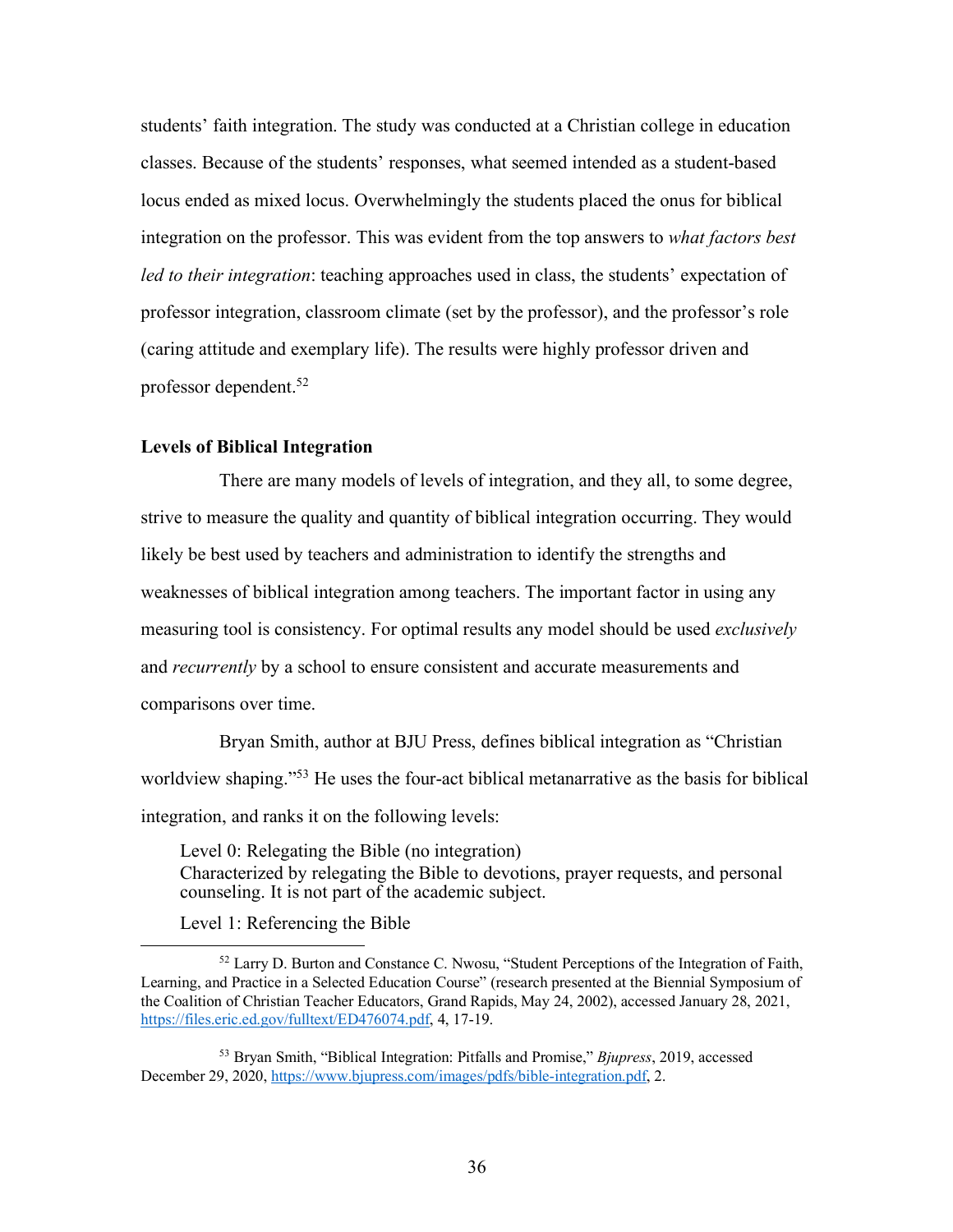The Bible is referenced while the subject is being taught usually with biblical analogies and biblical examples. This parallelism is not biblical integration and does not shape the student's worldview.

### Level 2: Responding with the Bible

There are two separate examples in this level. The first focuses on serving through the academic discipline where the teacher encourages the student to connect the academic material to a biblical mandate or instruction. The second example involves worshiping with the academic discipline where the teacher shows the student how to use the academic material to declare God's glory.

Level 3: Rebuilding with the Bible

The sub-levels in this level are two steps in a single process. Step one is questioning the assumptions and step two is rebuilding the discipline. This involves redeeming the subject using the four act biblical story.54

Smith's model is helpful in that it *describes* biblical integration within each

level. Other models are not as user-friendly. For instance, Korniejczuk and Kijai propose

a hypothetical model in their research modeled after Arthur Holmes. They explain their

seven level model is not linear or hierarchical and represents teachers' deliberate

integration. However, the user(s) must understand and agree on the definition of biblical

integration because it is not *within* the model. An example from their model: "Teachers

have incorporated biblical integration into their subjects and are mostly comfortable with

where they are but admit they could improve.<sup>"55</sup> Both the teacher *and* the surveyor must

have a similar definition and working understanding of "good" biblical integration for

this model to be of any benefit. It seems to leave too much up to individual interpretation.

Based on these examples, assessing BII can be difficult and potentially subjective.

#### **Distractors from Biblical Worldview and Integration**

If much of Christian education is merely Christians educating, there must be ample reasons for this. There are likely as many reasons deterring teachers from transformational biblical integration as there are teachers. And these reasons range from

 <sup>54</sup> Smith, "Biblical Integration," 5-6.

<sup>55</sup> Korniejczuk and Kijai, "Integrating Faith and Learning," 84.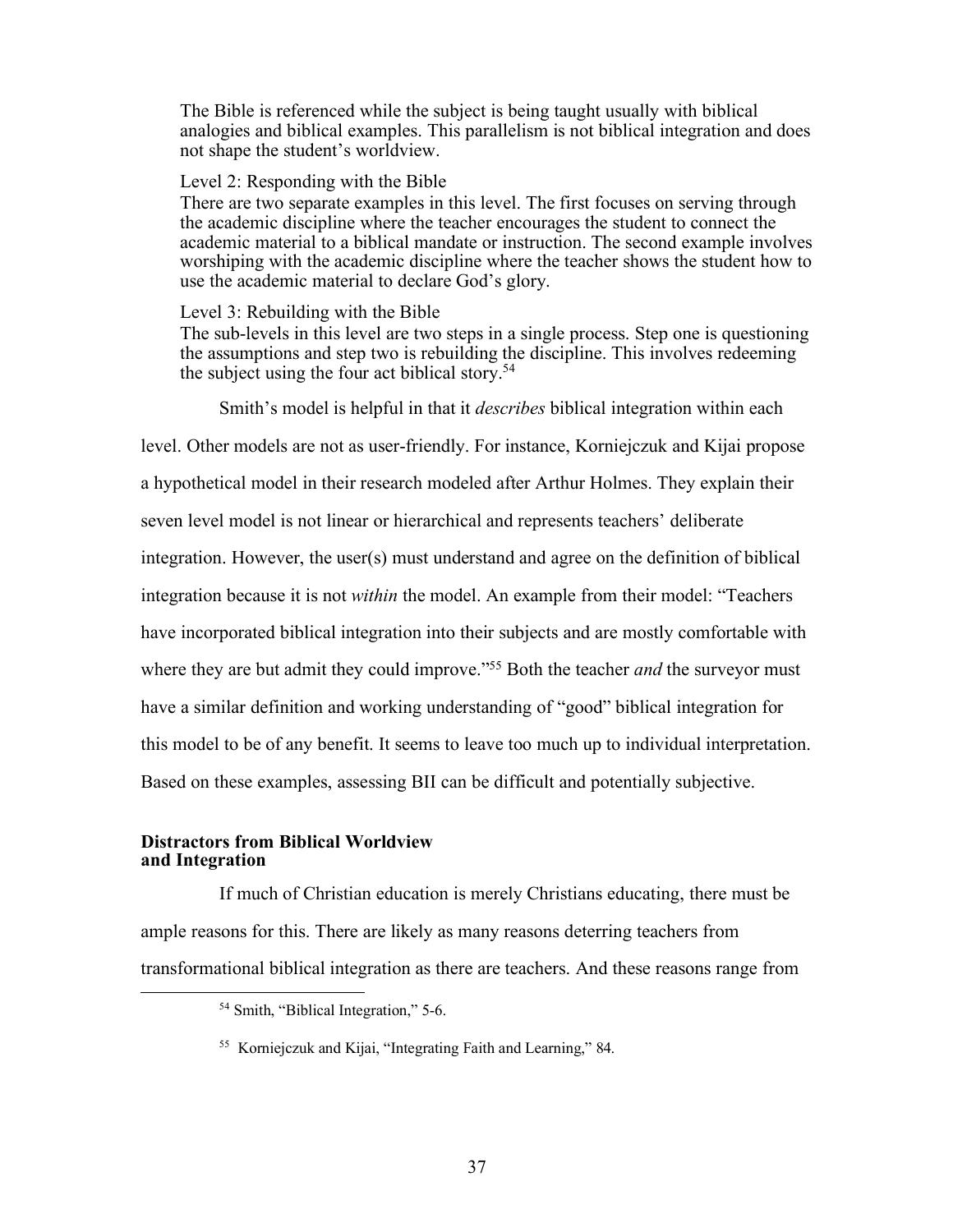seemingly insignificant to very philosophical. This section will explore some of the most common reasons for neglecting biblical integration.

Nancy Pearcey writes, "The only way to stand against such a comprehensive naturalistic worldview, as Abraham Kuyper said, is by articulating a Christian worldview 'of equally comprehensive and far-reaching power.' We must prepare young people before they leave for college by teaching them that Christianity is not just religious truth but the truth about all reality. It is total truth."56 This seems to explain a main reason for teachers not biblically integrating well—either they do not believe the truth and power of the biblical worldview is sufficient or they believe it but do not live it. In light of the research, a realistic conclusion must be that the majority of Christian teachers themselves do not have an integrated biblical worldview.

Culture is increasingly removing biblical thought from the public forum. J.P. Moreland writes,

Most people have little or no understanding of a Christian way of seeing the world, nor is a Christian worldview an important participant in the way we as a society frame and debate issues in the public square. Three of the major centers of influence in our culture—the university, the media, and the government—are largely devoid of serious religious discussion. More often than not, [however], Christian perspectives are simply ignored and not covered at all.<sup>57</sup>

Inferiority and pride as a combined reason is presented by Moreland. On the one hand many Christians feel like they do not have "all the answers," and thus feel inferior and afraid to introduce biblical worldview into their teaching. On the other hand, many feel like their knowledge of biblical worldview is extensive since, "they've been a Christian so long," when in actuality, they do not know much.<sup>58</sup>

 <sup>56</sup> Abraham Kuyper, *Lectures on Calvinism* (Grand Rapids: Eerdmans, 1931), 11, quoted in Pearcey, *Total Truth*, 224.

<sup>57</sup> James Porter Moreland, *Love Your God with All Your Mind: The Role of Reason in the Life of the Soul*, rev. and updated ed. (Colorado Springs: NavPress, 2012), 32.

<sup>58</sup> Moreland, *Love Your God with All Your Mind*, 97-98.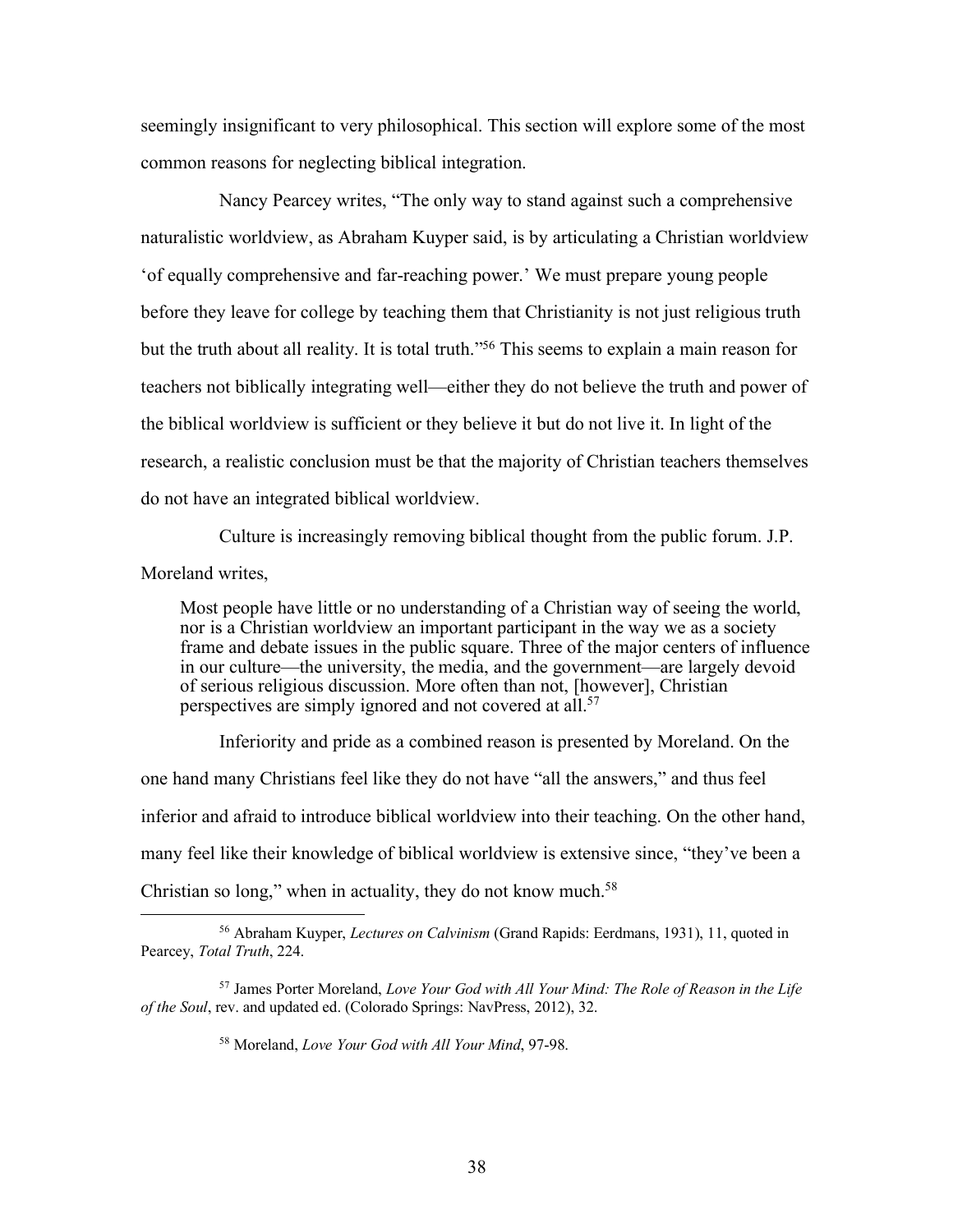Stress is another potential reason biblical integration is not happening. With the increase of culture stress (crime, pandemics, safety, secularism) and the rise of mental health issues, stress is seriously affecting teachers (and students).<sup>59</sup> If Christian teachers believe biblical integration to be "one more thing" to add to their already hectic days, it is not surprising it does not happen. Often from the teacher's perspective biblical integration requires time, planning, extra effort, and potential failure, and they may not have the mental or spiritual reserves to undertake this.

Dualism is a factor that stifles effective biblical integration. As previously discussed, dualism is the separating of secular and sacred. Francis Schaeffer uses the illustration of a two-story house to describe the dualism we encounter: reality, science, and facts comprise the ground floor, the foundation, and everything else (religion, values, etc.) gets relegated to the upstairs.<sup>60</sup> When Christian educators mistakenly adopt the twostory philosophy, genuine biblical integration will be difficult at best, impossible at worst.

Another distractor from biblical integration in Christian schools is legalism. Just by existing as a Christian institution, Christian schools are easily susceptible to legalism which can be defined as anything "added to" Scripture and interpreted as either *works* or *requirements*. Often legalism emerges when a Christian elevates their personal preferences to the level of Scripture. In his book, *The Lordship of Christ*, Vern Poythress describes legalism as, "Norms [that] can begin to function like extrabiblical standards that govern people's lives."61 In a school setting these *norms* can inadvertently be communicated as dress code, certain behaviors, drinking, cussing, etc. And taken to the

 <sup>59</sup> Greg Lukianoff and Jonathan Haidt, *The Coddling of the American Mind: How Good Intentions and Bad Ideas Are Setting Up a Generation for Failure* (New York: Penguin, 2018), 143-61.

<sup>60</sup> Francis A. Schaeffer, *The Francis A. Schaeffer Trilogy: The Three Essential Books in One Volume* (Westchester, IL: Crossway, 1990).

<sup>61</sup> Vern S. Poythress, *The Lordship of Christ: Serving Our Savior All of the Time, in All of Life, with All of Our Heart* (Wheaton, IL: Crossway, 2016), 148.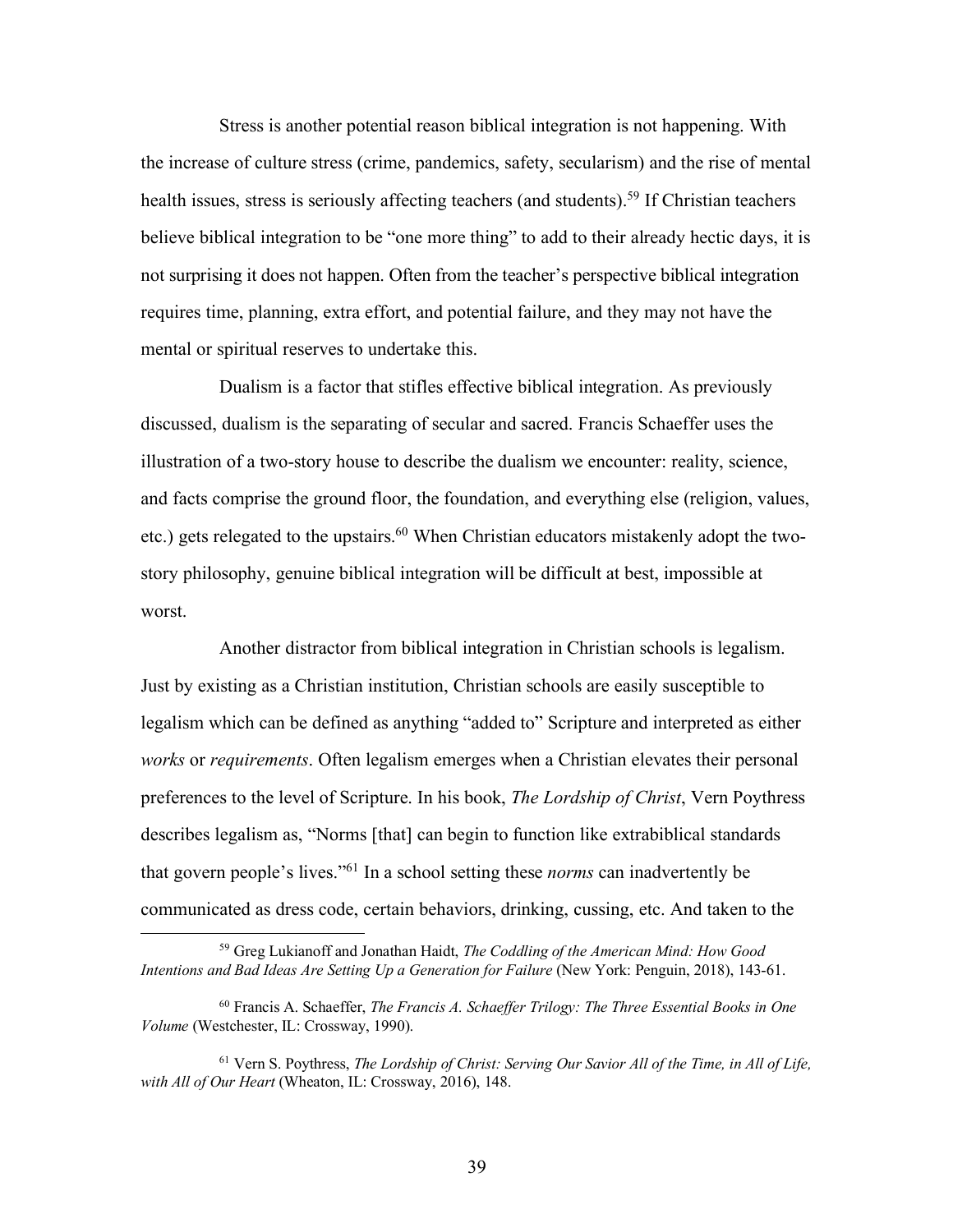extreme, this type of legalism becomes associated not *with* Christianity but *as* Christianity. At that point students who reject Christianity are at risk of rejecting a false Christianity and the Christian school has failed in its mission.

## **Biblical Worldview Immersion**

Fortunately, Christian education has some new concepts allowing Christian schools and Christian school teachers to rethink transformational biblical integration. In his book, *Beyond Biblical Integration*, Erdvig argues for a concept that redefines biblical integration, making the much needed transition from biblical integration as a *thing to do* towards biblical integration as a *way of being.* He illustrates the need for biblical immersion by using this illustration,

We perceive that, at some time in scholastic history, academic learning marched off into one corner, and biblical worldview sloughed off into another, and ever since then they've been detached, or dis-integrated. Now, almost like a referee in a boxing match, Christian educators are trying to bring the two back into the center of the ring, working hard to make sure they play nicely together. The idea here is that they have to coax the two from their respective corners. They only do that coaxing a few times throughout the day, when it's time for biblical worldview integration to happen. As a result, most of the time they're involved with learning out in the middle of the ring, while biblical worldview sits quietly in the corner by itself, waiting to be called up for the game. Then frequently, periodically, or only occasionally, they summon biblical worldview to center ring to have its rightful moments in the classroom. The frequency and effectiveness with which they do this is largely dependent on the teacher's prowess in the ring…This is not reflective of reality. It's a perception of reality, and the key is not merely adding a column of biblical worldview in lesson plans.<sup>62</sup>

Sadly, this has become the reality most Christian schools are facing. Erdvig

mentions other reasons why he thinks the current model of integration is not working. Most of the models are very tedious, dealing with lesson plans and lots of preparation, which takes up too much time for the classroom teacher.<sup>63</sup> It is not sustainable. Using

 <sup>62</sup> Erdvig, *Beyond Biblical Integration*, 24.

<sup>63</sup> Erdvig, *Beyond Biblical Integration*, 26-27.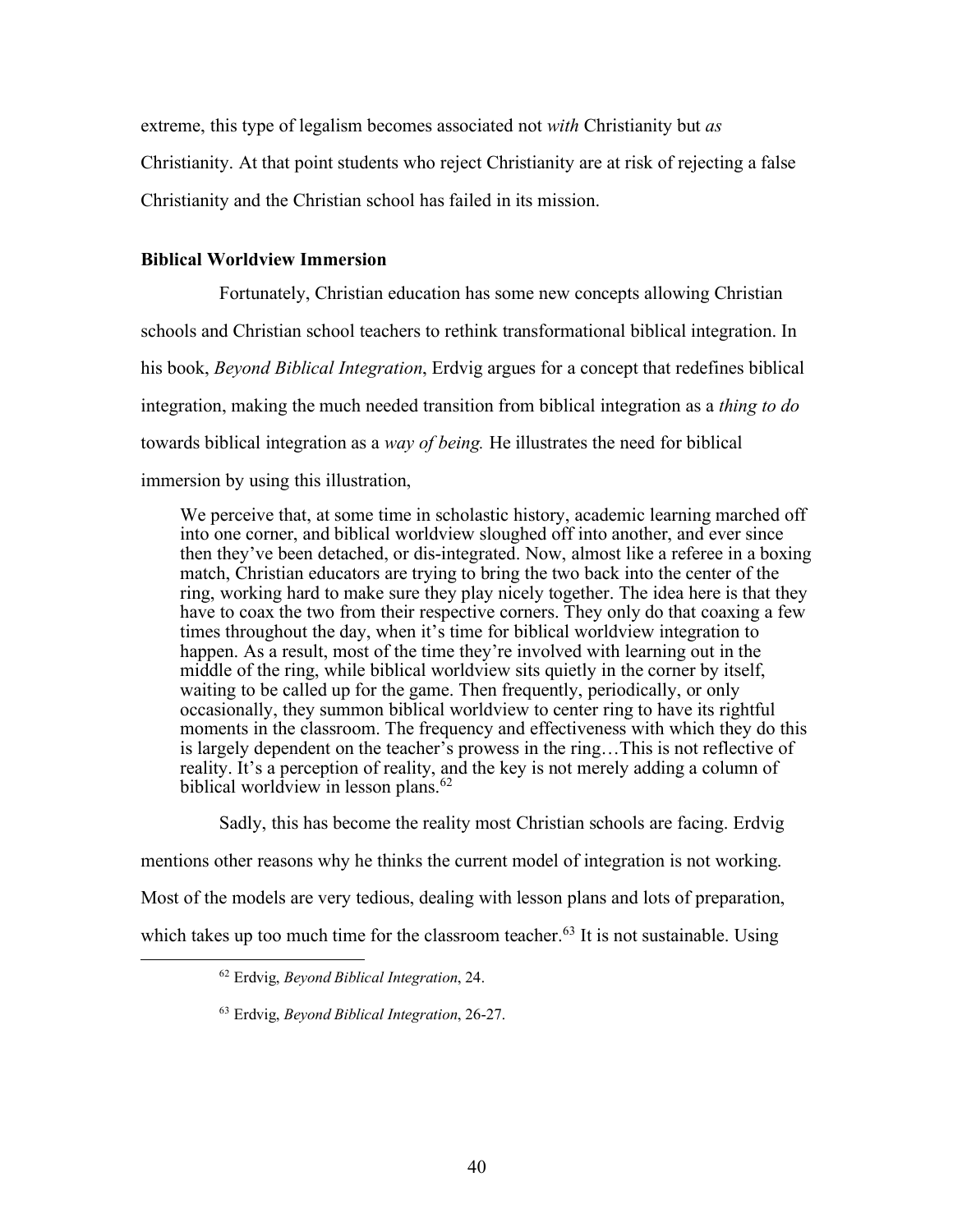Deuteronomy 6:7-9<sup>64</sup> and 11:18-20<sup>65</sup> as an example of how Moses instructed the Hebrews to fully educate their children (day-to-day, and integrated throughout their everyday lives), Erdvig depicts biblical worldview immersion as,

When it comes to the actual day-to-day teaching, every teacher has been trained to think through the worldview implications of *how* they teach, not just *what* they teach…Teachers in this school also know that the truth needs to be deeply processed by students, not merely consumed. This processing by students is designed to help them develop their worldview and is done in the context of authentic relationships…All this takes place in classrooms that are physically, emotionally, and spiritually arranged to support worldview development…Lesson planning is as much about designing an environment for learning as it is planning content to transmit.<sup>66</sup>

Biblical worldview immersion addresses the how and why of what Christian teachers and Christian schools are actually doing—it is the difference between a public school with a Christian veneer and a school that educates Christianly with the desire to form disciples. It is ultimately a change of perspective that influences every part of Christian schooling.

The goal of this chapter was to lay a foundation for this study by means of an extensive literature review focused on the issues of Christian educational philosophy, worldview, and biblical integration. These three issues greatly contribute to authentic transformation in that they are philosophical in nature, essentially unknown to the student yet forming the student experience. In chapter three the emphasis shifts to the topic of Christian teachers and today's learners as they relate to strengthening transformation in Christian education.

 $64$  Deut 6:7-9 says, "Impress them on your children. Talk about them when you sit at home and when you walk along the road, when you lie down and when you get up. Tie them as symbols on your hands and bind them on your foreheads. Write them on the doorframes of your houses and on your gates" (NIV).

 $<sup>65</sup>$  Deut 11: 18-20 says, "Fix these words of mine in your hearts and minds; tie them as symbols</sup> on your hands and bind them on your foreheads. Teach them to your children, talking about them when you sit at home and when you walk along the road, when you lie down and when you get up. Write them on the doorframes of your houses and on your gates" (NIV).

<sup>66</sup> Erdvig, *Beyond Biblical Integration*, 29-30.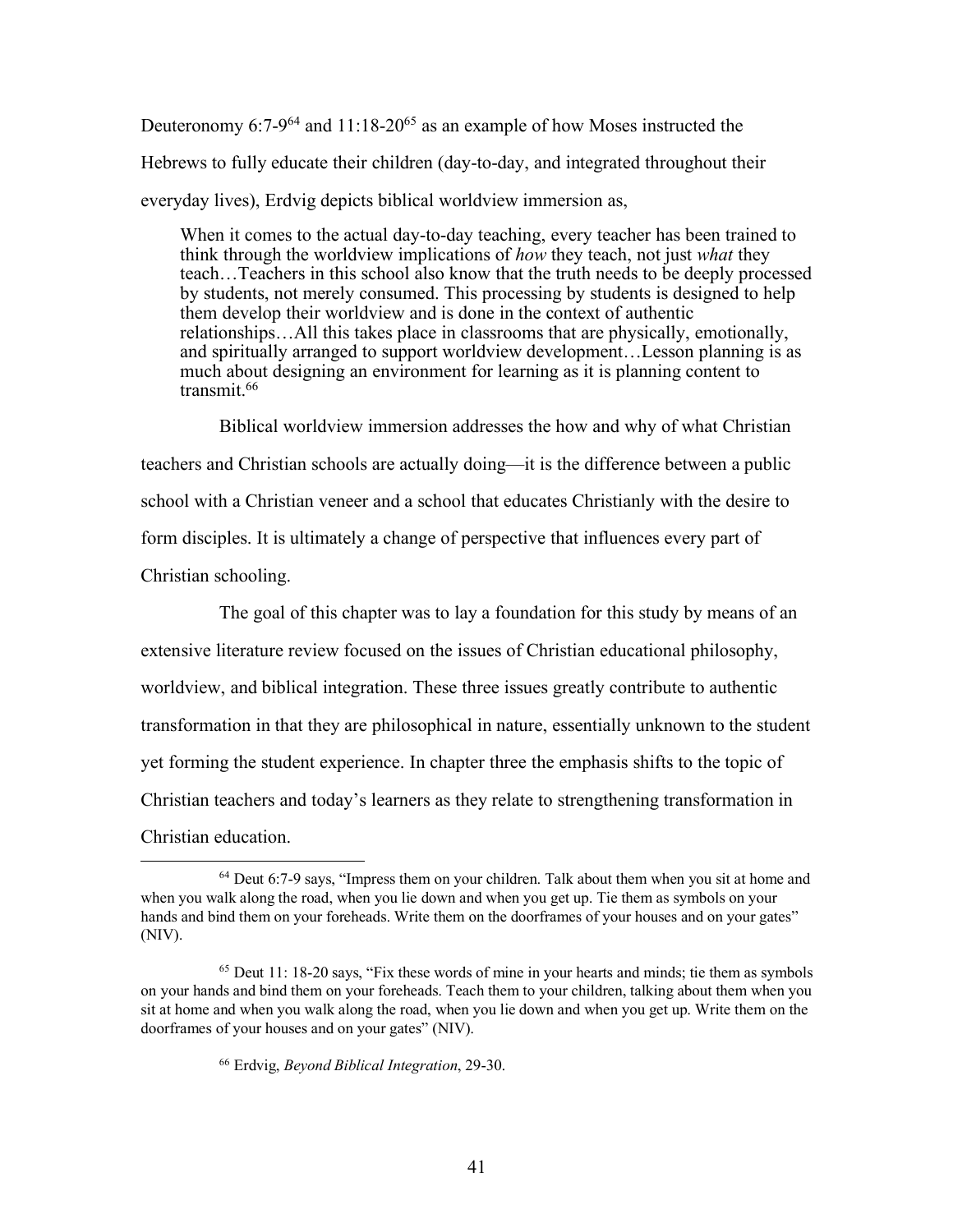## CHAPTER 3

#### LITERATURE REVIEW: TEACHERS AND LEARNERS

## **Teachers**

Within formal education there is no disputing Christian school teachers are the biggest influence on students and biblical integration. Two stalwarts of Christian education claim the teacher is the most important component. Frank Gaebelein in his formative book, *The Pattern of God's Truth* states, "The fact is inescapable; the world view of the teacher, in so far as he is effective, gradually conditions the world view of the pupil…In one way or another, every teacher expresses the convictions he lives by, whether they be spiritually positive or negative... [there is] no Christian education without Christian teachers."<sup>1</sup>

*Kingdom Education* author, Glen Schultz echoes Gaebelein, "The most important factor in the development of a young person's worldview is the influence of his teachers."2 This should be good news for Christian educators! It means regardless of whatever else is occurring (or not occurring) in a school, the teacher has control of what transpires in their own classroom.

Much has been written on "what makes a good Christian school teacher" and what follows will be a compilation of these contributions. They are organized using the model from educator and author, Joe Neff in his simple yet insightful book called, *Building Biblical Worldview: The Three Loves*. Neff's model for biblical integration is

 <sup>1</sup> Frank Ely Gaebelein, *The Pattern of God's Truth: Problems of Integration in Christian Education* (New York: Oxford University Press, 1968), 37.

<sup>2</sup> Glen Schultz, *Kingdom Education: God's Plan for Educating Future Generations* (Nashville: Lifeway, 1998), 51.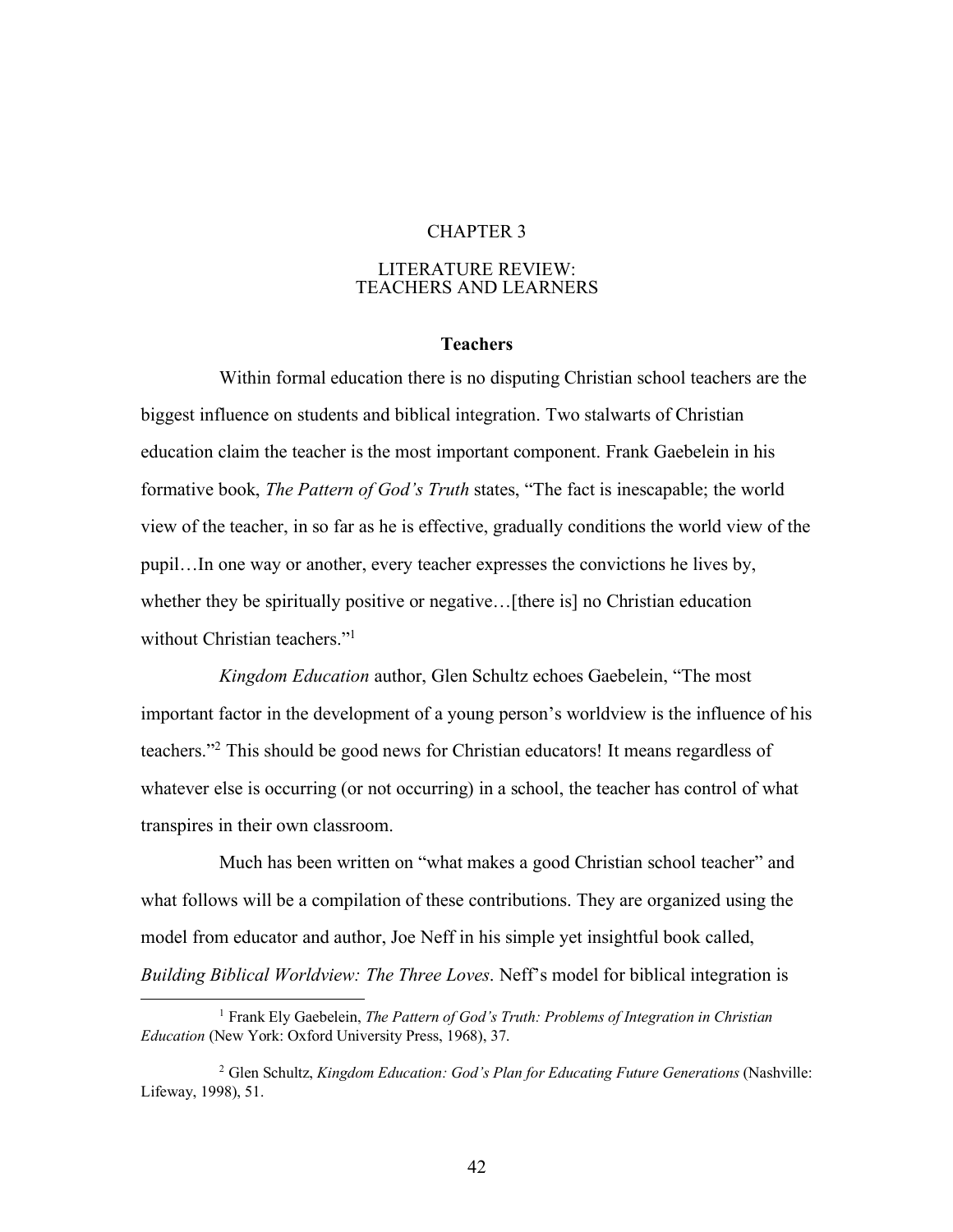the convergence of the following: the teacher's love for God, love for subject, and love for students. More will be explored about the *Three Loves* in a later chapter.

# **Love of God**

In his book, *The Courage to Teach*, author Parker Palmer writes, "Teaching, like any truly human activity, emerges from one's inwardness, for better or worse. As I teach, I project the condition of my soul onto my students, my subject, and our way of being together."<sup>3</sup> The Bible takes seriously one's character and influence.<sup>4</sup> Titus 2:7-8 states, "Show yourself in all respects to be a model of good works, and in your teaching show integrity, dignity, and sound speech that cannot be condemned, so that an opponent may be put to shame, having nothing evil to say about us." This verse is a reminder of the seriousness of teaching and the impact of influence. In his book, *Philosophy and Education*, George Knight rightly states that, "Qualification number one for Christian teachers is that they have a personal saving relationship with Jesus."5 Only from this saving relationship and the indwelling of the Holy Spirit can other desirable characteristics emerge.

In Chadwick's estimation the "missing teacher ingredient" is integrity, in which he describes, "Integrity is wholeness... Many times we demonstrate certain qualities at certain times or in certain areas or even on certain days, but we do not do it consistently in the totality or in the whole of our life…A man or woman of integrity is not fractionalized."6 Using the example of King David, Chadwick explains having integrity means when we become aware of our sin, we respond by pursuing wholeness

 <sup>3</sup> Parker J. Palmer, *The Courage to Teach: Exploring the Inner Landscape of a Teacher's Life*, 20th anniversary ed. (Hoboken, NJ: Jossey-Bass, 2017), 2.

<sup>4</sup> See 1 Cor 11:1; Jas 3:1-2; 2 Tim 2:15; Matt 5:19; Matt 28:20; Heb 5:12.

<sup>5</sup> George R. Knight, *Philosophy & Education: An Introduction in Christian Perspective*, 4th ed. (Berrien Springs, MI: Andrews University Press, 2006), 220.

<sup>6</sup> Ronald P. Chadwick, *Christian School Curriculum: An Integrated Approach* (Winona Lake, IN: BMH Books, 1990), 19.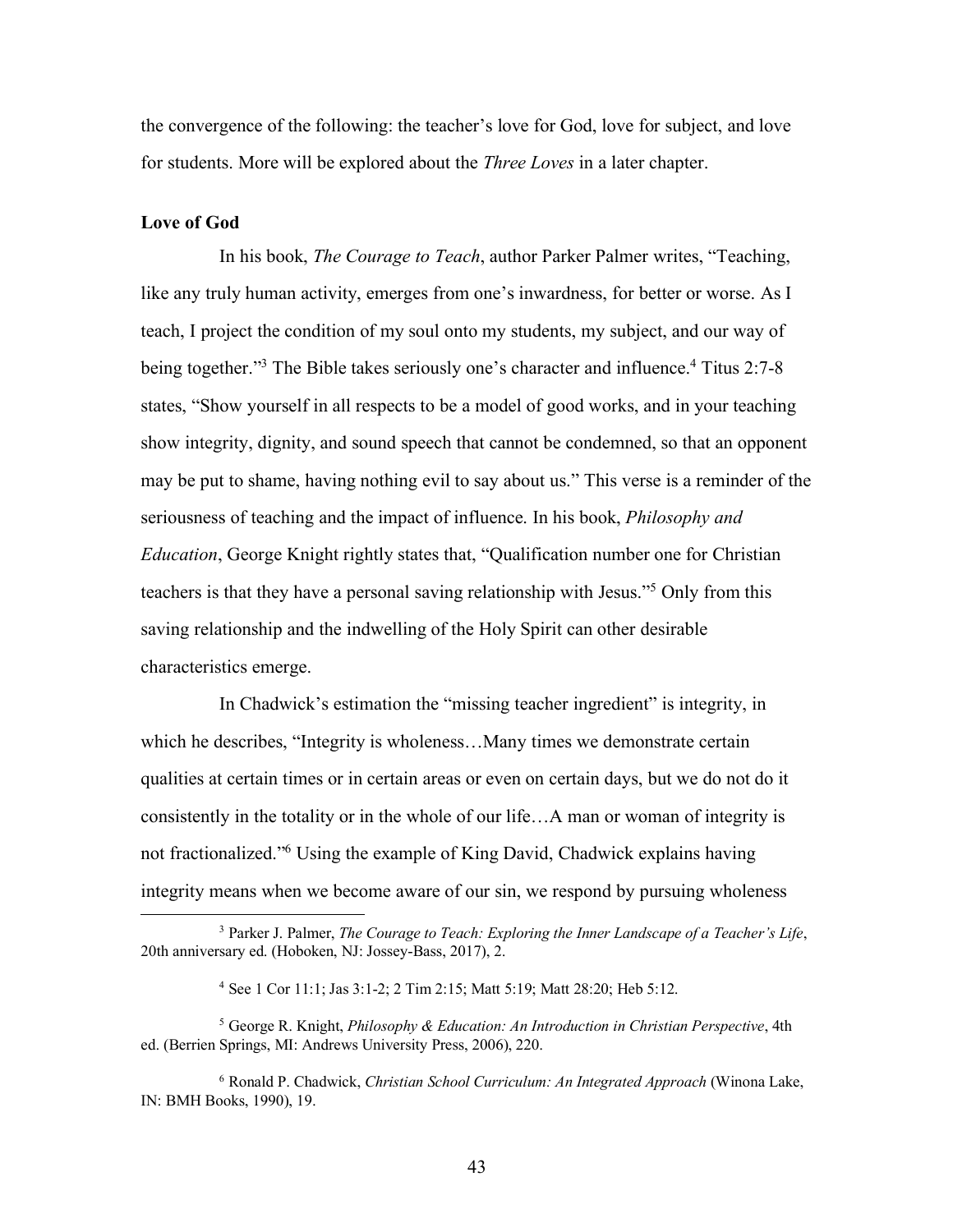through confession and sorrow. Proverbs 20:7 says, "The righteous who walks in his integrity—blessed are his children after him!" (ESV). The Christian teacher must be a person that models a life of integrity.

Palmer adds another characteristic for the teacher: identity. It is not only what we *project* that is important, it is what we *are*. For followers of Jesus our identity must be who we are in Christ. Palmer explains, "In every class I teach, my ability to connect with my students, and to connect them with the subject, depends less on the methods I use, than on the degree to which I know and trust my selfhood [my true biblical identity] and am willing to make it available and vulnerable in the service of learning."7

A Christian teacher's biblical identity is formed through being a student of God's Word—striving for growth in Christ's likeness. This growth, and being used as God's instrument, is recognized as a vibrant relationship through the spiritual disciplines and by evidence of the fruit of the Spirit in the classroom and the life of the teacher. Through a life of integrity and identity the Christian teacher is equipped to assist students in their culmination of wholeness through reconciliation and redemption of *all* aspects of their lives.

Over time the teacher will serve many roles, some more difficult than others. Gangel lists several suggestions for integrating teachers. The first is, "Every teacher must at least be an amateur theologian."8 By amateur he means *not professional* rather than *inexperienced.* Christian schools hire teachers that must be informed and knowledgeable about their subject. But teaching at a Christian school automatically makes the Christian teacher an *expert* on Christianity in the eyes of her students. These connections are made within the student regardless of how the teacher feels about it. Much damage can be done when students look at teachers as model Christians, and those teachers fail miserably at

 <sup>7</sup> Palmer, *Courage to Teach*, 10-11.

<sup>8</sup> Kenneth O. Gangel, "Integrating Faith and Learning: Principles and Process," *Bibliotheca Sacra* (June 1978): 106.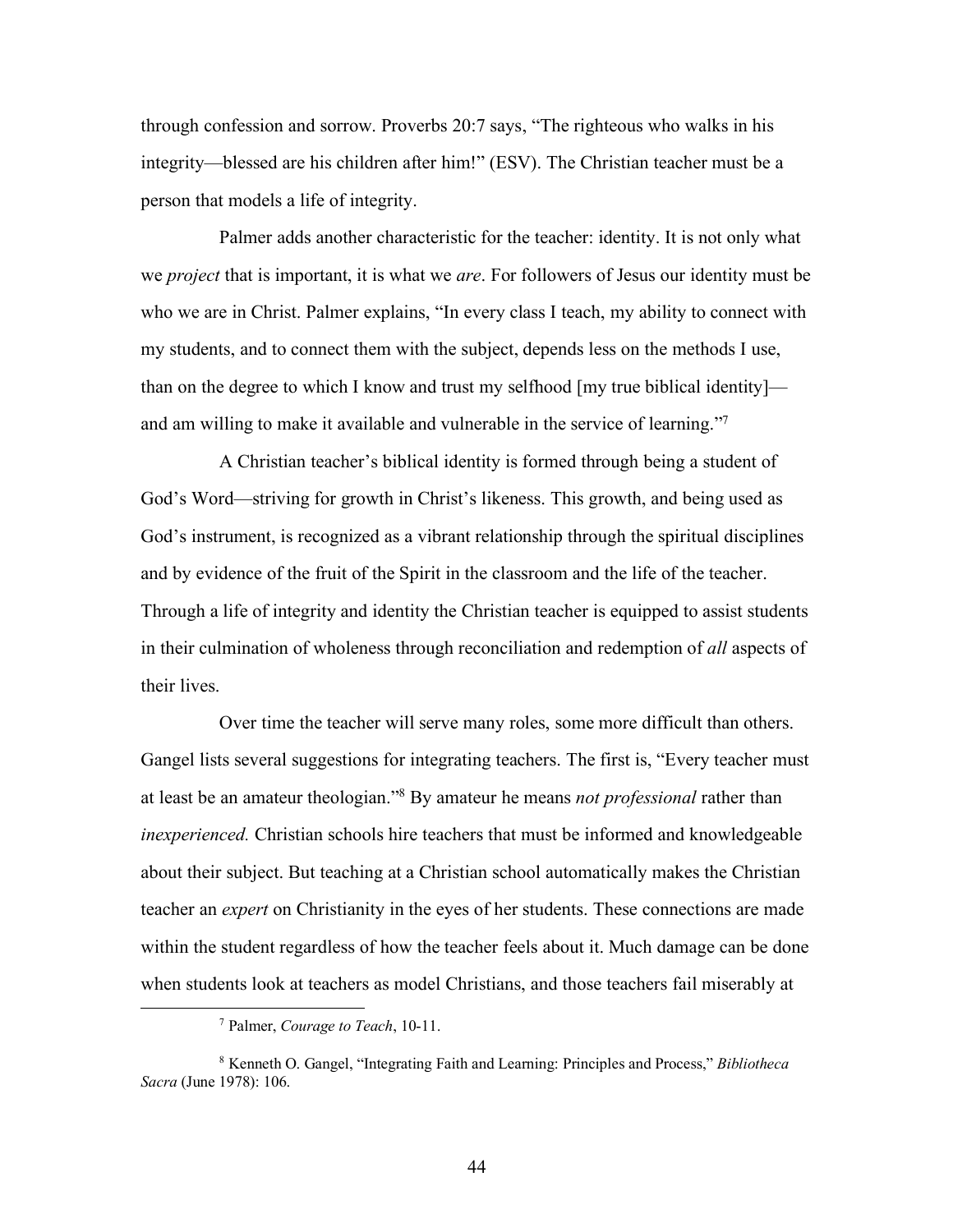living like a Christian. Another suggestion is teachers need to "walk a carefully balanced line between openmindedness and unchallengeable doctrine."9 Most schools have openhanded and close-handed issues which help the teacher know when there is room for opinions or interpretation of Scripture, and when something is not debatable.10 These guidelines are also helpful for preventing legalism. Gangel concludes, "The task of integration should be approached with reverence, relevance, and relaxation."11 One cannot get too anxious over integration. Jesus does not need defenders, just authentic followers.

## **Love of Subject**

Love of subject within the Three Loves structure refers to everything a teacher does for their art—pedagogy, grading, assessment, presentation, training, critical thinking habits, good questioning, behavior management, etc. A teacher must be prepared for anything and surprised at nothing. Truly good teachers make learning joyful. And good Christian teachers have the task of biblical worldview immersion. Part of how one accomplishes that is through their love of subject—knowing how their particular subject fits into God's metanarrative and then communicating it in a way their particular students will understand.

Professor Howard Hendricks in his wide reaching book, *Teaching to Change Lives*, addresses the art of teaching. One of his "Seven Laws of Teaching" is the law of activity, which is, "maximum learning is always the result of maximum involvement."12

<sup>12</sup> Howard G. Hendricks, *Teaching to Change Lives* (Sisters, OR: Multnomah, 1987), 56.

 <sup>9</sup> Gangel, "Integrating Faith and Learning," 108.

<sup>&</sup>lt;sup>10</sup> Open-handed issues are those that can be viewed or interpreted somewhat loosely by denominations. Although it varies for every school, examples might be baptism, the Lord's Supper, and days of creation. Close-handed issues are usually seen as integral to Christianity and might include the Trinity, the virgin birth, and the resurrection of Christ.

<sup>&</sup>lt;sup>11</sup> Gangel, "Integrating Faith and Learning," 108.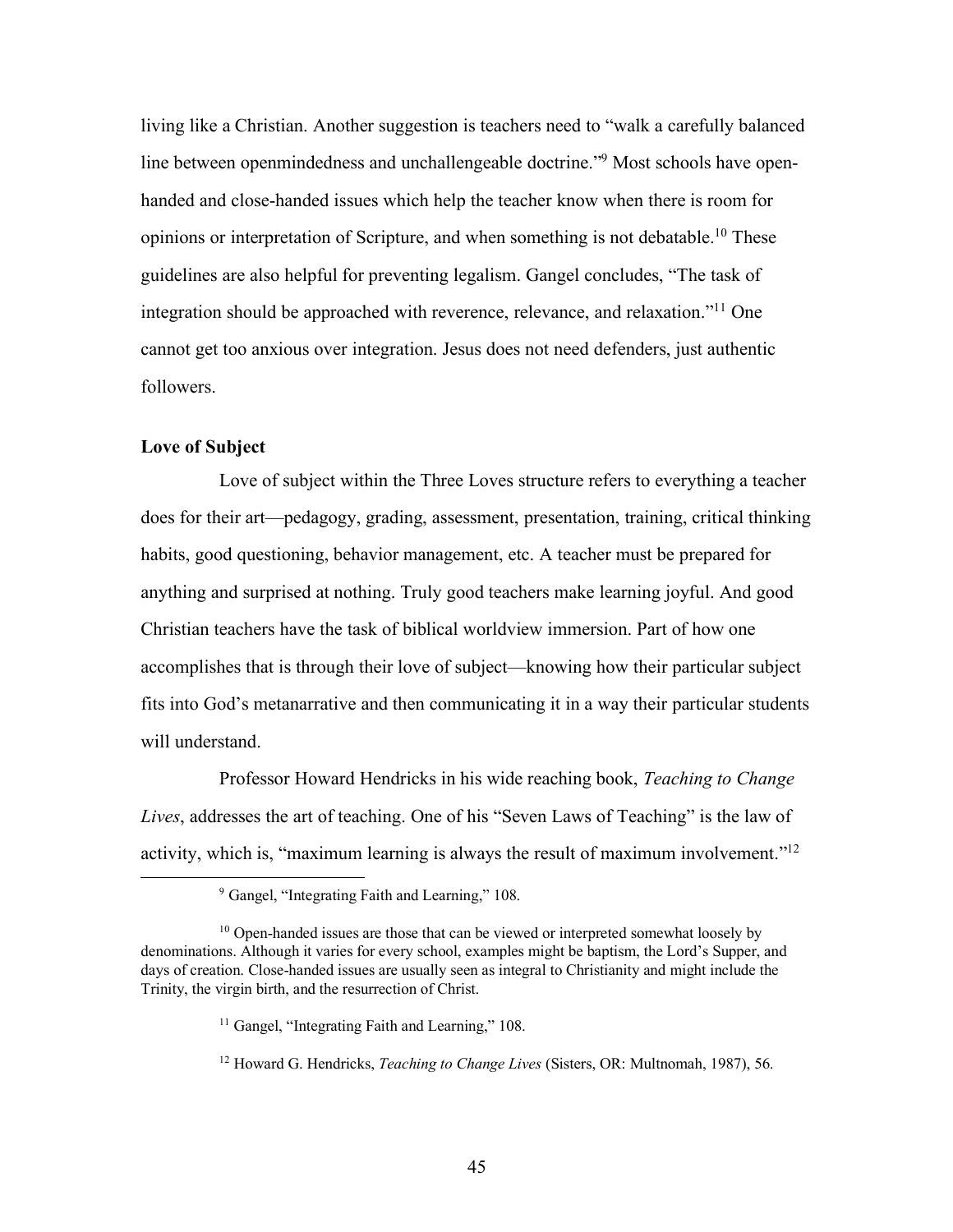The activity, however, must be *meaningful* which he describes as needing an element of freedom, put to use immediately, with an objective, providing a *what* and *why*, and relevant to the student.<sup>13</sup>

Hendricks also says, "Don't forget what business we're in—the business of communication. Communication is the reason for our existence as teachers. It's also our number one teaching problem."14 In *Kingdom Education,* Schultz illustrates the three spheres of a teacher's influence through concentric circles. The smallest circle is content, *what* we say. The next circle is communication, or how we *say* it. The final outer circle is conduct, how we *live.*

It is true teachers need to know their subject thoroughly, however they also need to know how to leverage their influence for the greatest results. Educator, Stuart Fowler writes,

Effective teaching relies on yet another way of knowing and another kind of knowledge. As a social artisan the teacher shapes the social environment to serve practical educational purposes. The factors that need to be considered in achieving an effective learning environment are infinitely invariable…Effective teachers must know their students, not as theoretical types, but as complex and unique individuals; they must know the educational context not as a school like all other schools but as a unique learning environment shaped in distinctive ways by the social context within which it is located.<sup>15</sup>

Teachers need to recognize *everything* contributes to learning. Sometimes this is referred to as hidden curriculum. Earlier in this study it was referred to as unintended consequences. Good teachers think through the learning experience of their students including aspects of lighting, seating, furniture arrangement, temperature, smells, wall hangings, décor, classroom procedures, and classroom rhythms. All of these components

 <sup>13</sup> Hendricks, *Teaching to Change Lives*, 61-69.

<sup>14</sup> Hendricks, *Teaching to Change Lives*, 69.

<sup>15</sup> Stuart Fowler, "Unearthing Gifts with Multiple Intelligences and Other Tools," in *The Crumbling Walls of Certainty: Towards a Christian Critique of Postmodernity and Education,* ed. Ian Lambert and Suzanne Mitchell (Sydney, New South Wales: CSAC, 1997), 139-40.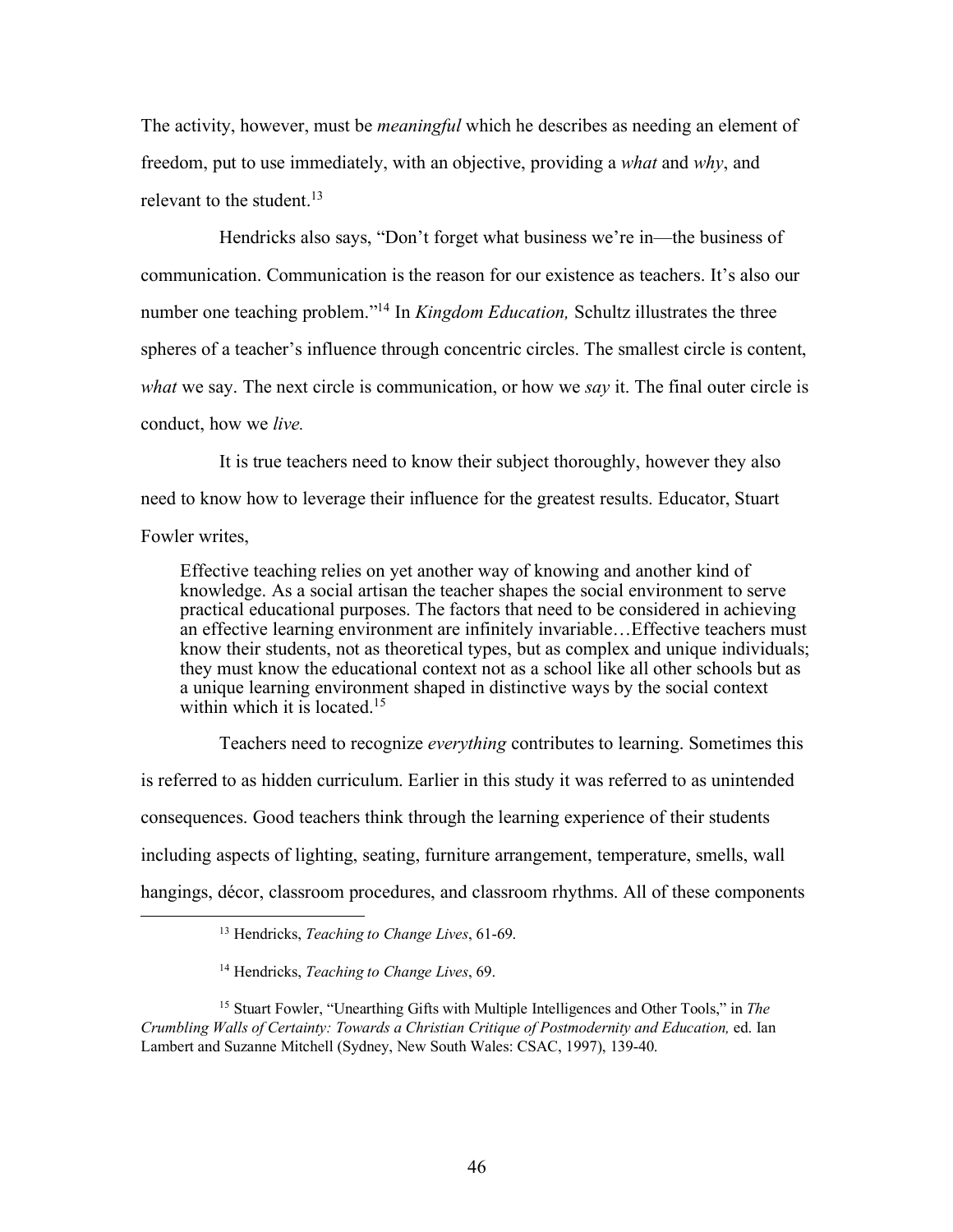positively or negatively affect learning, and ultimately the biblical worldview example being modeled.<sup>16</sup>

# **Love of Students**

Neff, author of *The Three Loves* states, "Without a love for God we will love students only in part or in the shallows, not all the time, and not deeply…Love for a student has nothing to do with the student…There is nothing that will sustain a teacher like love for students. And nothing that will be more obvious to students when it is absent."17

Another law of Hendricks is the law of the heart. "Teaching that impacts is not head to head, but heart to heart."<sup>18</sup> He goes on to list three things anyone can do to become a person of impact: (1) "Know your students," (2) "Earn the right to be heard," and (3) "Be willing to become vulnerable before your students."19 These suggestions might seem counter-intuitive or risky. They are. But if the teaching and modeling of a biblical worldview is the objective, "realness" is the path. Palmer speaks of this vulnerability, "Teaching tugs at the heart, opens the heart—and the more one loves teaching, the more heartbreaking it can be. The courage to teach is the courage to keep one's heart open in those very moments when the heart is asked to hold more than it is able so that teacher and students and subject can be woven into the fabric of community that learning, and living, require."20

 <sup>16</sup> Roger C. S. Erdvig, *Beyond Biblical Integration: Immersing You and Your Students in a Biblical Worldview* (Manitou Springs, CO: Summit Ministries, 2020), 218-19.

<sup>&</sup>lt;sup>17</sup> Joe Neff, *Building Biblical Worldview: The Three Loves* (Little Rock, AR: Rooted Schools, 2016), 91-92.

<sup>18</sup> Hendricks, *Teaching to Change Lives*, 85.

<sup>19</sup> Hendricks, *Teaching to Change Lives*, 93-95.

<sup>20</sup> Palmer, *The Courage to Teach*, 11-12.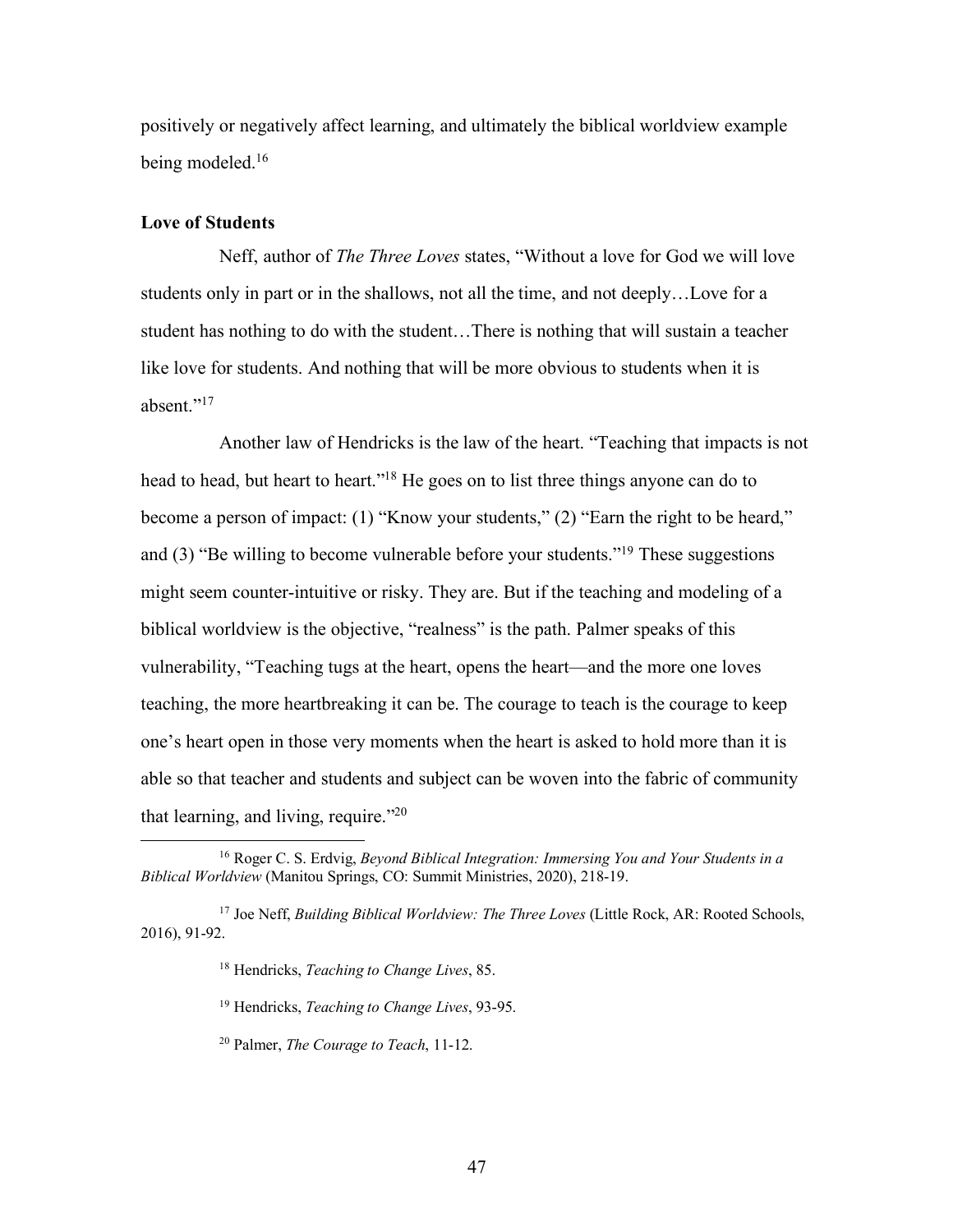Another way to love students is through humor. Education professor Claudia Cornett proposes that humor enhances the learning process as it "stimulates creative problem solving, integrates the socially isolated, increases attention and retention across curricular areas, [and] reveals diverse cultural values."21 Laughter promotes a positive social environment and also creates breaks in the instruction for processing and socialization. Shared humor solidifies community; selfish humor destroys community. The teacher's role is to model for the students age-appropriate humor for their specific classroom.

Author Clifton Taulbert highlights habits for loving students in his book, *Eight* 

# *Habits of the Heart for Educators*,

1. Nurturing attitude—characterized by unselfish caring, supportiveness, and a willingness to share time,

2.Responsibility—showing and encouraging a personal commitment to each task,

3. Dependability—being there for others through all the time of their lives, a steady influence that makes tomorrow a welcome event,

4. Friendship—the habit that binds people together when we take pleasure in each other's company, listen, laugh, and share good times and bad,

5.Brotherhood—reaches beyond comfortable relationships to extend a welcome to those who may be different from ourselves,

6. High Expectations—believing that others can be successful, telling them so, and praising their accomplishments,

7.Courage—standing up and doing the right thing, speaking out on behalf of others, and making a commitment to excellence in the face of adversity or the absence of support,

8. Hope—believing in tomorrow—going beyond what we see because we have learned to see with our hearts.<sup>22</sup>

There are many ways of expressing love for students. Ultimately, teachers will [need to]

find the best way to communicate love to their students. Neff concludes this concept,

<sup>22</sup> Clifton L. Taulbert, *Eight Habits of the Heart for Educators: Building Strong School Communities Through Timeless Values* (Thousand Oaks, CA: Corwin Press, 2006), 27.

<sup>&</sup>lt;sup>21</sup> Claudia E. Cornett and Phi Delta Kappa Educational Foundation, "Learning Through Laughter . . . Again" (Bloomington, IN: ERIC Clearinghouse, 2001), 4.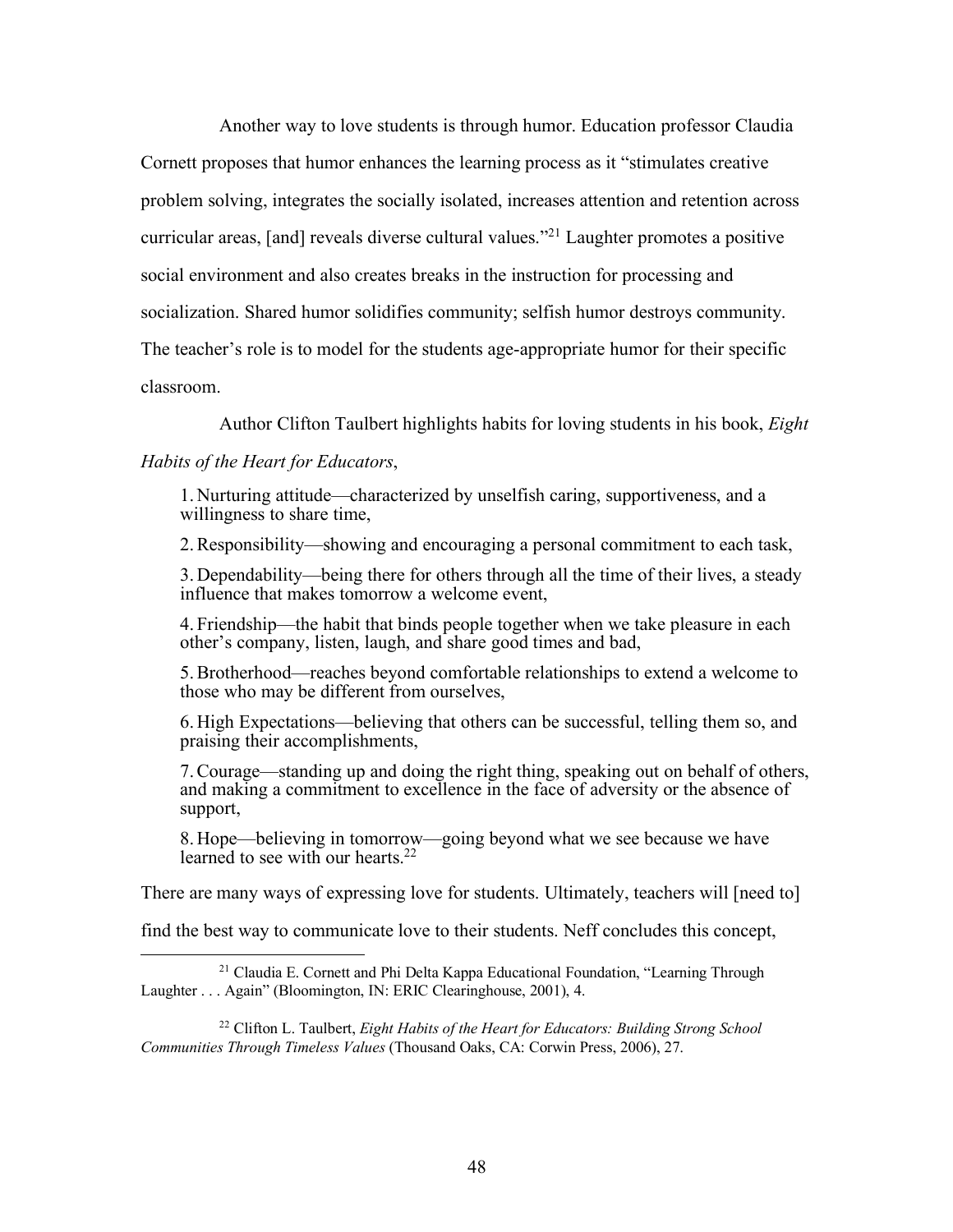Besides love for students being our motivation, love is also part of the content that we want students to learn. If students can see the love we have for God and the love we have for our subject, they will more likely catch the same loves. They will at least try to understand what makes a teacher so different, so passionate. A seed in some, a fertilizer in others, a greenhouse for all. We not only need to love students, but they need to know we love them. There is a difference, and a significant one.<sup>23</sup>

#### **Research: National Collaborative Research on How Students Learn Integration**

The research is clear about what factors best promote transformational biblical integration. Despite the consistency of the research results, multiple studies will be included to underscore the overwhelming data.

In 2004 a final report was released sharing results of the longest studies of

integration ever performed. The "scope is national collaboration research spanning ten

years and more than 5,000 data points drawn from student perceptions of over 80 faculty

members at the four evangelical schools with the longest standing accreditation with the

American Psychological Association (APA)."24

The studies desired to hear from students about how *they* say they learn

integration. Collaborators, Randall Sorenson, Rodger Bufford, Kimberley Derflinger, and

Mark McMinn write,

If anything at all is disturbing about what they have to tell us, it is that how they say they learn integration and how we think to teach it are often not the same and are sometimes even inimical. This is because our various substantive models of integration offer nothing by themselves to assure us that students exposed to these models will encounter the relational process that students say is necessary for integration to occur.25

It is abundantly clear that this group of studies, completed over a decade and

with similar results, reveal the success of biblical integration lies squarely with the

 <sup>23</sup> Neff, *Building Biblical Worldview*, 95.

<sup>24</sup> Rodger K. Bufford et al., *National Collaborative Research on How Students Learn Integration: Final Report*, Faculty Publications - Grad School Clinical Psychology, Paper 55, 2004, https://digitalcommons.georgefox.edu/gscp\_fac/55, 355.

<sup>25</sup> Bufford et al., *National Collaborative Research*, 355.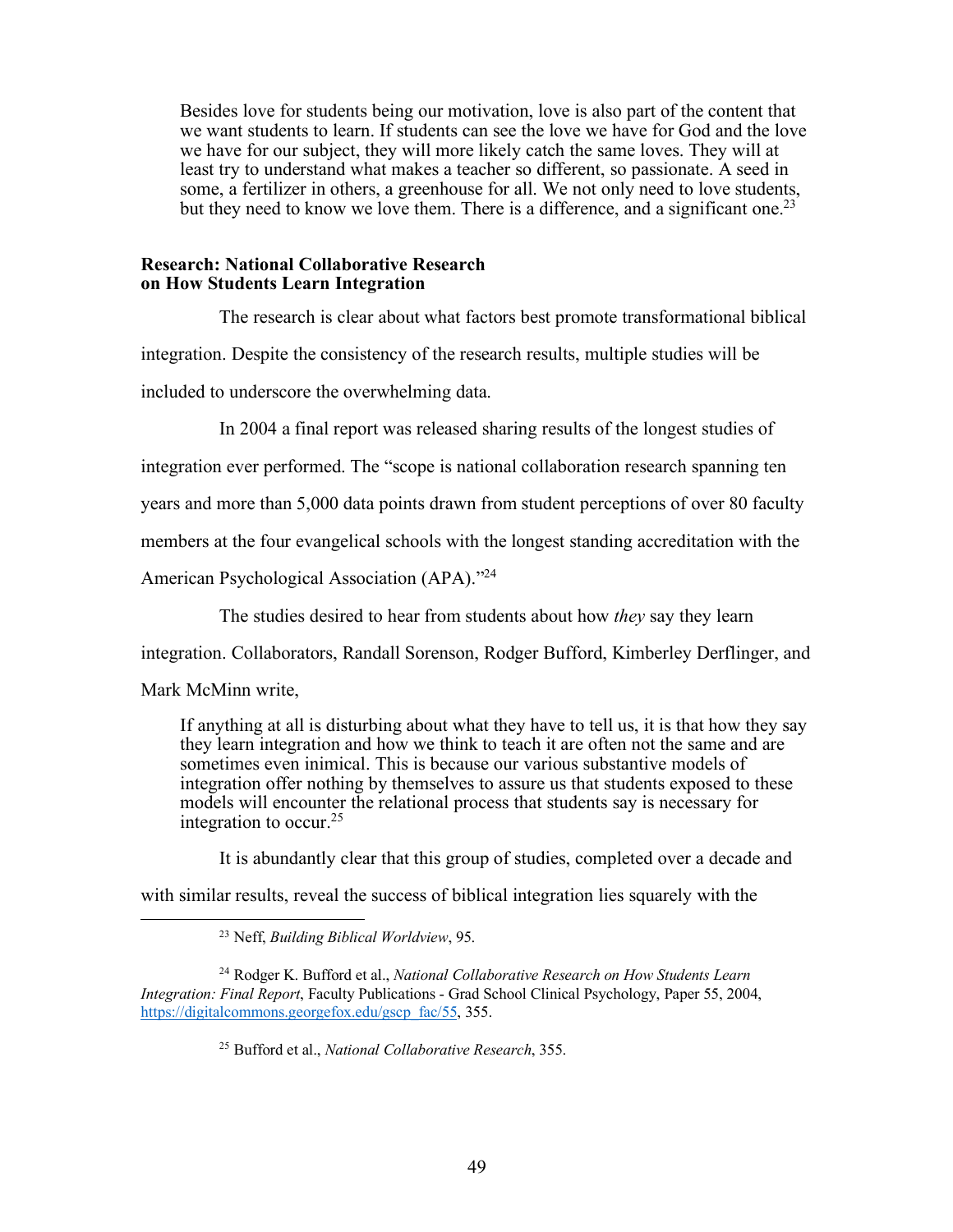teacher/mentor.26 Authentic spiritual transformation most likely occurs in classrooms with teachers relationally focused by modeling their own faith walk with authenticity and vulnerability, and personally caring for students. Part of what makes a great teacher is the desire to know and understand their learners. The next section explores the students, the nuances within this generation of learners, and why this knowledge contributes to authentic student transformation.

## **Learners**

As Christian educators understand the great significance of teachers' relationships with their students, it is imperative for teachers to understand those students both individually and corporately. Part of the *love of students* is understanding their generation's characteristics, their culture, their challenges, and their promise.

# *Imago Dei*

To teach Christianly is to view all aspects of teaching through a biblical ethic. Naturally, the way in which Christian educators view students' needs to be based in Scripture. Students should be regarded as made in the image of God (*imago dei* in Latin)

<sup>&</sup>lt;sup>26</sup> Several other studies attest to the same outcome. Elizabeth Hall, Jennifer Ripley, Fernando Garzon, and Michael Mangis discovered five traits regarding professors' ability to successfully biblically integrate: self-revealing, caring, welcoming, dedicated, and open-minded. Self-revealing was defined as a professor having a personal relationship with God that they communicated to students in an emotionally authentic way. Words used by the students to describe self-revealing included transparent, vulnerable, open, humble, and honest. M. Elizabeth Lewis Hall et al., "The Other Side of the Podium: Student Perspectives on Learning Integration," *Journal of Psychology and Theology* 37, no. 1 (2009): 17. Another university study on the integration of faith and learning was conducted in 2007 by Michael Sherr, George Huff, and Mary Curran. The purpose of this study was to determine the most significant factors contributing to students' perception of integration by professors. The results were: passion for a personal relationship with Jesus Christ; a sense of being accountable to the Lord; a commitment to the relationship that develops over time; faculty who remained committed to their beliefs; caring for the whole development of the students, not just academic; faculty that Creates a group culture that elicits feelings of belonging, acceptance, and commitment; and faculty efforts to integrate faith and learning appeared natural and authentic. Michael Sherr, George Huff, and Mary Curran, "Student Perceptions of Salient Indicators of Integration of Faith and Learning (IFL): The Christian Vocation Model," *Journal of Research on Christian Education* 16, no. 1 (2007): 21-24. Deborah Moore conducted research with teachers of ACSI Christian schools to determine the most common teacher characteristics relating to intentionality in student spiritual formation (preK-12). The three variables most common among all groups were Christlike attitude, classroom climate, and the practice and/or modeling of spiritual disciplines. Deborah L. Moore, "Most Common Teacher Characteristics That Relate to Intentionality in Student Spiritual Formation" (EdD diss., Columbia International University, 2011), 169.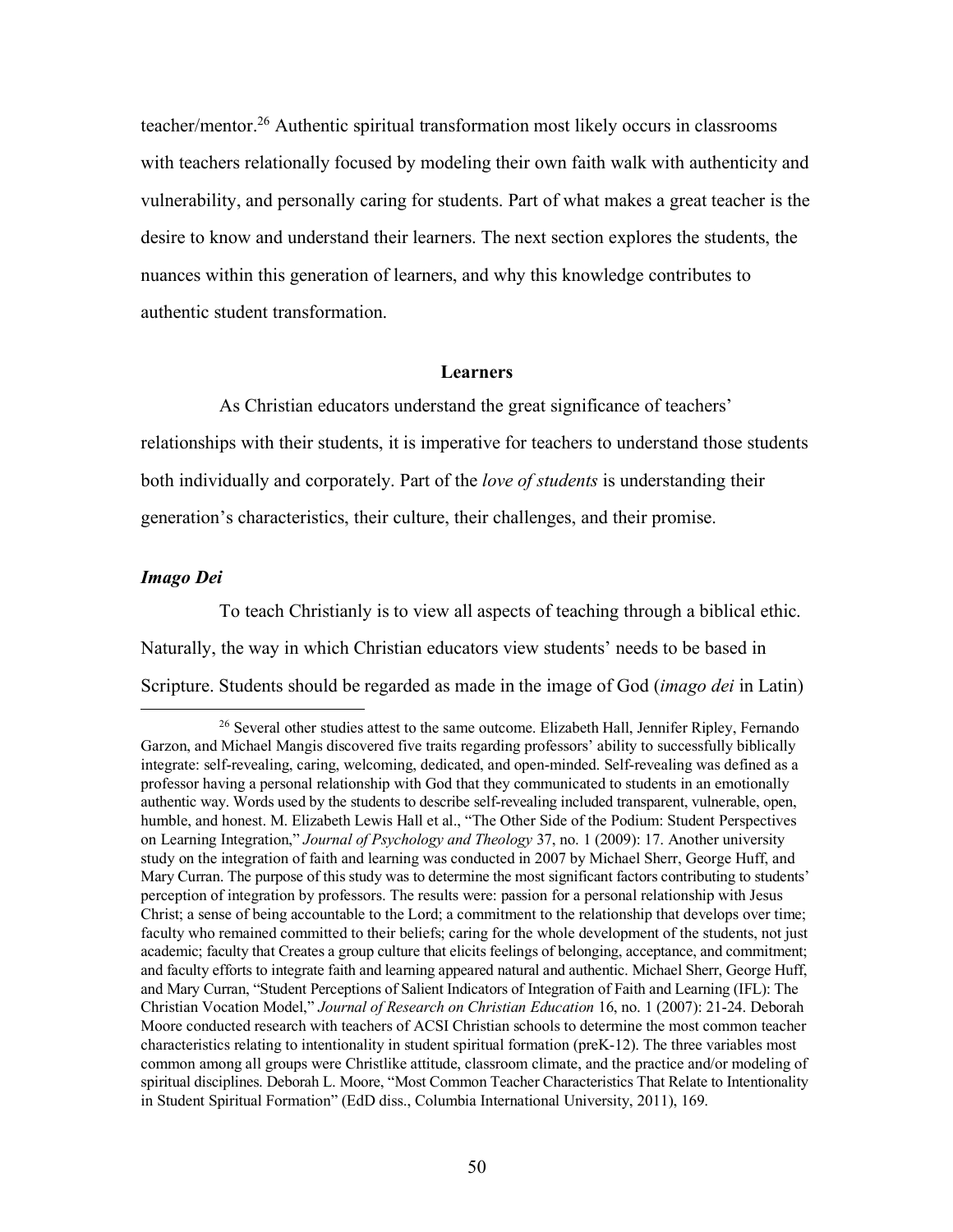from Genesis 1:26-27. This includes *all* students regardless of their relationship with God, due to what is often called the *common grace* God bestows on all of his human creation. With this image, Christian teachers can better envision each student, uniquely designed, as reconciled, redeemed, and in right relationship with God.

It is also valuable to remember all of God's creation is fallen and sinful. That is how students and teachers alike fit into the four act biblical metanarrative—all are affected by the fall. This is often difficult to recognize in the daily routines of a classroom of students. It is the *big picture* teachers must keep in perspective especially on demanding days. The teacher's job is to help students understand their own fallenness, and therefore their need for a savior, *while at the same time* acknowledging their own sinfulness. This can be modeled authentically for students by asking for forgiveness when mistakes are made, by striving for peace in the classroom despite stressors and moods, and by demonstrating gentleness as the class authority figure.

In his book *Teaching Redemptively,* author Donovan Graham provides Christian educators several reminders. The first is that when redemption occurs in students (healing, renewing, restoring) it is God's doing; teachers are simply instruments in God's hands. Secondly, teachers must realize not all students will be recipients of God's saving grace. Many heard Jesus' message and chose to walk away. Christian school classrooms will have a mixture of students and the teacher's job is to teach and love them all as image bearers. Graham states, "Third, even though not all people will receive the ultimate blessings of redemption, in this age all of humankind benefits from God's gracious act. The rain falls on the just and the unjust (Matt. 5:45)."<sup>27</sup>

Through redeemed teachers, God can allow His culture to permeate classrooms in the following ways: healing, reconciliation, renewal, deliverance, justice, peace.<sup>28</sup>

 <sup>27</sup> Donovan L. Graham, *Teaching Redemptively: Bringing Grace and Truth into Your Classroom*, 2nd ed. (Colorado Springs: Purposeful Design Publications, 2009), 101-2.

<sup>28</sup> Graham, *Teaching Redemptively*, 104-5.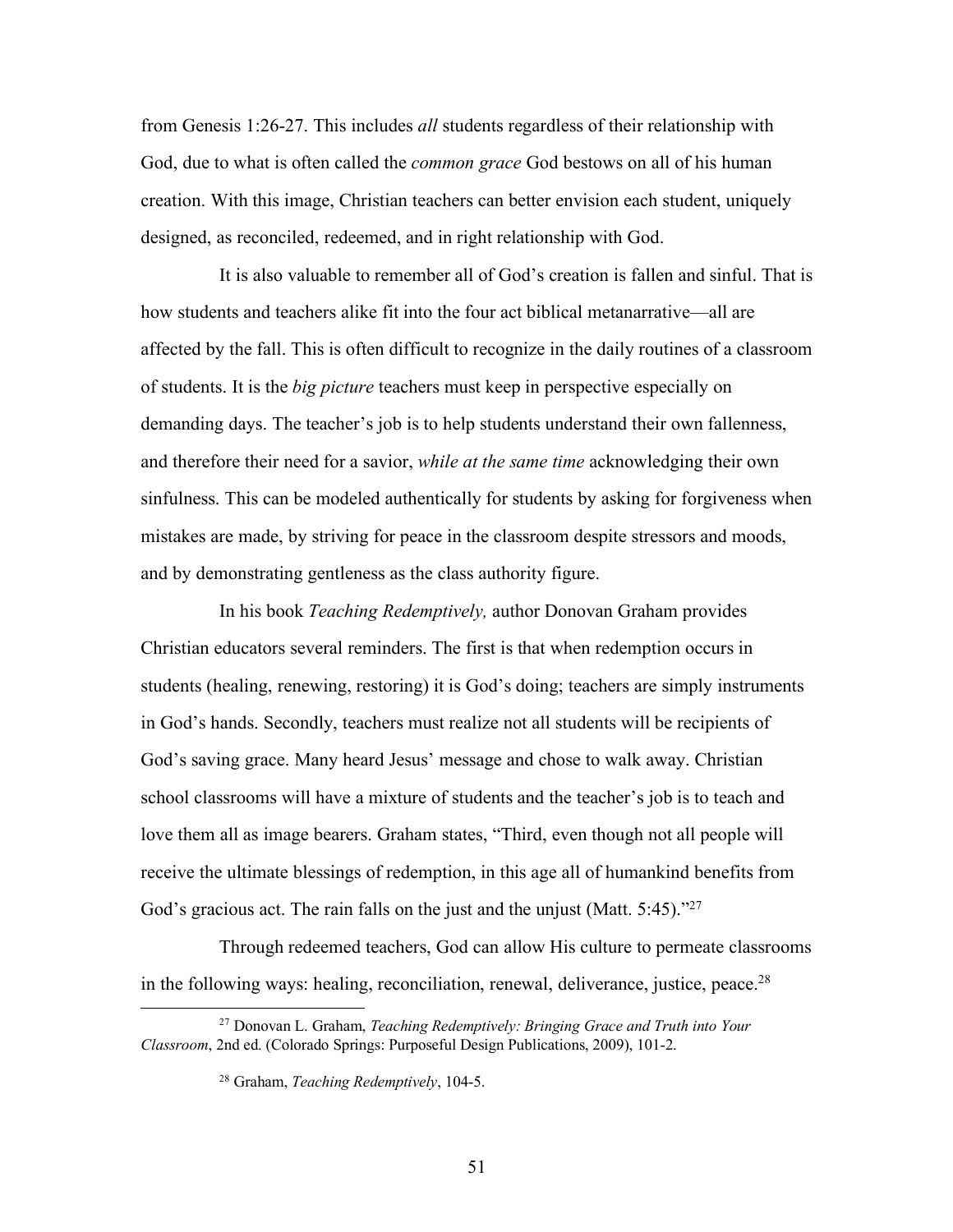Actively experiencing and receiving these life-giving concepts, students are hopefully planted in healthy soil for the seeds of salvation to take root.

## **Gen Z**

It is imperative for educators to understand the nuances of the students they teach. The generation currently in school right now (K-12) is Generation Z; anyone born 1999-2015. They are a generation of firsts, and the unprecedented generation to experience such a large divide between themselves and their parents. The following events have happened in their lifetime: creation of the internet, 24 hour cable news, smart phones, the celebration of LGBTQ+, racial tension, 9/11 attacks, human cloning, Harry Potter, global financial crisis, first black president, polarizing politics, 5G, self-driving cars, school mass shootings, social media, and a global pandemic. Barna research has identified six trends at play which form this generation: they are screen users, their worldview is post-Christian, they do not desire to cause offense, true safety is a myth, diversity is important, and their parents are both *over* and *under*-protective.

GenZ researcher Jonathan Morrow says this generation fears being intolerant which appears as judgmental. As a result, absolutes are uncomfortable for these youth. They are also experiencing a crisis of knowledge. Science is seen as "hard knowledge," but morality and spirituality are relegated to opinions, not facts.<sup>29</sup> GenZ also collects their knowledge through snippets of news and information primarily through social media. Many realize this information has been curated by groups with particular agendas, which seems to cause an overall distrust of any media, further perpetuating the problem.

Researcher Marc Brackett, author of *Permission to Feel*, reports,

One in five American children is experiencing a mental health issue such as depression or anxiety, and over half of all seventeen-year-olds report having either experienced trauma directly, ranging from neglect to abuse, or witnessed it at least once as a child. By failing to recognize trauma's effect on learning, educators risk

 <sup>29</sup> Jonathan Morrow, "Jonathan Morrow on Building Lasting Faith in Gen Z," July 19, 2018, https://www.barna.com/gen-z-qa-with-jonathan-morrow/.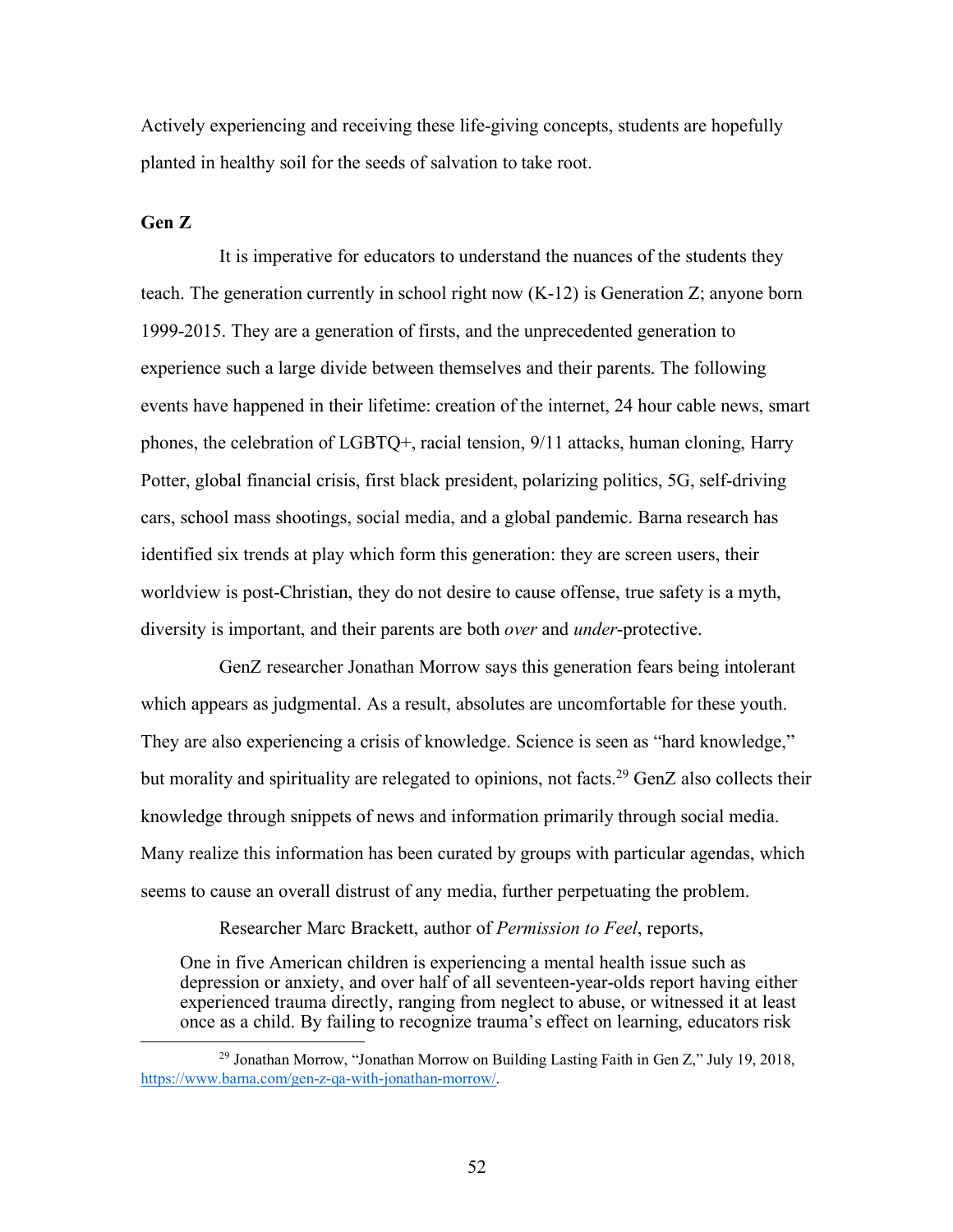compounding the trauma and jeopardizing students' prospects in school. For many children, school might be the only place any of these issues are recognized and addressed<sup>30</sup>

GenZ is accumulating many positive characteristics (like holding brands

accountable, taking social issues very seriously, being digitally savvy, and being thrifty),

but the research indicates the culture is capturing the hearts of our next generation.

# **Challenges**

In his book *Think Christianly*, pastor and author Jonathan Morrow lists some challenges when working with today's students,

- 1. "Boredom and apathy"—living overstimulated technological lives, students find it difficult to focus and pay attention without entertainment.<sup>31</sup>
- 2. "Relational disconnection"—a meta study of the mental health of today's youth revealed that one of the main causes is the lack of meaningful relationships.
- 3. "Intellectual disengagement"—today's youth have not been taught how to think and left to their own devices, intellectual laziness abounds.<sup>32</sup>

The authors of *Hidden Worldviews*, Steve Wilkens and Mark Sanford divide

their book into eight worldview stories being told to GenZ. The following stories are

certainly recognizable and crucial to comprehend when teaching current students:

individualism, consumerism, nationalism, moral relativism, scientific naturalism, the

New Age, postmodern tribalism, and salvation by therapy.<sup>33</sup> The speed at which these

worldviews have become *the* narratives in Western society should be alarming, but also a

significant reminder to the teachers of this generation that the current students are

30 Marc A. Brackett, *Permission to Feel* (New York: Celadon Books, 2019), 192.

<sup>31</sup> Jonathan Morrow, *Think Christianly: Looking at the Intersection of Faith and Culture* (Grand Rapids: Zondervan, 2011), 54.

<sup>32</sup> Morrow, *Think Christianly*, 55.

<sup>33</sup> Steve Wilkens and Mark L. Sanford, *Hidden Worldviews: Eight Cultural Stories That Shape Our Lives* (Downers Grove, IL: IVP, 2009), table of contents. Individualism—I am the center of the universe; Consumerism—I am what I own; Nationalism—My nation, under God; Moral Relativism—Absolute truth depends; Scientific Naturalism—Only matter matters; The New Age—Are we Gods or are we God's; Postmodern Tribalism—My tribe/My worldview.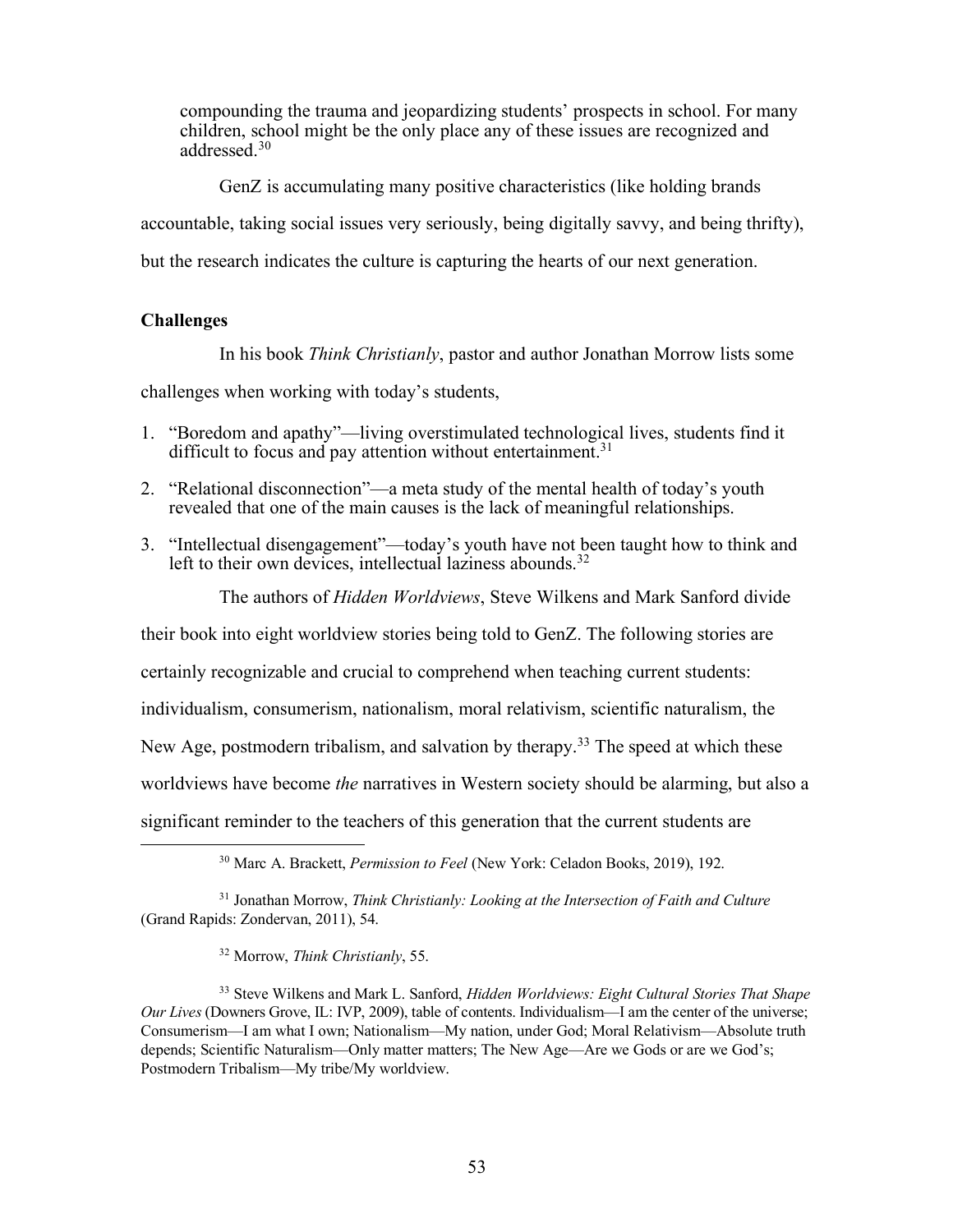growing up in a very different world, one many of their teachers have not experienced

and cannot truly understand.

Moreland explains the difficulty in relating to and working with what he calls

the *empty self*. He writes,

In modern American culture, what psychologists call the *empty self* has emerged in epidemic proportion. The empty self is constituted by a set of values, motives, and habits of thought, feeling, and behavior that permits and eliminates the life of the mind and makes maturation in the way of Christ extremely difficult. There are several traits of the empty self that undermine intellectual growth and spiritual development. 34

The empty self is inordinately individualistic . . . infantile . . . narcissistic . . . passive . . . sensate . . . has lost the art of developing an interior life . . . is hurried and busy.35

It is distressing to imagine a generation growing up with these traits, however, Christian

schools can be a refuge with accurate information and the desire to change what students

experience while in their care. Gospel living is compelling, and students will be drawn to

genuine models.

# **Opportunities**

There are plenty of opportunities to better understand and positively influence

GenZ. Recent Barna research describes trends that will affect how we teach and disciple

the next generation.

- 1. "We must help the next generation wisely navigate screen time." Current students rank an all-time high for hours daily spent on a screen.
- 2. "We must integrate the response to injustice." Christian adults must engage with current students about diversity and particularly racial injustice.
- 3. "We must address issues of loneliness and anxiety in young adults." The statistics have even grown higher in the face of the pandemic. Mental health issues are reportedly epidemic.

<sup>&</sup>lt;sup>34</sup> J. P. Moreland, *Love God with All Your Mind: The Role of Reason in the Life of the Soul*, rev. and updated ed. (Colorado Springs: NavPress, 2012), 88.

<sup>35</sup> Moreland, *Love God with All Your Mind,* 88-92.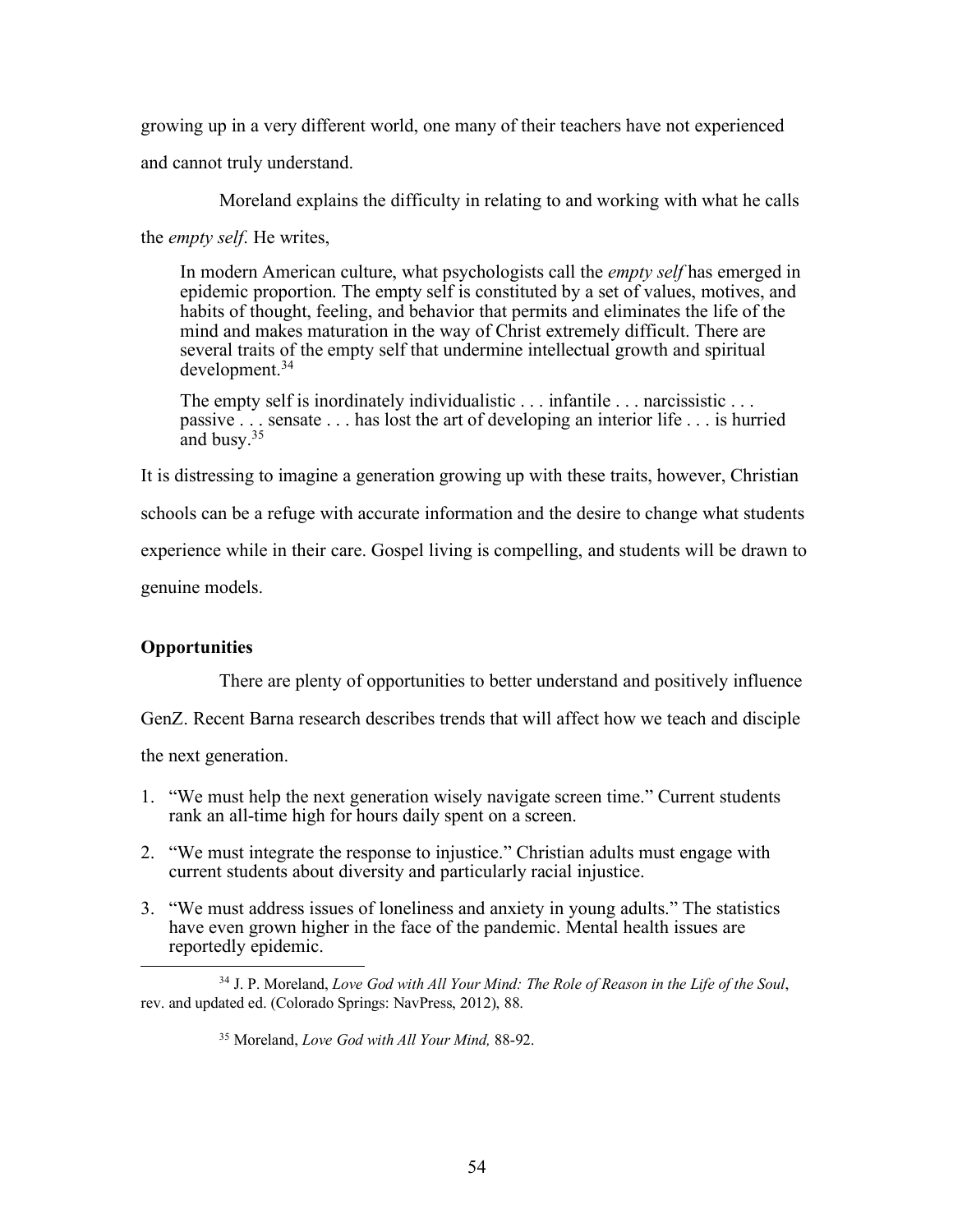- 4. "We must support and encourage resilient disciples to grow their faith." GenZ is less likely to be connected to a church, however we should focus on what has kept the 10% of Christian twenty-somethings that Barna describes as "resilient disciples."
- 5. "We must reframe the notion of outreach and faith-sharing with the next generation." In a recent Barna report 47 percent of practicing Christian millennials say evangelism is wrong. $36$

There is some debate about "how far" Christian education should go in discipling students since this role belongs primarily to parents and the local church. However, given the dire circumstances and the information known about GenZ, if the Christian school is *able* to make a difference in the spiritual formation of the next generation, then they should.

In his book *You Lost Me*, researcher David Kinnaman lists six themes that came from the research and individual stories of this generation's disconnect with the church. Kinnaman states, "I want to reiterate that people in every generation may experience similar feelings. However, the combination of our cultural moment and the discontinuity of the next generation, make these attitudes among young adults particularly combustible. Many twentysomethings are not hesitating, as have previous generations, to burn the bridges that once connected them to their spiritual heritage."37 Kinnaman continues, "The following are broad reasons they are dropping out. They find the church to be overprotective . . . shallow . . . anti-science . . . repressive . . . exclusive . . . and doubtless."38

Thankfully, this research is readily available. Never before has a generation of

<sup>&</sup>lt;sup>36</sup> Barna Research, "Five Trends Shaping the Next Season of Next Gen Discipleship," August 19, 2020, https://www.barna.com/research/five-themes-to-frame-next-gen-discipleship/.

<sup>37</sup> David Kinnaman and Aly Hawkins, *You Lost Me: Why Young Christians Are Leaving Church—and Rethinking Faith* (Grand Rapids: Baker, 2011), 92.

<sup>38</sup> Kinnaman and Hawkins, *You Lost Me*, 92-93. The book goes into more depth addressing each of these topics, but the following makes them more clear: Overprotective—the church is seen as a creativity killer; Shallow—the church is seen as boring with cheesy platitudes and no way of integrating all of life; Anti-science—they have come to believe that faith and science are incompatible, and the church is not helping reverse that belief; Repressive—the church is seen as rule-oriented, especially around sexual mores; Exclusive—this generation has been raised to value tolerance and they see the church as intolerant; Doubtless—the church is not a place that allows doubts causing questioning young people to look for answers elsewhere.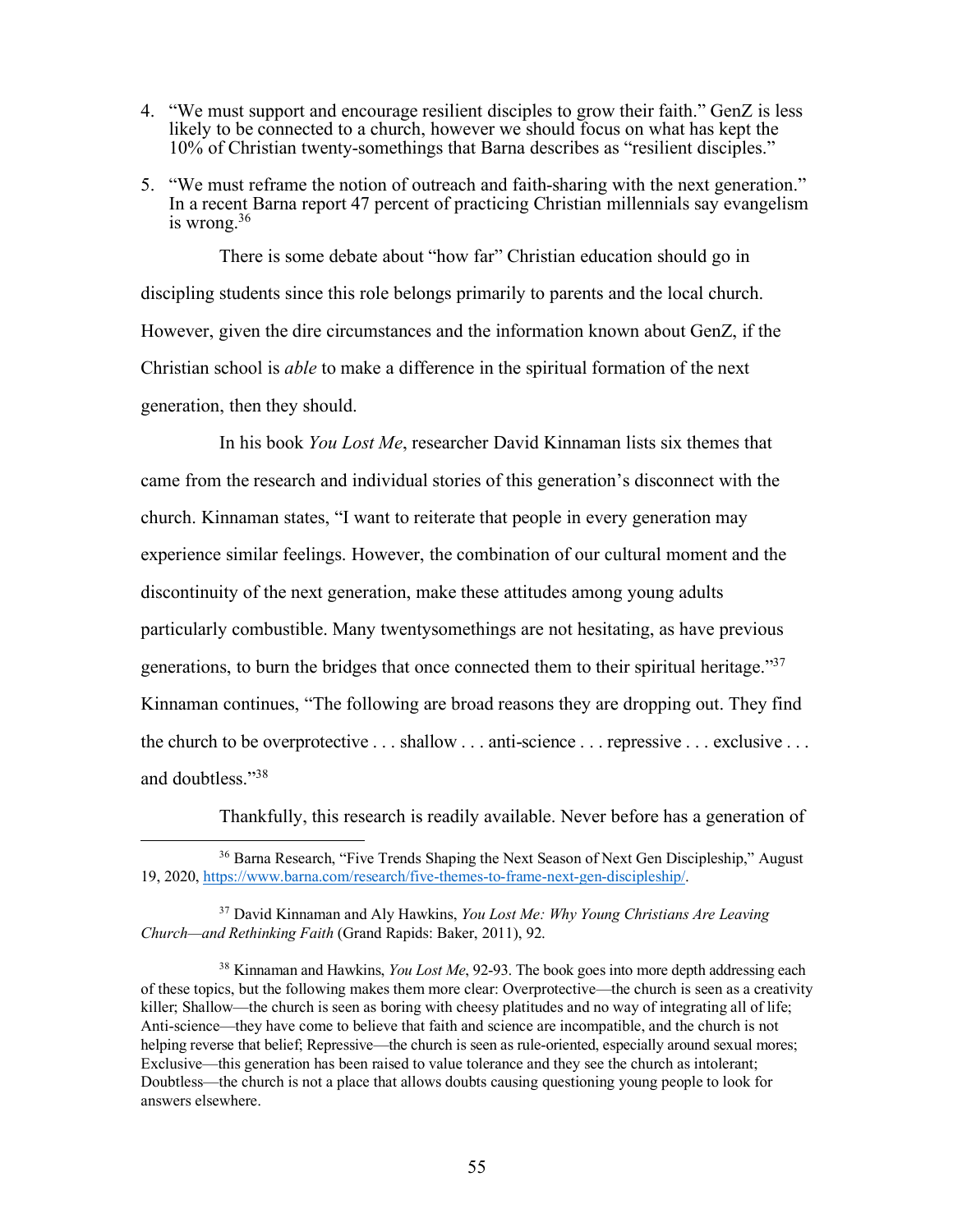adults known more about how to reach the next generation. Although answers to these systemic problems are challenging, at least the problems are known and can be addressed. Wilkins and Sanford report the answer to the question, "Why do some Christians leave college, and five to ten years later they have also left Christianity?" They state,

*Without exception*, those who successfully integrated faith with life followed three practices. They developed a relationship with a mentor who practiced an active Christian life. Second, they met regularly with peers who were deeply committed to living out their Christianity. Finally, they had developed a Christian worldview sufficient to meet the challenges of the competing worldviews they encountered after leaving college.<sup>39</sup>

Each of these three practices is under the purview of Christian education, specifically Christian teachers. It is no small task to accomplish these practices, however what might result if Christian schools made it their mission to provide the environment for the practices to take root, and encouraged students towards these practices? If each student graduating from a Christian school developed these three practices, GenZ would and could potentially change the world.

The teacher-student relationship is vital for spiritual formation. The research is clear that the teacher—their personality, relationship with God, ability to create an environment, and attention to the tone in their classroom—is the strongest determiner for authentic student spiritual transformation. The love of God, love of student, and love of subject *all* need to be evident in the classroom. Learners need to be valued as made in the image of God. Particulars for each generation come and go, but the foundational truth of students as image bearers never changes. Chapter four will more deeply examine the literature surrounding formation and the big ideas and techniques teachers need to utilize to best maximize for authentic student spiritual transformation.

 <sup>39</sup> Wilkens and Sanford, *Hidden Worldviews*, 25. The authors are referring to Steve Garber's *The Fabric of Faithfulness*.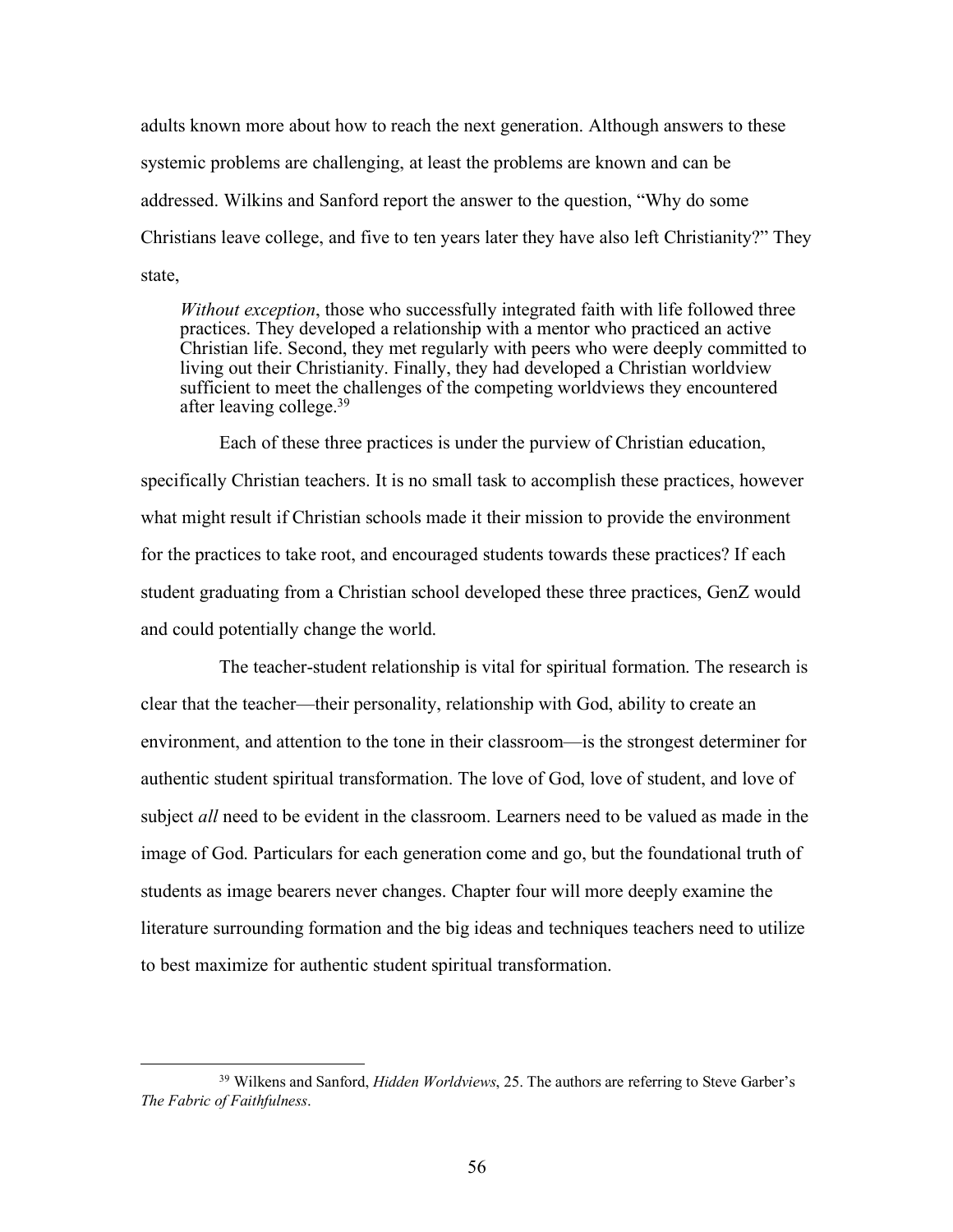## CHAPTER 4

## UNDERSTANDING TRANSFORMATIONAL INTEGRATION

The understanding of formation for educational and spiritual purposes is quite extensive and much is beyond the scope of this study. However, Christian educators must begin to talk about *formation* rather than *teaching* since formation is actually what is happening; and many would argue formation is exactly what *should* be happening. But until Christian schools recognize and restructure for effective spiritual formation, they will continue to merely *teach* and wonder why their students are graduating as nominal Christians eventually walking away from the faith. This chapter will examine formation from several different angles and how formation affects authentic spiritual formation in the classroom.

In 1976, theologian and educator John Westerhoff wrote a book entitled, *Will Our Children Have Faith?* Not surprisingly, the theme of the book was how Christian education could build faith in children while following the public *schooling* model of education. He said at that time, "All this must change."1 Sadly, it did not change. The efforts of Christian educators, however sacrificial and sincere they may be, will not produce the desired results if they are focusing on the wrong thing.

### **Formation in Christian Education**

Christian educator, Nicholas Wolterstorff explains the goal of education, "The education of a child is always, I would say, either tacitly or explicitly pointed toward a certain way of being in the world for that child…But always the educator is aiming for

<sup>&</sup>lt;sup>1</sup> John H. Westerhoff, *Will Our Children Have Faith?* 3rd rev. ed. (Harrisburg, PA: Morehouse, 2012), 8.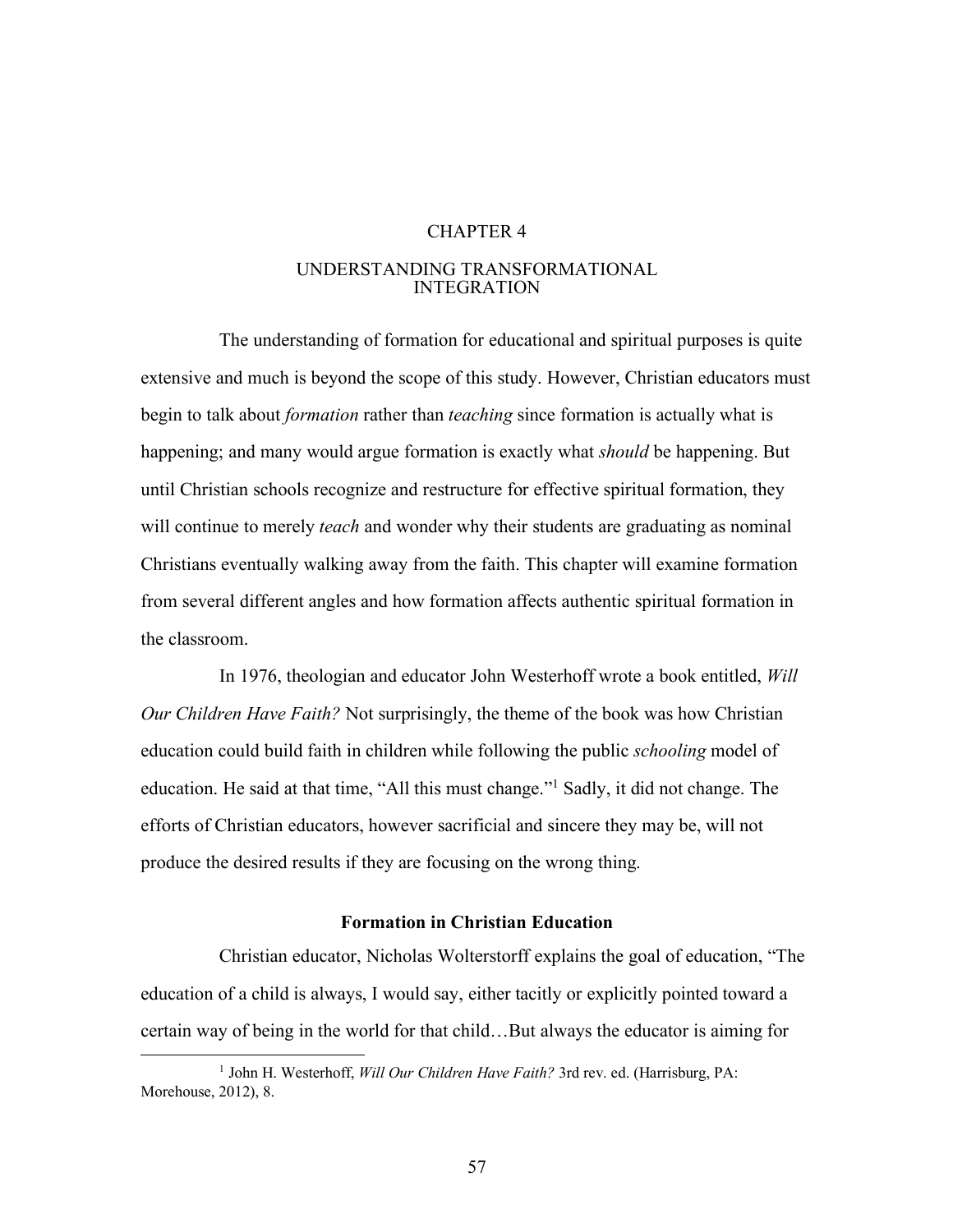certain changes in the child." In essence, teachers are teaching for tomorrow today.2 Generally speaking, education is in the business of producing an end product. Much debate surrounds what this end product should know, do, be, contribute, affect, value, and believe. Educators can surely all agree that formation of students *is* occurring, perhaps just not the kind of formation that was intended. Wolterstorff continues the purpose of Christian education "is to lead the child into a life of keeping faith with the God whom we remember and expect. . . . The Christian way of being in the world is a life of responsible, worshipful, and appreciative gratitude. Education is for that."3

The Christian *way of being* can be ambiguous in the current culture. Perhaps this is why there are many denominations and statements of belief. Wolterstorff has some thoughts on the Christian way of being he envisions. Wolterstorff looks to Scripture in search of what God's goals might be. What he finds is God's kingdom here on earth with God reigning. This reigning of God produces peace, or the more biblical version shalom, which is present when one is at peace within their various relationships: with self, God, family, community, and nature.<sup>4</sup>

Whether shalom as Wolterstorff describes it is the Christian *way of being*, or another biblical picture is the Christian way of being, formation is the process of getting there. Christian professor and researcher, David I. Smith explores this formation in his book, *On Christian Teaching*. He states, "An account of Christian education that focuses only on the truth of *what* is taught, and fails to address the meanings molded through *how* it is taught and learned is at best incomplete."5 He goes on to explain a shift of focus to

 <sup>2</sup> Nicholas P. Wolterstorff, *Educating for Life: Reflections on Christian Teaching and Learning* (Grand Rapids: Baker, 2002), 92-93.

<sup>3</sup> Wolterstorff, *Educating for Life*, 99-101.

<sup>4</sup> Wolterstorff, *Educating for Life*, 101. Isa 11:6-8 used to describe shalom.

<sup>5</sup> David I. Smith, *On Christian Teaching: Practicing Faith in the Classroom* (Grand Rapids: Wm. B. Eerdmans, 2018), 4.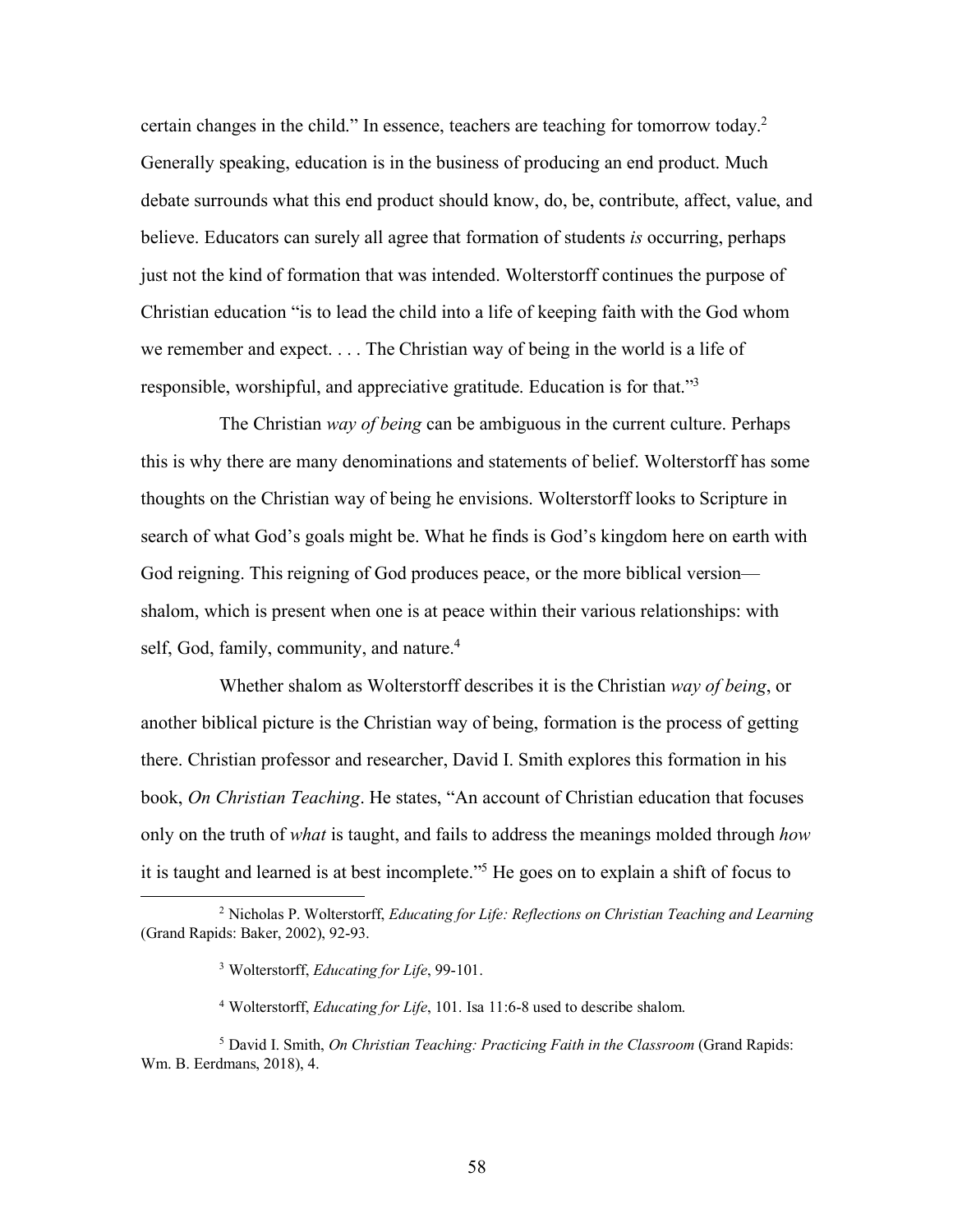explore this kind of formation, "will involve a particular kind of attentiveness to embodied practice that does not let go of our more common focus on good thinking but expands its context."6 Character formation of any kind is accomplished by practice. If this practice is not intentionally planned, it will not happen.

When asked in an interview about spiritual formation in Christian schools,

spiritual formation authorities, Dallas Willard and Richard Foster both had concerns.

Willard states,

What sometimes goes on in all sorts of Christian institutions is not formation of people in the character of Christ; it's teaching of outward conformity. You don't get in trouble for not having the character of Christ, but you do if you don't obey the laws. It is so important to understand that character formation is not behavior modification. Lots of people misunderstand it and put it in the category of Alcoholics Anonymous. But in spiritual formation, we're not talking about behavior modification.7

Foster adds,

Many Christian institutions have a system by which you find out whether you're in or out. Sometimes it's rules; sometimes it's a certain belief system. You just look sometimes at what they produce…Do they really love their enemies? If that's the case, great. If it's about the number of verses you can memorize of the answers you can give to a certain set of questions, while you're full of bitterness or pride—that's not spiritual formation.8

A metaphor used before in this study was of preparing the *soil* (the school

environment, the formational practices, and the students) to best receive the *seed* (God's

gospel of Jesus) to encourage and promote *growth* (spiritual formation, maturity of

students, shalom).

#### **Spiritual Formation**

In its most simple form, spiritual formation is the process of becoming more

Christ-like. Theologian Dallas Willard writes, "Although every human being is formed

 <sup>6</sup> David Smith and James K. A. Smith, eds., *Teaching and Christian Practices: Reshaping Faith and Learning* (Grand Rapids: W. B. Eerdmans, 2011), 10.

<sup>7</sup> Agnieszka Tennant, "The Making of the Christian: Richard J. Foster and Dallas Willard on the Difference between Discipleship and Spiritual Formation," *Christianity Today*, October 2005, 2.

<sup>8</sup> Tennant, "The Making of the Christian," 2.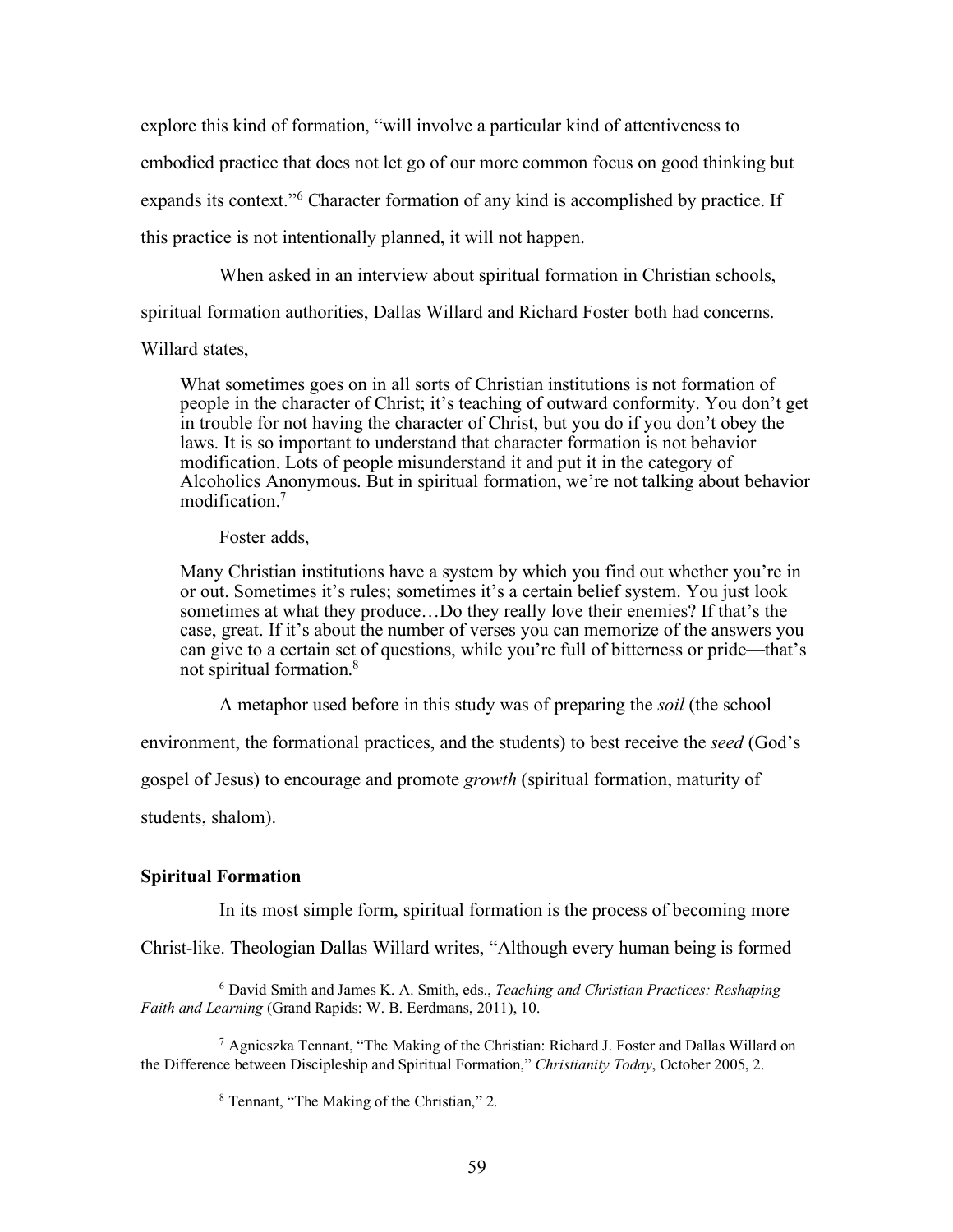spiritually—for better or for worse—spiritual formation for the Christian refers to the *Holy Spirit-driven process* of forming the inner world of the human self in such a way that it becomes like the inner being of Christ himself. To the degree spiritual formation is successful, the outer life of the individual becomes a natural expression of the character and teachings of Jesus."9 According to Willard, there are six basic elements of a person six parts that make a whole. Spiritual formation must occur in each part to make a fully integrated person. He places these in the best order for spiritual transformation according to him:

- 1.Thoughts (images, concepts, judgments, inferences);
- 2. Feelings (sensations, emotions; thoughts and feelings always go together);
- 3. Heart, also called 'spirit' and 'will' (choice, decision; reflected as character);
- 4.Body (action; interacts with the physical world);
- 5. Social context (personal and structural relations with others);
- 6. Soul (the factor that integrates all of the above to form one life).<sup>10</sup>

Willard adds, "Spiritual formation in Christ is the process leading toward that ideal end (all six parts are attuned to God)—the self fully integrated and attuned to God. To mature in spiritual formation means to love God with all of the heart, soul, mind, and strength and to love one's neighbor as oneself."<sup>11</sup> There is nothing simple about spiritual formation, and there are several factors that never change. The first is spiritual formation takes *time*. The second is spiritual formation does *not happen accidently*; it requires effort and intention. Third is spiritual formation takes place through *relationships*; it cannot happen in a vacuum. Lastly, spiritual formation is *individual*; it does not happen the same way for everyone.

 <sup>9</sup> Dallas Willard and Don Simpson, *Revolution of Character: Discovering Christ's Pattern for Spiritual Transformation* (Colorado Springs: NavPress, 2005), 16.

<sup>10</sup> Willard and Simpson, *Revolution of Character*, 25.

<sup>11</sup> Willard and Simpson, *Revolution of Character*, 26.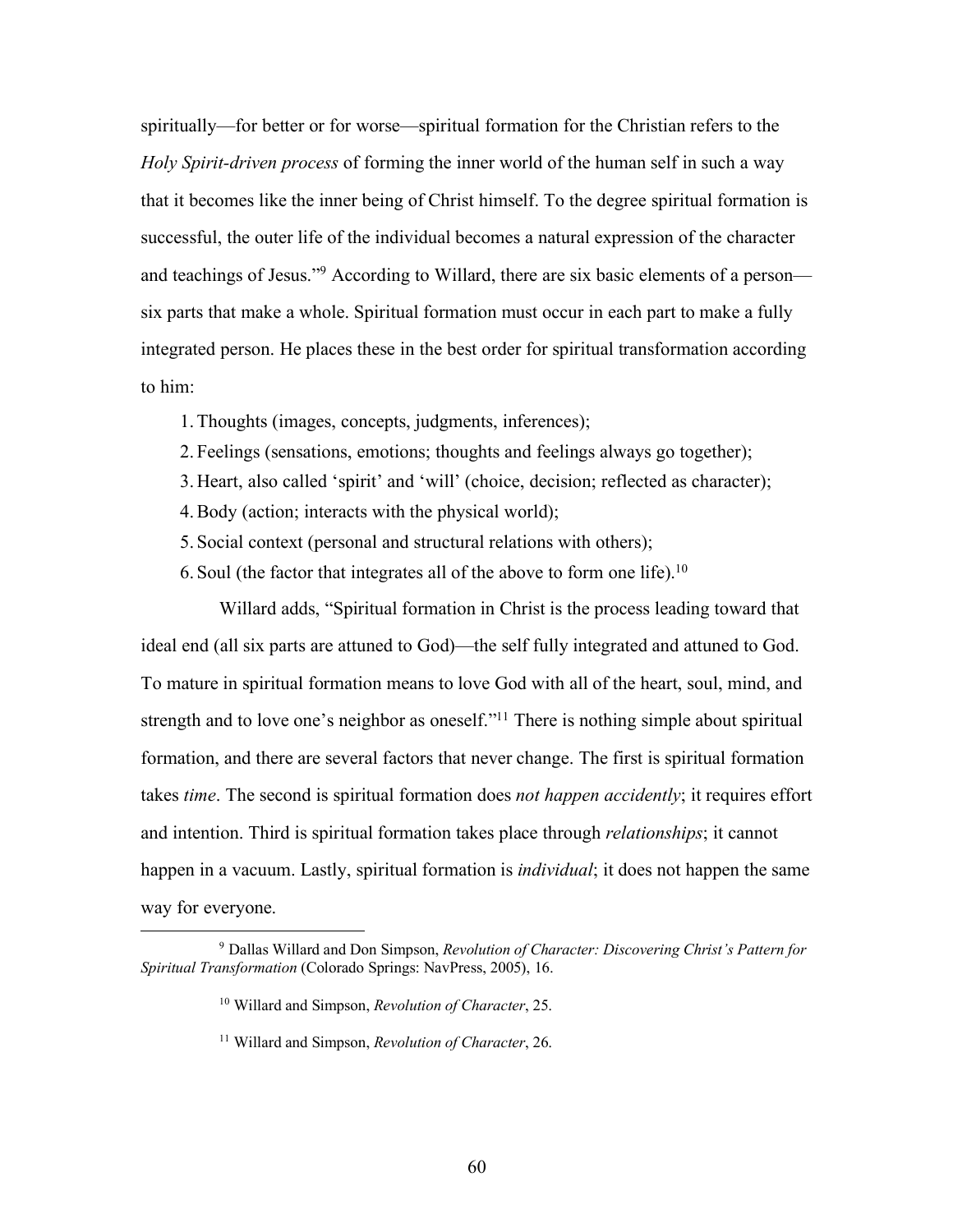#### **Formation in Loves and Liturgies**

Professor and researcher James K. A. Smith wrote a fascinating book about human formation called *Desiring the Kingdom*. He poses a series of questions at the start of the book, "What if the primary work of education was the transforming of our imagination rather than the saturation of our intellect? And what if this had as much to do with our bodies as with our minds? What if education wasn't first and foremost about what we know, but about what we love?"<sup>12</sup> His premise is we are all being formed (not just in classrooms, but all the time) and what forms us is what we love and, "liturgies whether 'sacred' or 'secular'—shape and constitute our identities by forming our most fundamental desires and our most basic attunement to the world…liturgies make us certain kinds of people."13 In this context *liturgy* is synonymous with worship, and *worship* means to love and value, regardless of any church context.

To put together Smith's line of reasoning,

- 1. Formation produces a certain kind of people.
- 2. People are formed by the liturgies they learn.
- 3. People learn the liturgies of what they love and desire.

Education, then, "is a constellation of practices, rituals, and routines that inculcates a particular vision of the good life by inscribing or infusing that vision into the heart (the gut) by means of material, embodied practices."<sup>14</sup> If the biblical metanarrative explaining life is *the* story of Truth and beauty that provides the *best* reality of the good life and flourishing, then we in Christian education are *not* presenting this story in a compelling enough way to persuade our students to deeply love it, live it, and be formed by it. Would this not explain how Christian school graduates can describe a biblical

 <sup>12</sup> James K. A. Smith, *Desiring the Kingdom: Worship, Worldview, and Cultural Formation*, Cultural Liturgies 1 (Grand Rapids: Baker, 2009), 18.

<sup>13</sup> Smith, *Desiring the Kingdom*, 25. Smith uses the term *liturgy* to describe the rituals and rhythms of the institutions through which people choose to participate because they feel they promote their own flourishing, or "the good life."

<sup>14</sup> Smith, *Desiring the Kingdom*, 26.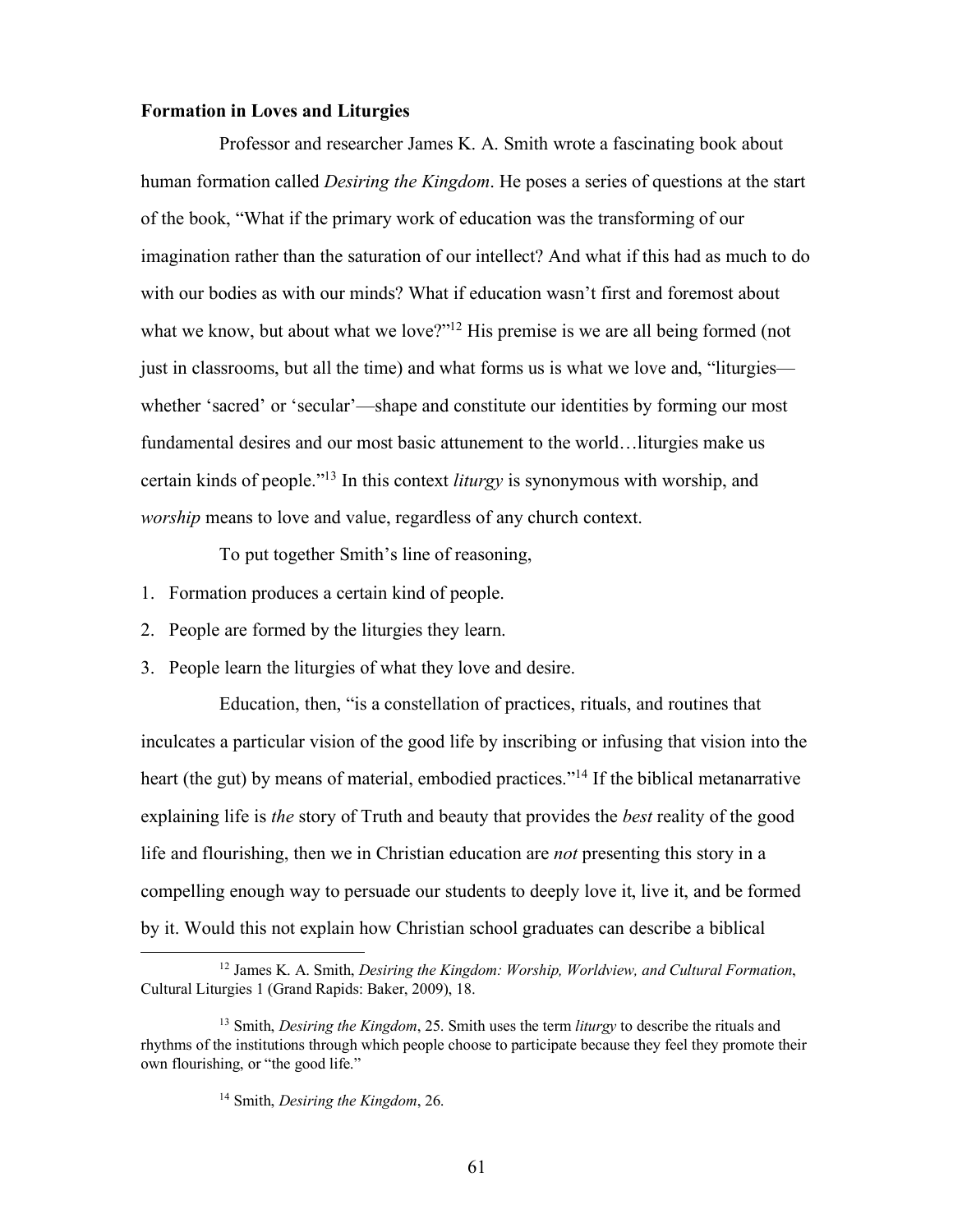worldview and cognitively understand what it means, and yet make a conscious decision to reject that worldview and live another? We have not failed to teach a biblical worldview, we have failed in forming a discipled follower of Jesus.

The next appropriate question is *how* do we fix this? How do we form students to love the liturgies of shalom more than the liturgies of the culture? There is no recipe for formation guaranteed to work. Also, shalom communities are formed in and through relationships, and will look different and require nuances that must be discovered by each separate school. It would seem however, in light of the research presented, Christian education in general and Christian schools in particular, must reevaluate the methods and motivations of educating. The following are suggestions and ideas based on research that might contribute to a starting point for rethinking Christian education as formation.

To take Willard's spiritual formation and join it with Smith's liturgies, the best way to form disciples might be by creating environments<sup>15</sup> and conditions for practices and routines most likely to produce joy and love through relationships with others. Such conditions should encourage and reinforce habits inextricably linked to biblical visions of the good life. The good news is that God through the Holy Spirit is responsible for this process. However, as fellow believers and sojourners, the responsibility to assist with this process to the best of our abilities is mandated by Jesus in the Great Commission.

## **Formation Through the Relational Spirituality Model**

As more becomes known about the inner-workings of the human brain, more

 <sup>15</sup> In *The Courage to Teach*, author Parker Palmer explains what he calls *paradox and pedagogical design* in an area likely to be overlooked in formation—space. Palmer's paradoxes for space include:

<sup>1.</sup> The space should be bounded and open, 2. The space should be hospitable and 'charged,' 3. The space should invite the voice of the individual and the voice of the group, 4. The space should honor the 'little' stories of the students and the 'big' stories of the disciplines and traditions, 5. The space should support solitude and surround it with the resources of community, 6. The space should welcome both salience and speech. (Parker J. Palmer, *The Courage to Teach: Exploring the Inner Landscape of a Teacher's Life*, 20th anniversary ed. [Hoboken, NJ: Jossey-Bass, 2017], 77)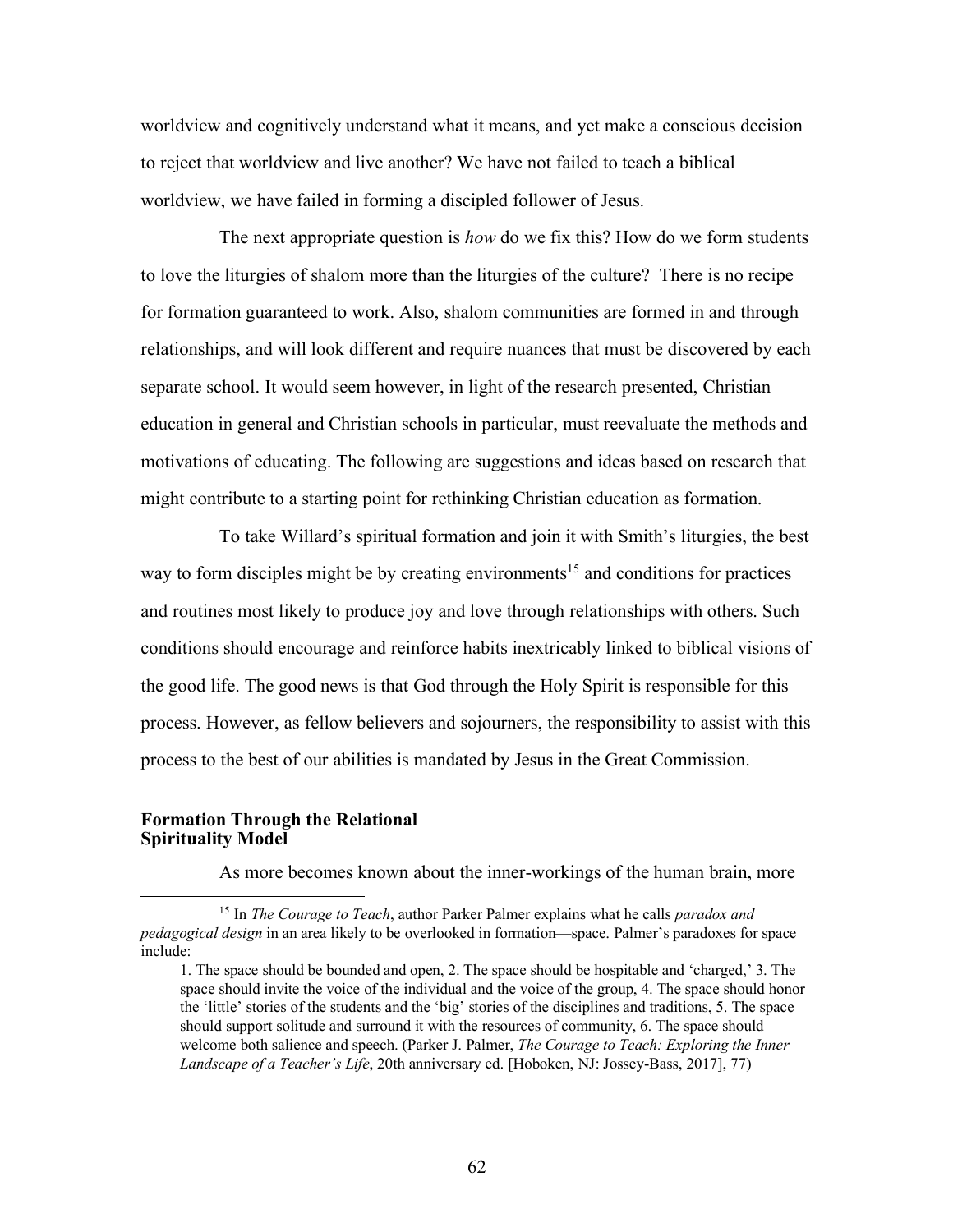information is available to better understand spiritual formation. Christian psychologist and researcher Todd Hall has spent most of his career developing a theory of spiritual formation called the Relational Spirituality Model. Hall's simple explanation of this model is "that theology, psychology, and brain science are converging in suggesting that spiritual development is about loving relationships with God and others, and that relationships change our brain, soul and ability to love."16

His theory is quite complex and builds on the premise that religious spirituality and mental health are intertwined and that religious spirituality is a predictor for positive mental health outcomes.<sup>17</sup> Hall draws from research on object relations theory, attachment theory, and multiple code theory.18 He presents five central organizing principles forming the basis of his theory of implicit relational representations (implicit relational representations are a human's innate and involuntary ways of knowing how to do things with intimate others developed from infancy). The five principles explain *how*  our brains set a *default response* (created when we were less than a year old through our experiences with caregivers) towards relationships in our lives with others *and* with God. This default response can be changed *directly* through the same code of emotional

 <sup>16</sup> Todd W. Hall, "Spirituality at a Crossroads," *Biola Magazine*, 2010, 17.

<sup>&</sup>lt;sup>17</sup> Todd W. Hall, "Christian Spirituality and Mental Health: A Relational Spirituality Paradigm for Empirical Research," *Journal of Psychology and Christianity* 23, no. 1 (2004): 66.

<sup>&</sup>lt;sup>18</sup> Lisa Fritscher writes, "Object relations theory is centered on our internal relationships with others. According to this theory, our lifelong relationship skills are strongly rooted in our early attachments with our parents, especially our mothers. Objects refer to people or physical items that come to symbolically represent either a person or part of a person. Object relations, then, are our internalized relationships to those people." Lisa Fritscher, "Object Relations Theory and the Mom Factor," December 3, 2020, https://www.verywellmind.com/what-is-object-relations-theory-2671995. Attachment theory explains how the parent-child relationship emerges and influences subsequent development. Saul McLeod, "Attachment Theory," February 5, 2017, https://www.simplypsychology.org/attachment.html. Wilma Bucci has developed the multiple code theory based on current work in cognitive psychology and neuroscience, to provide a view of humans as having multiple systems of experiencing and processing the world. These systems include *symbolic* (language and imagery that may be verbal or nonverbal) and *subsymbolic* processes (visceral and autonomic responses, including sensory and motoric functions); these may operate within or outside of awareness and may sometimes be characterized as unconscious. Wilma Bucci, "Multiple Code Theory and the Psychoanalytic Process: A Conversation between Wilma Bucci and Eslee Samberg," January 8, 2019, https://nypsi.org/events/multiple-code-theory-and-the-psychoanalytic-process/.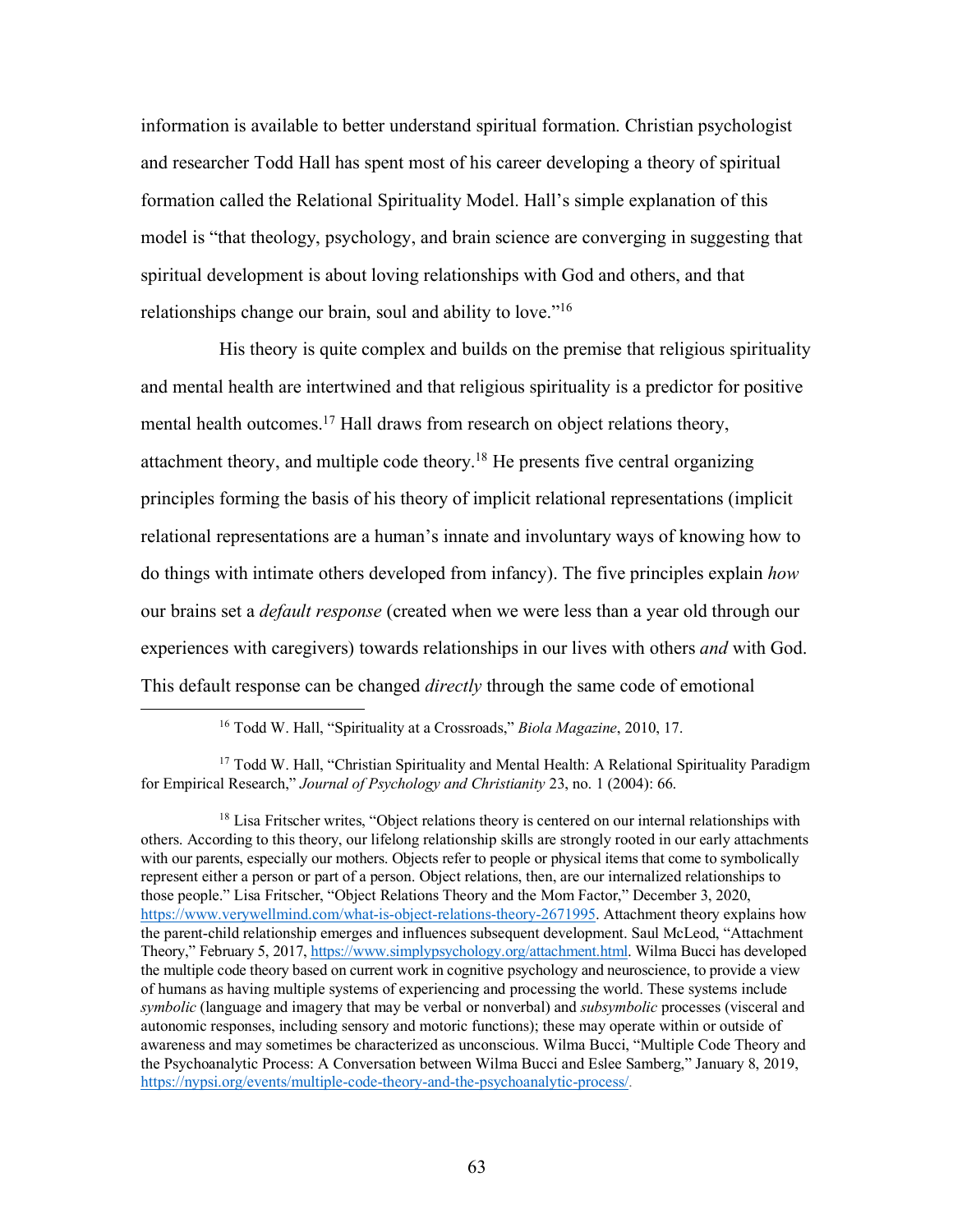information processing that formed it, or it can be changed *indirectly* through nonverbal experience.<sup>19</sup> In other words, formation can happen through certain purposeful practices.

## **Formation as Practice**

Would it be possible, then, to use the information gleaned from Hall's relational spirituality and apply it to James Smith's explanation of liturgies to form pedagogical practices and habits within the context of a classroom for the purpose of spiritual formation? Systematic theologian, Miroslav Volf writes about practices,

People come to believe either because they find themselves already engaged in Christian practices (say, by being raised in a Christian home) or because they are attracted to them. In most cases, Christian practices come first, and Christian beliefs follow—or rather, beliefs are already entailed in practices, so that their explicit espousing becomes a matter of bringing to consciousness what is implicit in the engagement of the practice themselves.<sup>20</sup>

Christian educators would likely agree students from homes that employ certain spiritual practices are more open to learning and implementing spiritual practices in the classroom.

In the 1970s, educator John Westerhoff referred to the process of "shaping" students within Christian education as "catechesis," using a church history definition and not a modern secular definition, which means, "All intentional learning within a community of Christian faith and life. . . . We spend the rest of our lives involved in a process of becoming more Christian. That lifelong process is one of catechesis."21 Within this catechesis Westerhoff suggests three categories: Formation, education, and instruction. Formation forms the body of Christ, education reforms it, and instruction builds it up. $22$ 

 <sup>19</sup> Hall, "Christian Spirituality and Mental Health," 74.

<sup>20</sup> Miroslav Volf, "Theology for a Way of Life," in *Practicing Theology: Beliefs and Practices in Christian Life,* ed. Miroslav Volf and Dorothy C. Bass (Grand Rapids: W. B. Eerdmans, 2002), 256.

<sup>21</sup> John Westerhoff, "Formation, Education, Instruction," *Religious Education* 82, no. 4 (Fall 1987), 580.

<sup>22</sup> Westerhoff, "Formation, Education, Instruction," 581.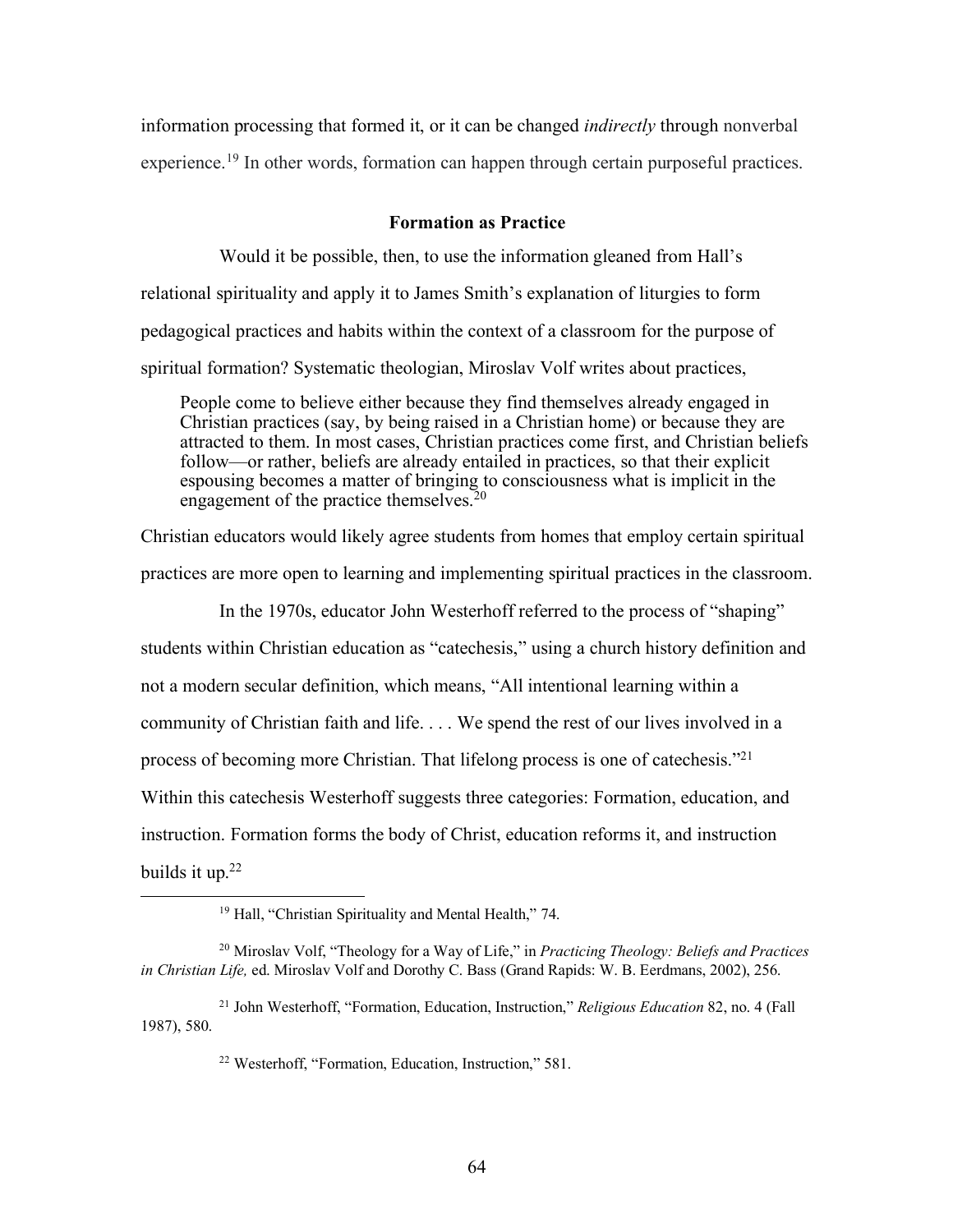# Of these three Westerhoff believes *formation* is the least understood and

utilized. His outline is helpful but not fleshed out. He does, however, list some

"hunches":

- 1. There are some ends which can only be realized within formation. Examples are faith, character, and consciousness.
- 2. Christians need to be intentionally formed into the faith and life of the Christian community.
- 3. Formation requires an intentional faith community (that is more like a family) and shares a common sacred narrative.
- 4. Formation processes are: ritual life, role models, human interpersonal relations, environment, social organization, behaviors, and common language.
- 5. Ritual participation is the key to formation.
- 6. Formation focuses on the *intentional* community, not the individual, however, formation requires individual time to process, reflect, and respond to the formation process to allow for ownership and individuality.
- 7. It seems likely formation will provide the key to education and instruction that is *Christian*.
- 8. Formation is necessary if students are to be motivated to use what they have learned as *Christian* for positive contributions.
- 9. Formation is not a linear practice and will reflect times of growth and reflection as well as potential rejection.<sup>23</sup>

David Smith describes formation in a classroom setting when many things are

happening simultaneously, most of which are unobservable. He explains,

Teaching is complex because human beings are complex, and to teach is to try to help human beings grow. As people interact around learning tasks, they come to them with a range of motivations, limitations, beliefs, feelings, fears, expectations, gifts, and weaknesses. How the learning unfolds is limited by physical space: the layout of the furniture, sight lines, lighting, posture, and so on. It is also influenced by timing: pace, silences, repetition, anticipation, beginnings, endings, promises, reminders. The identities and imaginations of teacher and learner come into play along with their attitudes toward each other, toward learning, and toward the subject matter.<sup>24</sup>

 <sup>23</sup> Westerhoff, "Formation, Education, Instruction," 584-91.

<sup>24</sup> Smith, *On Christian Teaching*, 28.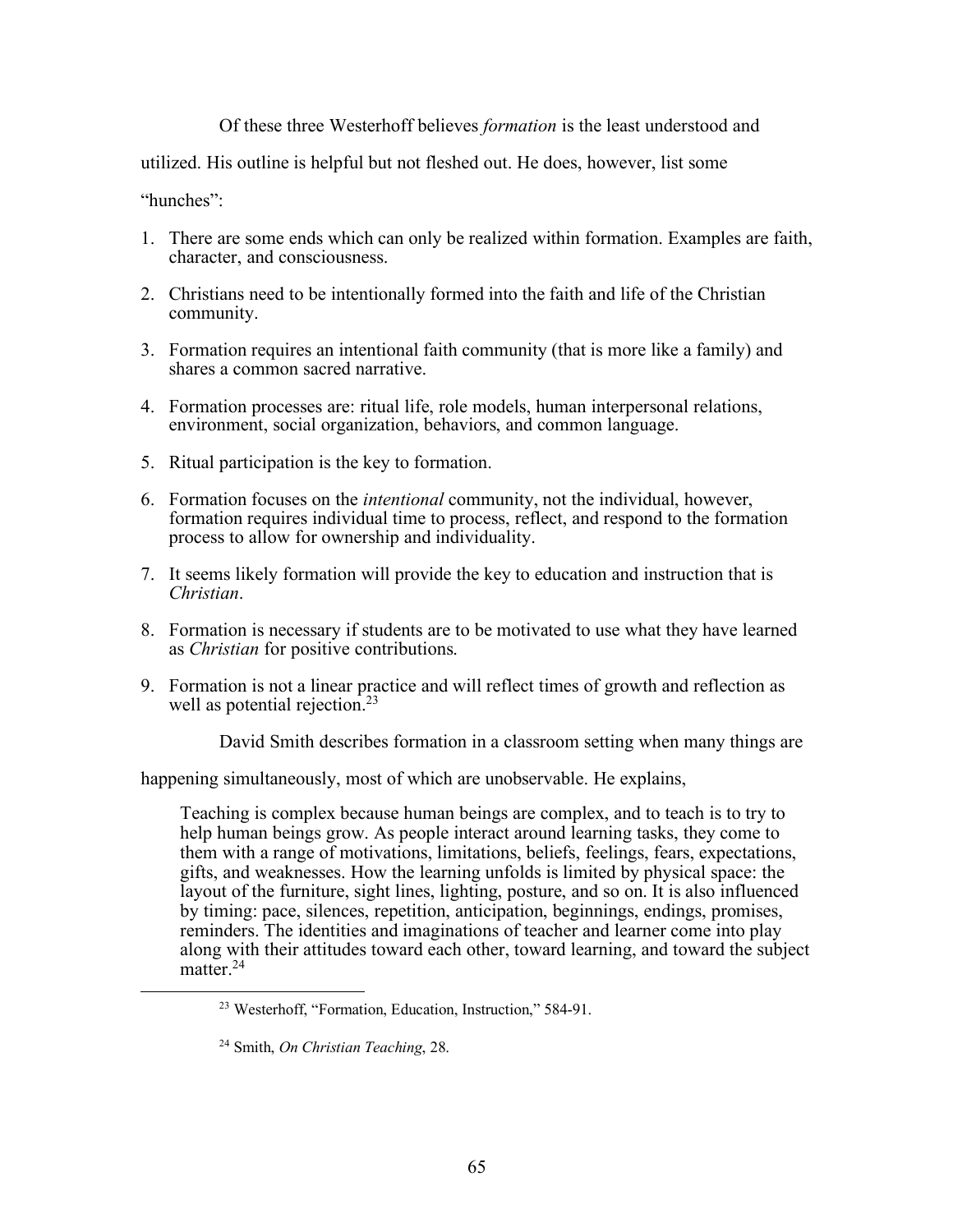It is in and through these practices that liturgies must be built. Smith explains this kind of practice must be, "Sustained over time (not just done once); developed and engaged in by a community (not just an individual); pursued intentionally in order to perceive some desired good (not just toyed with or fallen into by accident); and sustained by a shared narrative that makes sense of it (not just done mindlessly or randomly)."25

This kind of practice forms character. Christian educators must quit believing that merely *telling* students Christian things will make them Christians. The *telling* is a small part in a much bigger mechanism. Much of what Christian educators are viewing as "failure" is simply not addressing the entire educational experience. Since formation is always happening, and the end result is not what was expected, then a deep examination of the formation process is in order.

### Graham in *Teaching Redemptively*,

We assume, by virtue of students' outward conformity to our expectations, that internally they have an identity rooted in Christ, and that their good works arise from true spiritual maturity and strength. However, it may never have occurred to us that *unhealthy* persons can act in a positive way if the payoff looks good enough….We readily focus on the outward effects of the fall and believe our duty is to do all we can to control and eliminate sinful outward behaviors…We may never introduce our students to what *living the gospel* is all about. Instead, we teach them to *talk* about the gospel while *living under the curse of the law*. 26

The educational process (teaching and everything that goes with it) must demonstrate for students how to *live* the gospel.

What is being described is often referred to as *hidden curriculum* which is a collective term referring to, "All the formal and informal influences through which persons acquire their understandings and ways of living."27 Hidden curriculum is just as determinative as overt curriculum, and in some instances, even more so. Compliance

27Westerhoff, *Will Our Children Have Faith*, 14.

 <sup>25</sup> David I. Smith, "Seeing Anew, Choosing Engagement, Reshaping Practice," *On Christian Teaching,* May 1, 2013, https://onchristianteaching.com/seeing-anew-choosing-engagement-reshapingpractice/.

<sup>26</sup> Donovan L. Graham, *Teaching Redemptively: Bringing Grace and Truth into Your Classroom*, 2nd ed. (Colorado Springs: Purposeful Design, 2009), 9.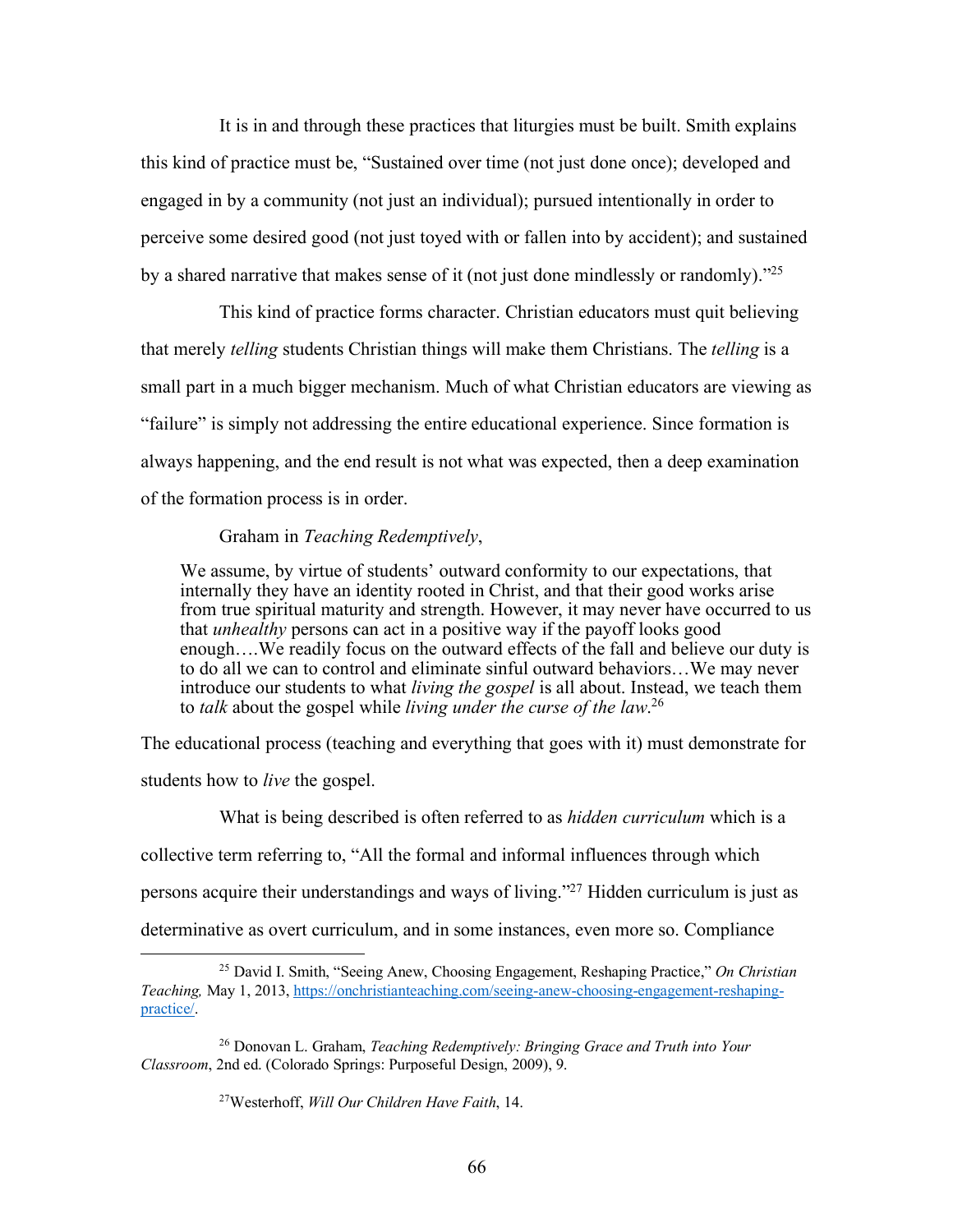(behavior modification) is not character formation. It seems the very nature of Christian schools is arranged for behavior modification unless the school (teachers, administration, support staff, parents, and students) is actively and intentionally working against this default through practices for character and spiritual formation.

### **Hospitality**

Considering the breadth of practices within an educational setting, it might be difficult to know where to start. David Smith approaches this reshaping pedagogy through the framework of *hospitality* in his language classes; however, it seems this hospitality theme would be effective in other subjects. Over time Smith worked out some "hunches" he intended to work into his hospitality framework:

- 1. Humans—treating people as image-bearers; not just the students in the classroom, but the people encountered throughout the curriculum used in stories, illustrations, pictures, and film in order to add meaning.
- 2. Stories—using more narrative and listening to the stories of others for more classroom depth and intimacy.
- 3. Moral Significance—"I wanted to touch my students' loves, not just their vocabulary, and so would need some way of engaging them affectively and involving them in serious reflection about their own lives and identities."<sup>28</sup>
- 4. Attentiveness—love of neighbor demands slowing down and paying attention to keep from making quick judgments from superficial data.29

This is a small step in a particular direction of reframing educational practices. The next objective(s) would be to create learning activities that fit the subject and grade, and to ensure a strong biblical worldview was woven through the unit and assessed.

Author and teacher Carolyne Call was asked the question, "What would be different about your teaching if you thought of yourself as a host and of your students as guests?"30 Her answer was the following three practices: hospitality (a welcoming spirit

<sup>30</sup> Carolyne Call, "The Rough Trail to Authentic Pedagogy: Incorporating Hospitality, Fellowship, and Testimony into the Classroom," in Smith and Smith, *Teaching and Christian Practices*, 61.

 <sup>28</sup> Smith, *On Christian Teaching*, 57.

<sup>29</sup> Smith, *On Christian Teaching*, 56-58.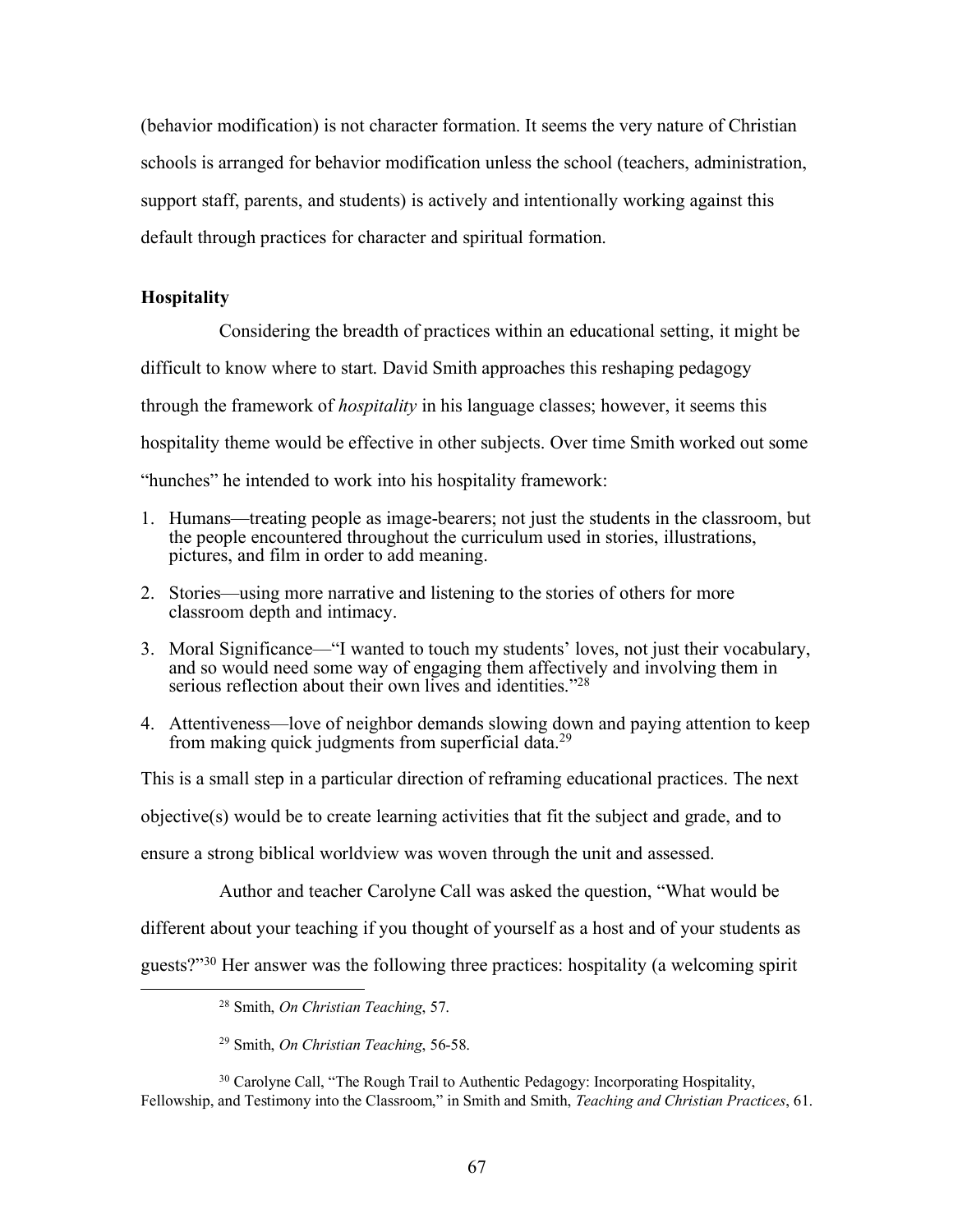shown through a meal, a home invitation, and activities designed to make students feel welcome and honored; fellowship (sharing life experiences that promote community and can also serve to build a narrative identity for a class); and testimony (sharing experiences from the students and curriculum through story).<sup>31</sup>

Hospitality is simply one framework with which to insert practices into the classroom. These practices, it is important to remember, are not just for "show" while the teacher's routines and pedagogy remain the same. The long-term goal is to create practices that capture the hearts and affections of students in order to transform them into Christlikeness.

# *What If* **Learning**

In brainstorming with curriculum designers from various countries, David Smith and team set out to provide an outline or structure for educators to use in reimagining teaching Christianly. Smith says, "In its briefest form, the model asks teachers to consider how to *see anew*, *choose engagement*, and *reshape practice*. The overall approach is called *What If Learning*, a name derived from the strategy of approaching concrete pedagogical tasks with a questioning mindset: what if they could look different in the light of faith?"<sup>32</sup> Although there is much to explore within this approach, the following is a brief summary<sup>33</sup>:

Seeing Anew – the focus is on imagination (stories we tell ourselves and our students about what we are doing and why). How do we want ourselves and our learners

This question was first asked in Ellen L. Marmon, "Teaching as Hospitality," *Asbury Theological Journal* 63 no. 2 (Fall 2008): 33-39.

<sup>&</sup>lt;sup>31</sup> Call, "The Rough Trail," 64-70.

<sup>32</sup> Smith, *On Christian Teaching*, 69.

<sup>33</sup> A more detailed explanation can be found in Smith, *On Christian Teaching*, 68-127.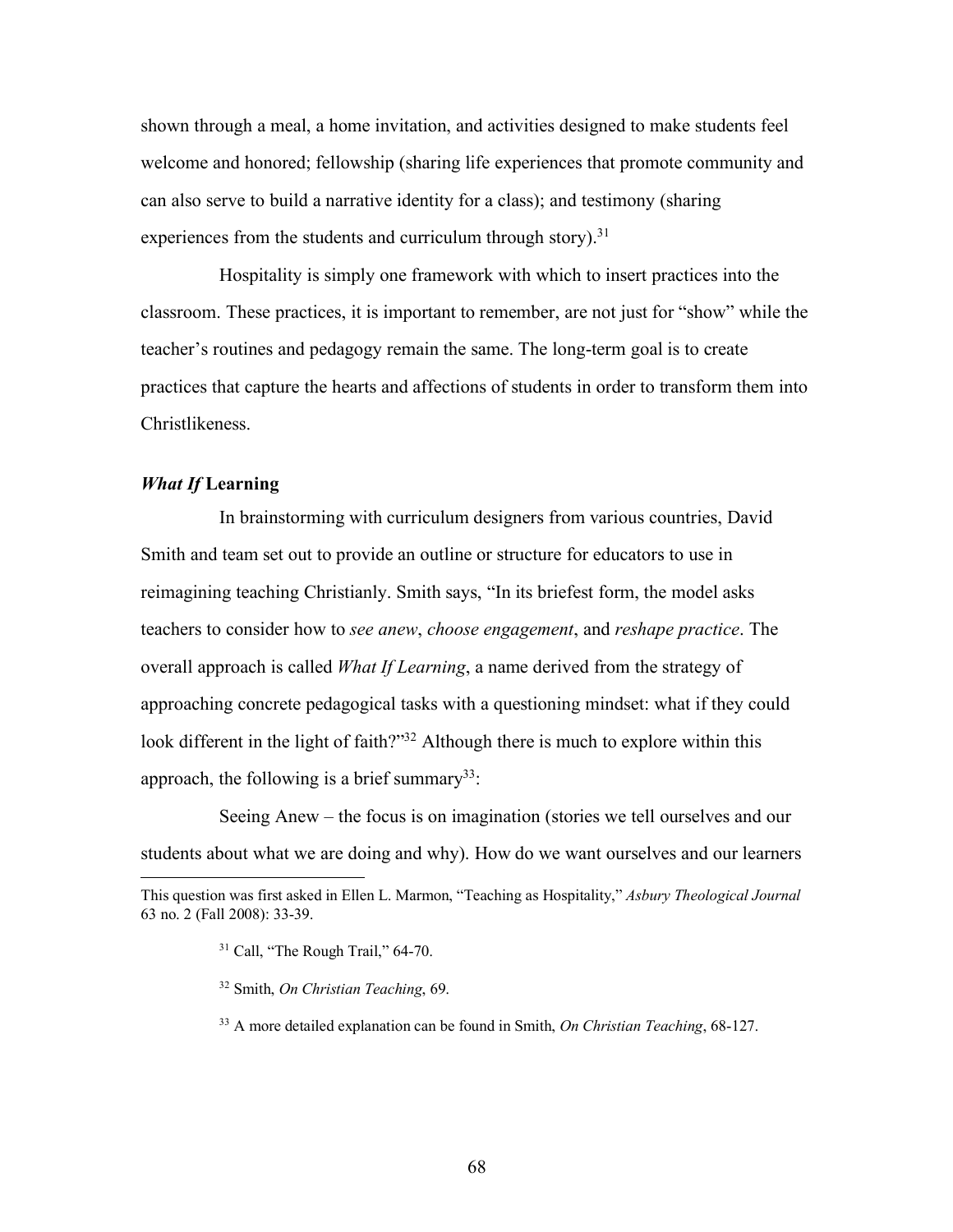to see things differently as a result of our practices together?34 We need to reimagine our classrooms through a "What if?" learning framework.

Choosing Engagement – the focus is on how students are involved in learning. An appropriate example of this is how we build community within the classroom, and this involves many aspects we often overlook.

Reshaping Practice – the focus is on design, how we shape and arrange the material facets (gestures, postures, images, resources, rhythms, silences, pauses, repetitions, and omissions) of teaching and learning.35

Smith argues that Christian teachers must closely examine their practices and check those against a Christian pedagogy rather than focusing on what to add to curriculum to make it "Christian."36 What has been described is a reorientation to how Christian education is done; it is moving away from *Christians teaching* for the sake of spiritual formation of students.

### **Formation: What Students Are Saying**

Christian School administrator Todd Marrah researched ACSI 6<sup>th</sup> through 12<sup>th</sup> graders' perceptions of their spiritual formation and their school's impact on it. Marrah built his study on Hall's relational spirituality model for spiritual formation in which a basic premise is all spiritual formation takes place within relationships both with God and others. Results of his study revealed four primary findings: students generally did *not* connect with God through spiritual disciplines; nearly 75% of students experienced a significant crisis (within the previous year) and grew closer to God through that; the top spiritual influencers are immediate family, other adults, friends; and lastly, the top spiritual

<sup>&</sup>lt;sup>34</sup> David I. Smith, "Seeing Anew, Choosing Engagement, Reshaping Practice," May 1, 2013, https://onchristianteaching.com/seeing-anew-choosing-engagement-reshaping-practice/.

<sup>35</sup> Smith, *On Christian Teaching*, 69-73.

<sup>36</sup> Smith, "Seeing Anew," 8.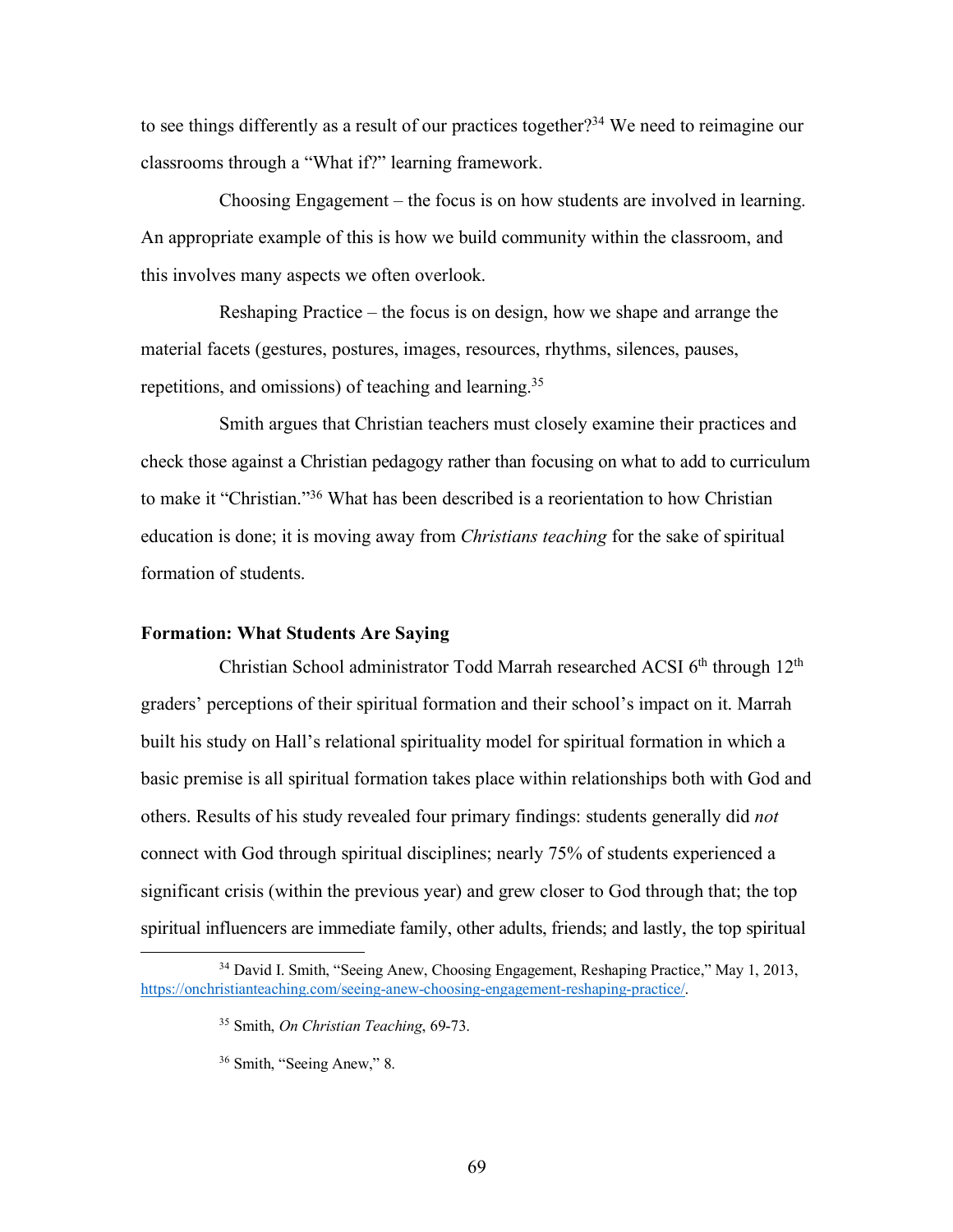formation contributors in school were praise and worship, retreats, chapels, Bible courses, and faculty mentoring.37

To conclude, relationships with Christian adults and activities promoting spiritual community are formative to students. Christian schools must be sensitive to and proactive during times of student crisis. Spiritual disciplines need to be modeled and practiced from a young age, created in an environment most likely to produce joy and love through relationships with others (as mentioned above) for spiritual formation. It is difficult to learn spiritual disciplines by hearing about them; they must be practiced and modeled. When students' spirituality is *dependent* on significant relationships with other Christians, it is likely not strong enough to endure challenges.

#### **Formation and Brain Research**

#### **Right Brain**

 $\overline{a}$ 

Brain research is an area that continues to reveal more and more evidence of God creating human beings in his infinite wisdom to function marvelously and miraculously. One particular discovery is the function and significance of the right brain in spiritual formation.

The popular narrative about the human brain is it is made of two equal hemispheres divided in the center; the left brain is responsible for language, and analytical thought while the right brain handles creativity, pictures, and music. People are referred to as left-brained or right-brained depending on their skills and passions. This thinking is both simplistic and inaccurate. The right brain appears to have an enormous impact on our relationships with God and others as well as spiritual formation.

It is now understood human beings process information in a particular way. Information enters the brain on the back right side, travels to the front right, moves across, somewhere around the right eye, to the front left and then to the back left, making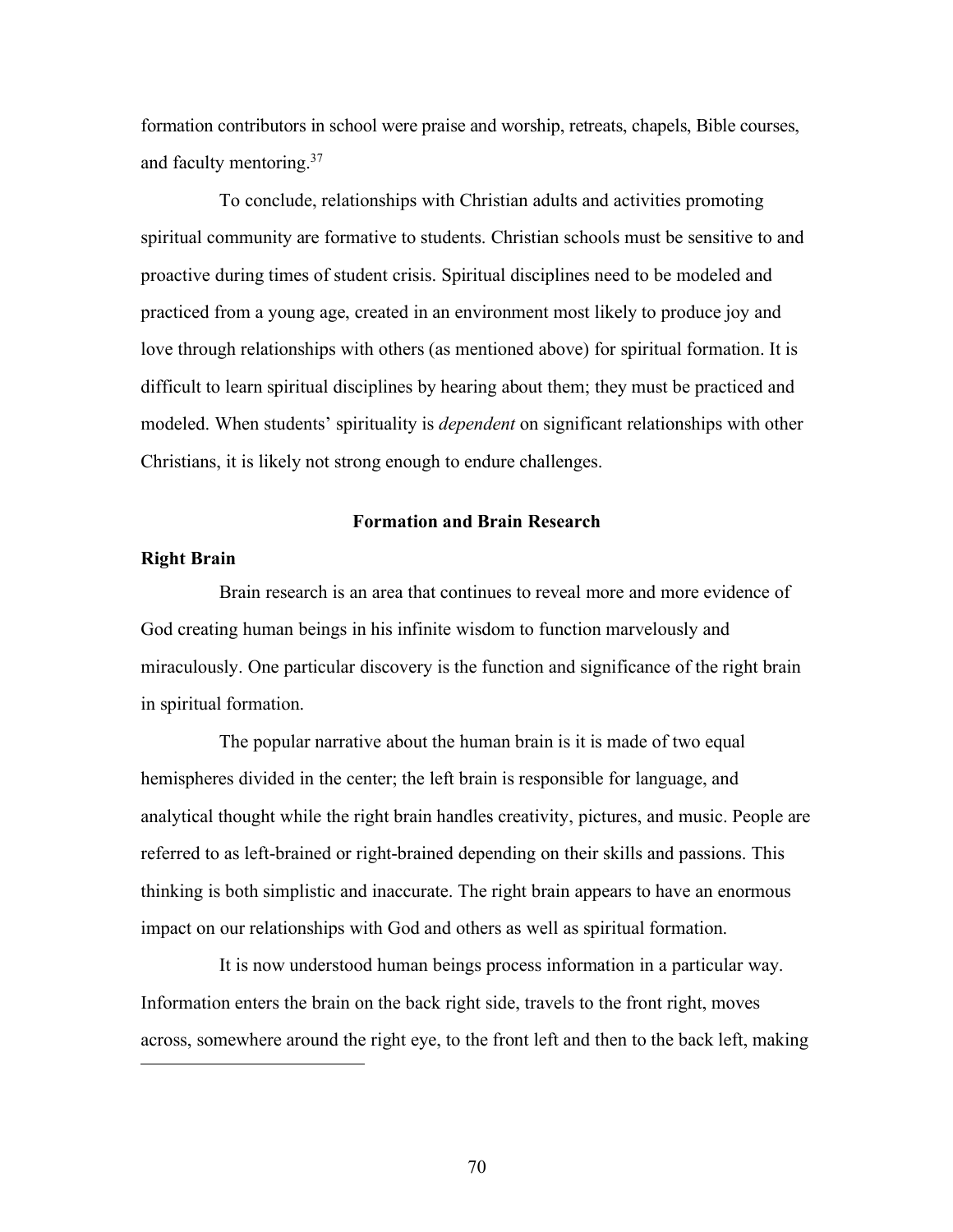a U shaped circuit.38 Everything is processed this same way: a song, the smell of hot cider, a bear charging, a loving glance, and the sound of a baby cooing. What is now understood is that the right brain processes information *before* and *faster* than the left brain. Researchers Jim Wilder and Michel Hendricks in their book *The Other Half of Church* describe this processing,

The right side starts processing our surroundings and draws conclusions before the left side is even aware of what is happening…The right hemisphere is a more powerful processor than the left and samples our environment at six times a second. The left side samples at five times a second, so we often know things faster than we are conscious of them and definitely faster than we can speak about them.<sup>39</sup>

The right brain controls all things relational: connections to others, who and what we love, and character formation. Generally, what is commonly associated with the *mind*, is actually occurring in the left brain: problem solving, strategies, planning, reasoning. It is possible this novel understanding of the functions of each side of the brain will further the connection of spiritual growth and formation with God's specific design of the brain.

### **Attachment Theory**

British psychologist John Bowlby is known for developing what is now called Attachment Theory. He proposed babies attach to their mothers (or primary caregivers) through facial expressions and emotions forming a relational filter that influences the individual throughout life and is a strong determiner of the healthiness of their relationships. Neuropsychologist Allan Schore and others took Bowlby's theory even further and determined attachment actually takes place implicitly in the right brain. The human mind through the right brain determines at a very young age how to interact within relationships depending on the effectiveness of the child's primary attachments to caregivers. And this process is automatic, innate, and not within human awareness. A

 <sup>38</sup> Michel Hendricks and Jim Wilder, *The Other Half of Church: Christian Community, Brain Science, and Overcoming Spiritual Stagnation* (Chicago: Moody, 2020), 20.

<sup>39</sup> Hendricks and Wilder, *The Other Half of Church*, 21.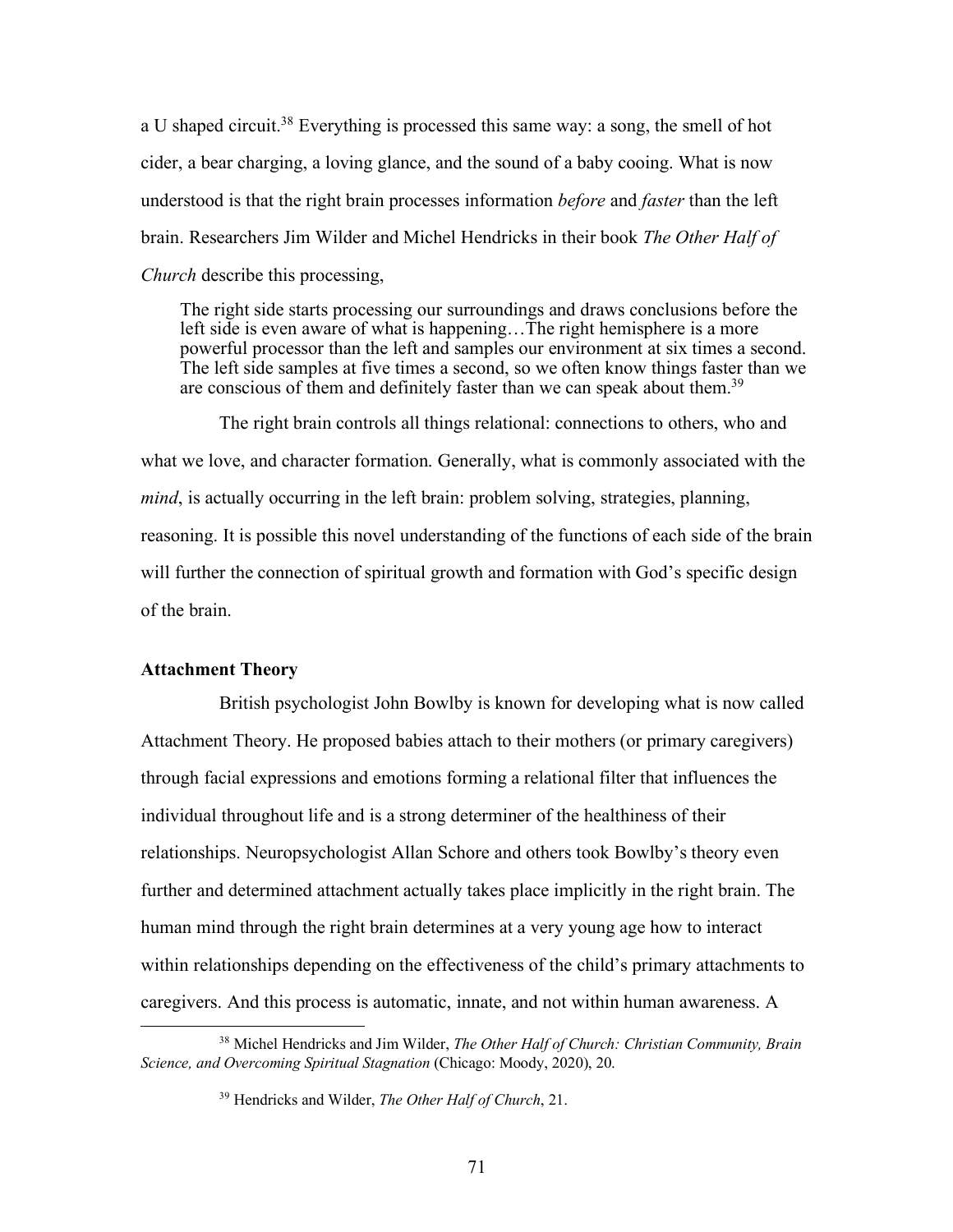person's attachment filter is understood through gut feelings, emotions, bodily sensations, and implicit memory. It is not an emotion, but the strongest force in the brain. Attachment affects relationships with others *but also* with God. It is reasonable to claim one's relationship with God is *the* attachment relationship in life.40

#### **Joy**

Schore went on to make two other valuable discoveries. One is attachment skills could be acquired later in life for those with damaged attachment through strong relationships with securely attached individuals. This is primarily accomplished with therapists but can be effective using other meaningful relationships or a loving community.41 The second contribution from Schore is, "The emotional energy behind loving attachment that develops both the attachment and nervous system of the infant is joy…Relational joy, rather than individual happiness, builds attachments and emotional capacity."42

Joy is the language and emotion that solidifies attachment through face-to-face interactions. It is like the gasoline keeping the right brain running. Wilder and Hendricks write, "The left brain runs at the speed of words; the right brain runs at the speed of joy."43 They go on,

When (we) compared the many Scriptures that describe God's face shining on us with what we now know about how our brains were designed, we came to three important points of convergence: (1) Joy is primarily transmitted through the face (especially the eyes) and secondarily through voice. (2) Joy is relational. It is what 40 Hendricks and Wilder, *The Other Half of Church*, 22-25.

<sup>42</sup> Wilder, Garzon, and Johnson, "A Christian Multi-Modal Approach," 56.

<sup>43</sup> Hendricks and Wilder, *The Other Half of Church*, 24.

<sup>41</sup> E. James Wilder, Fernando Garzon, and Eric L. Johnson, "A Christian Multi-Modal Approach to Therapy Utilizing Inner Healing Prayer: The Life Model," *Journal of Psychology and Christianity* 39, no. 1 (2020), 53.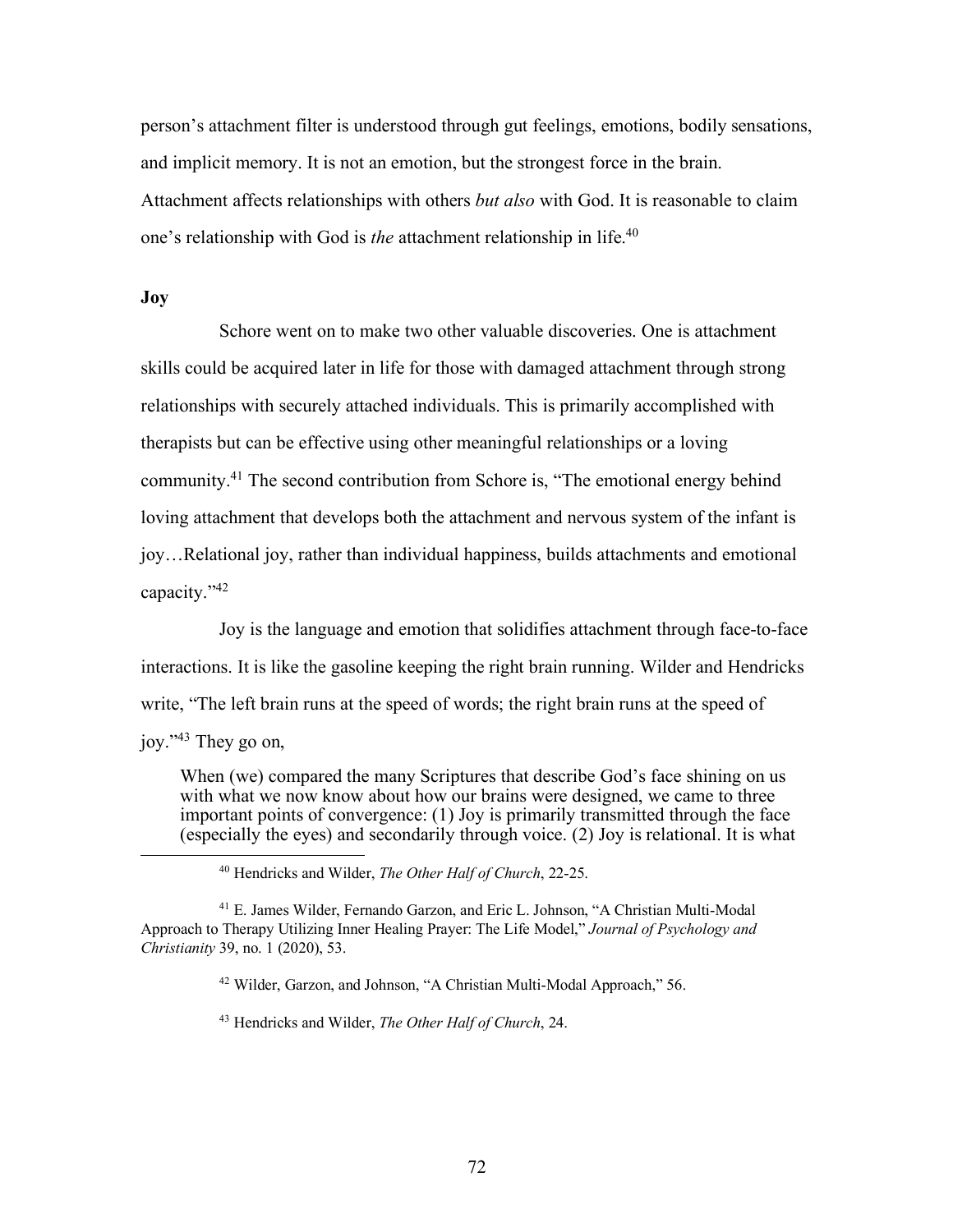we feel when we are with someone who is happy to be with us. Joy does not exist outside of relationship. (3) Joy is important to God and to us.44

Causes for lack of joy include ineffective processing of emotions, unresolved trauma, addiction, narcissism, isolation, and use of screens.<sup>45</sup> Joy interacts and is enabled through another requirement for healthy right brain activity—a loving community.

### **Hesed**

Spiritual formation is character formation—growing more into the character of Jesus. This desire to grow more like him comes from an attachment (love) to him which is partly based on one's instinctive attachment process. Research suggests this all takes place in the right brain. Left brained spiritual understanding includes thoughts, ideas, and beliefs, not emotion and "gut feelings." This is further evidence that spiritual formation developed through intentional practices happens in the right brain—but most of what transpires in the Christian classroom is left-brained.

Throughout the research within this study, evidence has been presented for the importance and necessity of relationships and community for spiritual formation. The biblical Hebrew word *hesed* has been used by some Christian psychologists to mean what has been described as attachment.<sup>46</sup> Hesed is somewhat difficult to translate; rich meaning gets lost in translation. Feeling confident of the importance of attachment to human thriving and the human brain, Wilder and Hendricks felt attachment could be found within Scripture.

This Hebrew word carries the sense of an enduring connection that brings life and all good things into a relationship. *Hesed* is a kind and loyal care for the well-being of another…A high-*hesed* community is bound together by strong and lasting attachments. Ideally spouses, family, and close friends naturally enjoy *hesed*  relationships…Recent findings in neuroscience are strongly supported in scripture. We get this in spades with *hesed*. Not only is love mentioned in the New Testament (348 times), *agape/hesed* is the dominant feature of a community living in God's

 <sup>44</sup> Wilder, Garzon, and Johnson, "A Christian Multi-Modal Approach," 56.

<sup>45</sup> Hendricks and Wilder, *The Other Half of Church*, 65-69.

<sup>46</sup> Hendricks and Wilder, *The Other Half of Church*, 79.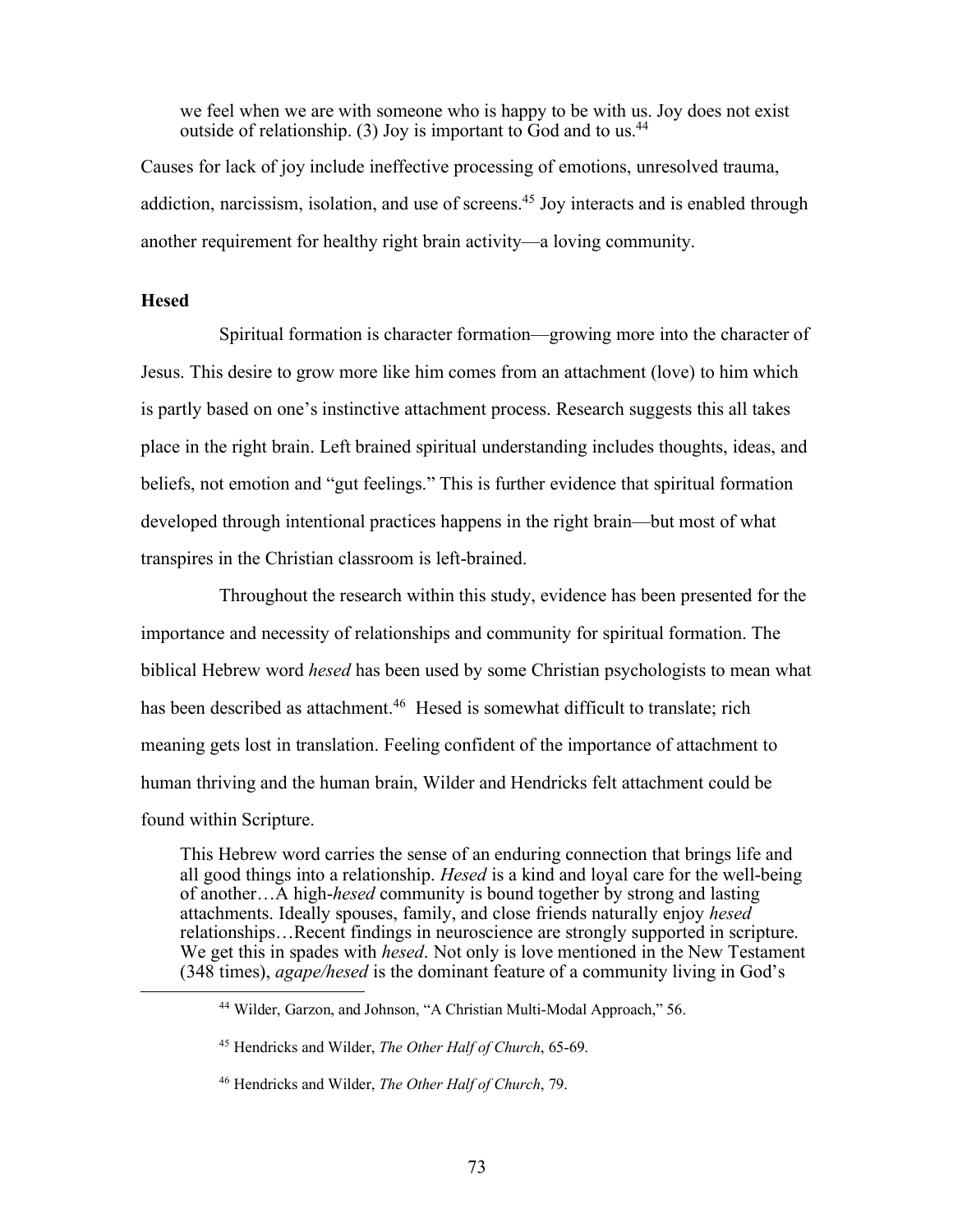kingdom…This starts when God forms a *hesed* bond with us in Christ…God desires to lavish His love on His children. We are a spiritual family glued together by our Father's love <sup>47</sup>

The ability to create *hesed* in the Christian classroom offers an encouraging aid for transformational growth and learning. It seems many are trying to say the same thing with different words—meaningful spiritual formation does not occur outside of a strong community, held together not by interests, but by love.

Parker Palmer gives much attention to relationships and community in his writings about teaching. An image of teaching and community he says guides him: "To teach is to create space in which the *community of truth* is practiced."48 It is a web of relationships coming together that one must be *in* to understand. Good teachers create strong community in their own ways consistent with their gifts and personality, and while this is beneficial for students and learning, it is not necessarily *hesed*. Palmer suggests any true community necessitates a "third thing" which is transcendent and yet very real.<sup>49</sup> This community Palmer describes sounds very much like *hesed*; the third thing is love.

### **Formation Through Metanarrative**

There is nothing as satisfying as a great story. Stories make us cry, laugh, love, hope, grieve, empathize, and experience every human emotion. This is not by accident humans are wired for story. Advertisers and marketing companies certainly understand the impact of narrative. Not surprisingly, Jesus also understood the power of stories. In his book *The Storytelling God*, author Jared Wilson says of Jesus' favorite mode of storytelling, the parable, "When these oft-repeated stories from Jesus strike us as sweet, heartwarming, or inspiring in the sentimental sense rather than the Spiritual sense, we can be sure we've misread them…Every parable, long or short, is fathoms deep and designed

 <sup>47</sup> Hendricks and Wilder, *The Other Half of Church*, 79-86.

<sup>48</sup> Palmer, *The Courage to Teach*, 92.

<sup>49</sup> Palmer, *The Courage to Teach*, 119.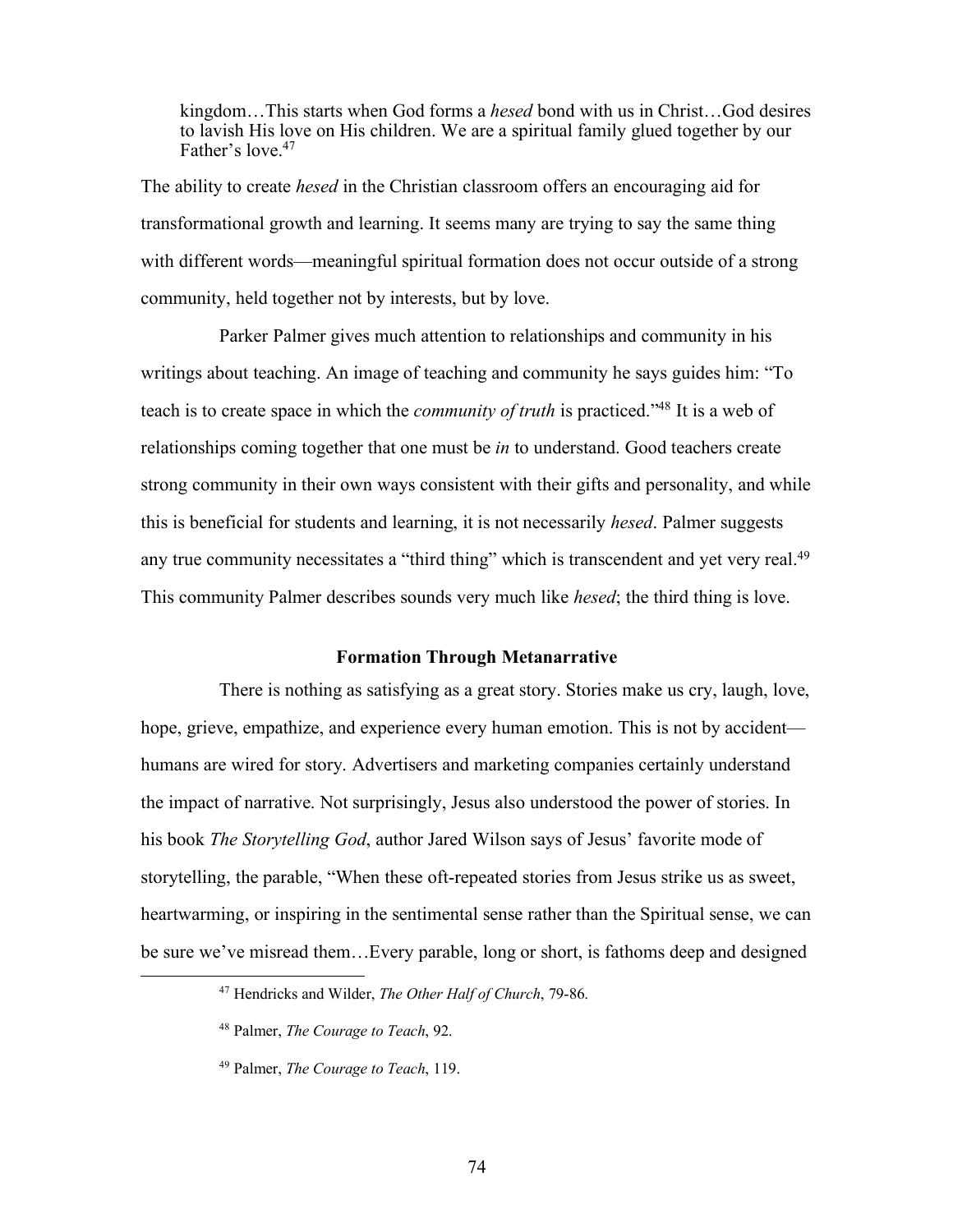to drive us to Jesus in awe, need, faith, and worship. When we treat them as 'inspiring tales,' we make superficially insipid what ought to be Spiritually incisive."50 Jesus meant to use stories to evoke deep emotion, arouse transformational thinking, and to change a people—and it was his primary method for teaching.

Aaron Weisser conducted some fascinating research with ACSI  $11<sup>th</sup>$  and  $12<sup>th</sup>$ grade students. His goal was to "assist students in connecting to the metanarrative of a God who is at work in all realms of academic pursuit. While unable to evaluate the longterm consequences of such a shift, this [his] study seeks to show the immediate relationship of such an educational framework on student motivation."51 The results of his study found metanarrative *does* provide motivation and meaning for students, and Christian educators should not be reticent in finding multiple ways to incorporate the metanarrative into all teaching and learning.<sup>52</sup>

#### **Made for Story**

It is now widely accepted an individual has two ways of *knowing* and one of those ways is through *story*. Psychologist Todd Hall explains these two ways:

Our brains have two distinct processing systems, which support two very different ways of knowing. Explicit knowledge—knowledge that is conscious, linear, and exists in images and words—is supported by what neuroscientists refer to as the "high road" brain circuits, based in the pre-frontal cortex (primarily on the left side), that are responsible for analytical and abstract reasoning. Implicit knowledge, in contrast, is "gut level" knowledge, or meaning, that is carried in our bodies, emotions, and stories. This form of knowing is supported by what neuroscientists refer to as the "low road" brain circuits (primarily on the right side), involving the amygdala and other circuits responsible for primary emotion.<sup>53</sup>

 <sup>50</sup> Jared C. Wilson, *The Storytelling God: Seeing the Glory of Jesus in His Parables* (Wheaton, IL: Crossway, 2014), 12.

<sup>&</sup>lt;sup>51</sup> Aaron R. Weisser, "Metanarrative Fluency Levels and Motivation for Learning Levels in Christian High School Students" (PhD diss., Columbia International University, 2018), 14.

<sup>52</sup> Weisser, "Metanarrative Fluency Levels," 69-71.

<sup>53</sup> Todd W. Hall, "Psychoanalysis, Attachment, and Spirituality Part II: The Spiritual Stories We Live By," *Journal of Psychology and Theology* 35, no. 1 (2007): 32-33.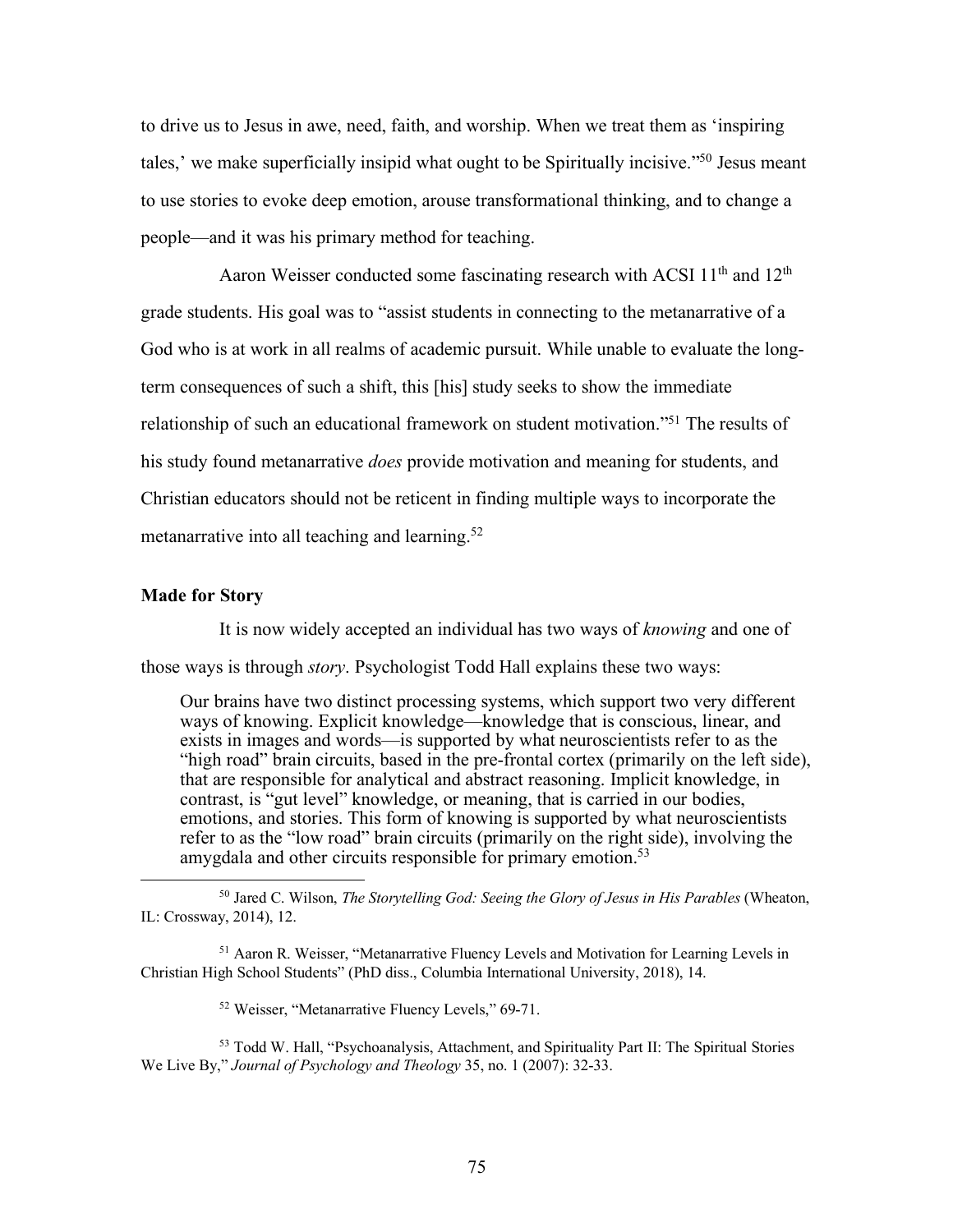Stories are the way the brain communicates, puts information together, sorts emotions, processes new data, and organizes and evaluates one's own and others' behavior. Hall again, "Stories are one aspect of our gut level memories that serve as attachment filters. In other words, our attachment filters are stored in the form of stories, and it is through stories that we access them. By the age of two-and-a-half, parents and children create stories together at a rate of 2.2 per hour in everyday conversation."54

In her book *Wired for Story*, writing instructor Lisa Cron lists a "cognitive

secret" for each chapter:

1.We think in story, which allows us to envision the future.

2.We see the world not as it is, but as we believe it to be.

3. From birth, our brain's primary goal is to make casual connections—if this, then that.

4.The brain uses stories to stimulate how we might navigate difficult situations in the future.

5. Since the brain abhors randomness, it's always converting raw data into meaningful patterns, the better to anticipate what might happen next.

6.The brain summons past memories to evaluate what's happening in the moment in order to make sense of it.55

Stories form an internal working model individuals use to live by, and spiritual stories work the same way.

The *social imaginary*<sup>56</sup> from which James K. A. Smith proposes people form their liturgies (loves) "is not how we think about the world, but how we imagine the world before we ever think about it; hence the social imaginary is made up of the stuff that funds the imagination—stories, myths, pictures, narratives. Furthermore, such stories are always already communal and traditioned. There are no private stories: every

 <sup>54</sup> Hall, "Psychoanalysis, Attachment, and Spirituality Part II," 33.

<sup>55</sup> Lisa Cron, *Wired for Story: The Writer's Guide to Using Brain Science to Hook Readers from the Very First Sentence* (New York: Ten Speed Press, 2012), table of contents.

<sup>56</sup> The term *social imaginary* was first coined by Charles Taylor and is the focus of his book *Modern Social Imaginaries*.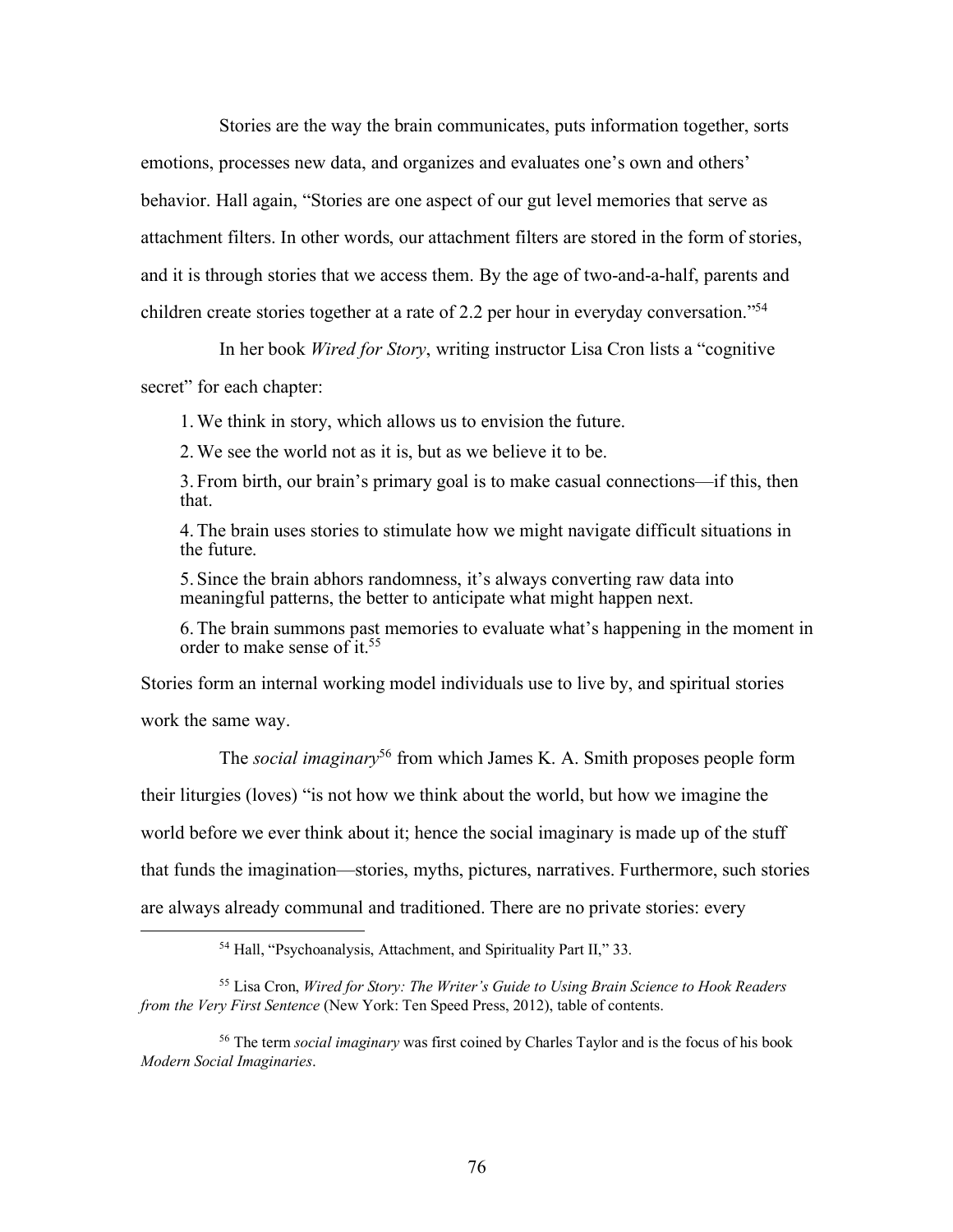narrative draws upon tellings that have been handed down."<sup>57</sup> Social imaginaries work together with attachment at the gut level operating in the right brain. Hall writes how the two sides of the brain come together. The left brain "interprets and provides explanations, but in isolation from the right [brain], it cannot process the emotional and relational context or meanings…emotionally meaningful, or coherent narratives, require participation, and integration of both hemispheres of the brain."58 Telling stories and using narratives reaches down into our emotional experiences (the gut) and allows for *more* meaningfully deep and lasting connections, understanding, and learning that goes beyond the classroom and into life.

### **Story and Education**

University president, Harry Fernhout writes, "Education can be understood as a mutual undertaking (or covenant) between generations to learn a cultural way of life in the setting of the vast theatre of creation. In this covenant an older generation undertakes to share with a younger generation what [it] needs to know in order to live well and to carry forward a story-formed tradition into the future."59 The teachers of one generation are telling the students of the next generation the cultural story of what has been deemed important and necessary for flourishing and the continuation of their story.

In his chapter "Christian Schooling: Telling A World View Story," Fernhout shares how theologian N.T. Wright sees a worldview like the foundation of a house, vital but invisible. A worldview is story-formed and provides a grid or framework made up of *memory* (remembering the story of the past), *vision* (responses to worldview questions),

 <sup>57</sup> Smith, *Desiring the Kingdom*, 66.

<sup>58</sup> Todd W. Hall and Steven L. Porter, "Referential Integration: An Emotional Information Processing Perspective on the Progress of Integration," *Journal of Theology and Psychology* 32, no. 3 (2004): 177-78.

<sup>59</sup> Harry Fernhout, "Christian Schooling: Telling a World View Story," in *The Crumbling Walls of Certainty: Towards a Christian Critique of Postmodernity and Education,* ed. Ian Lambert and Suzanne Mitchell (Sydney, New South Wales: CSAC, 1997), 88.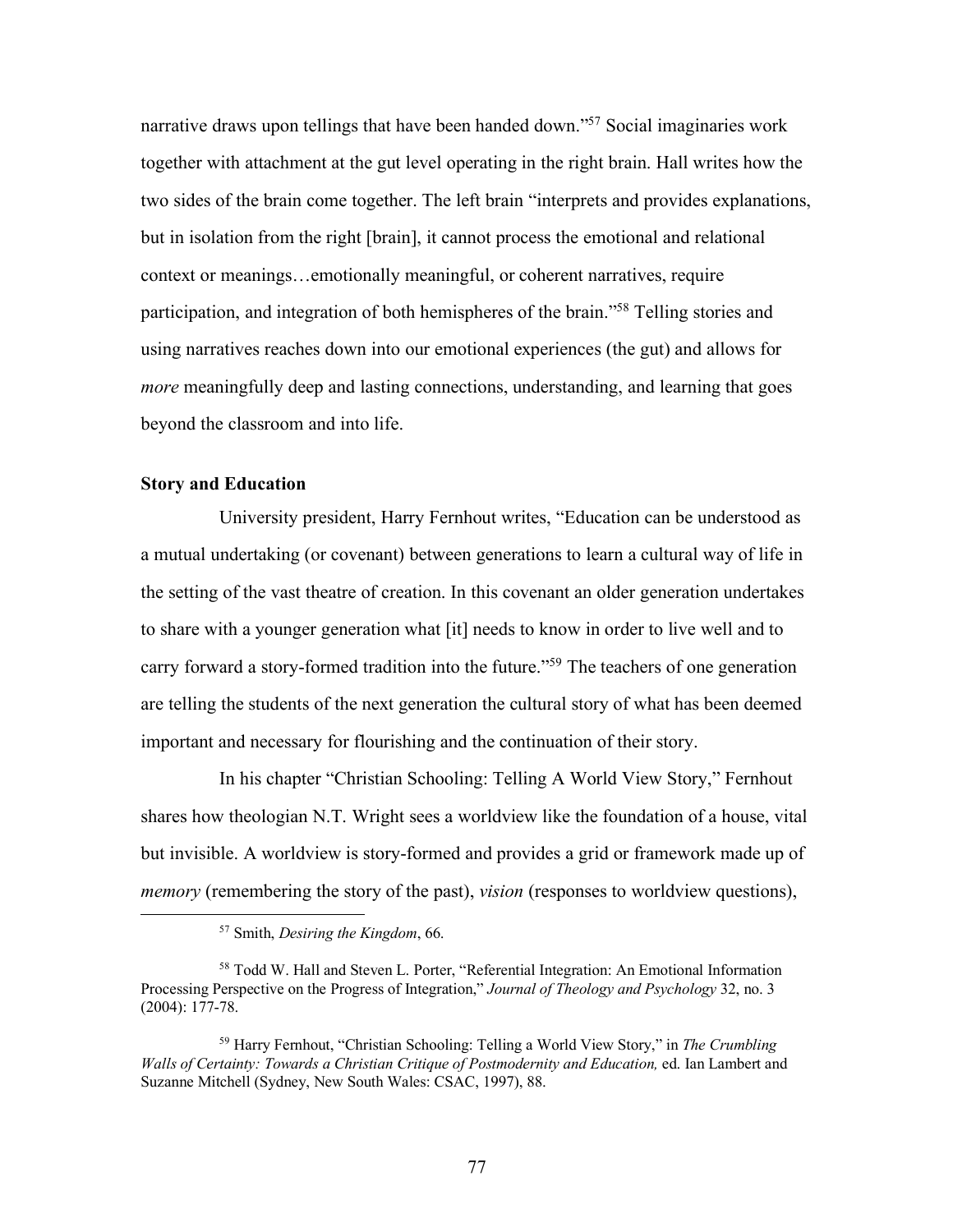*cultural symbols* (what has been referred to previously as *practices*), and *ethos* (a way of being).60 Fernhout believes education involves all four parts of this narrative worldview. So then, if education is a story, Christian education is the biblical story—and teaching is showing the next generation how to view their story *through* the biblical story. An obvious challenge is the *competing* cultural stories. Fernhout writes, "Christians need to ask *whose* memory, *what* vision, and *which* symbols and ethos are present in the education they offer."61 Christians also need to believe that the biblical story is more attractive, compelling, and satisfying than the other stories culture offers. In the future the battle in Christian education will be over who tells the better story. Fernhout states clearly these matters cannot be met with indifference.

If learning and understanding at the deepest core is through narrative, then educators need to make space for stories as an avenue for both learning and spiritual formation. A significant way for this is to provide a safe place where students' stories can be told—both in a left-brained verbal way and in a right-brained implicit, emotional way. Stories are so impactful Christian schools should ensure the (corporate) story they are telling is the one they intend. Likewise, teachers need to look at the stories their curriculum, class and units tell.

Students are already heavily involved in stories outside of school. Their use of social media illustrates this—Instagram, YouTube, Snapchat, and Tiktok are all forms of story. It goes against what is known about child development and learning strategies to sit students in chairs all day and ask them to be quiet. Author Fraser Hannam writes,

Story inoculates against a surprisingly large number of common problems and criticisms of our modern classrooms: lack of engagement, structure, differentiation, etc. A curriculum based on such a foundation is incompatible with a bland mechanistic delivery system. It naturally differentiates and expands itself along the continuum of Bloom's Taxonomy and across Howard Gardner's Multiple Intelligences as each student locates themselves within its pages and create

 <sup>60</sup> Fernhout, "Christian Schooling," 84, 86-88.

<sup>61</sup> Fernhout, "Christian Schooling," 94.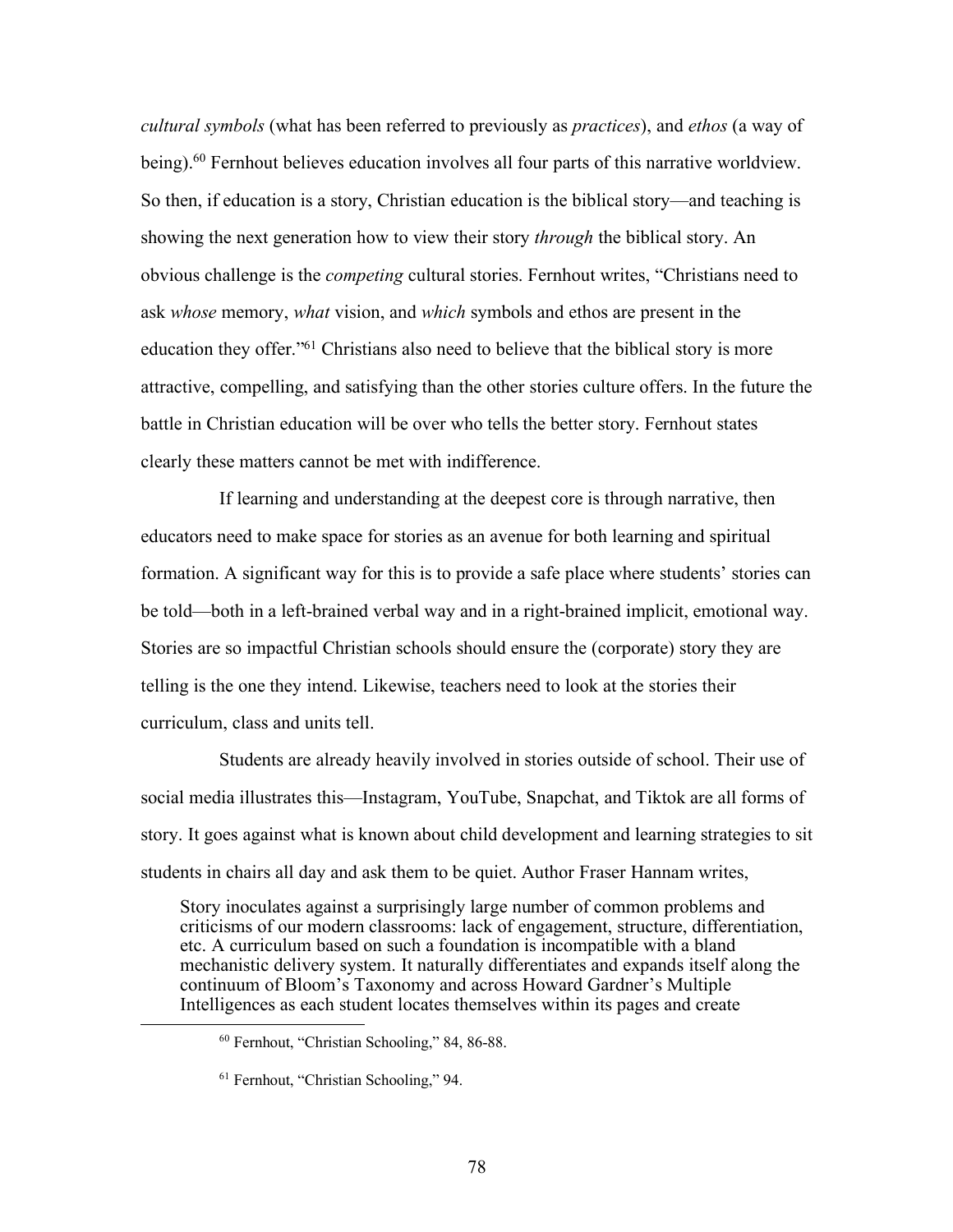individual responses in their own imagination. It brings light to bear on the hidden and null curriculum rendering our prejudices and limitations self-evident.<sup>62</sup>

Hannam concludes, "There is a shift taking place in education—a teaching asymmetry whereby knowledge is both free and freely accessible. All is known, and no information is hidden from our students. Ownership of information and arguably learning is now with the students. We are no longer the gatekeepers of learning and the option of being a transmissionist practitioner no longer exists. We are guides, facilitators, or better still, story tellers!"63

## **Story and Spiritual Formation**

Before anything else, the Bible is a story—God's story. He is the author using others as narrators. Although made up of many smaller stories, there is one overarching story in the Bible divided into four acts: creation (ought), fall (is), redemption (can), and restoration (will). These acts have been explained above. The biblical story is ongoing, both communal and individual, old yet relative, inclusive, global, and sufficient. In Scripture, the signs of a true disciple are transformation that leads to obedience, which is exactly what spiritual formation is. Preparing the soil for successful planting means making sure to understand what the soil needs for growth to occur.

Author Syd Hielema explains, "Faith formation always occurs at the intersection between two stories: the story of God and the story of our culture. If we do not identify both stories, the story of our culture will hinder and choke our growth as a people shaped by the story of God's faithfulness."64 In her article, "The Narrative Model for Teaching the Bible," author Karen Massey further explains this intersection as the place where three stories converge: the biblical story, the community's story, and the

 <sup>62</sup> Fraser Douglas Hannam, "Teaching Through Narrative," *Forum on Public Policy Online*  2015, no. 2 (2015): 4.

<sup>63</sup> Hannam, "Teaching Through Narrative," 5.

<sup>64</sup> Syd Hielema, "Wide and Long and High and Deep: Biblical Foundations of Faith Formation," in Keeley, *Shaped by God*, 15.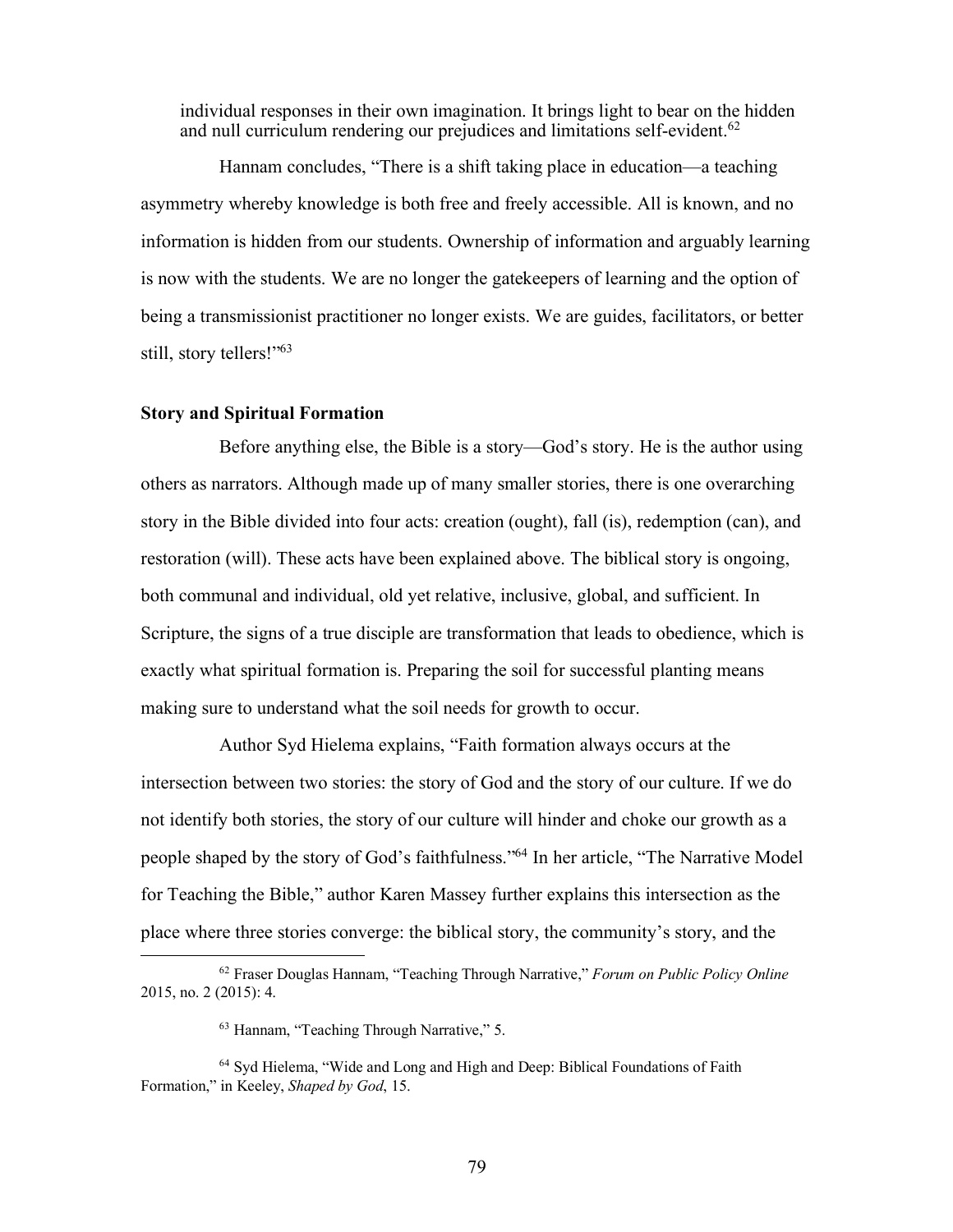individual's personal story. The goal of this intersection is always transformation.<sup>65</sup> The teacher's job as master story-teller is to help students identify the stories, look for inconsistencies, compare them to *other* stories, and ultimately align them to God's continuing current story.

For spiritual formation it is critical students see the biblical narrative as *first* a story and *secondly* information. Memorizing facts and information will seldom form disciples. If that is the primary means for "teaching" students how to be a Christian, the results will be disappointing. Christian schools *must* decide to take spiritual formation seriously and research best practices for accomplishing it. Until then, Christian educators are just playing school with Christian information.

 <sup>65</sup> Karen G. Massey, "The Narrative Model for Teaching the Bible," *Review and Expositor* <sup>107</sup> (Spring 2010): 202-4.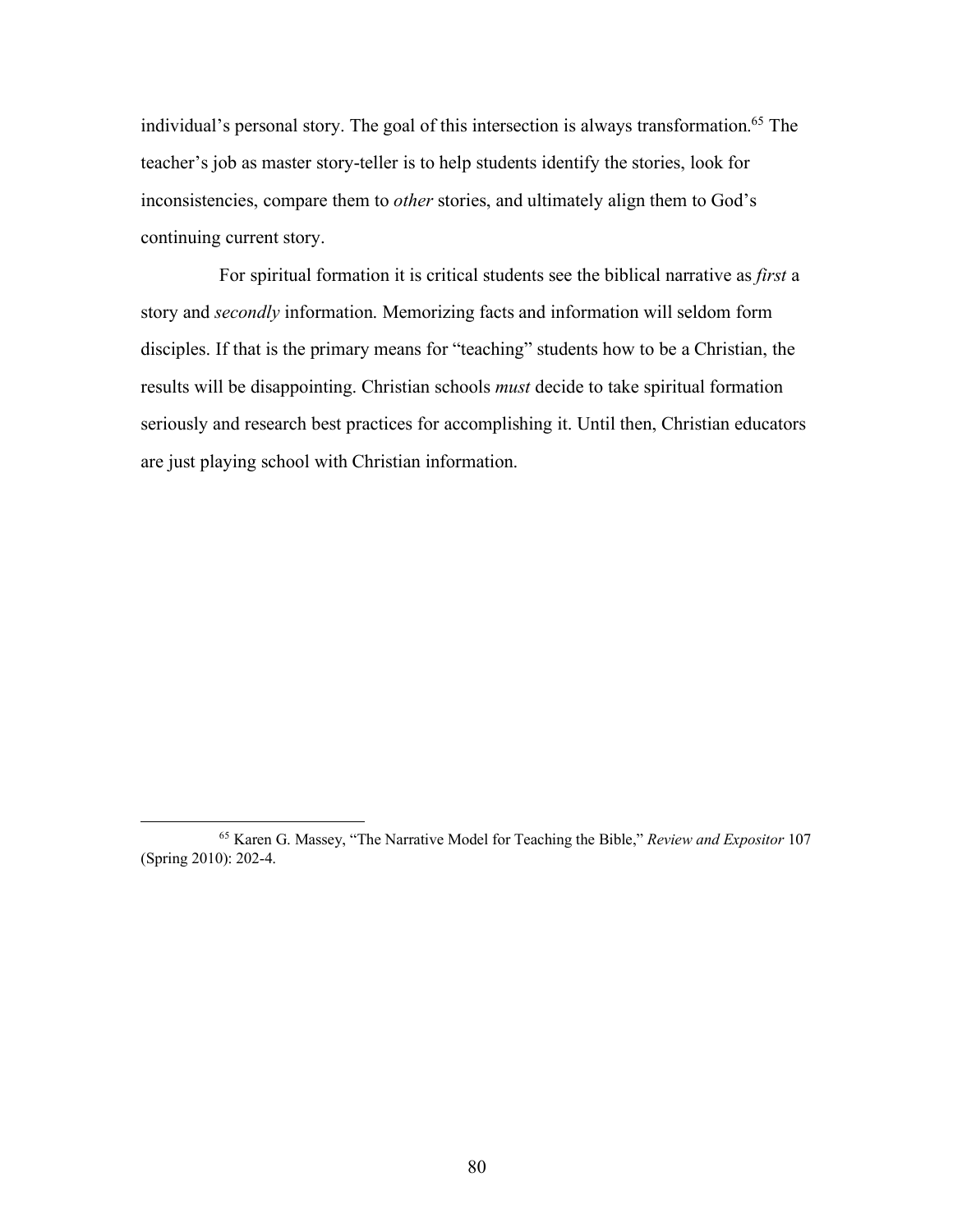## CHAPTER 5

### TRANSFORMATIONAL INTEGRATION AT CASS

In light of the information and research presented in this study, this chapter will document one Christian school system's journey towards authentic spiritual transformation. The Christian Academy School System (CASS), of which this author is a part, has been on the path to determining what components *must* be present in the Christian school classroom for authentic student spiritual transformation to occur. CASS is an example of how genuine failures and successes have led to our current understanding and practice of spiritual formation and biblical integration.

In all honesty, our path has been anything but straight. We have made countless mistakes, misunderstood many things, and muddled along often in our quest for authentic transformation. What we *have* been is persistent and genuine in our quest for making Jesus real in the classroom. We have been learning how to make disciples in a Christian school setting (along with schools all over the world) partly by figuring out what does *not* work. Which means we have often done it poorly. The collective understanding of spiritual formation in Christian schools has been a process and will continue to be as education and generations evolve. Although many people, making big and small contributions over several decades, and God's leading and prompting, have ultimately led CASS to where we are, the most relevant history begins in December 2006. At that time the school system was 30 years old and had four campuses housing eight schools and three preschools. Each school has its own principal and staff, and the system is led by a superintendent and executive director.

In December 2006 and January 2007, the CASS superintendent secured a spiritual formation audit from a faith-based executive firm. A team of educators came and

81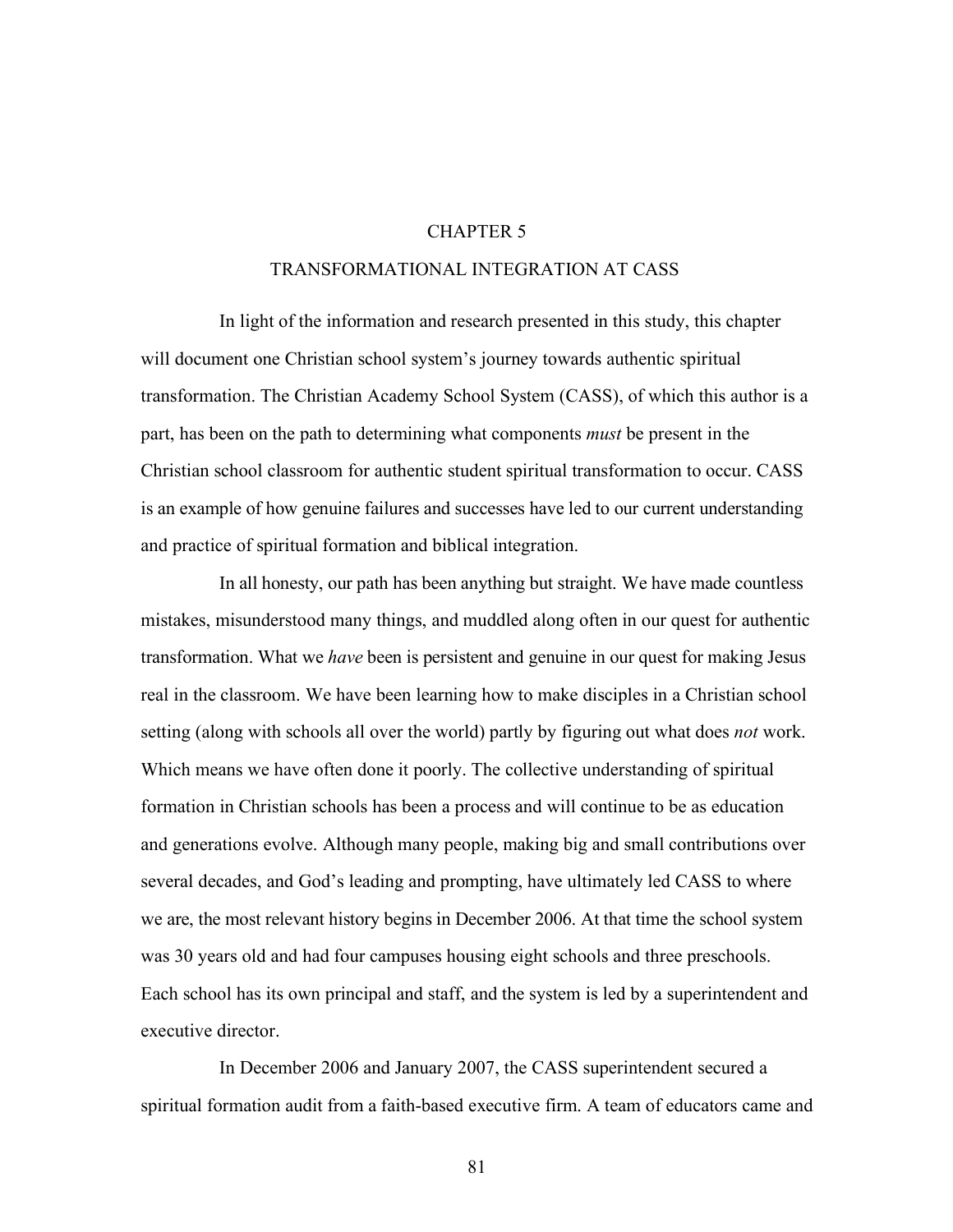spent considerable time interviewing students, families, faculty, and staff. The Zigarelli worldview inventory/Spiritual Formation Assessment<sup>1</sup> was administered to students and faculty along with interviews, and the results were part of the audit. At that time the major findings were:

- 1. A high percentage of Christian Academy's students, parents, and staff stated a biblical worldview was evident in the classroom and the school overall.
- 2. The Zigarelli worldview index score was high: 9.3 out of 10.
- 3. The rapid growth the system was experiencing was cause for concern families might be enrolling that were not like-minded.
- 4. There seemed to be a disconnect between students' spiritual head knowledge and their heart knowledge.2
- 5. There was a lack of gratitude among much of the student body.3

The results indicated work was needed. What appeared as spiritual growth and

formation was not what was actually happening. Sure, there were exceptions to this rule,

but exceptions were not the goal; true Christ-like character and relationship were.

However, the issues were not only difficult to pinpoint, they were difficult to fix.

<sup>2</sup> A disconnect between head knowledge and heart knowledge indicates a vast majority of students knew the "right" answer to worldview questions but were not actually living those biblical concepts out on a daily basis. It was knowledge but not character formation.

<sup>3</sup> Gratitude is often linked with stronger immune systems, greater compassion, less loneliness, greater well-being, and stronger social relationships. Research indicates that as students grow in gratitude so does their sense of being connected to God. Resources on gratitude can be found at the following: Jeffrey J. Froh, Giacomo Bono, and Robert Emmons, "Being Grateful Is Beyond Good Manners: Gratitude and Motivation to Contribute to Society among Early Adolescents," April 30, 2010, https://link.springer.com/article/10.1007/s11031-010-9163-z; Kristin Layous and Sonja Lyubomirsky, "Benefits, Mechanisms, and New Directions for Teaching Gratitude for Children," December 27, 2019, https://www.tandfonline.com/doi/abs/10.1080/02796015.2014.12087441; Leading expert on gratitude, Robert Emmons, https://greatergood.berkeley.edu/profile/robert\_emmons.

<sup>&</sup>lt;sup>1</sup> The Zigarelli Worldview Index is a non-denominational survey based on the classic creeds of the church. It is comprised of twelve questions written by Michael Zigarelli. It can be found at www.assessyourself.org. The audit consisted of three parts: the Christian Character Index (CCI), the Love for God Scale (LGS), and the Worldview Index. The CCI measures seven character virtues (joy, patience, kindness, faithfulness, gratitude, forgiveness, and compassion); the Love for God Scale measures three dimensions of one's spiritual condition (relationship with God, fearlessness of one's faith, and humility before God); the Worldview Index examines the extent to which one's worldview is Biblical or secular.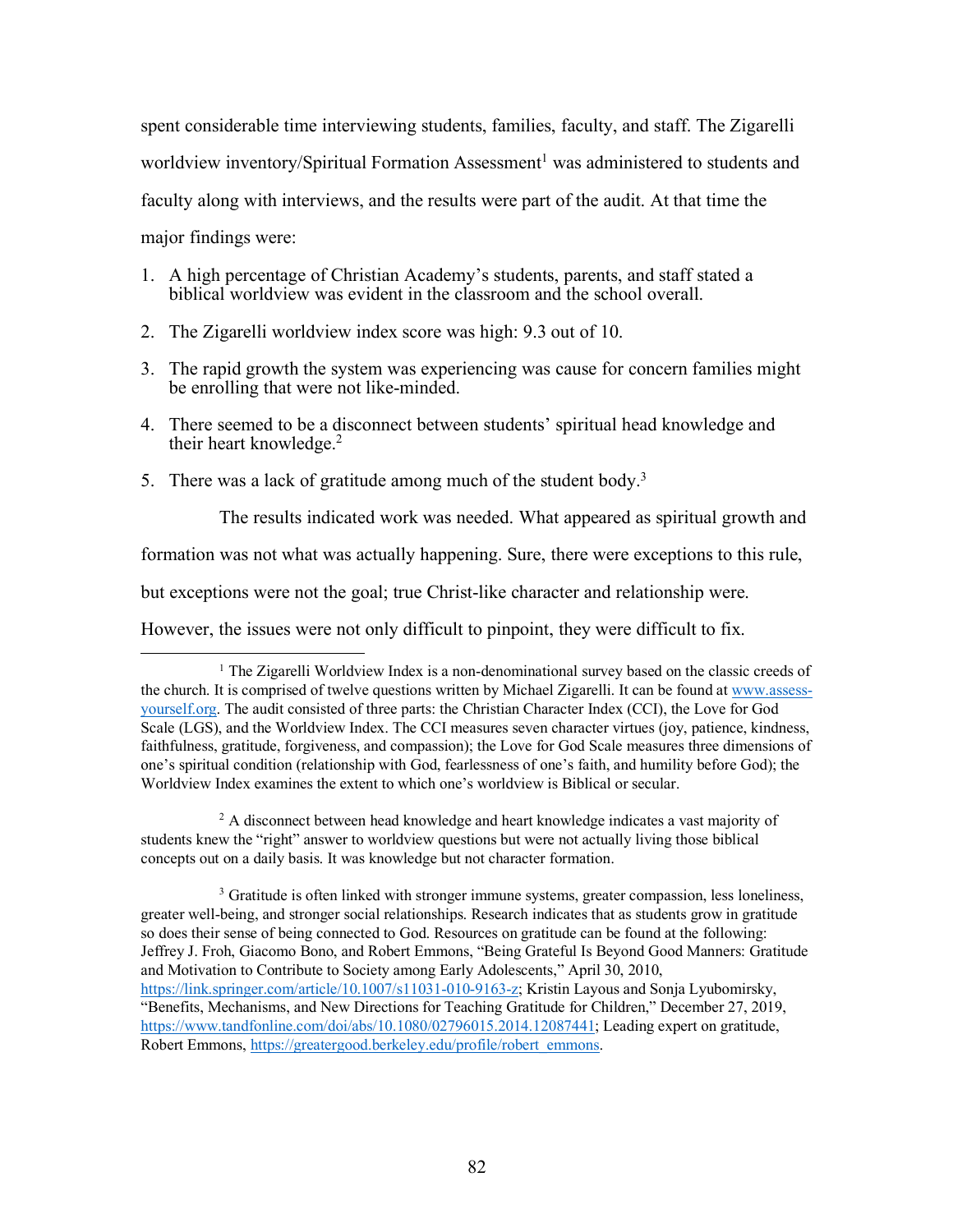## **A Decade of Transition**

With the results from the spiritual formation audit, many areas were addressed. Biblical worldview training for teachers was implemented by our then curriculum director, Annie Gallagher. She began the biblical integration work that continues today. During the next decade CASS experienced a needed leadership change and continued to grow. With growth came new challenges. Our athletic programs improved, and the system was gradually acquiring state championships. This, in turn, shifted the focus. Although excellence in athletics is not bad, the unintended consequences began to change efforts, funding, expectations, emphases, and perhaps the motives of incoming families. These consequences were not purposeful; they were slow and gradual and difficult to see as they were happening.

Also compounding the issue were the efforts to make CASS a leading academic institution—earning the Blue Ribbon distinction.<sup>4</sup> There was never any individual(s) wanting CASS off mission, in fact, the mission continued. But in an institution, here is only so much energy and attention that can be expended. Working to bolster athletics and academics naturally depleted momentum in other areas. Maintaining the status quo regarding spiritual formation was the result. It seems in today's culture a Christian institution cannot simply "hold firm." The outside pressures from a secular government and a post-Christian culture are so strong and swift that to hold firm is to lose ground. A concerted effort must be made to withstand the damage both internally and externally by

<sup>&</sup>lt;sup>4</sup> The US Department of Education states,

The National Blue Ribbon Schools Program recognizes public and private elementary, middle, and high schools based on their overall academic excellence or their progress in closing achievement gaps among student subgroups. Every year the US Department of Education seeks out and celebrates great American schools, schools demonstrating that all students can achieve to high levels. The coveted National Blue Ribbon School award affirms the hard work of students, educators, families, and communities in creating safe and welcoming schools where students master challenging and engaging content. The National Blue Ribbon School flag gracing an entry or flying overhead is a widely recognized symbol of exemplary teaching and learning. (US Department of Education, "National Blue Ribbon Schools Program—Purpose," accessed November 17, 2020, https://www2.ed.gov/programs/nclbbrs/index.html)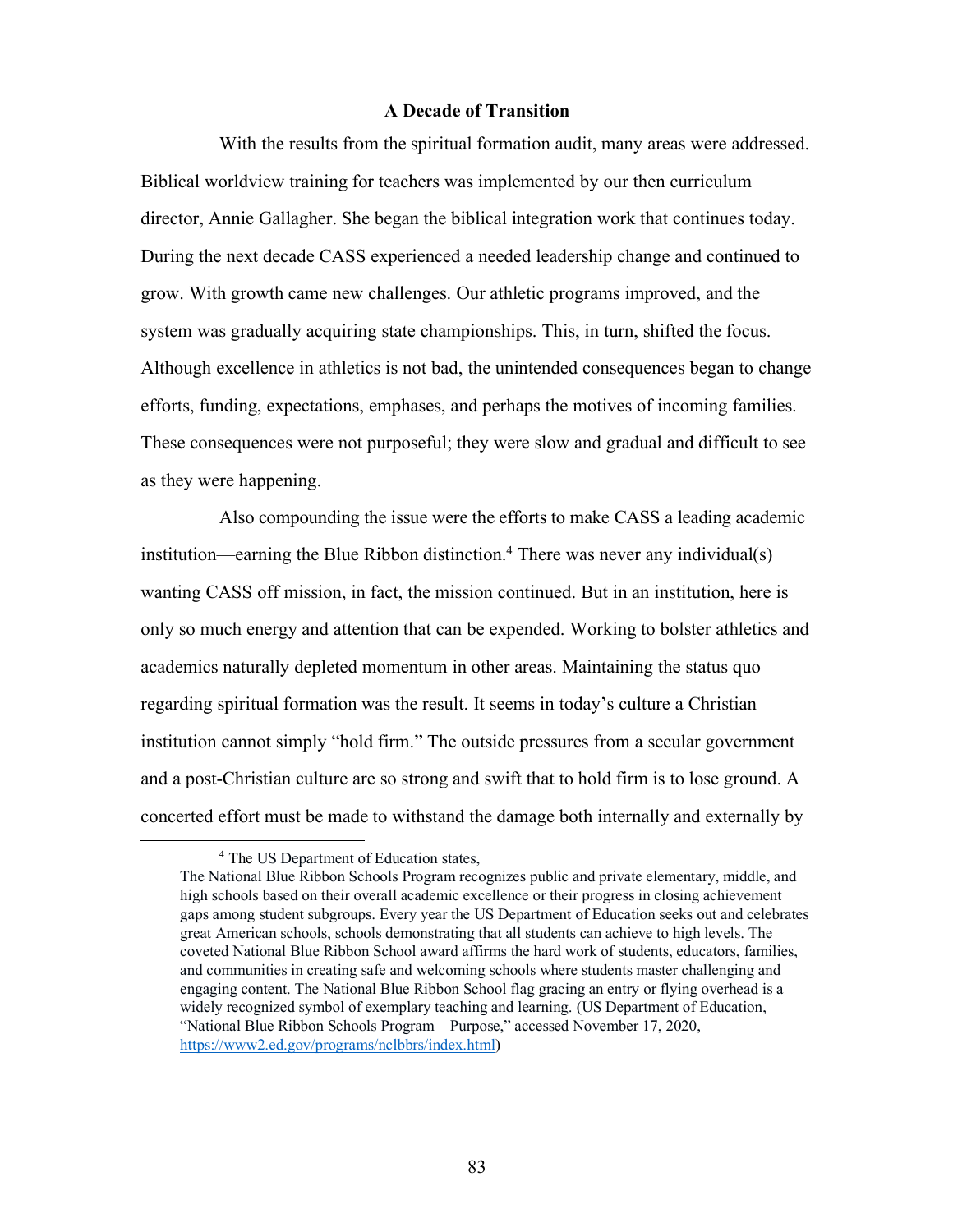purposefully heading upstream against the current towards biblical community and Christ-likeness.

During this decade of growth, CASS adopted a new mission statement for all schools. The statement is based on Luke 2:52, "The mission of Christian Academy School System is to develop students with a heart for God, who grow as Jesus did in wisdom, stature and in favor with God and men."5 While not all mission statements have the impact they might, our wisdom, stature, favor mission statement has slowly become our guiding document running through everything we do.

This was accomplished by first having it posted in all classrooms and having teachers and students learn it. Over time it was used to determine goals and outcomes: Was this new idea in line with our mission? It was broken down and taught to all new employees; what do the words wisdom, stature, and favor mean? What did it mean in Luke's gospel? How does it look in different classes and different grades? Finally, it was the basis of our expected student outcomes, our "portrait of a graduate." It became real when it permeated all we were doing. Over time and with considerable effort, the mission statement truly became the mission.

#### **Relationships Matter**

In March 2010, Todd Marrah, Superintendent for Tree of Life Christian Schools in Columbus, Ohio, came to CASS and led a professional development on how to make the hiring of relational teachers a top priority.<sup>6</sup> He had recently completed his doctoral dissertation: *The Furnishing the Soul Project: A Portrait of the Spiritual Lives of ACSI Students*. One of his major findings was spiritual formation among 6<sup>th</sup>-12<sup>th</sup> graders

 <sup>5</sup> Christian Academy School System, "Mission and Vision," accessed March 10, 2021, https://caschools.us/system/about/mission-vision-2/.

<sup>6</sup> CASS has been very proactive about inviting experts to address particular needs. Some examples include specialists in biblically integrating particular subjects, administrators from other schools, and thought leaders in specific educational initiatives.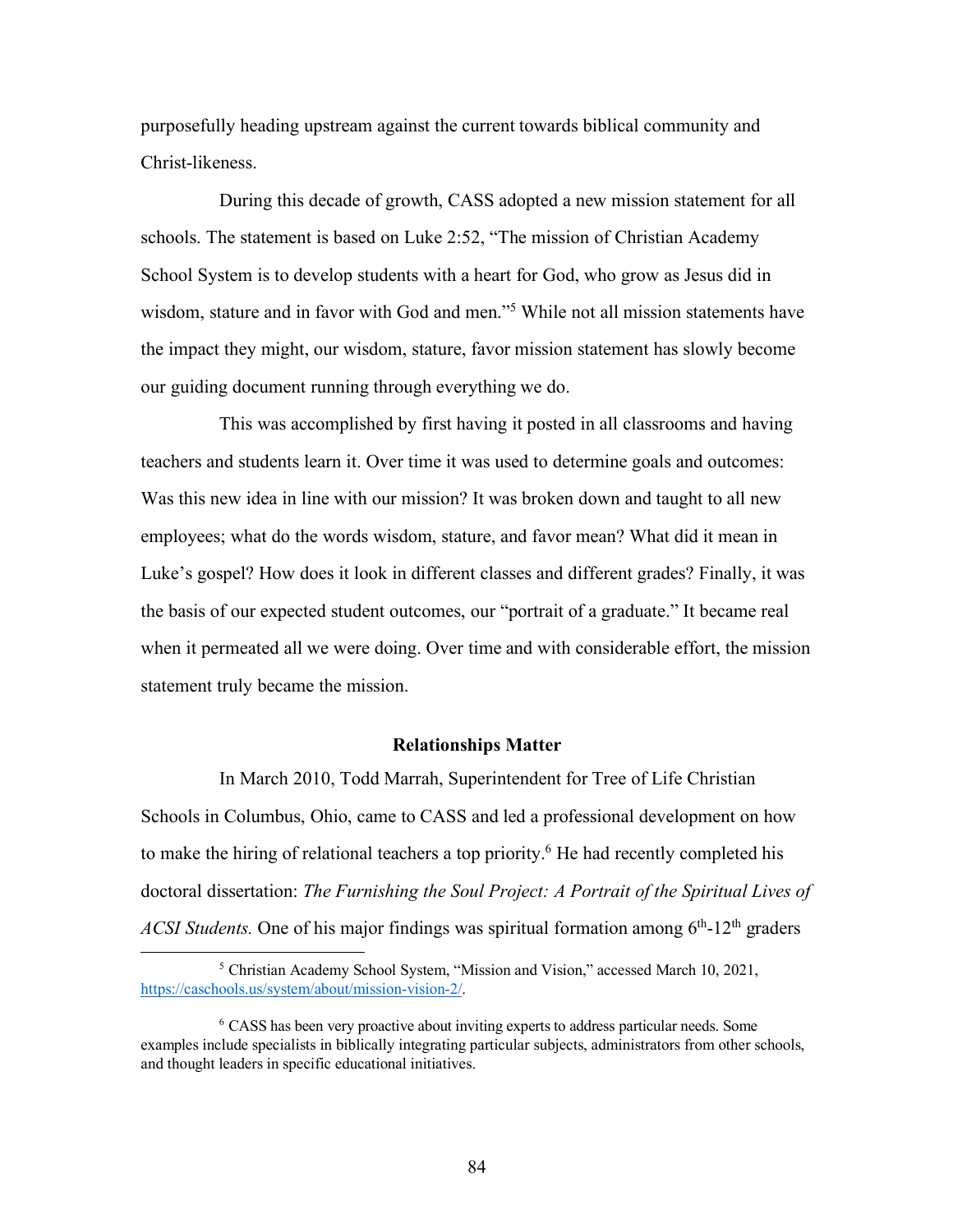is developed and grown within relationships.<sup>7</sup> Although one's relationality seems implied within the desire to teach; many teachers would disprove that assumption. One of the philosophical beliefs I had come to believe about teaching (simply from my own experience and Scripture) was the development of personal relationships with students was *the* primary means I found to be an effective teacher, mentor, and communicator. Dr. Marrah stated he had changed his hiring practices to ensure he was hiring the most relational teachers available. He said he could coach someone how to be an effective teacher, but he could not make people love students and want to know them.8

This relational focus began a practice CASS continues to cultivate today. The first step towards intentional relationships was to change our teacher interview process to include more situational scenarios that might reflect how one would respond – their gut instincts. More personal questions were asked that might glean more precise information about the whole person (i.e. hobbies, favorite books, successes and failures). Most of the CASS teacher interviews are upbeat and relaxed. We began to highly value personal recommendations and current faculty feedback. At times a potential teacher might be observed in a real classroom or teach a mini-lesson in order to get a better feel for how they relate to students. Hiring decisions are made by the appropriate team, not solely by one individual. Also, the school principal/team has the final decision on a candidate since they best know their school culture and needs.

A second step was to communicate to current faculty the importance of relationship in the classroom. Overall, that included education on the subject. Trainings included book studies, small groups, professional development time, speakers, success stories, student feedback, and other means to shift the emphasis towards intentional relationships. In some instances, teachers who self-identified as lacking in this area, were

 <sup>7</sup> Todd R. Marrah, "The Furnishing the Soul Project: A Portrait of the Spiritual Lives of ACSI Students" (PhD diss., Columbia International University, 2009), 148.

<sup>8</sup> Todd Marrah, Professional Development presentation, CASS, 2010.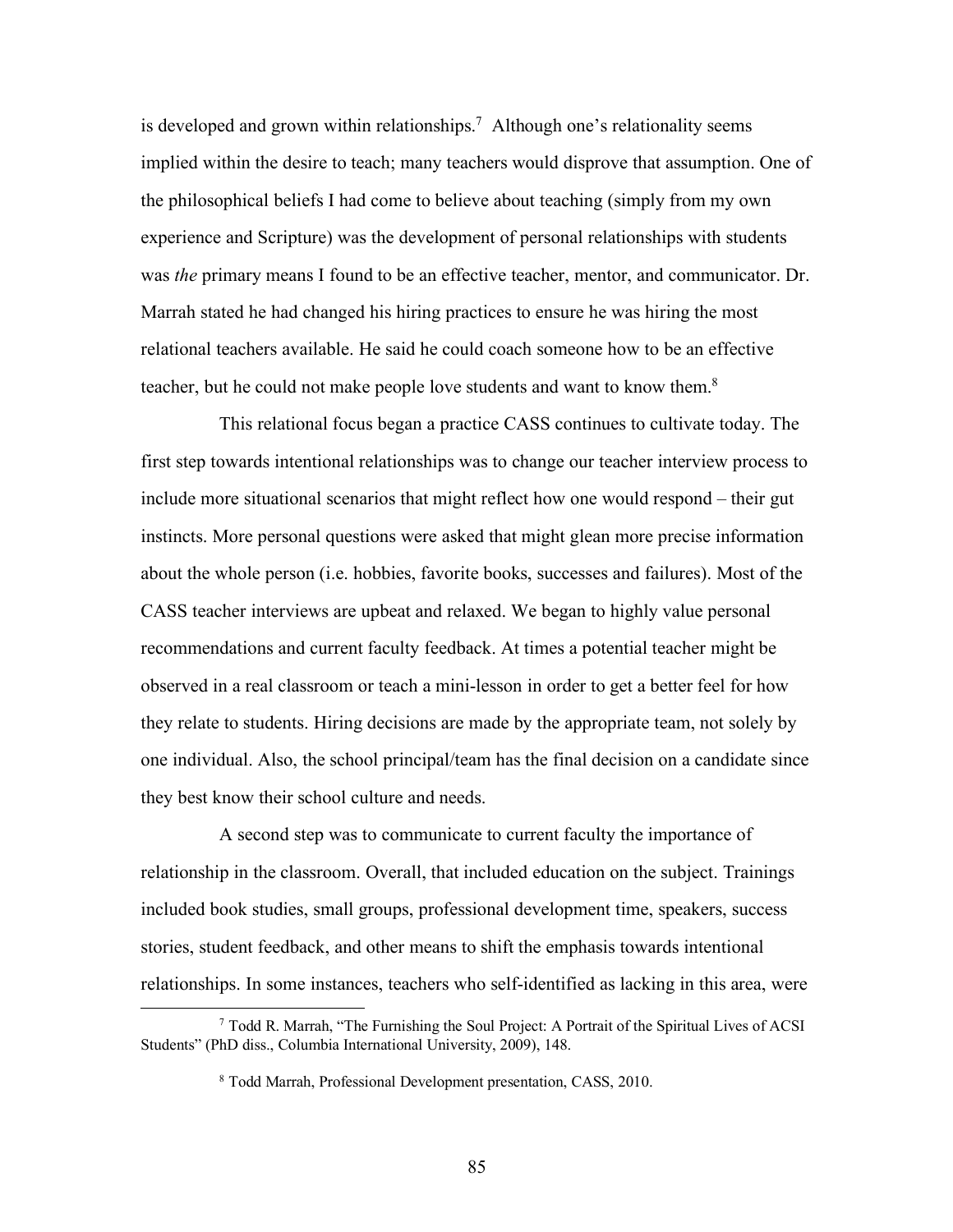individually coached. Over the last several years the expectation has become for every teacher to share their *spiritual story* with their students.<sup>9</sup> This has been well received among students and is an effective tool for teacher vulnerability and authenticity.

Over time, teachers who could not or would not shift their focus to highly relational began to find other avenues for their skills outside of CASS. As new teachers were hired, and others left, relationship-oriented classroom teachers became the norm. *This focus was likely the single most foundational change we made, without which, all others could not have been successful.*

## **Bible Curriculum and Spiritual Formation Assessment**

From our experience we have found Bible curriculum to be as good as the Bible teacher. Meaning if you have a trained, relational, Bible teacher they can teach any curriculum. And certainly, the Bible teacher(s) is the first hire needing to be relational. We did begin with our Bible departments in our transition to find qualified relational teachers.

Elementary bible curriculum has the most options. There are more and more on the market every year. Some helpful criteria we have found: 1. Curriculum that is comprehensive – all of the Bible is useful for teaching; 2. Curriculum that illustrates the grand narrative of Scripture – the focus is Jesus and redemption, start to finish; and 3. Curriculum that necessitates the appropriate explanation of bible stories and their place in the bigger picture –i.e., accurate and authentic diversity representation; the David and Goliath storyline is not about "slaying your giants."

Middle school options become more difficult. They seem to range from workbooks with fill-in-the-blanks to Sunday School/youth group material adapted for a school setting. Neither of these options worked for CASS. Although we are still working on this, we have written, from scratch, middle school bible curriculum we feel reaches

 <sup>9</sup> <sup>A</sup>*spiritual story* is one's life story woven with God's influence, presence, and love.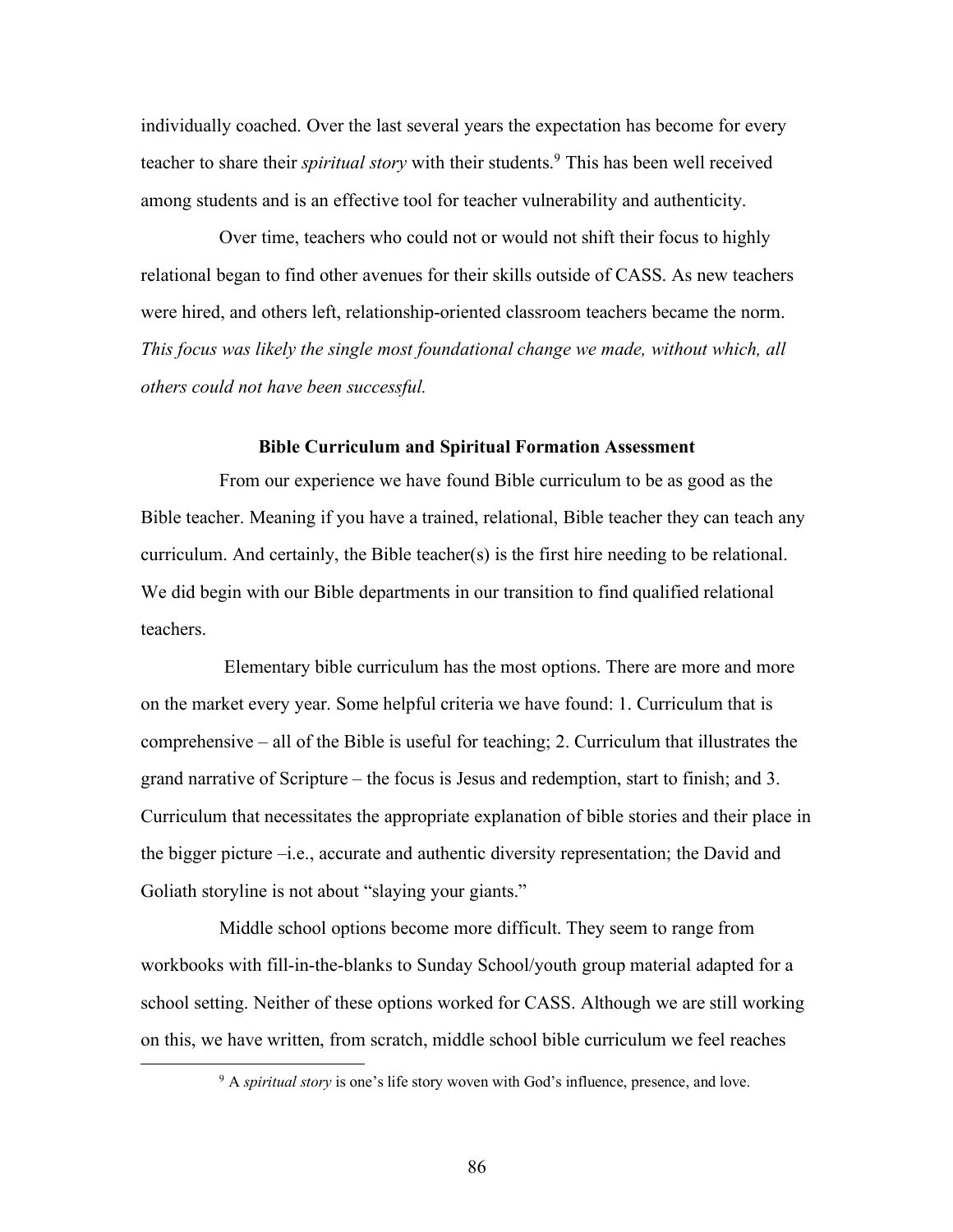our students for this time. The guiding questions are: is it relevant to middle school students? Does it reach the heart as well as the head? Is it solely scriptural?

Although there is high school curriculum available, we have found it to be too light (not deep enough for our student body); too deep (seminary level); or too teacherdependent (written by one teacher whose style and knowledge drove the class.) As such, this is where we have spent most of our time and energy for the last ten years. We made the decision to go to semester classes for high school Bible classes instead of year long. This allows for faster pacing, and we can fit eight classes into high school rather than four. All of the classes have been tweaked over time and have changed order. Alumni have helped determine the best placement of classes based on their needs after graduation. As with the younger curriculum, it is a constant balance of head and heart knowledge and making classes highly relational. Dr. Howard Hendricks in his book, *Teaching to Change Lives*, states, "It's the simplest thing in the world to take only the head trip. Taking the way of the heart is much more difficult. But it's also more profitable. In fact, it's lifechanging."10

For far too long our Bible curriculum scope and sequence (grades K-12) was nonexistent with little focus on heart learning. There was no continuity between schools, no big picture thinking or planning, and no overall "owner." This has changed, and the communication and collaboration with Bible curriculum and therefore, spiritual formation has been very beneficial. It has allowed CASS to ensure the Bible curriculum is truly supporting our mission statement.

Spiritual formation assessment is one of the most difficult, yet important, aspects of what we do. It is imperative to all stakeholders the school is fulfilling its mission—actually accomplishing what it says it is. And yet, measuring affect and heart issues is extremely difficult. Measuring knowledge is easy, but knowledge is not transformation. We have looked at many external for-purchase assessments at CASS, and

 <sup>10</sup> Howard G. Hendricks, *Teaching to Change Lives* (Sisters, OR: Multnomah, 1987), 85.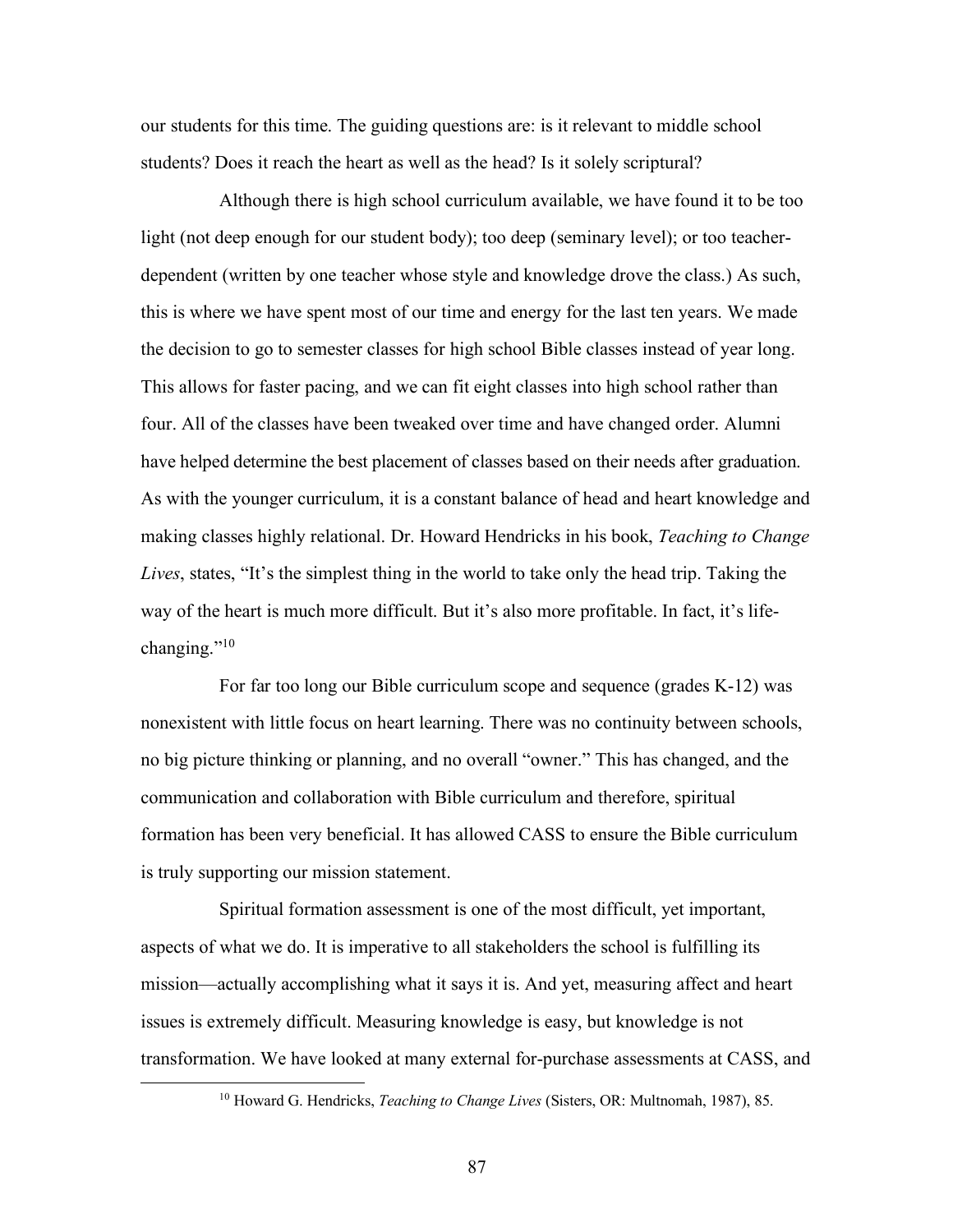while some are better than others, we have not found one to meet our needs. However, for accreditation and transparency, we must provide something that measures if our students are growing in their love and understanding of Jesus.

In the past, we have used the Bible add-on section to the Tera Nova test our elementary and middle school students take yearly. Unfortunately, this extra assessment was written to accompany particular ACSI Bible curriculum which we did not use. Consequently, students' scores did not accurately reflect students' growth. This caused much confusion and panic with parents, so we stopped using it with nothing to take its place.

In September 2016, a consultant came to meet with our Bible teachers and administration. Along with writing a high school Bible curriculum for a Christian school in the Chicago area, this consultant had developed a biblical worldview assessment called the Global Student Assessment  $(GSA)$ .<sup>11</sup> It was concise, simple, and had been administered to thousands of ACSI students internationally. It was a great improvement over anything we had seen. Ideally the GSA is to be administered three times a year: beginning of school, mid-way through the year, and late spring. Our baseline test was given in the late spring of 2016 to all middle and high school students on all CASS campuses. The statements our students scored the lowest on (meaning they were least likely to affirm) were: (1) Absolute Truth exists; (2) The Bible defines Truth; and (3) Life begins at conception. These results were found across all campuses. The accuracy of the third statement results were questioned since many of the middle school students did not understand the meaning of "conception," and teachers were unable to assist students per GSA instructions. Over time we decided to stop assessing middle school as several terms on the GSA were too difficult for them to provide a valid answer.

 $11$  The Global Student Assessment (GSA) is produced by Wheaton Press and Chris Browne and is a worldview evaluation tool used by Christian schools internationally. Wheaton Press, "The Global Student Assessment," accessed January 22, 2021, https://www.wheatonpress.com/global-studentassessment.html.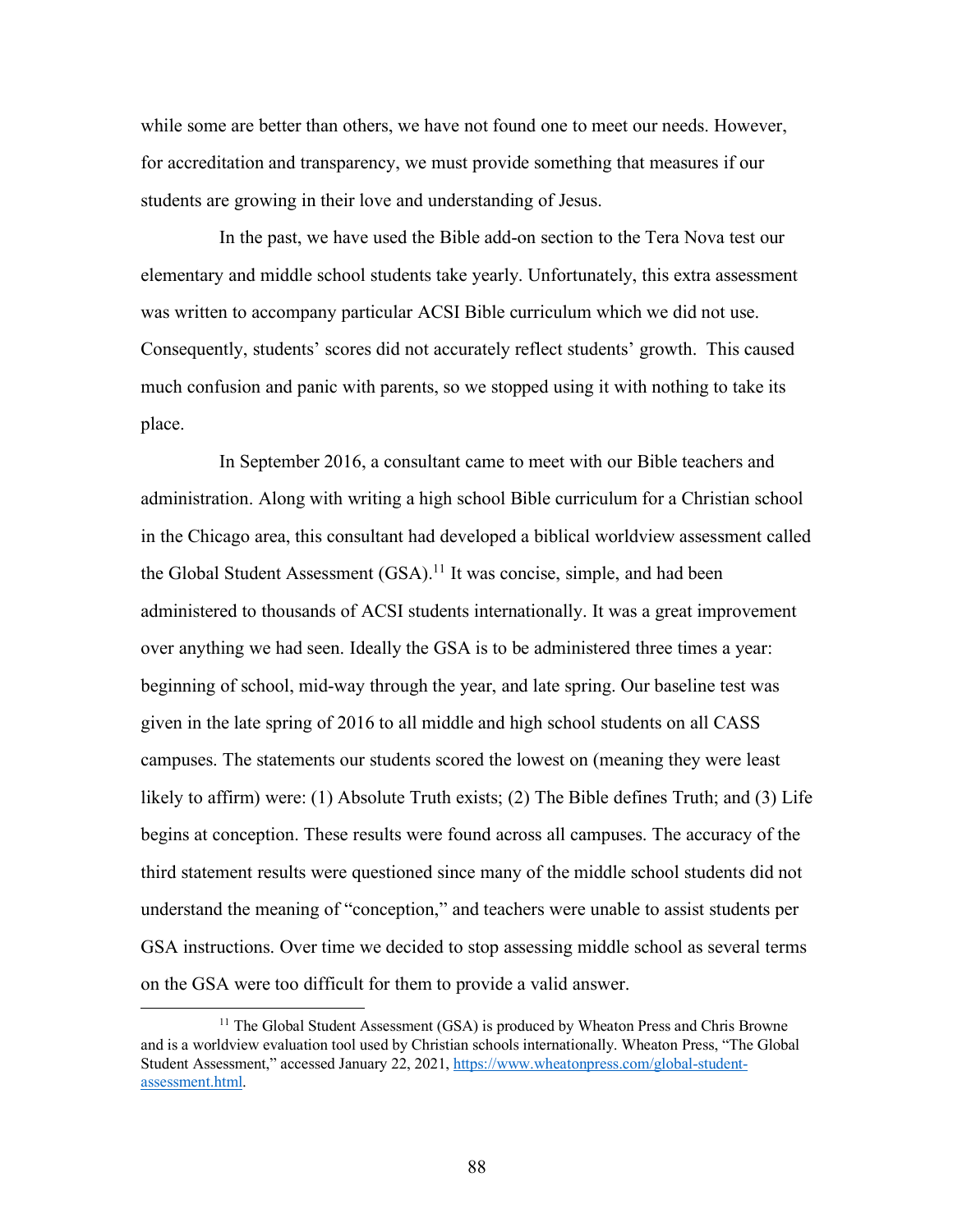The GSA results allowed us to make necessary adjustments in our Bible curriculum and inform other departments of the need to integrate absolute truth where they naturally could. Over the three years we utilized the GSA, our results slowly increased in the Truth statements. Ultimately, we decided to stop using this assessment because we felt like we had received what we could from it. It certainly gave us a strong baseline and a better understanding of worldview evaluation, however, once again, it seemed tethered to a curriculum that was intended to improve GSA scores, and we ultimately felt like the curriculum was not a fit for our students.

In his book, *Ten Questions to Diagnose Your Spiritual Health*, Don Whitney proposes we need to be ever increasing in our thirst for God, our experience of the spiritual disciplines, and our grieving over sin. He asks if we are more loving, more sensitive to God's presence, and more governed by God's Word than we were in the past.12 This encourages readers to move from a "yes or no" type evaluation to a "processbased" one. It allows for one to evaluate themselves *against* themselves and not others. It is likely a more revealing and accurate approach to measuring spiritual growth than most tests.

In the midst of using the GSA, our high school Bible teachers were creating another instrument providing more individual feedback named the *Faith Self-Checkup*. 13

 12 Donald S. Whitney, *Ten Questions to Diagnose Your Spiritual Health* (Colorado Springs: NavPress, 2001), 10.

<sup>13</sup> Kyle Leman, CASS High School Bible Teacher, says,

In the same way a regular medical checkup is an important part of staying physically healthy, a regular examination of our faith is part of staying spiritually healthy. The Faith Self-Checkup asks the student a total of thirty questions that are designed to help indicate the health of their faith and are directly tied to the CASS Bible department curriculum standards. The questions are broken down into three categories (the head, the heart, and the hands and feet) that represented a full-bodied faith. The student responds to each question with a number reflecting their agreement with the question/statement. The numbers in each section are then added up and indicate to the student the general health status of their faith. This check-up is merely a guide and not a test to determine one's salvation or value to God. The Faith Self-Reflection guides students, in ten basic steps, in preparing for, taking, and reflecting upon the faith self-checkup. The reflection asks students to begin and end the spiritual discipline in prayer. After taking the checkup, the reflection asks students to think about the current status of their faith and what steps they could/should take moving forward. Before completion, students are invited to bring their family, friends, and teachers into the reflection process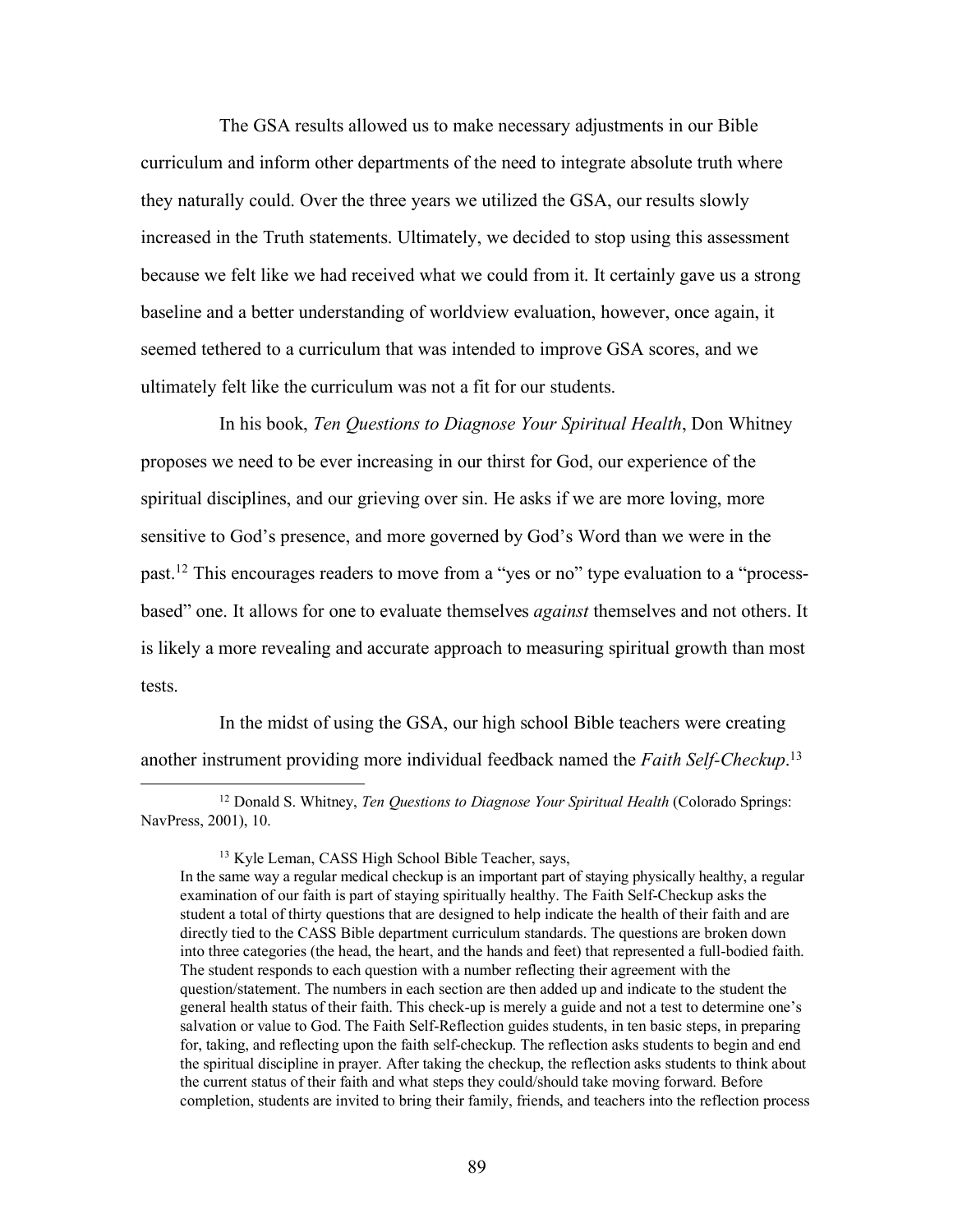This is a hard copy student evaluation attempting to measure the student's spiritual life using the head, heart, and hands model. This assessment follows the student throughout high school and allows students to compare their answers to previous semesters. This provides the Bible teachers a more comprehensive look at the whole student including a personal evaluation of their growth. We have found students to be extremely candid and reflective using this assessment, and we now exclusively use this faith check-up for high school and are reworking it for use in middle school. Plans are underway to make it accessible online, so we can better track trends, compare campuses and grades, and more closely monitor curriculum changes and tweaks.14

CASS is currently piloting Spiritual Portfolios in elementary school for use as a spiritual growth assessment. We borrowed the idea from another Christian school that has implemented them with much success. A spiritual portfolio is simply a file folder following a student from kindergarten through  $5<sup>th</sup>$  grade. Each year the classroom teacher adds "God sightings" or "stones of remembrance" focusing on the child's heart and spiritual development. Most Christian school classrooms have plenty of examples of this type of assessment. This is just a formal way of capturing the individual's spiritual growth over time. The portfolio is gifted to the family when the student leaves the school.

#### **New Teacher Training**

Along with spiritual formation assessment, beginning with the 2016-17 school year, CASS introduced a new teacher training entitled *Called to Teach*. <sup>15</sup> This is a threeyear induction program comprised of numerous full training days spread over the three

by asking if they'd like to meet to discuss their results. The self-checkup and the self-reflection are then turned in for the teacher to understand the current faith status of the student and discuss it with them if they so desire. (Kyle Leman, CASS High School Bible Teacher, email to author, February 3, 2020)

<sup>&</sup>lt;sup>14</sup> During spring 2020, due to the COVID 19 quarantine, the assessment was made available online.

<sup>&</sup>lt;sup>15</sup> This is a teacher induction program created by CASS for CASS teachers.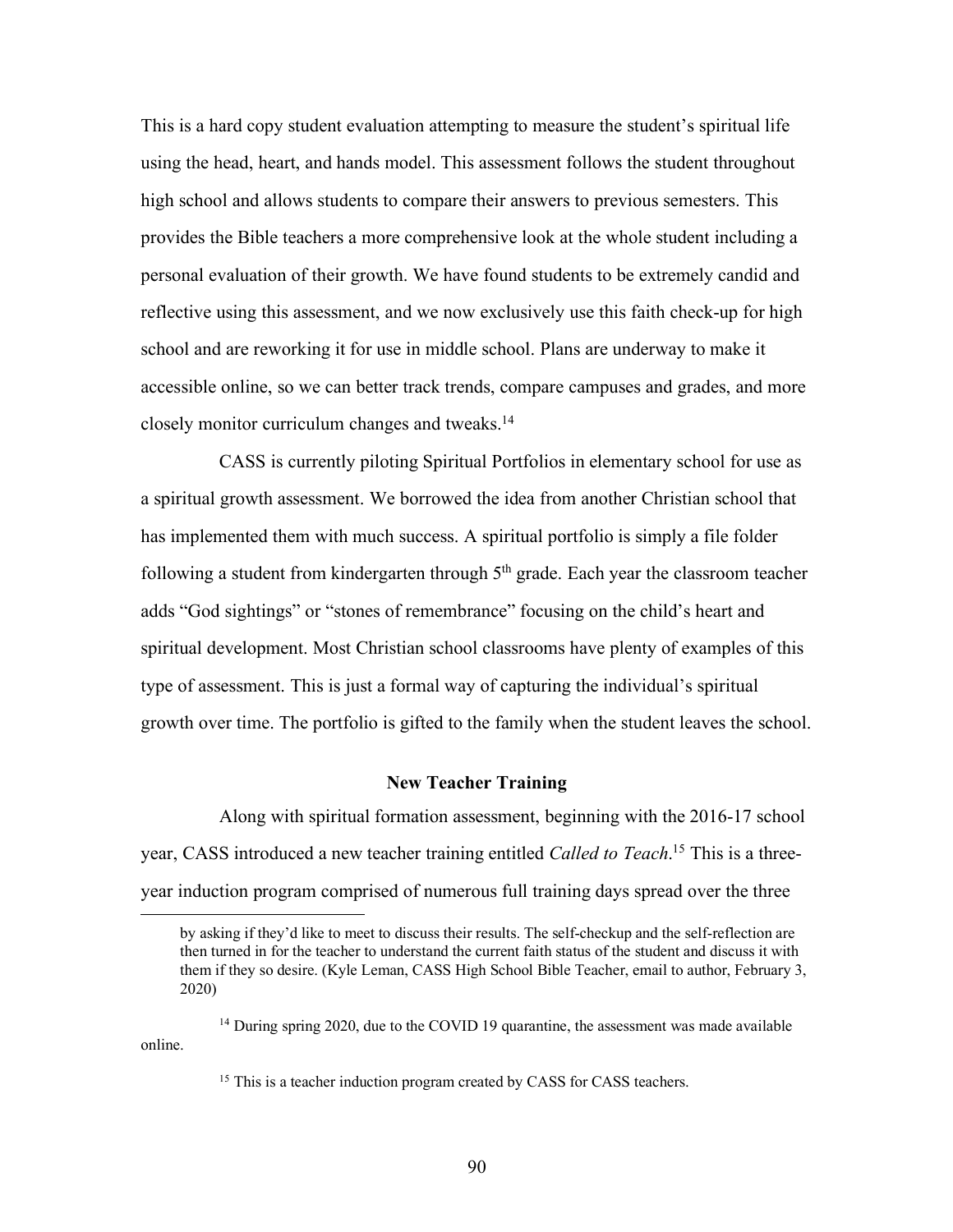years. The focus is to introduce new employees to CASS culture, mission, and values. The sessions include classroom management, technology use, planning units and writing lesson plans, biblical integration, biblical worldview training, relationship building, and the CASS story. Embedded also are the activities ACSI requires for teacher certification. Each school year a new cohort begins and continues through the program in sequential order.

Since its inception in 2016 the program has been fine-tuned with the help of past participants and new administrators. The biggest modification has been in the area of biblical worldview training and integration. As CASS has increasingly focused on these, our training for new teachers has reflected this emphasis with more time and personal attention allowed for participants. Although our new teachers come from different backgrounds (brand new teachers, public school teachers, and other Christian school teachers), the training is the same for everyone. We have found public school teachers in particular need this training as their career in public school has been markedly different from CASS. It is also imperative to give new teachers space to examine their own worldview and relationship with Jesus. We want to help paint a picture; a vision of what transformational teaching could look like and the lives of students that have been transformed by being planted in the rich soil we have diligently prepared for growth. Teaching that inspires transformation can only come from an overflow of a transformed heart, full life, and belief we can participate in God's work.

The results have been encouraging. Our newly trained teachers are some of our best biblical integrators—meaning transformational teaching is more natural and consistent in their classrooms, and there is a desire to continue to grow in this area. Also evident is a better understanding of the sheer magnitude and weight of what we are trying to accomplish. These results have led us to create a one-day training for *any* employee new to CASS to understand the eternal consequences of our mission and how their job,

91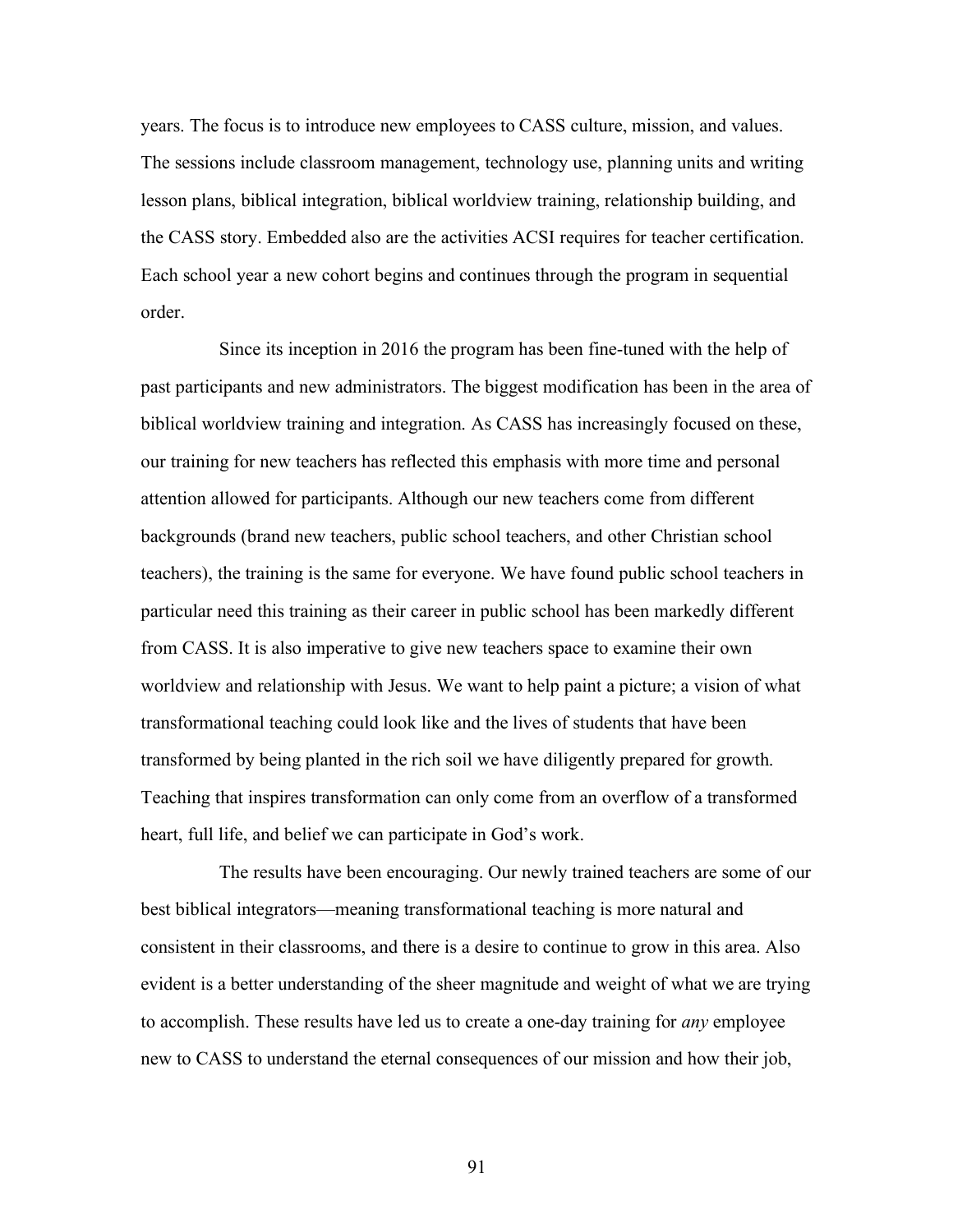although not directly in a classroom, is of vital importance to developing students with hearts for God.

### **Kingdom Education**

In February 2017 our entire system attended a two-day training with Glen Shultz, author of *Kingdom Education: God's Plan for Educating Future Generations.*  Shultz defines kingdom education as, "the life-long, Bible-based, Christ-centered process of leading a child into a new identity with Christ and developing him/her according to the specific abilities given to him/her by Christ so that the child will be empowered to live a life characterized by love, trust, and obedience to Christ."<sup>16</sup> Shultz feels the primary educators of children are their parents, and that Christian parents need to be exceptionally cautious with whom they partner. He is a strong proponent of Christian schools stressing evangelism (leading a child to Christ) and discipleship (teaching them to become more like Christ).<sup>17</sup> Shultz understands the power of one's worldview, and strongly believes Christian parents should not allow any worldview other than a biblical one to be taught to their children. This essentially leaves Christian families only two options: homeschooling or Christian education. He sees Christian education as a three-legged stool supported by the church, the school, and the family.<sup>18</sup> Shultz does not leave much room for options; he believes the stakes are too high. Education always has an agenda because education is people; people have beliefs and ideas; beliefs and ideas have consequences. This should not be surprising. There are no neutral teachers, school systems, worldviews, or curricula.

Kingdom education puts great emphasis on the teacher.

 <sup>16</sup> Glen Schultz, *Kingdom Education: God's Plan for Educating Future Generations* (Nashville: LifeWay, 1998), 155.

<sup>17</sup> Schultz, *Kingdom Education*, 61, 33.

<sup>18</sup> Schultz, *Kingdom Education,* 115.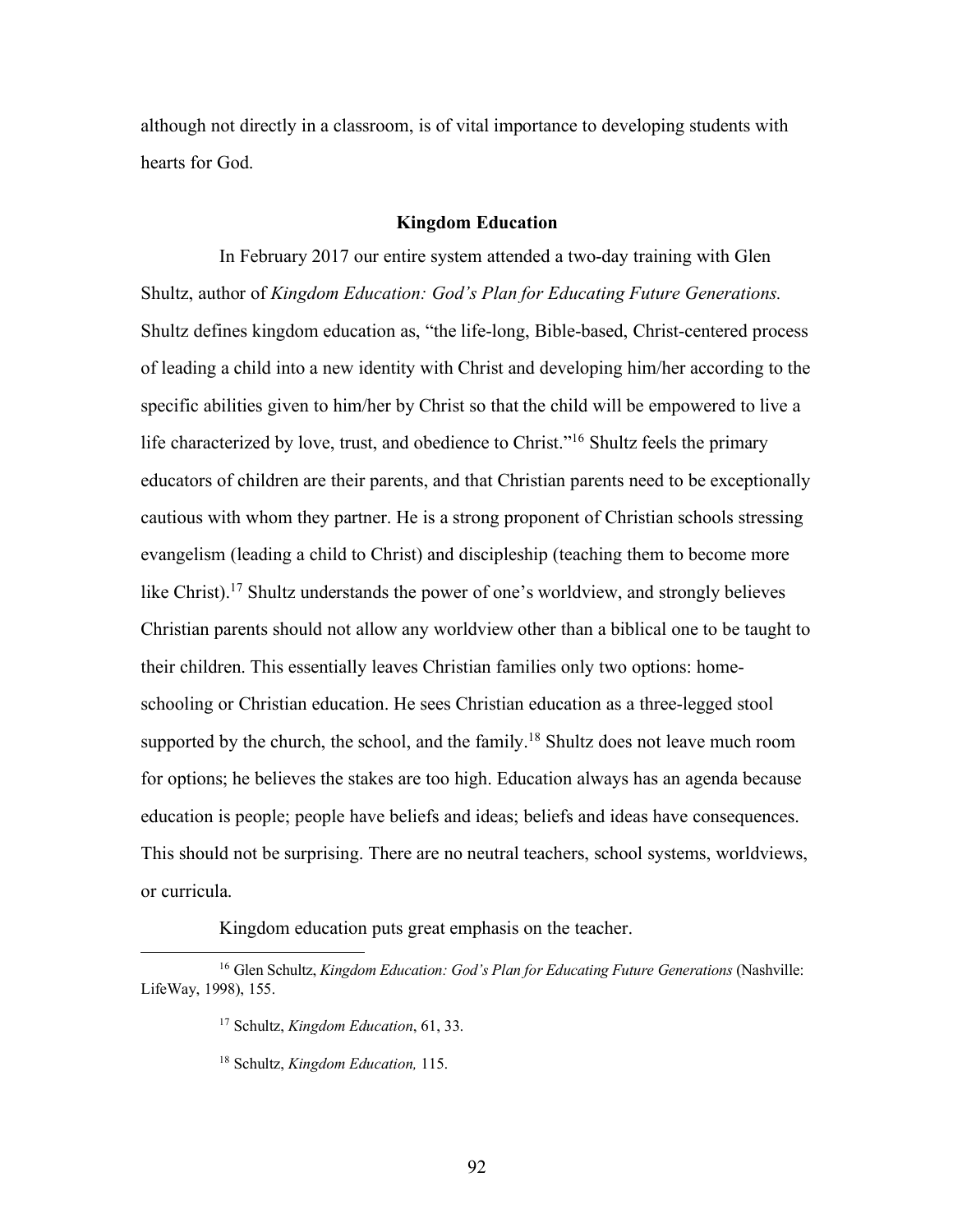The most important factor in the development of a young person's worldview is the influence of his (her) teachers. . . . Personal conduct is one of the most powerful influences a teacher can have on another person. . . . When there are contradictions between a teacher's conduct and/or communication and his or her content, 95% of the time students will reject the content and accept the conduct or communication they observed.<sup>19</sup>

A teacher is a powerful tool and has greater influence than likely any other person outside a student's immediate family. James 3:1 is quite straightforward about the responsibility of teachers, "Not many of you should become teachers, my fellow believers, because you know that we who teach will be judged more strictly." A shift occurred over the two days of Kingdom Education training allowing our system to refocus efforts towards these outcomes. As a result, Kingdom Education is taught to all new teachers and system employees in their training so everyone understands the basis for what we do.

## **CASS Biblical Worldview Commitment**

The Glen Schultz visit began a dialogue between several school administrators within CASS. Although many CASS graduates were serving in ministry capacities, overall, we were not satisfied with our efforts. As a senior Bible teacher, I had the privilege of closely examining the results of our (CASS) mission. Although we had great kids responsible, respectful, academically successful—a large percentage of them did not know and obey Jesus. Of course, if asked, they would likely tell you they were Christians, but the fruit simply was not there. Without sounding overly pessimistic, we did have some amazing kids following Jesus and living out their faith; but would they have been this way without CASS? Most of these students primarily came from very strong families providing a biblical upbringing and authentic Christian models. A larger percentage seemed to be nominal Christians viewing their belief system through the eyes of their parents and the school they attended. A troubling issue was perhaps many students might be basing their understanding of following Jesus *only* on what they had seen at home or

 <sup>19</sup> Schultz, *Kingdom Education*, 51, 54.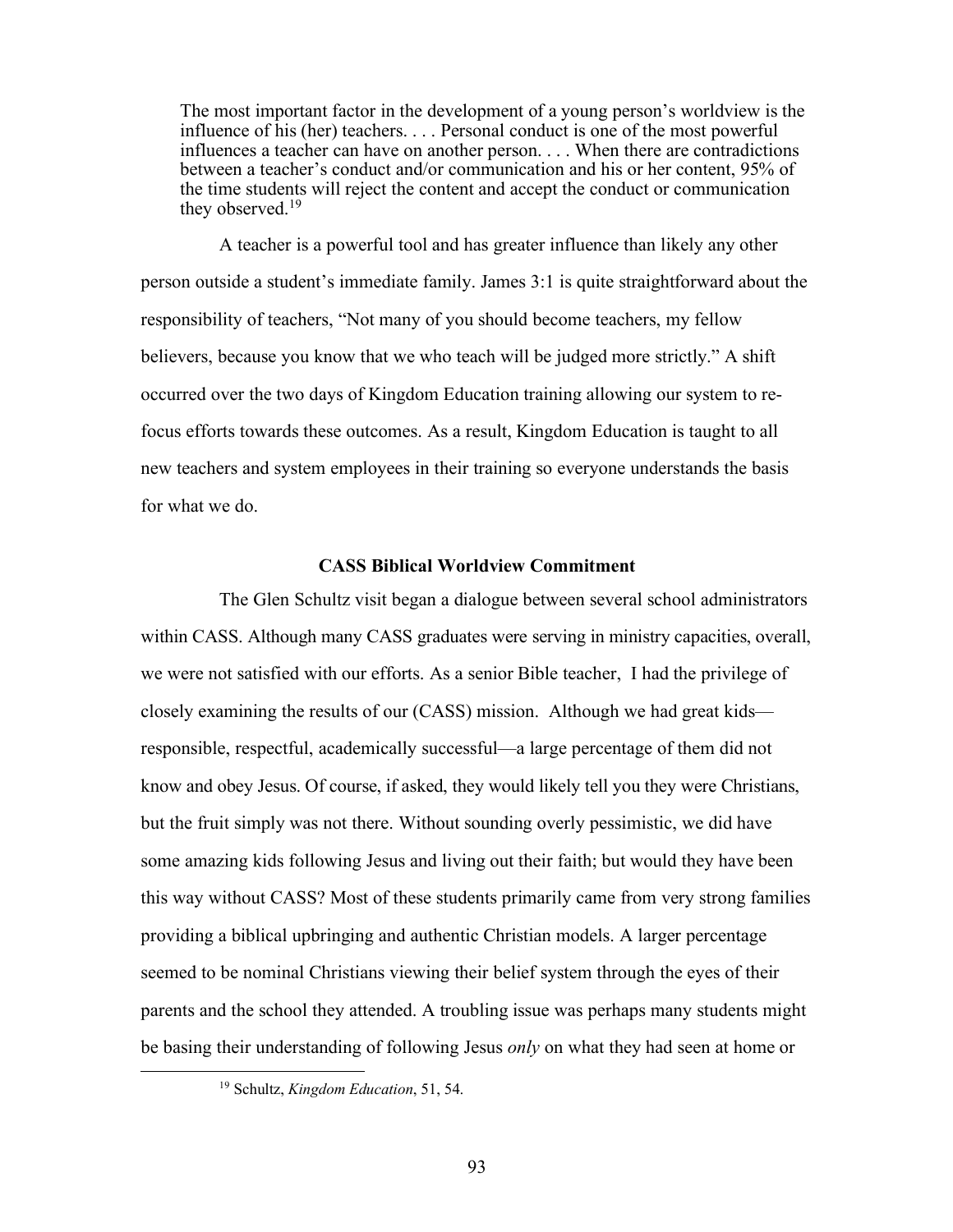school. A fear was they had never really seen an authentic, transformational faith that desires to obey, love, and serve Jesus unconditionally.

Through a series of interviews and surveys of current students and graduates, some patterns emerged. Many had a head knowledge (they knew the answers to biblical questions and could *speak* the language of Christianity), but their hearts were unconvinced (they did not desire to obey Jesus by making him Lord of all aspects of their lives). Some were just hard-hearted from the years of witnessing cultural Christianity as dressed-up morality. Many were disillusioned, fearful, cynical from hypocrisy, and uninterested. They did not fully understand the whole of Scripture and the overarching themes. To most, it was just a bunch of unrelated stories written as one book. They were one experience away from transformation – meaning they believed Jesus had done a work in the lives of their grandparents (the closest relative most identified as following Jesus), some missionaries, and some celebrity Christians, but they had never seen or felt it for themselves! It should not be surprising when these students walk away from their faith in college. It was never their faith, always someone else's. They did not truly *know* and *love* Jesus. As a Christian school system, we were discovering *poor* biblical integration was perhaps worse than no biblical integration at all. CASS was ready to make the changes necessary to address spiritual formation comprehensively.

At the beginning of the 2017-18 school year a job position was created at the district level to address the areas of biblical worldview training and spiritual formation. It is beneficial to have one person focus on Bible curriculum at all levels, curriculum scope and sequence, teacher training, and spiritual formation. As a large school system, we feel the need to help other Christian schools in any way possible. Most do not have the resources for such a position, and they benefit from collaboration and shared learning. We have found most Christian schools have the same type of issues and concerns we have seen in our student body, and we are all working to raise the next generation to live authentic faith.

94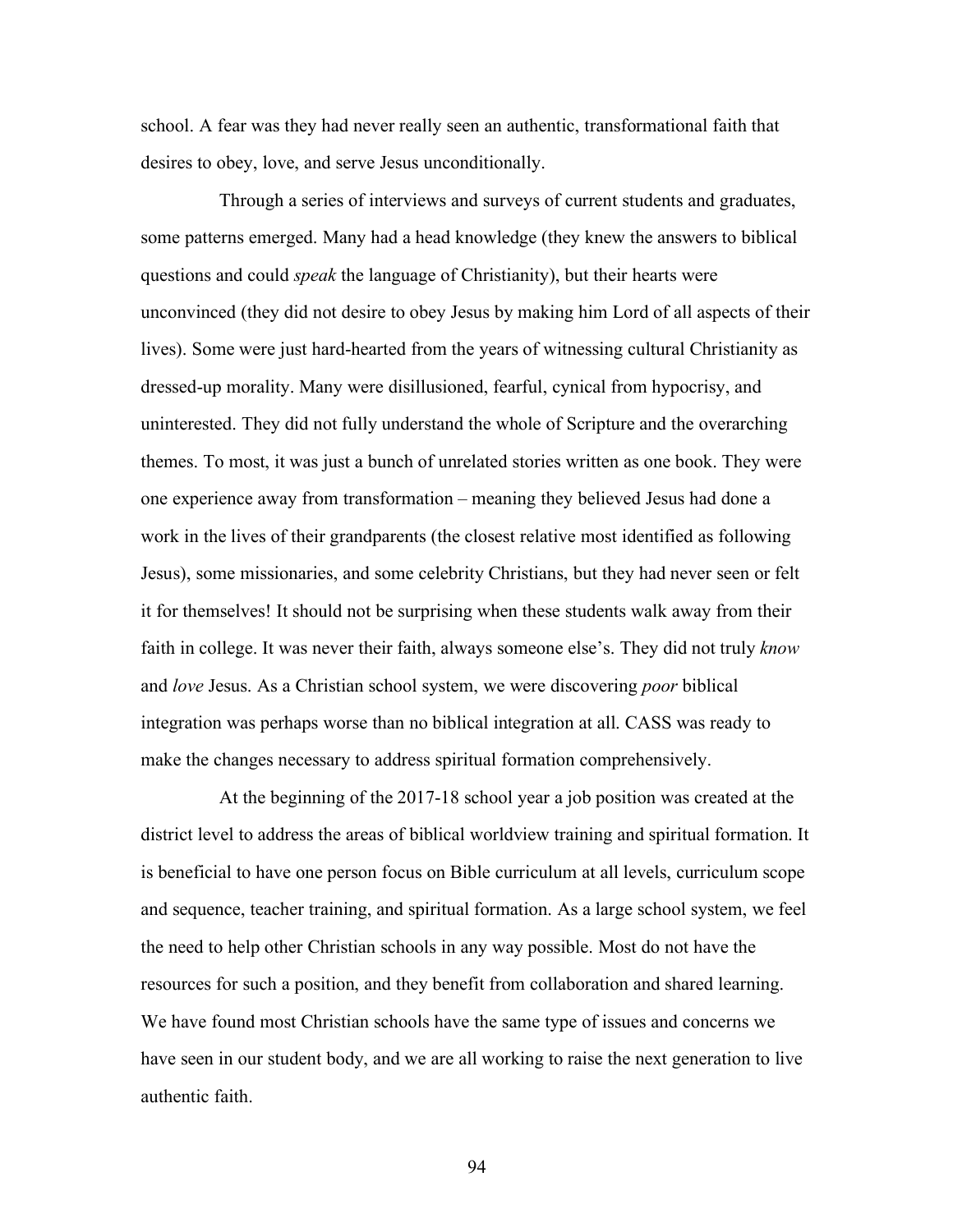#### **CASS Biblical Worldview Standards**

Much transpired during the fall of 2017. In short, the energy was focused towards turning over the biblical worldview stones. Through a series of gatherings over some time, the system administrative staff and directors took a list of student aims (outcomes) recommended from the school's board in order to make them a reality. The majority of these aims involved spiritual development for students. The goal was to break down the desired outcomes and marry them with biblical worldview statements to be used with unit planning and writing. This would ensure biblical worldview would weave through every unit in every class. The process included researching and reviewing many biblical worldview statements and categories; too many would be overwhelming and too few would be restricting. Slowly five categories or strands emerged:

Strand 1: God's Character—The one true God exists eternally in three Persons, and His character and nature are revealed in absolute Truth.

Strand 2: God's Creation**—**God is the creator and ruler of all things.

Strand 3: God's Truth—Absolute truth exists and is revealed through God's Creation, His Word, and the person of Jesus Christ.

Strand 4: God's Love/Mankind/Identity—Man is created in God's image, but has a sinful nature, and needs the Savior, Jesus Christ.

Strand 5: God's Design—Man has a specific purpose to glorify God and serve others.

Within each strand is a list of biblical worldview statements (and supportive Scripture) used as standards and falling into each appropriate category. This is by no means an exhaustive list; it is not intended to be. One entire strand is devoted to absolute truth since we felt this needed to be an entire system focus. The standards were crafted with our students and teachers in mind and creating them was the easy part.

Requiring standards within instructional units is not difficult. The difficult part is ensuring they are being taught. And with biblical worldview standards they cannot simply be stated; they have to be creatively woven, taught, and assessed within the curriculum. We had to determine the best methods for weaving biblical truth within the classroom naturally, and then instruct our teachers how to do that. Essentially, we were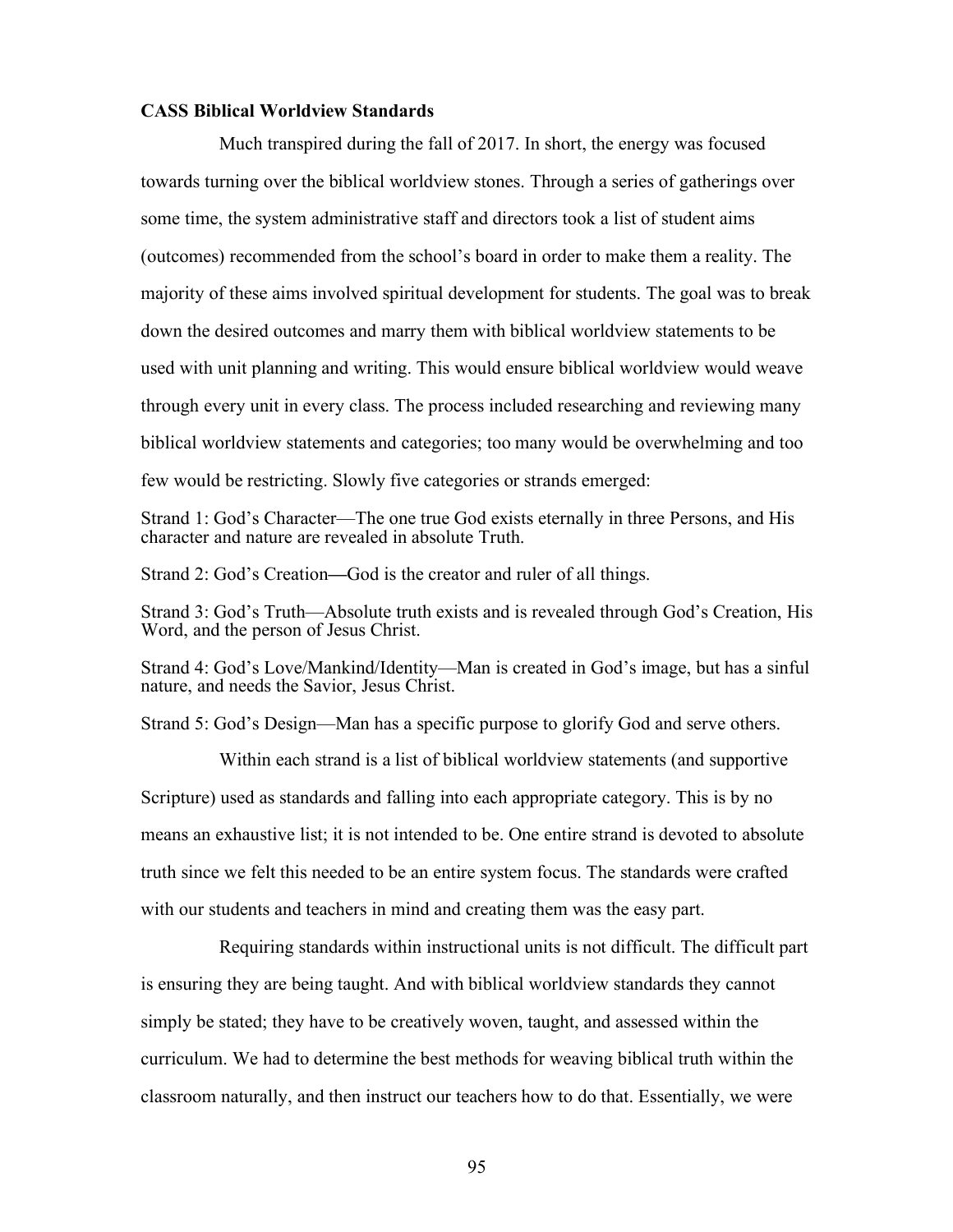asking they forget everything they previously thought about biblical integration and try a new way. We found most teachers do not know how to do this naturally. To many it feels clunky and out of place, even inauthentic. So, we have been teaching this model:

- 1. It all starts with relationship!!! This has to happen, and it takes time.
- 2. Think about the unit and what you want the students to know or learn.
- 3. Create a biblical worldview essential question it must be big picture, open-ended, relevant, and thought-provoking. The student must be responsible for the critical thinking, not the teacher.
- 4. Find an appropriate biblical worldview standard.
- 5. Plan and/or create curricular activities that help the student think through the subject matter and skill development in such a way as to connect and contrast this new knowledge to their biblical worldview, their integrating core out of which an integrated Christian will think and  $act.^{20}$
- 6. *Weave* the biblical teaching throughout the unit. Do not plop a "Jesus bomb!"21
- 7. Assess. If assessment of some kind does not happen students are slowly being taught "the Bible stuff" is not important.
- 8. Lastly, and most importantly, transformational teaching and effective integration comes from teachers that know Jesus and are growing in His likeness.

One of the most difficult aspects of biblical worldview integration is the simple fact that the majority of Christians do not have a biblical worldview. One cannot teach a biblical worldview if they themselves do not have one. If worldview integration is to be successful, the teachers must be trained, not only in their teaching, but in their own spiritual lives. Spiritual growth opportunities must be provided, encouraged, and ongoing. It cannot be assumed our teachers will simply know how to do this once they have a model. Even with all the best tools and training, true biblical worldview teaching must come as an overflow of one's life, personal beliefs, and intimate knowledge. We cannot

 <sup>20</sup> Martha E MacCullough, *Undivided: Developing a Worldview Approach to Biblical Integration* (Colorado Springs: Purposeful Design Publications, 2016), 30.

 $21$  A "Jesus Bomb" is when biblical integration is done poorly. Typically, it is when a teacher attempts to biblically integrate but tries *too* hard; it is not natural or perhaps infrequent and the whole room "smells it." Instead, the goal is for a classroom to have the aroma of Jesus—an enjoyable presence that is simply part of the class and very authentic when pointed out.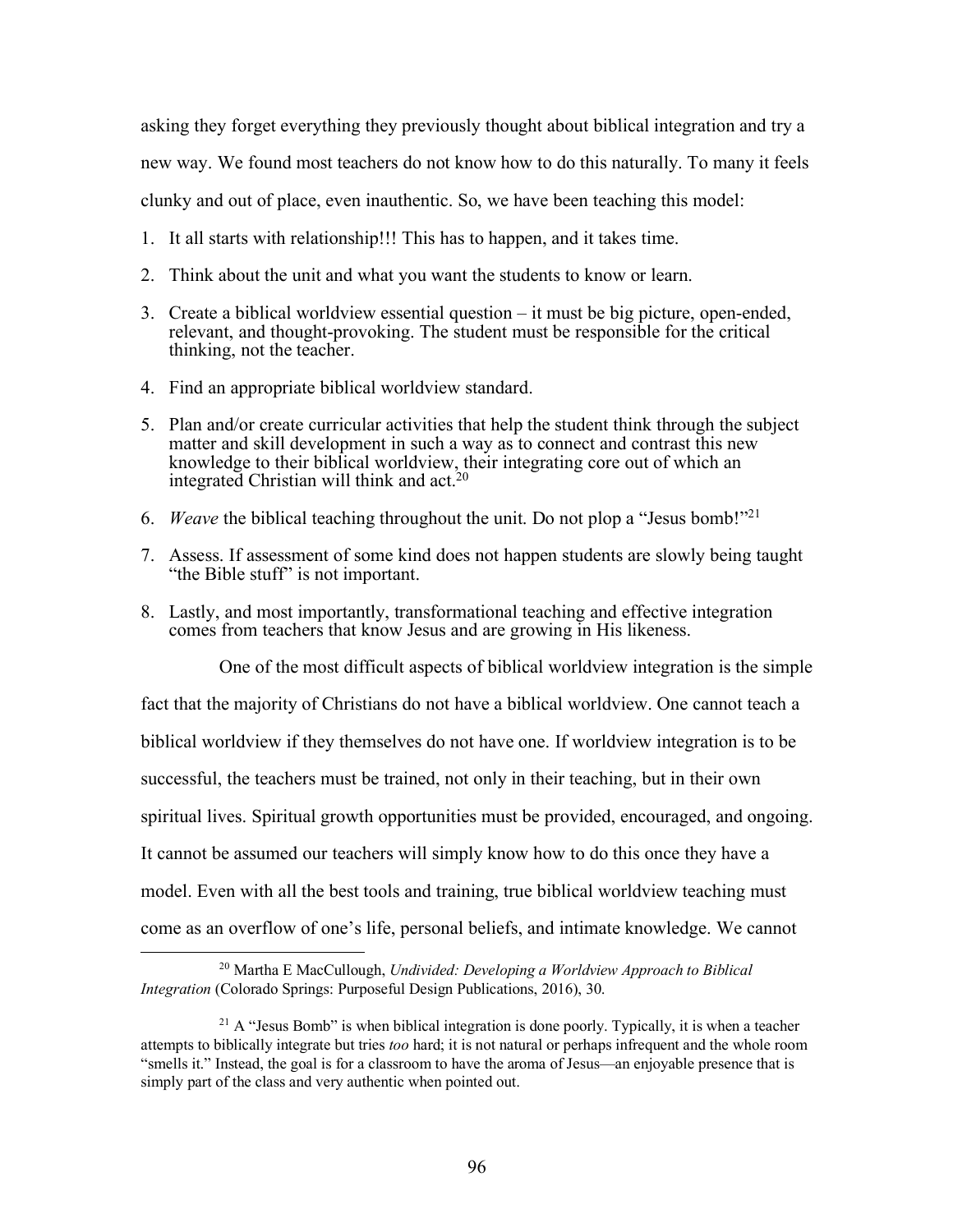teach what we do not know. And students know the difference! There is a disconnect and incongruency that reeks of inauthenticity and forced obligation. True damage is done to our students when we imply, "This is how a Christian adult thinks/lives/talks/loves/teaches," but it is a false representation. Perfection is not the goal, but rather authenticity.

## **Parent/School Commitment**

One of the areas we reexamined was our family partnerships. CASS schools are covenantal, meaning families desiring admission must agree with CASS core beliefs. During the admission process, these beliefs are clearly explained. Each year when reenrolling their child, parents are electronically asked if they agree with our core beliefs. We discovered once admitted to the school, it was possible for our families to never have a way to renew their covenant other than to check a box online. Due to this and the cultural changes and shifts, we felt it necessary to more formally verify our commitment with families.

A new document was created highlighting what was expected of a CASS family, and what the family could expect from CASS. It was a partnership agreement. Every family in our system was mailed a paper copy and asked to initial *every* separate expectation. Although there was nothing in this new document the families had not seen before, the attention it took to read and initial each statement gave greater weight to what our partnership entailed. We had several productive conversations with families, and most of the feedback was positive; families expect other like-minded families. And, as expected, we also lost a few families. For total transparency, we created a similar document for all CASS employees and concentrated on our own commitment before asking it of our families.

Our procedure going forward is to require this separate initialed document to be resubmitted as a student moves from one school to the next (i.e.  $5<sup>th</sup>$  to  $6<sup>th</sup>$  and  $8<sup>th</sup>$  to  $9<sup>th</sup>$ grades), as well as any family new to CASS. Although we acknowledge this is just a

97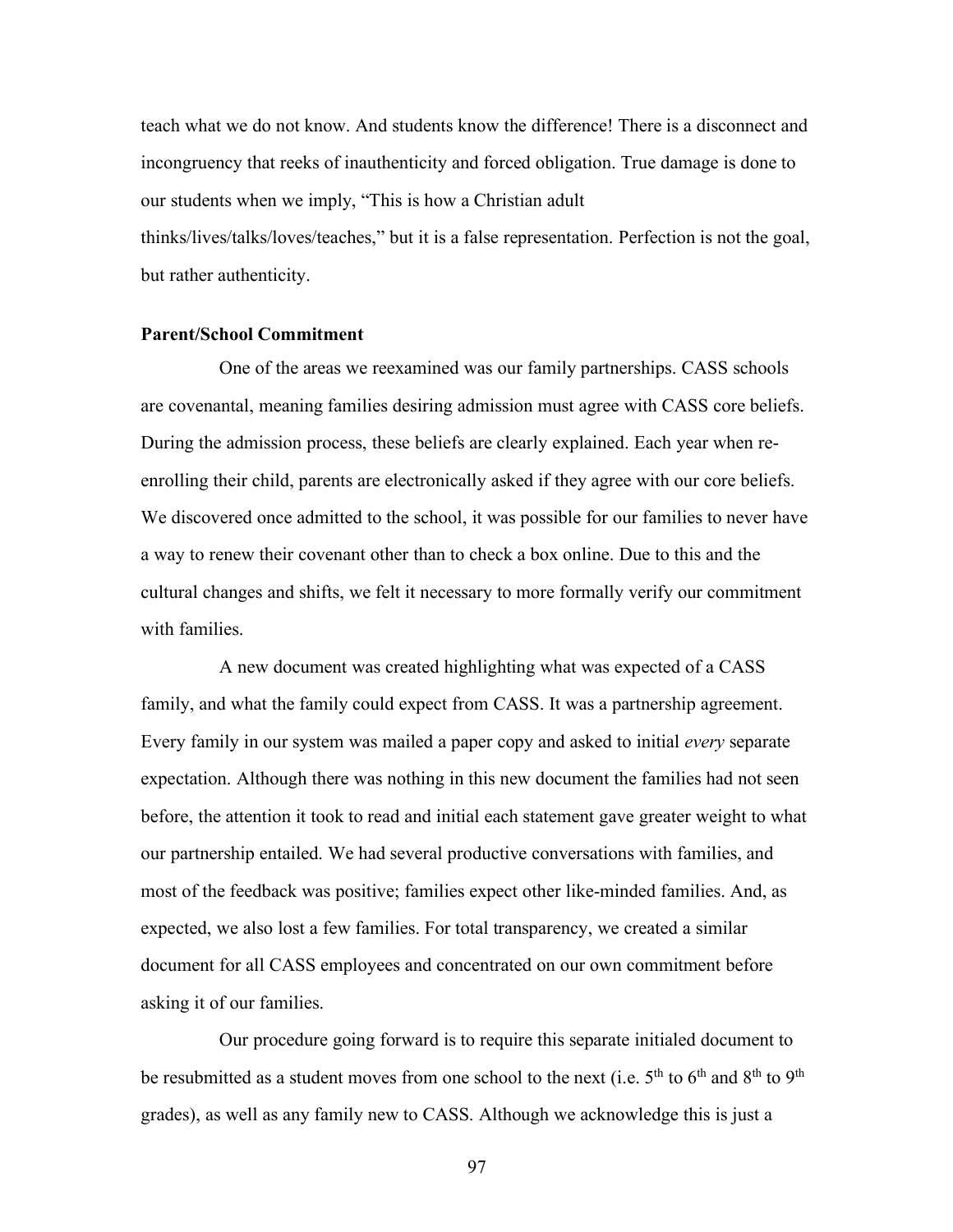small piece of a larger commitment, it is an important touch point with our families and an avenue for questions and discussions about what it means to pursue a kingdom education.

### **The Three Loves**

Another big piece to our transformational teaching and biblical worldview puzzle occurred in the fall of 2017. We discovered the book by Joe Neff entitled, *Building Biblical Worldview: The Three Loves*. Neff has had a long career working in Christian Schools and teaching overseas. His experience and candid writing style made his message non-threatening. It is amazing how simple his model was, and yet it was what I personally had been thinking and observing but enable to articulate for several years. His answer to what a biblical worldview does: "1. Points to Jesus; 2. Makes the Bible foundational; 3. Pursues Truth; 4. Draws to God; 5. Excites learning; 6. Brings unity; 7. Asks and answers questions."22

He gives explanations of each of these, inserting personal examples and experience. His model is simple, and he explains it this way:

The best biblical worldview happens when there is a living convergence in a teacher of a love for God, a love for subject, and a love for student. . . . The concept is simple enough to learn quickly. But, if done right, it takes a lifetime to discover that you never really get there, that the love and depth of God, subject, and student never ends and is always tantalizing you to go just one more step. . . . It is deep and worth giving your life to. . . . And go beyond the fences of a curriculum map to gather everything in the map in (your) arms, hold it close, and run to new places with students following.<sup>23</sup>

The convergence of the three loves he describes is called the "sweet spot." The sweet spot does not come easily; it is a vibrant, living passion for God, subject and students. It requires a growth mindset, a teachable heart, persistence, and sensitivity to the Holy Spirit. It encompasses many things hard to quantify: a growing knowledge of the

 <sup>22</sup> Joe Neff, *Building Biblical Worldview: The Three Loves* (Little Rock, AR: Rooted Schools, 2016), 33-41.

<sup>23</sup> Neff, *The Three Loves*, 45-47.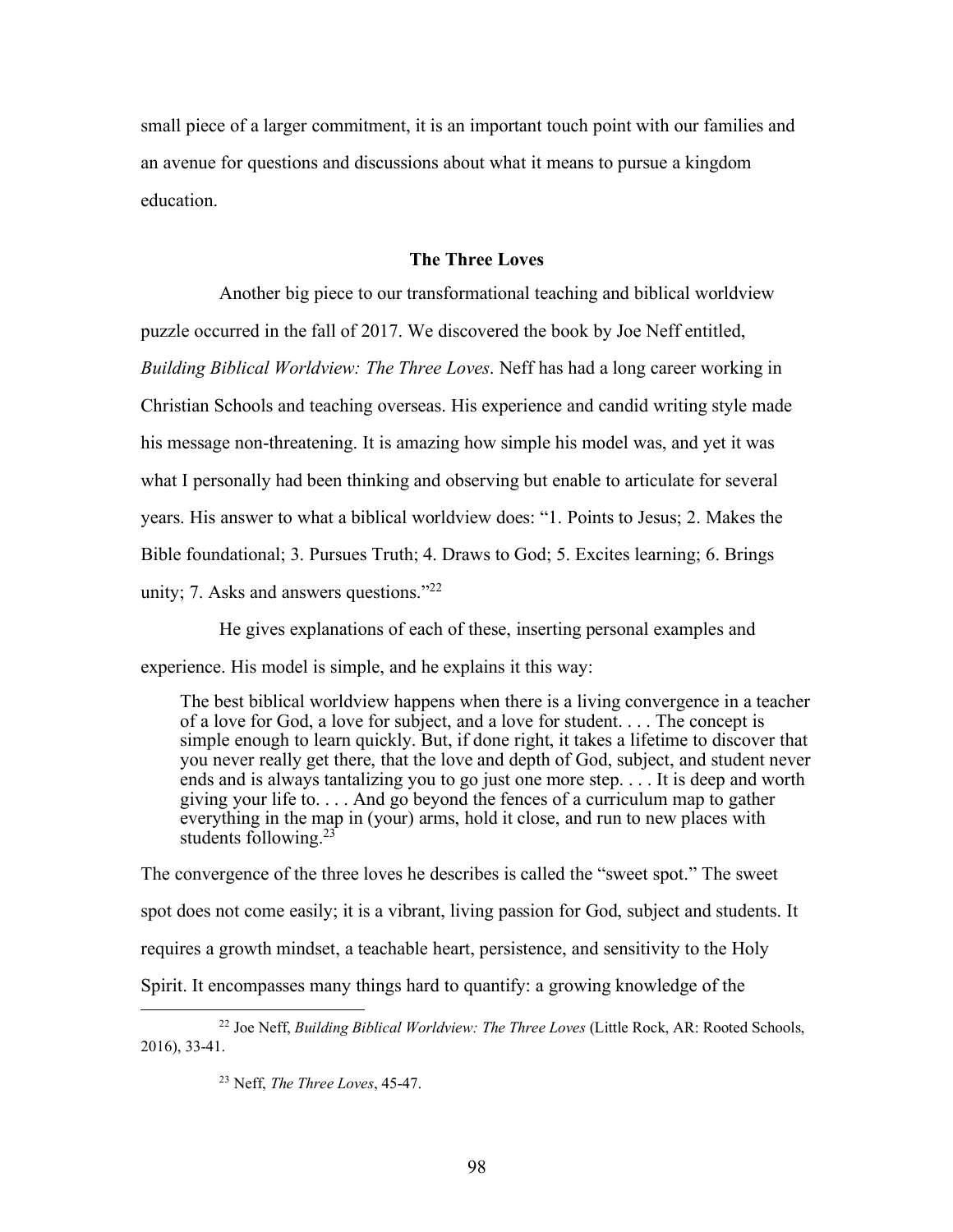changing students one teaches, a desire to experience life with them, an understanding of the issues and problems they face without becoming calloused. As Neff explains, "Two of three [loves] don't cut it!"24

When love of God and love of students exist but not love of subject, Neff calls that "shallow;" when love of God and love of subject are missing love of students that is the "scholar;" and love of students with love of subject without love of God is "secular."25 This small but powerful model is on which we have built our transformational teaching.



Figure 1. Joe Neff's "The Sweet Spot"

During the spring of 2018 our entire school system read *The Three Loves* book. Even non-teaching directors and their departments participated and applied the model to their respective departments. When a new teacher is hired to CASS they immediately receive the book from their principal. It is the first topic we address in our *Called to Teach* training program. It has given our system a common language and allowed

 <sup>24</sup> Neff, *The Three Loves,* 50.

<sup>25</sup> Neff, *The Three Loves*, 51-53.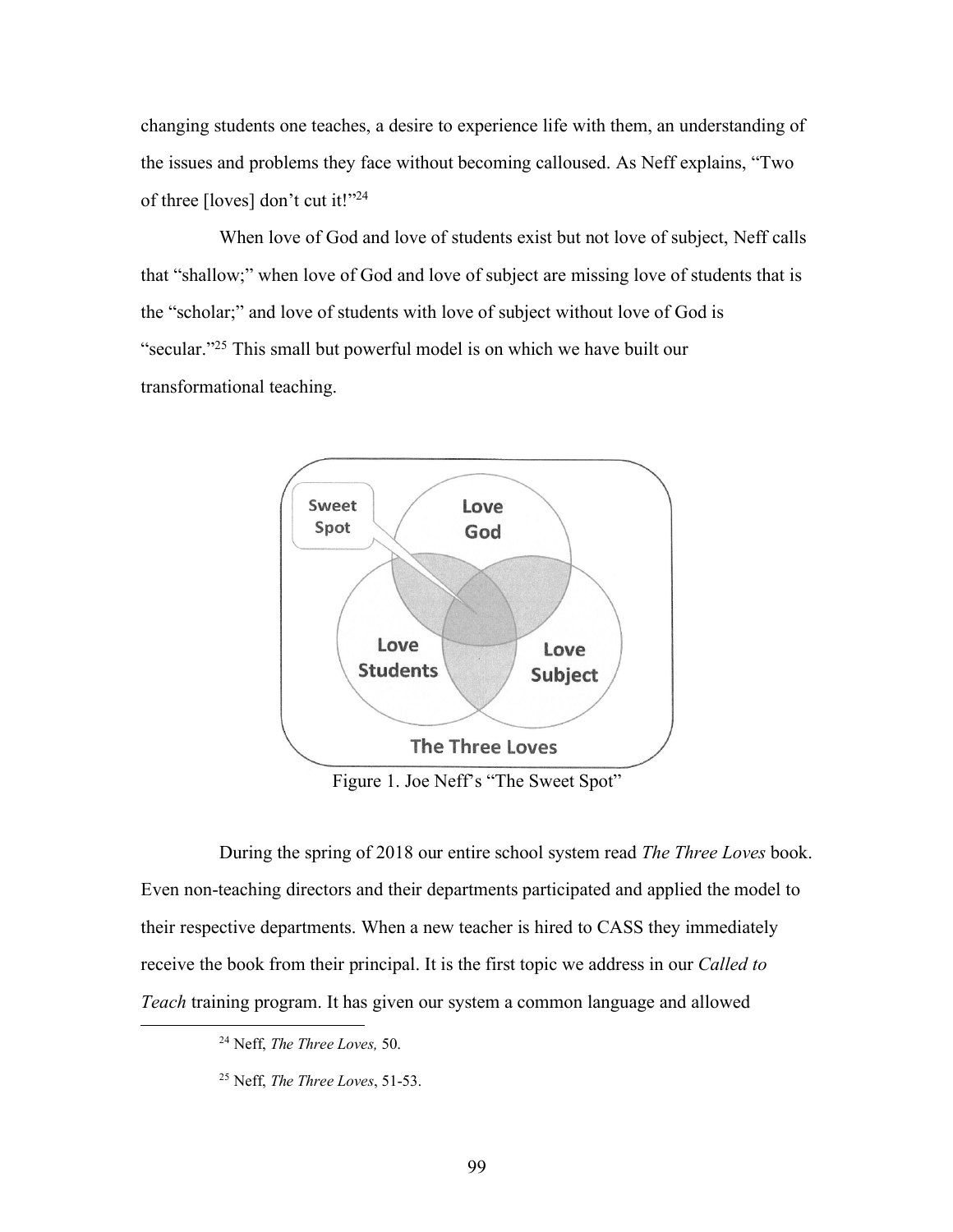teachers to self-assess. We have adapted our evaluation process and goal setting to reflect *The Three Loves* language, and we have found it much easier to address issues and concerns using the model as a guide. CASS teachers will readily identify which "love" they are working to improve, and it allows them to not feel the pressure of being perfect, understanding we are all developing in one category or another. The more we use *The Three Loves* model, the more we incorporate it into everything we do.

### **A Great Model**

In January 2019 I was attending a Christian Education conference and stumbled into a breakout session led by a teacher from an international Christian school. The title of her session intrigued me, "Authentic Spiritual Transformation," and I admit I was curious, yet skeptical. I had been on this path for some time and knew *no one* had answers that could be conveyed in a forty-five minute breakout session. I was wrong.

The first thing that struck me was the woman's story was almost identical to mine: teaching Bible to seniors for ten years, confused by the lack of Christ followers, desperate to change it. As I listened to her describe what had occurred in their school, I could really identify. She was telling my story… until she got to the part where it all changed and true authentic transformation had begun. I peppered her with questions throughout the remainder of the conference and could not stop wondering if they had actually stumbled across answers to so many of our questions. Although I believed what she said, I felt very strongly I needed to see for myself.

Six weeks later a colleague and I were making the trek to visit the Dalat International School in the city of Penang, Malaysia, a hub for evangelical ministries within Southeast Asia. Dalat had a combination of Asian and Western students from all backgrounds and religions. We spent a week at Dalat speaking to administrators, teachers, students, and parents. We observed classes, ate in the cafeteria, and participated in the daily school routine of Dalat. What we found was a welcoming school situated on a beautiful ocean-side property that was state-of-the-art, while catering to the tropical

100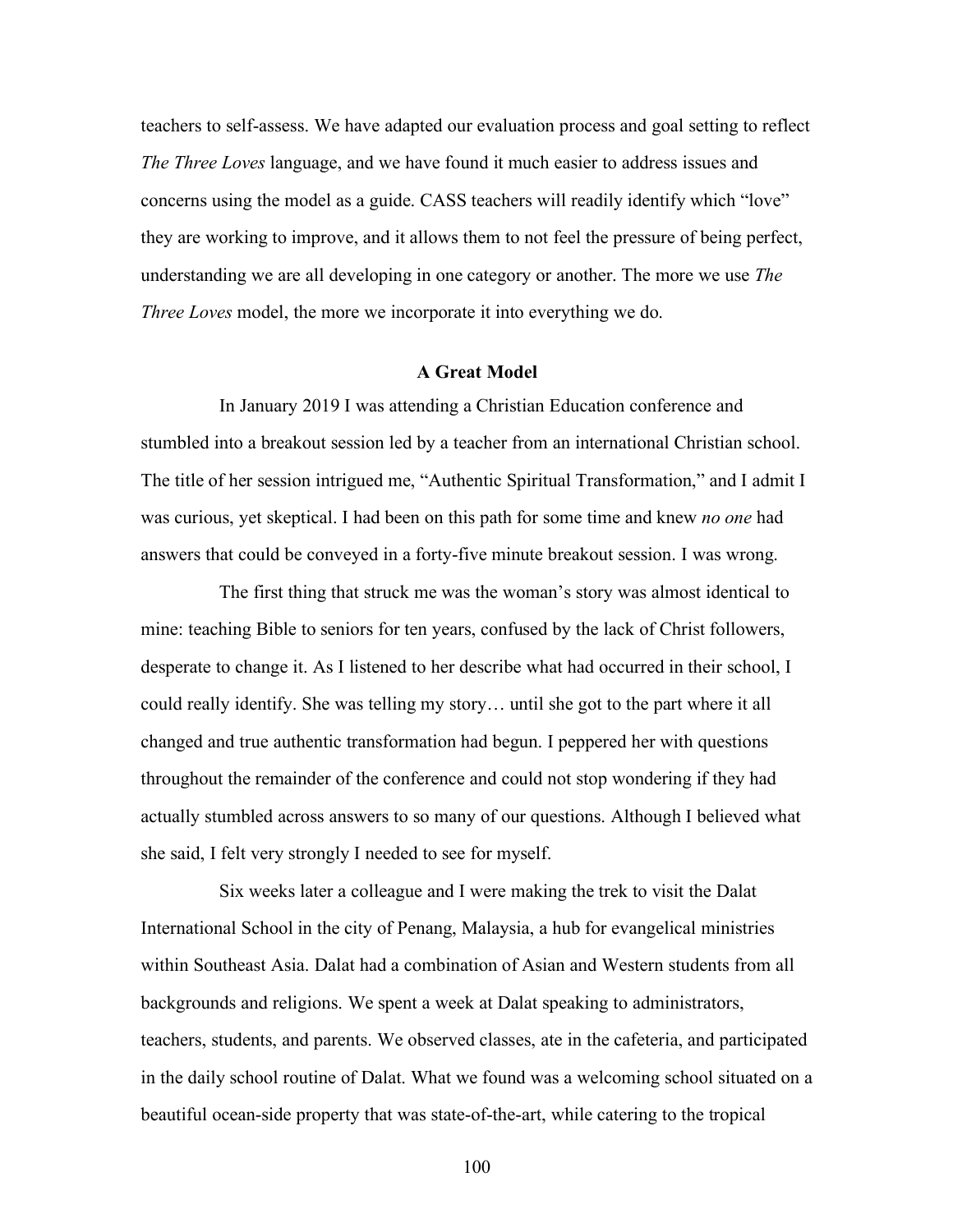climate and culture. We spent considerable time with senior students who were freshmen when the spiritual transformation began. We went to Dalat knowing there was not a special formula for transformation, however, we knew there were some specific steps taken allowing hard ground to become fertile and prepared for growth.

Susan Allen was the teacher that had led the breakout session at the conference and had been struck with disappointment and confusion Dalat was graduating only a small percentage of students with a vital, personal relationship with Jesus. As with many Christian schools, Susan wore many hats, one of which was curriculum director. She was also a graduate of Dalat, a child of missionaries, and now had her own three children there. She was deeply invested.

Over the previous five years she had taught spiritual disciplines to senior Dalat students. Slowly, through one-on-one mentoring and practice, the students were having personal spiritual breakthrough using the spiritual disciplines. Concurrently, Susan formed a small group of colleagues at Dalat to research, examine, evaluate, and pray about spiritual transformation. Over time and armed with data and information, they determined what Dalat already did that was supported in the research and/or producing positive results. Then they began to make changes. This process resulted in very evident spiritual transformation for the student body, beginning with the high school and trickling down to the lower grades.

When asked to best summarize their experience, Susan explains,

I'm understanding spiritual transformation is a process that goes on for a long time and that you never graduate from any of the below stages, but there is an order to this flow that I think is important. With that flow in mind, here's what I would say was most impactful:

Students and staff encountering the love and grace of God in tangible, personal ways and being equipped with spiritual practices, like listening prayer and Scripture engagement, that enabled them to develop a living, two-way relationship with God.

Students and staff being invited to authentic Christian community. Getting to do life on life together in small groups, mentoring, and regular worship/prayer/Word gatherings. Vulnerability, honesty, healing, and learning to walk with God together.

Students and staff being equipped to engage in their vocation/passion in the power and strength of the Spirit. Seeing all work as God's work and bringing down the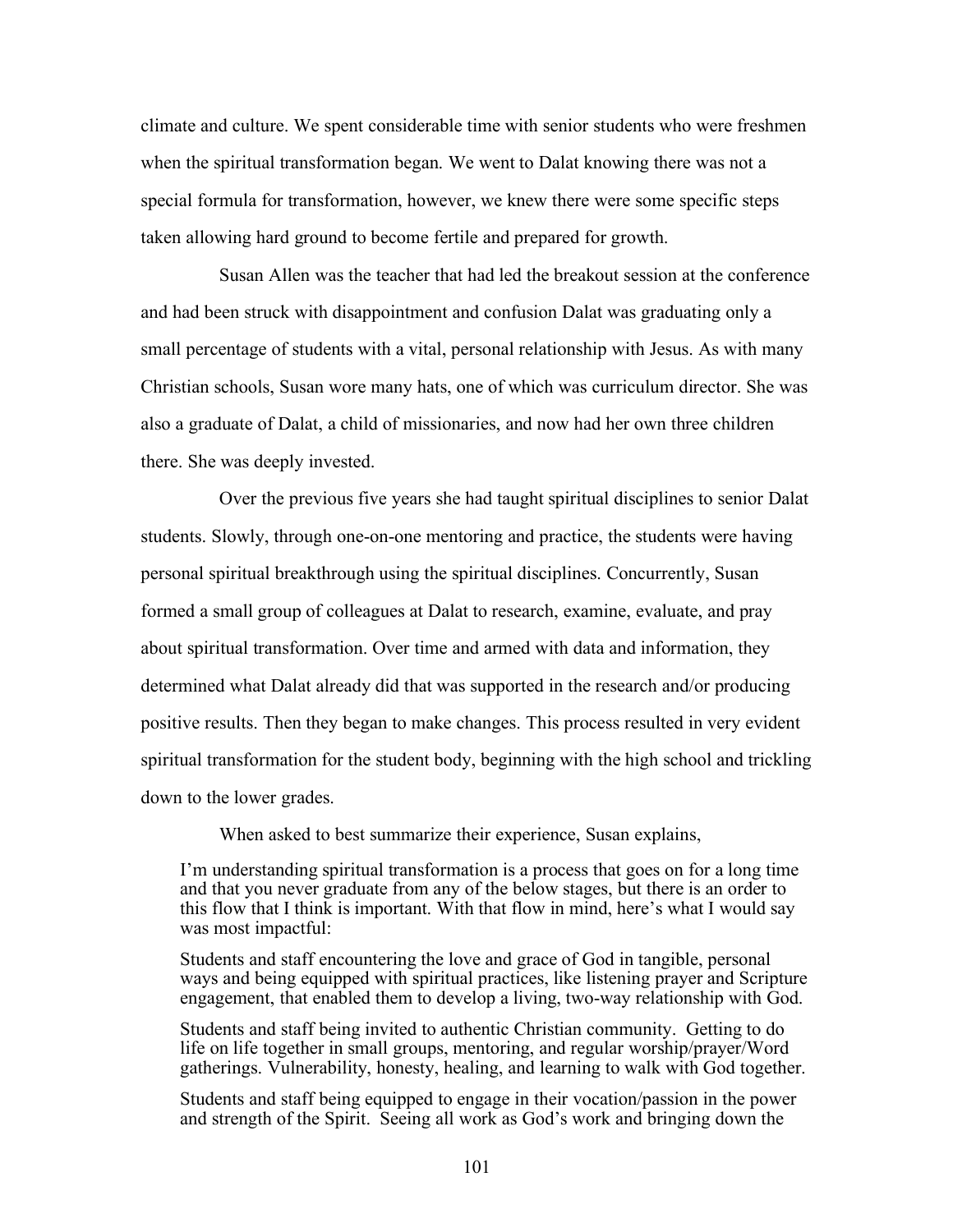wall between sacred and secular to see that He is in it all. Capturing a vision to be God's hand and feet on the earth.<sup>26</sup>

For fear of making things too simple, Dalat is quick to say it was a total moving of God that produced the results. I would certainly agree with this, however I want to include a few more observations that may have contributed. First, the team at Dalat was committed to prayer. They bathed the whole process in prayer and met often and regularly to pray specifically for authentic change. Secondly, they were committed to go wherever they felt God was leading. The willingness to "do whatever it took" was present throughout the team and extended to other administrators and leaders. Finally, they *did* encounter strong opposition. Miller, Latham, and Cahill refer to this opposition as *shadow cultures* in their book, *Humanizing the Education Machine*. "Shadow culture says, 'This is how we really do things around here.' If a new plan, program, teaching model, of software program cuts across the shadow culture it says, 'No, thank you. We're happy doing things the old way.' Shadow culture is happy to outlast, outlive, act out, passively resist, and even sabotage a new strategy to preserve itself."27 Dalat's team was very cautionary about this, suggesting shadow cultures would reveal themselves as idols and strongholds of the enemy, and would rise up at unexpected times through unexpected ways. It was necessary for them to identify and dismantle (as much as possible) these shadow cultures in order to move forward.

## **CASS Today**

Having come back from Malaysia with renewed purpose and vision, my colleague and I prayerfully considered how to proceed. In our discussions with our Dalat friends, we compared the similarities and differences between our situations. It became apparent our four separate campuses have distinct demographics and cultures, which

 <sup>26</sup> Susan Allen, email to author, January 2020.

<sup>27</sup> M. Rex Miller, Bill Latham, and Brian Cahill, *Humanizing the Education Machine: How to Create Schools That Turn Disengaged Kids into Inspired Learners* (Hoboken, NJ: John Wiley & Sons, 2017), 150.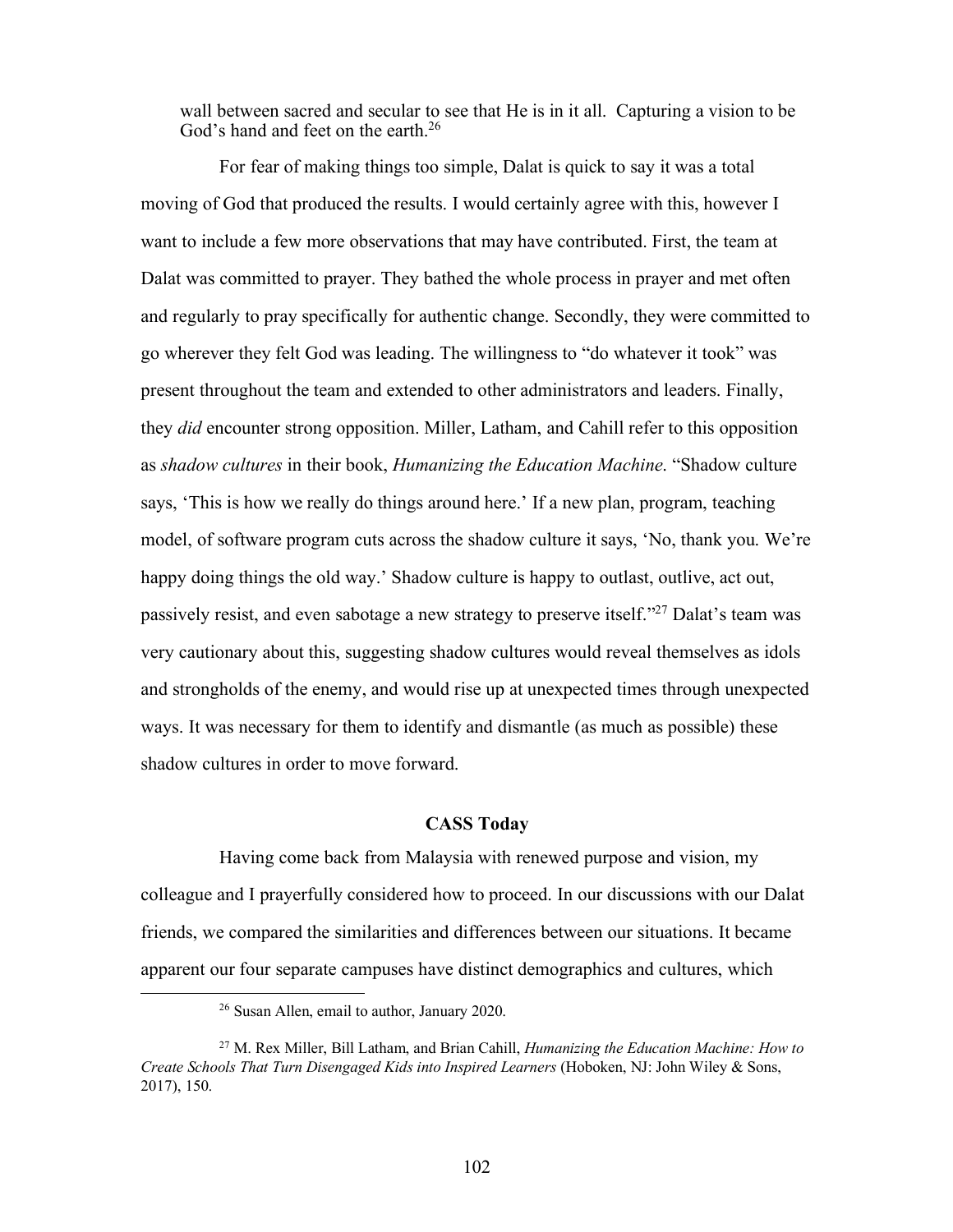dictated that as we began looking at spiritual transformation the way Dalat had, we would need to focus on one campus at a time.

Currently we have gathered a team of self-identified employees at our largest campus to begin the process of making our ground as fertile as possible for spiritual growth. We have spent many months together taking an honest look at our school. We have read much research on transformation and how to spiritually form, rather than inform, students beginning in preschool. These efforts, along with the accumulation of our other previously mentioned strategies, have begun to take root and yield results. We celebrate in small evidences and pray through difficult days. We do not need to question if this is God's will; He wants his children to have an intimate relationship with Him. We just need to prepare the soil in our schools, our hearts, and our cultures for the great work He will do.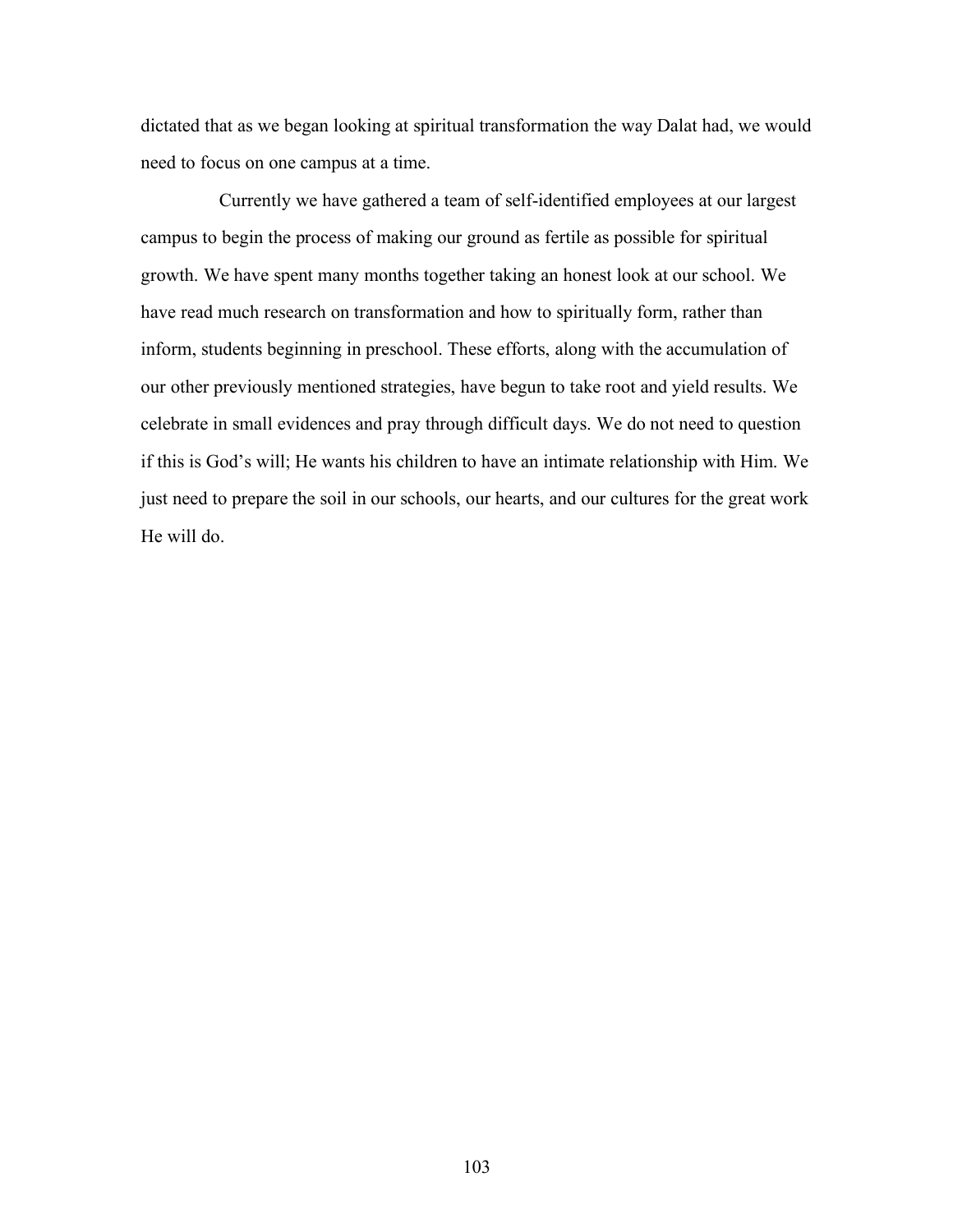# CHAPTER 6

## IMPLICATIONS FOR TRANSFORMATIONAL INTEGRATION IN CHRISTIAN EDUCATION

# **Principles for Transformational Integration**

True spiritual formation is not easy. It requires perseverance, consistency, creativity, dedication, relationship, community, and the work of the Holy Spirit. All of which can be messy and tiring. Most teachers are not educated or trained for much of what leads to transformational integration in their students. The purpose of this study is to ascertain the components that *must* be present in the Christian school classroom for authentic student spiritual transformation to occur, acknowledging the presence of these components alone does not ensure transformation. The goal was to determine exactly what ingredients need to be present in the soil (our classrooms and schools) in order to aid the work of the Holy Spirit in germinating, sprouting, growing, blossoming, and blooming the seeds (our students) He sees fit to plant.<sup>1</sup>

In a very general way, what *must* be present for spiritual transformation (not information) in the classroom is a love of God, a love of students, and a love of subject. There are obviously varying degrees of these loves and some principles that enable, facilitate, and strengthen them.

Based on the research and information presented above, there are five principles recommended for transformational integration (soil preparation) that strengthen these three loves. Each of these principles has a biblical foundation and practical application. Most importantly, every principle *must* be understood through the overarching principle of *relationship*. Genuine relationship is the underpinning of a

<sup>&</sup>lt;sup>1</sup> To be clear, this analogy is not referencing Mark 4 (and similar passages) of the Parable of the Sower. It is entirely separate, although both use references to planting and growing.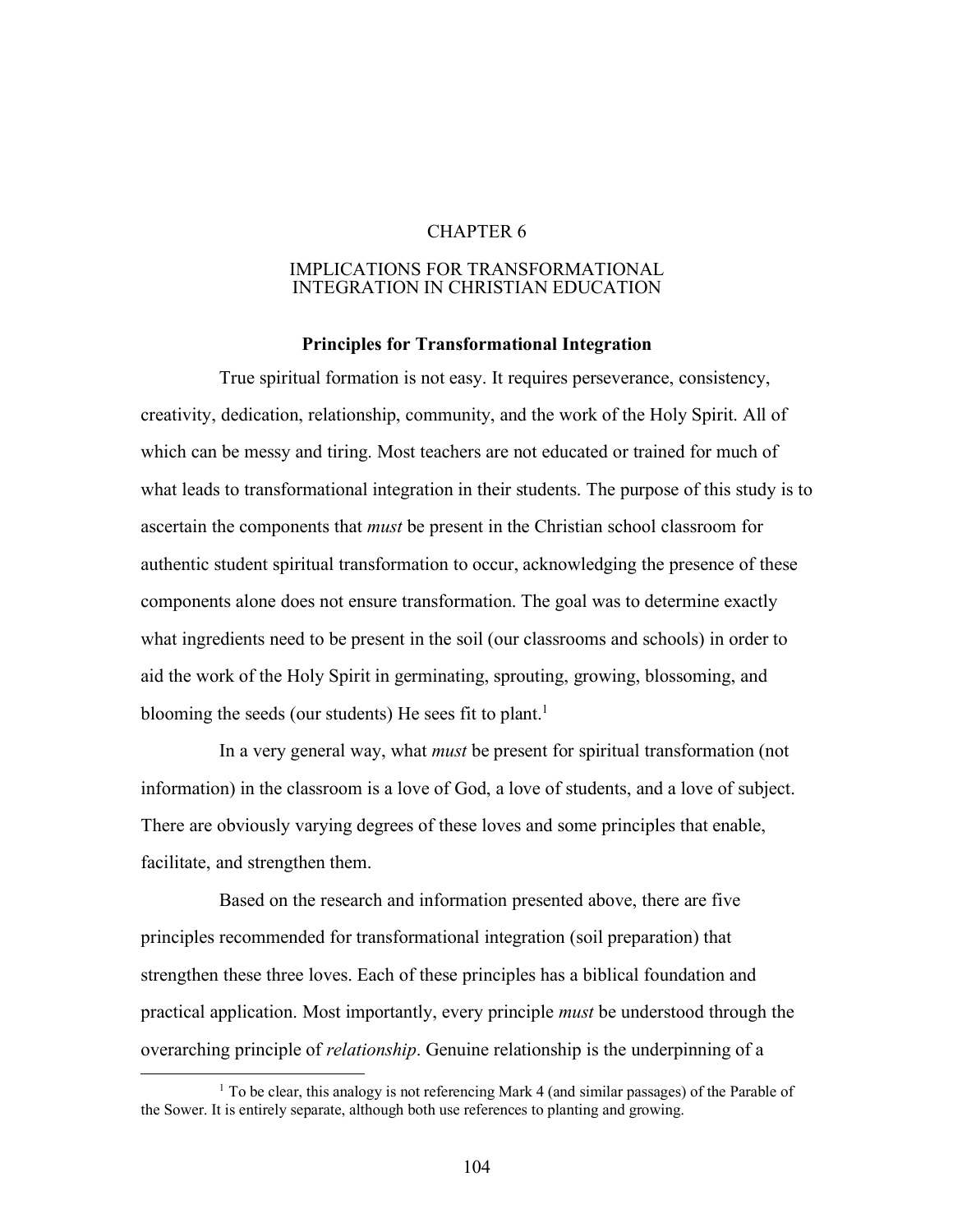transformational classroom and the three loves; each principle has relationship as it's process and ultimate goal. Biblical integration will naturally occur if these five principles are present and ever-growing. Although it is ideal for an entire school to aim for these principles together, *transformational spiritual formation can be accomplished in a single classroom by an individual teacher*. Every principle is under the direct influence of the classroom teacher, allowing teachers in *any* school to cultivate a transformational classroom.

# **Principle 1: The Teacher Is the Key (Mark 12:28b-31)**

It all starts with the teacher. The classroom teacher determines what does and does not transpire in the classroom. In many ways that is risky—so much responsibility lies with one individual. James 3:1 warns about this responsibility: "Not many of you should become teachers, my fellow believers, because you know that we who teach will be judged more strictly." The teacher must acknowledge the natural power dynamic in a classroom setting and work to temper that dynamic by demonstrating the fruits of the Spirit and by modeling collaboration and cooperation as community standards. Participating in spiritual disciplines organically within the class is another way to display a Christlike atmosphere.

Using the Scripture above from Mark as a guide, the greatest contribution a teacher can make to any classroom is having a passionate, growing, recognizable loving relationship with God through Jesus. The research indicates a genuine personal relationship is what students most believe contributes to their own spiritual formation. This relationship can be expressed in countless ways through any personality type, but the key factor is *authenticity*. Pearcy states, "Once we discover that the Christian worldview is really true, then living it out means offering up to God all our powers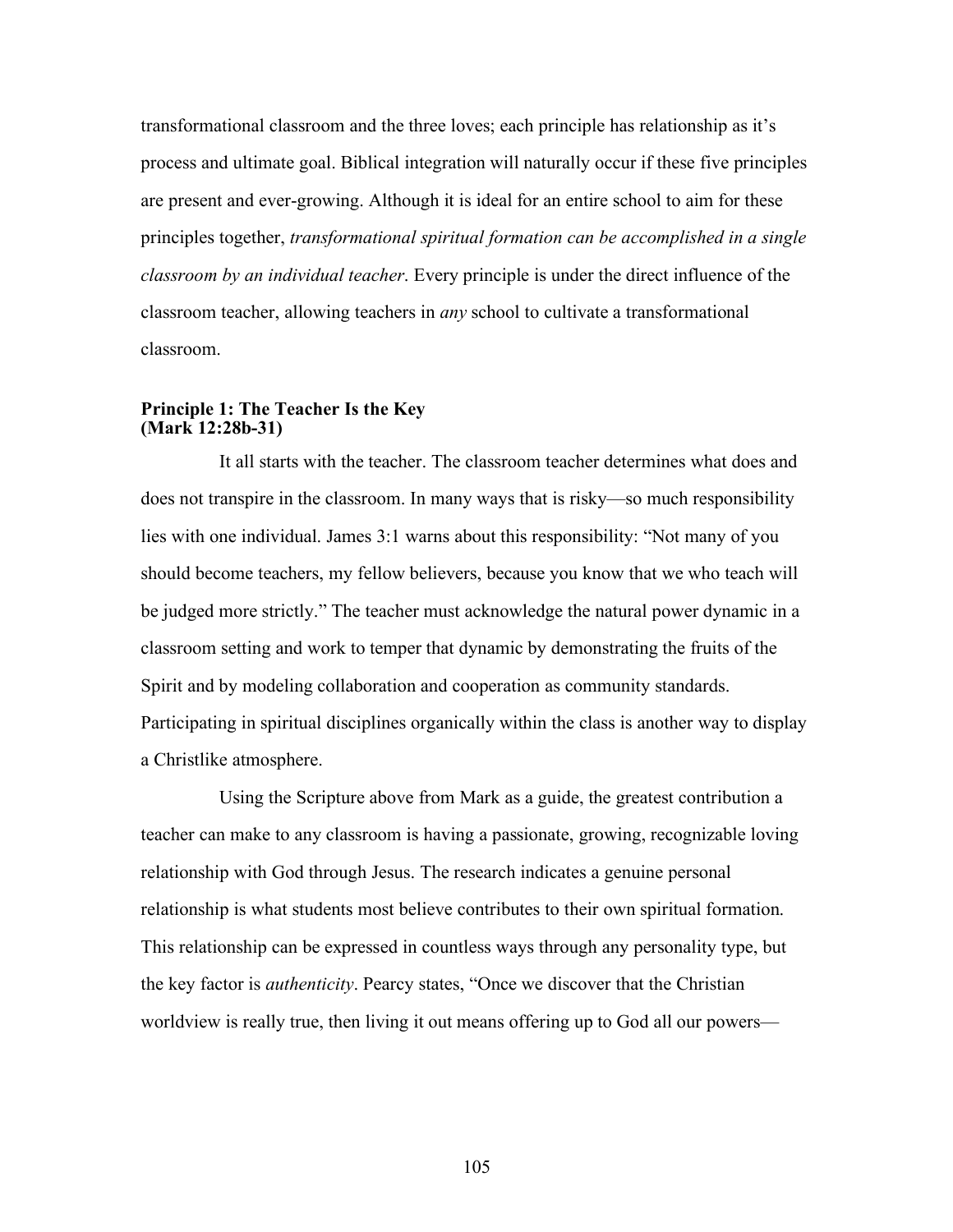practical, intellectual, emotional, artistic—to live for Him in every area of life."2 Whether or not they choose to be, Christian school teachers are Christian exemplars for students. As a result, misleading, misguiding, or misrepresenting biblical truth and witness to students can be more harmful than if the student were in a non-Christian school.

Christian teachers should be cautious in assuming they themselves are growing spiritually simply because they are working in a Christian environment. This is an easy trap in which to fall. The loveliness of a changed and redeemed heart, and the attractiveness of a renewed mind and spirit is incomparable. To paraphrase Romans 10:15, "How beautiful are the tired and achy feet of those overworked and weary teachers who bring good news to God's special children each day!"

## **Principle 2: Students Are Image Bearers (Gen 1:26-27)**

The students filling the chairs, gyms, cafeterias, playgrounds, and ball fields of our schools are made in the image of the One True God. God sees them as precious in his sight, and so should their teachers. Part of the Christian teacher's responsibility is to help students see themselves through a biblical identity. This is most easily accomplished by modeling and practice. Teachers can (and should) set expectations and create procedures for reinforcing behaviors leading to respect and biblical identity, however students should be explained the *why* consistently and receive constructive feedback both when they *do* and *do not* live out these expectations. It is important for the teacher to model an "image bearer philosophy" in various situations so students can imagine themselves performing in the same way.

Students do not come to school as empty vessels, and school is likely not the most important aspect of their lives. Treating students as image bearers means understanding them as whole people—with experiences, emotions, ideas, assumptions,

 <sup>2</sup> Nancy Pearcey, *Total Truth: Liberating Christianity from Its Cultural Captivity*, Study Guide ed. (Wheaton, IL: Crossway, 2005), 55-56.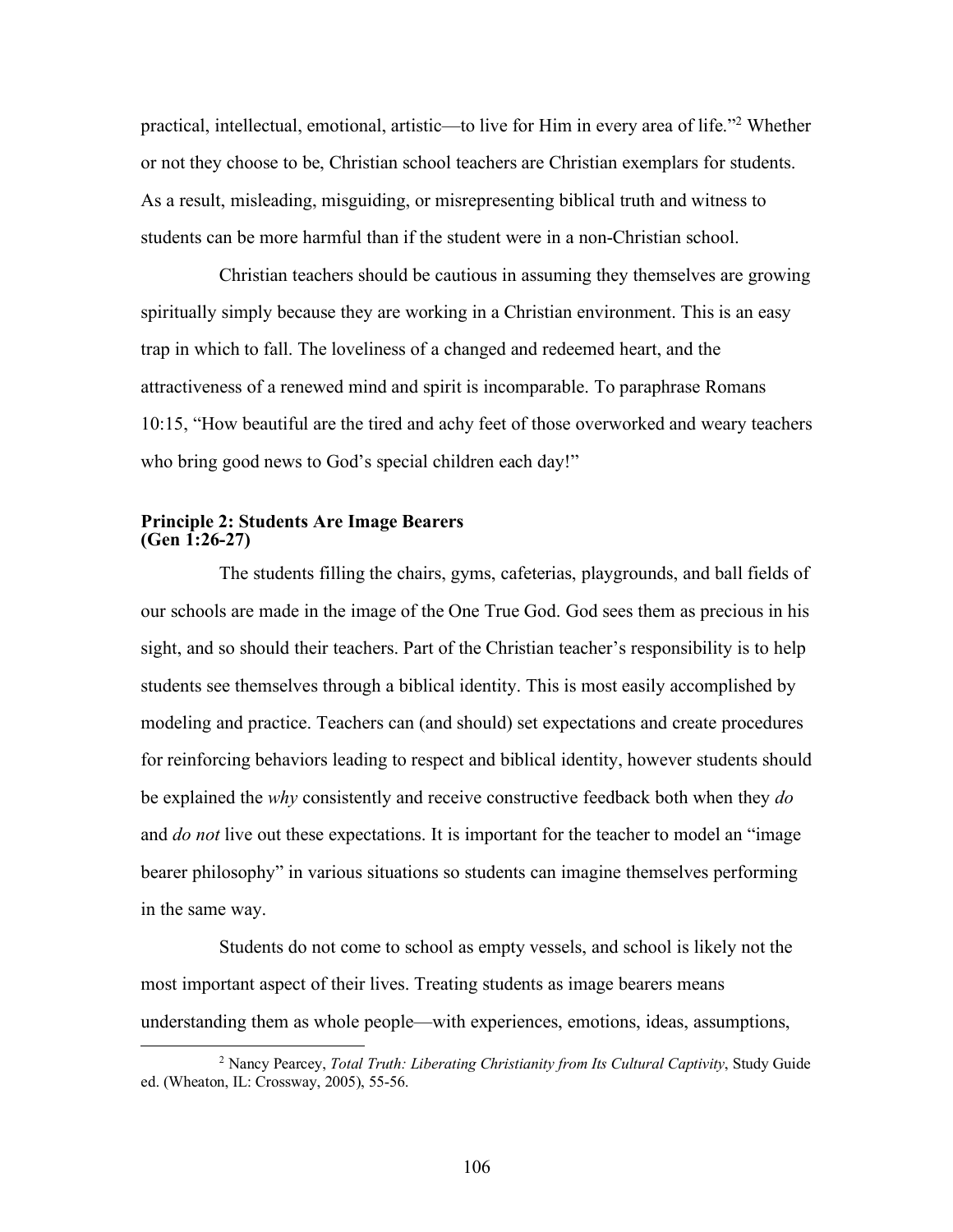interests, abilities, joys, and pain. They deserve consistency in the classroom and strategies to help them flourish. Although teachers are not trained counselors, understanding childhood wounds and trauma is part of *loving students*. In many ways teachers are the students' gatekeepers. They may be more aware of a child's rhythms and patterns than other adults in the child's life and are often the first to notice changes and potential hazards. Regardless of the student's attachment history, they will benefit from a strong, loving connection to their teacher, and these benefits are not just within the classroom. The impact of a teacher is far-reaching. But the impact of a Christian teacher is biblical, **"**Follow my example, as I follow the example of Christ." (1 Corinthians 11:1)

#### **Principle 3: Practices Are Forming (Deut 6:4-9)**

There is so much that goes into the teaching and learning experience beyond what is traditionally understood. Because of this, it is essential teachers utilize the hidden curriculum (unintended consequences) to spiritually form students. It is hidden because it is not obvious to students, but it should not be hidden from the teacher. Formation is happening, hidden or not. A useful way to differentiate between curriculums is what is being *taught* and what is being *caught*. What is *caught* David Smith refers to as practices—*how* the teaching happens. He states, "An account of Christian education that focuses only on the truth of what is taught, and fails to address the meanings molded through *how* it is taught and learned is at best incomplete."3 Practices include rituals, traditions, environment (what the students see, smell, hear, touch, and taste), how time is structured (is the day rushed?), what words are used and their meanings, inside jokes or understandings, lighting, temperature, furniture arrangement, what behaviors are encouraged or discouraged, how consequences are conveyed, the teacher's tone of voice,

 <sup>3</sup> David I. Smith, *On Christian Teaching: Practicing Faith in the Classroom* (Grand Rapids: Wm. B. Eerdmans, 2018), 4.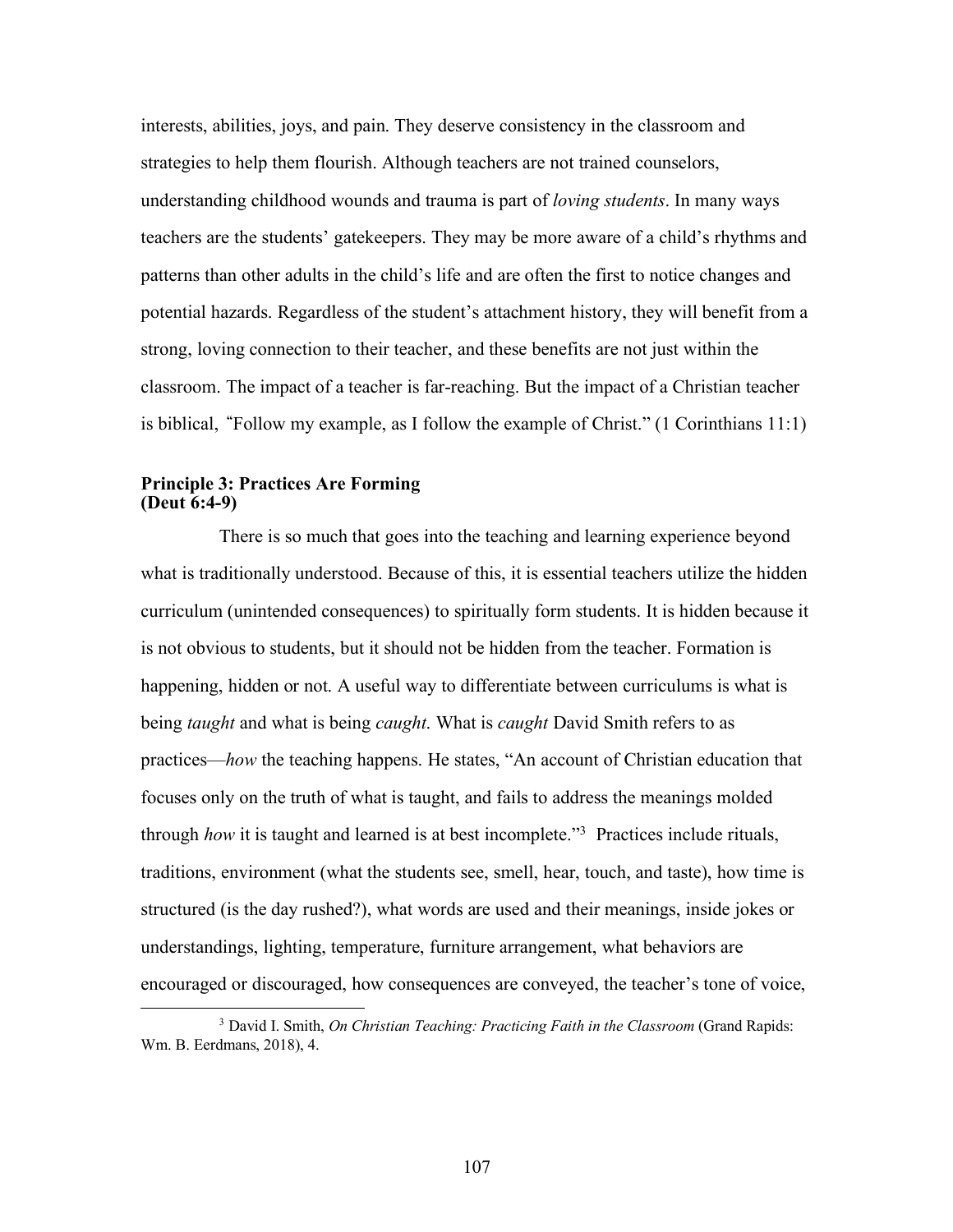posture, and body language. All of these aspects contribute to the students' formation. *They are not neutral*, and to ignore them is to potentially compromise the mission.

Another way of thinking about practices is to focus on a classroom's *culture*. Practices are how that culture developed. In *Humanizing the Education Machine,* the authors explain culture provides "an unprompted, unscripted *what*, *when*, *where*, *why*, and *how* to help me fit in."<sup>4</sup> Culture is the "feel" of the classroom—those things the right brain perceives but the left brain may not process. They evoke emotions, feelings, and reactions within a person, but they may not know why. James K.A. Smith refers to these as *social imaginaries* that aim students' love and desire towards something ultimate.5 The charge of the Christian teacher is to ensure the *something ultimate* is the God of the Bible and living God's story.

#### **Principle 4:** *Hesed* **Community Is Love (John 13:34-35)**

Community is vitally important for spiritual formation. Without it formation cannot happen. And practices are communal; humans learn through their "socialness." Much like practices, communities form students as well. An otherworldliness often occurs within community as a group or class takes on a unique personality. Ask any teacher if their classes are all the same—they will answer with a resounding "no." Each class has its own distinctiveness. Teachers need to direct, guide, and lead community towards *hesed*. To review, *hesed* is another word for love—the kind of attachment the right brain "senses" is secure, safe, protective, and loving.

Any classroom is likely made up of students with varying degrees of attachment capabilities, the causes of which will generally be unknown, but the results of

 <sup>4</sup> Rex Miller, Bill Latham, and Brian Cahill, *Humanizing the Education Machine: How to Create Schools That Turn Disengaged Kids into Inspired Learners* (Hoboken, NJ: John Wiley & Sons, 2017), 148.

<sup>5</sup> James K. A. Smith, *Desiring the Kingdom: Worship, Worldview, and Cultural Formation*, Cultural Liturgies 1 (Grand Rapids: Baker, 2009), 40.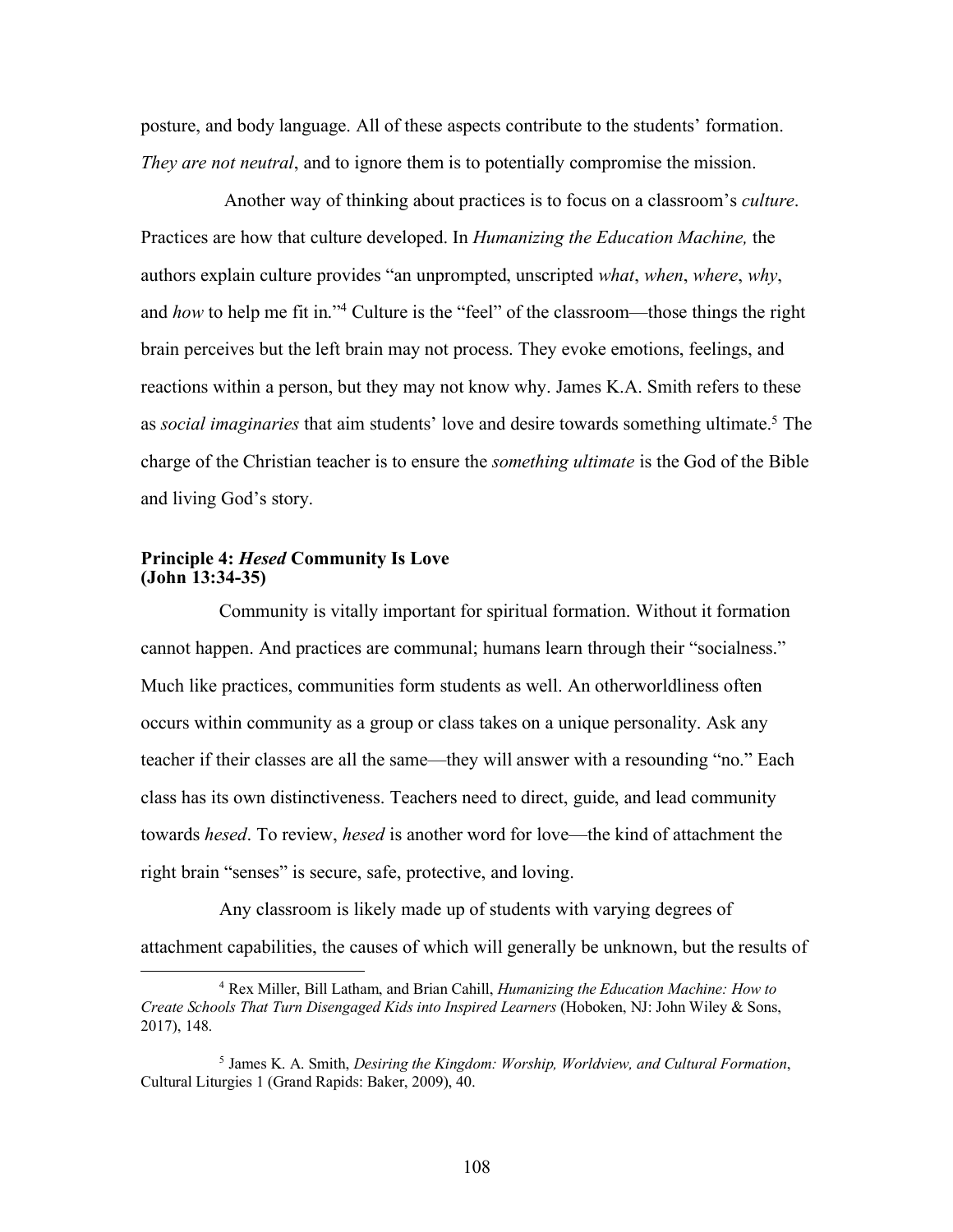which will eventually be apparent. *Hesed* done correctly should improve the entire community of participants' attachment to others and God. Key factors for *hesed* are unconditional acceptance, no sense of favoritism, genuine care for the whole person, community based on love not interests, freedom to express one's true self, expectation for the Holy Spirit to transform. *Hesed* is sometimes described as, "It's just something I can't put my finger on," or "I can't really explain what's so different." Much of what occurs in *hesed* is right brain based and therefore difficult to express. It is more of a *feeling* than an *activity*. Distinct about *hesed* is the understanding the community is not common—and will likely be mourned when it ends.

## **Principle 5: Stories Teach Best (Matt 13:3-9)**

Stories are the language of peoples' deepest instincts and loves. They can weasel into hardened hearts, wounded spirits, uninterested minds, and weak bodies. Stories soften life experiences by making them more easily integrated into individuals' right brain storage systems. They make things *stick* and stick deeply. Stories *change* us.

Educators are not trained to be story tellers, but they should be. Christian teachers should recognize and comprehend the biblical story (four acts) well enough to link their subject and teaching to it. They should also understand the strong (current) cultural stories and have the ability to critique them. Lastly, they should work to appreciate their own story and be willing to share it with their students—and listen when they share back.

Ultimately, teachers are the heart of teaching; they set the tone for the practices, relationships, freedom, expectations, and spiritual tenor of their classroom. For good or ill, the spiritual formation of students lies within their influence. They can and do make small decisions every day that lead to learning and growth.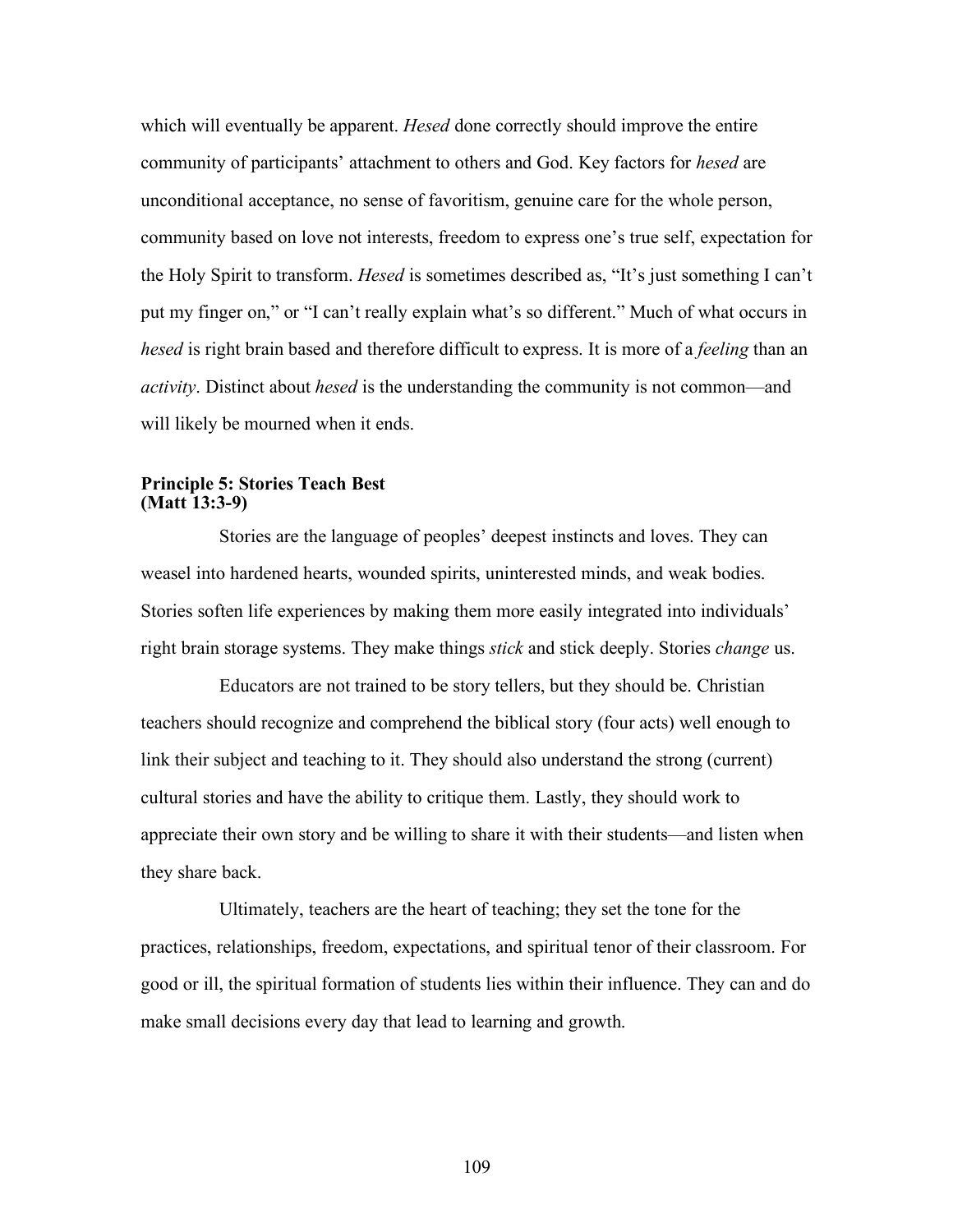## **Working of the Holy Spirit**

Christian schools and teachers can labor to make the soil in their school as fertile as possible for spiritual formation, but ultimately it is the work of the Holy Spirit to change hearts and lives. This outworking has two extremes: one is a school or teacher can do everything *right* for spiritual growth and then it *not* happen*.* The other extreme is very little effort is given to encourage spiritual growth and it *does* happen. With these two opposite ends of the spectrum, there lies a lot in between. Similar to the reasons Christians participate in the spiritual disciplines, so must Christian educators participate in creating the *conditions* most likely to produce disciples. That is the emphasis of this study.

God intends for Christian schools to produce disciples. This is something that is biblical, and one need not question. If it is God's will for students to know him, it is critical to allow God to lead in the best way to accomplish this. Individual schools and teachers must seek God's guidance for their particular situation.

Although it might be understood within Christian schools that the Holy Spirit is how spiritual regeneration takes place, this may not always translate into day-to-day activity. As with the discussion about biblical integration, Christian educators must not view the Holy Spirit as an "add-on." In her article, "Educating in the Spirit," Carol Lakey Hess explains how this add-on might appear,

The Spirit is almost seen as a relief pitcher who comes in at the ninth inning to sustain a win (or perhaps even reverse a loss), but who is otherwise on the periphery. Even when the Spirit is seen to be more integral to the educational process, there is little understanding as to what this really means. Rather than being the center of Christian education, the Spirit is simple referred to as being involved in the enlightening process that education seeks to foster. While this may produce a devotional attitude within Christian education, it can degenerate into a seal of approval that one can slap on one's means and ends—or an excuse for neglecting means and ends altogether.<sup>6</sup>

Despite the importance of teachers, environment, practices, storying, and biblical integration, the ultimate goal of Christian schools is to direct students towards

 <sup>6</sup> Carol Lakey Hess, "Educating in the Spirit," *Religious Education* 86, no. 3 (Summer 1991): 385.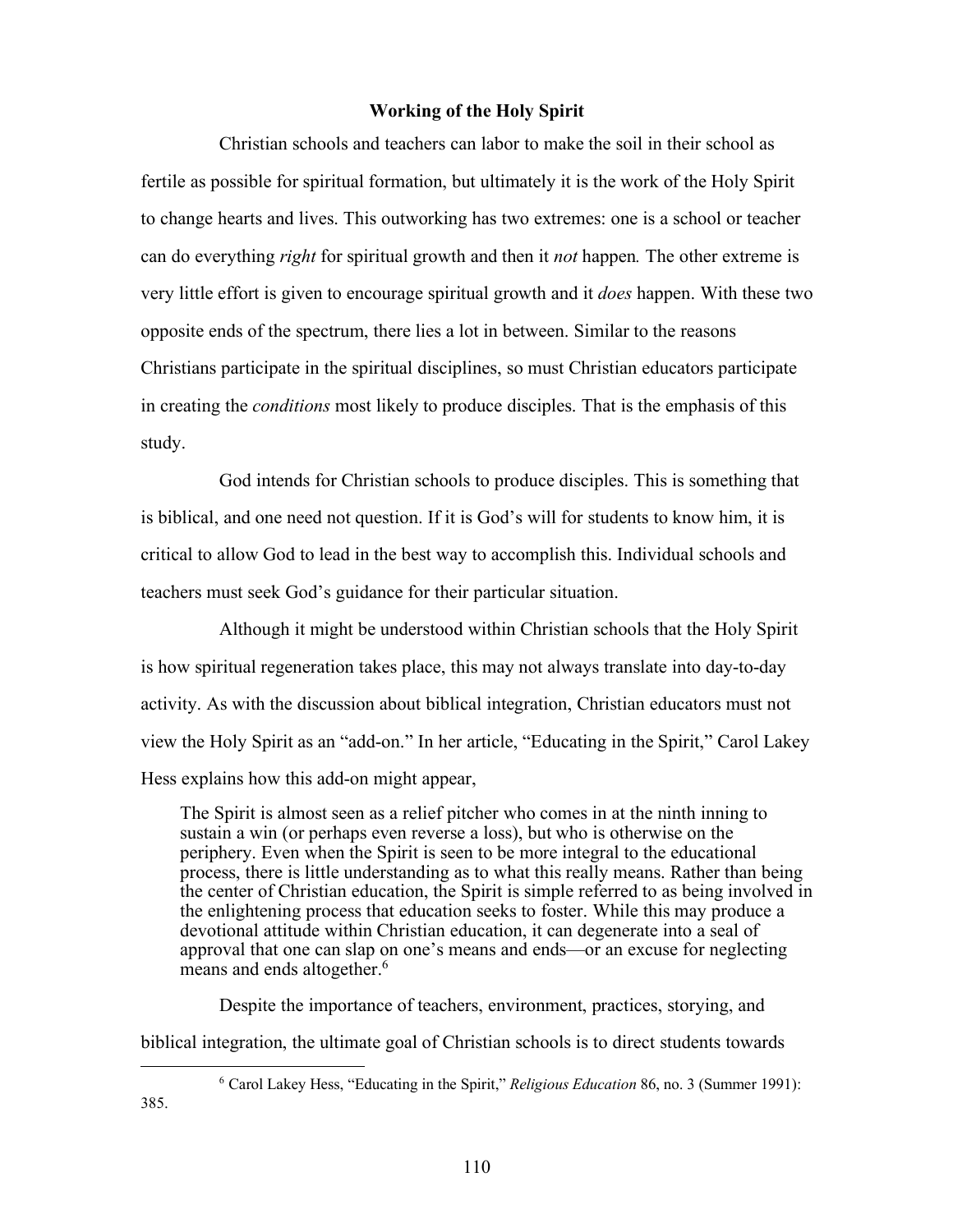God. The contributors to this goal are *not* the goal—they are just illuminators or road signs pointing the way. Christian schools should be places of prayer in and for all aspects of the school's mission. Praying for the Holy Spirit's presence, guidance, participation, and protection should be the top priority above all else.

#### **Recommendations for Educators**

This section serves to clarify best practices for the different components

mentioned throughout this study that contribute to authentic student spiritual

transformation.

## **Philosophy**

Although schools should create a philosophy of Christian education, distinguished professor, Martha MacCullough encourages individual teachers to develop their personal philosophy of Christian education. ACSI requires this of all certified teachers. In her valuable book, *By Design*, MacCullough explains,

A disciplined exercise in developing a personal philosophy of education begins with a current educational viewpoint and proceeds to clarify, adapt, confirm, or change beliefs in order to develop an internally consistent and coherent (one that makes sense and sticks together as a whole) educational philosophy that is informed by one's worldview.7

Ultimately, creating a unified Christian philosophy of Christian education will help the teacher focus on the big picture and also reframe education through a biblical understanding, especially if the teacher has spent time attending public universities or teaching in public schools. The daily routines and demands of teaching often distract from the ultimate goal(s). The ability to reflect on the overall *why* and *how* of Christian education will serve the teacher well during natural times of weariness and frustration.

 <sup>7</sup> Martha E. MacCullough, *By Design: Developing a Philosophy of Education Informed by a Christian Worldview* (Langhorne, PA: Carin University, 2013), 3. This is a great resource for teachers desiring to write their own philosophy of Christian education. The book is laid out in workbook form and allows the reader to slowly think through the issues MacCullough presents for a coherent philosophy.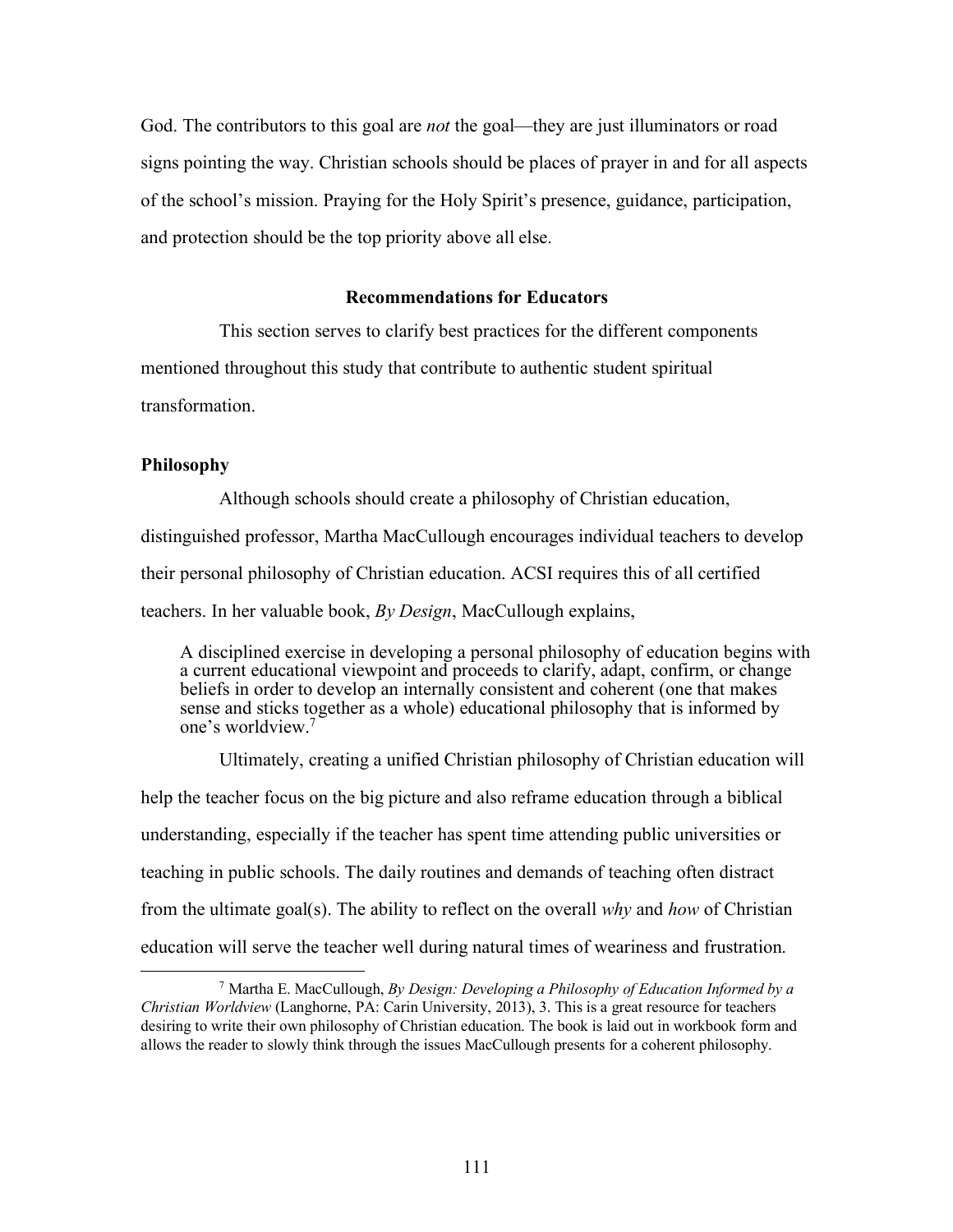#### **Worldview**

Christian Educators must acknowledge the majority of their students *do not* have a biblical worldview. Based on the research, elementary schools need to appreciate the weightiness of their influence in forming students' worldviews and take steps to ensure their practices and methods are *mind* and *heart* forming. Secondary schools should give more attention to forming students in ways *other than* thinking. Pearcy reminds, "We think *with* our worldview and *because* of our worldview, not *about* our worldview."8

Due to the low percentage of biblical worldview in adults, schools would be prudent to invest in worldview training for their teachers and not assume their teachers have one. The research just does not support that. Individual teachers should examine their own worldview, acknowledging where there is confusion, inconsistencies, and contradictions to a biblical way of life and seek wise counsel and resources to address these issues.

# **Biblical Worldview Integration**

Since its definition is not universal, biblical integration needs to be defined. An effective way of training for biblical integration is by using examples of what it *is* and what it *is not*. In order to shift from preconceived perceptions and experiences, biblical integration might be better accepted and understood by instead using the term *spiritual formation.* Biblical integration has as its goal spiritual formation, and the emphasis on *forming* might imply for teachers, parents, and students a more comprehensive and ongoing process than biblical integration. Emphasizing spiritual formation as the goal might also more easily incorporate other processes contributing to formation such as classroom practices, environment, teaching techniques, and teacher spirituality.

In her research, Annie Gallagher found teachers indicate the need for training

 <sup>8</sup> Pearcy, *Total Truth*, 143.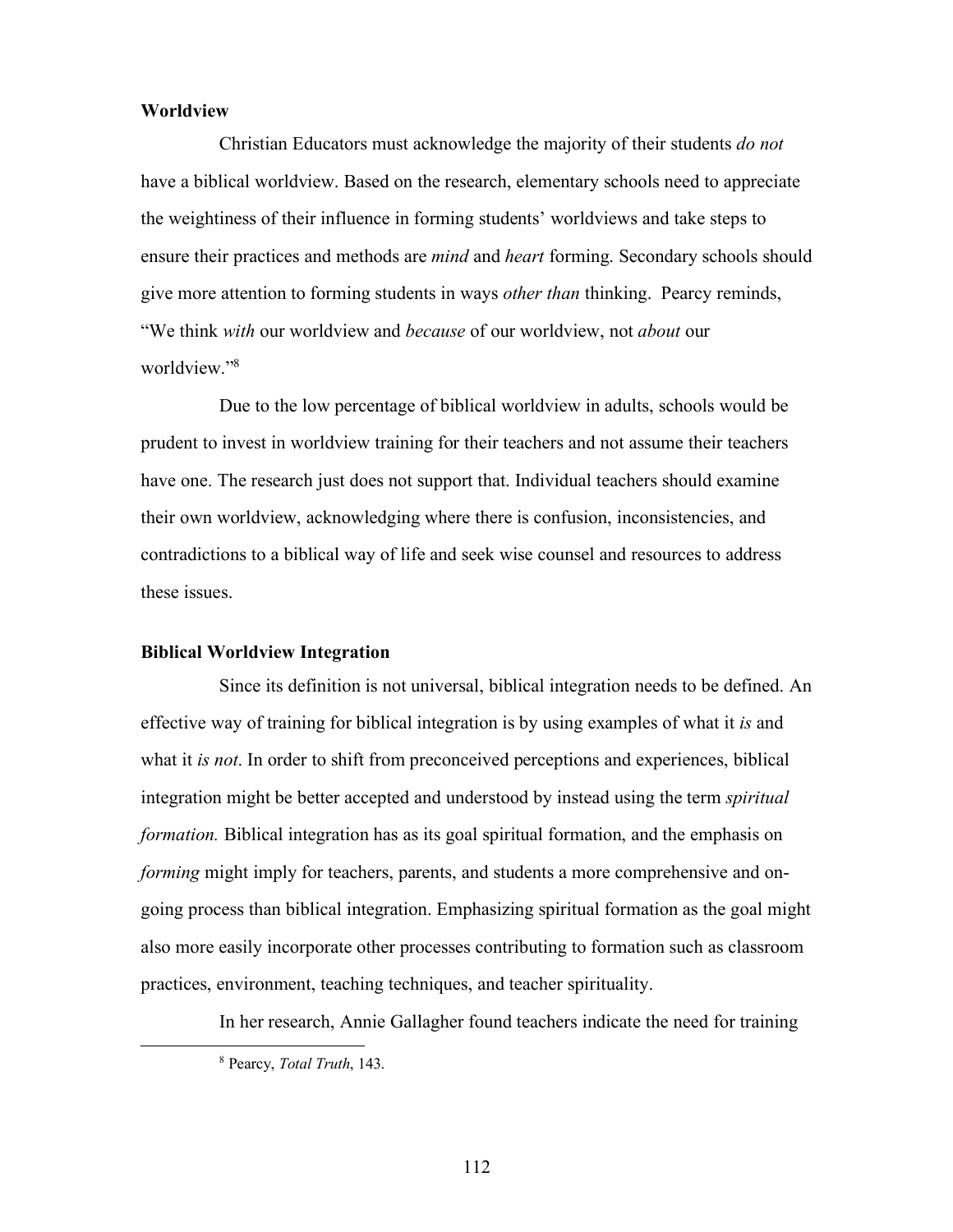in biblically integrated instruction. Gallagher further determined BII is best adapted with the use of teacher coaches—trained teachers and administration in BII.<sup>9</sup> Educators must make space in their budgets, professional development calendars, and regular training to assist teachers in this area. If biblical integration is the defining difference between public and Christian schools, it must be of highest priority.

The best assurance for transformational biblical integration in the classroom is the presence of a teacher that has an authentic relationship with Jesus willing to share it with the students. Luke 6:45 speaks to this, **"**A good man brings good things out of the good stored up in his heart, and an evil man brings evil things out of the evil stored up in his heart. For the mouth speaks what the heart is full of."

## **Teachers**

Investment in teachers' spiritual formation *is* an investment in students' spiritual formation. Teachers are the frontline; all research indicates the success (or failure) of classroom transformation lies with the teacher, and more specifically *who* the teacher is. Generally speaking, Christian schools assume their teachers have a strong biblical worldview and are growing in their faith. However, research indicates that is not necessarily true. Additionally, as younger teachers (GenZ) graduate from teaching programs and join Christian school faculties, more emphasis will be needed in this area. Teachers are likely not prepared for the spiritual battle that is currently and will increasingly be vied for Christian school students' hearts and minds.

In her book *Onward: Cultivating Emotional Resilience in Educators*, author and coach Elena Aguilar proposes teachers need to build individual resilience in order to have the energy and dedication to (re)build schools.<sup>10</sup> Although it is widely reported that

<sup>&</sup>lt;sup>9</sup> Ann L. Gallagher, "The Impact of Coaching on Teachers' Application of Biblically Integrated Instruction" (PhD diss., Columbia International University, 2016), 210-12.

<sup>10</sup> Elena Aguilar, *Onward: Cultivating Emotional Resilience in Educators* (San Francisco: Jossey-Bass, 2018).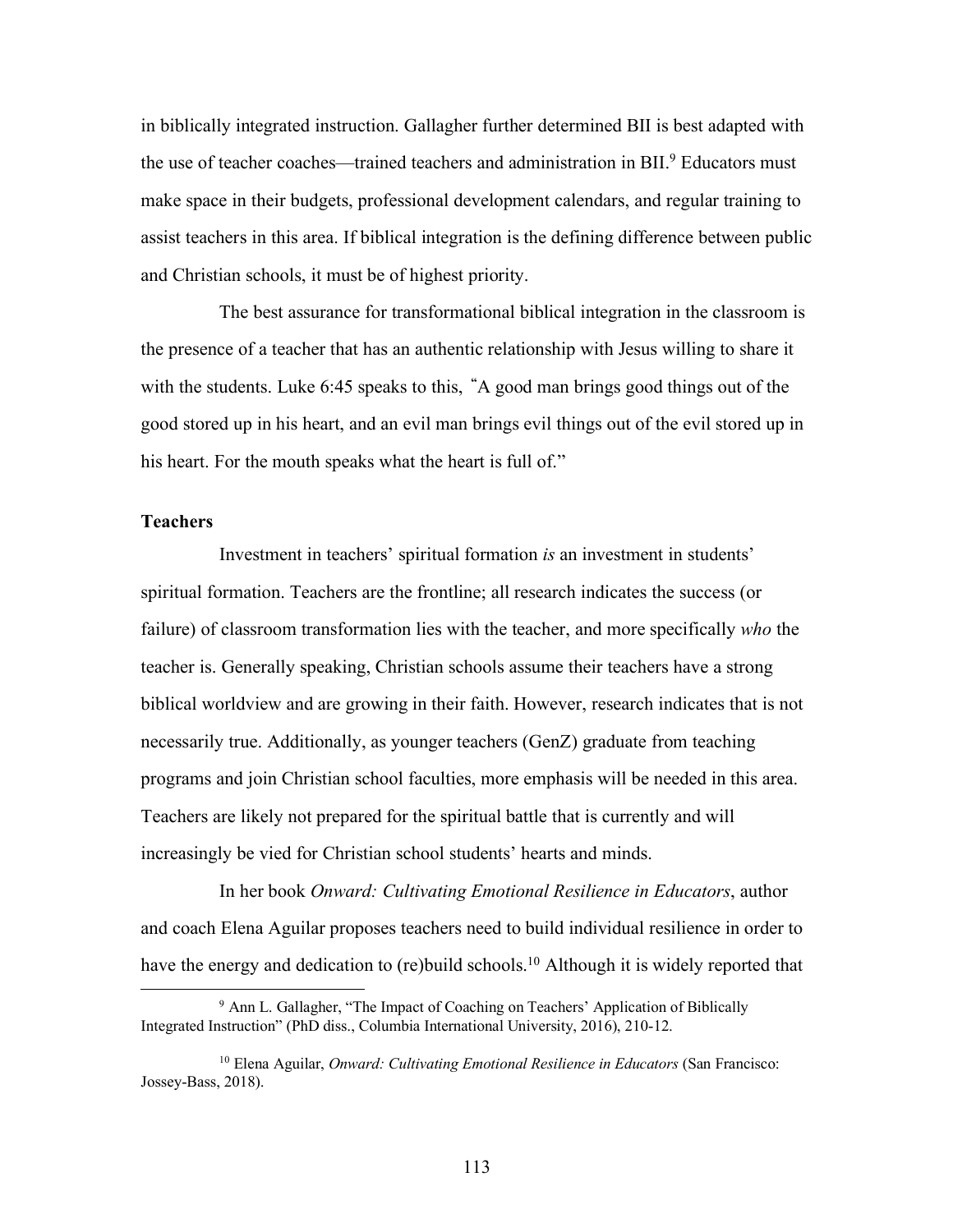teachers have very difficult (nearly impossible) jobs, the disruption and upheaval COVID-19 brought to education has shone a spotlight on its fundamental deficiencies. There has never been a better time to justify the potential costs associated with teacher care and wellbeing. Investment in teachers, especially after the 2020-2021 school year(s), is critical for the mission of Christian schools and the assurance there will be the energy and commitment needed to battle issues that might be headed for Christian education in the future.

## **Learners**

It is true that educators, particularly Christian educators, have an enormous task facing them. The current generation of students represents more change, technology, and culture shifting than any before it. However, the Great Commission Mandate has not been rescinded. Christian schools and teachers have an opportunity for meaningful eternal impact on their students, but it might require changes in "the way we've always done things."

Based on the current research on GenZ and what they need to flourish, Christian educators would be wise to instruct their faculties in better understanding GenZ and also how to mentor students.<sup>11</sup> By learning the hidden worldviews, motivations, perspectives, and challenges facing the current generation of students, teachers would benefit personally as well as in the classroom. Mentoring is a pursuit that, if done poorly, could do more harm than good. Obviously, not everyone will be receptive to or capable of mentoring students. However, for those who can, proper training, encouragement, and the space and time to allow it to happen organically could benefit everyone.

<sup>&</sup>lt;sup>11</sup> Many excellent sources are available about mentoring and the impact it has on upcoming generations, discipleship, and spiritual formation. One in particular is Jeff Myers, Paul Gutacker, and Paige Gutacker, *Cultivate: Forming the Emerging Generation Through Life-on-Life Mentoring* (Dayton, TN: Passing the Baton, 2010).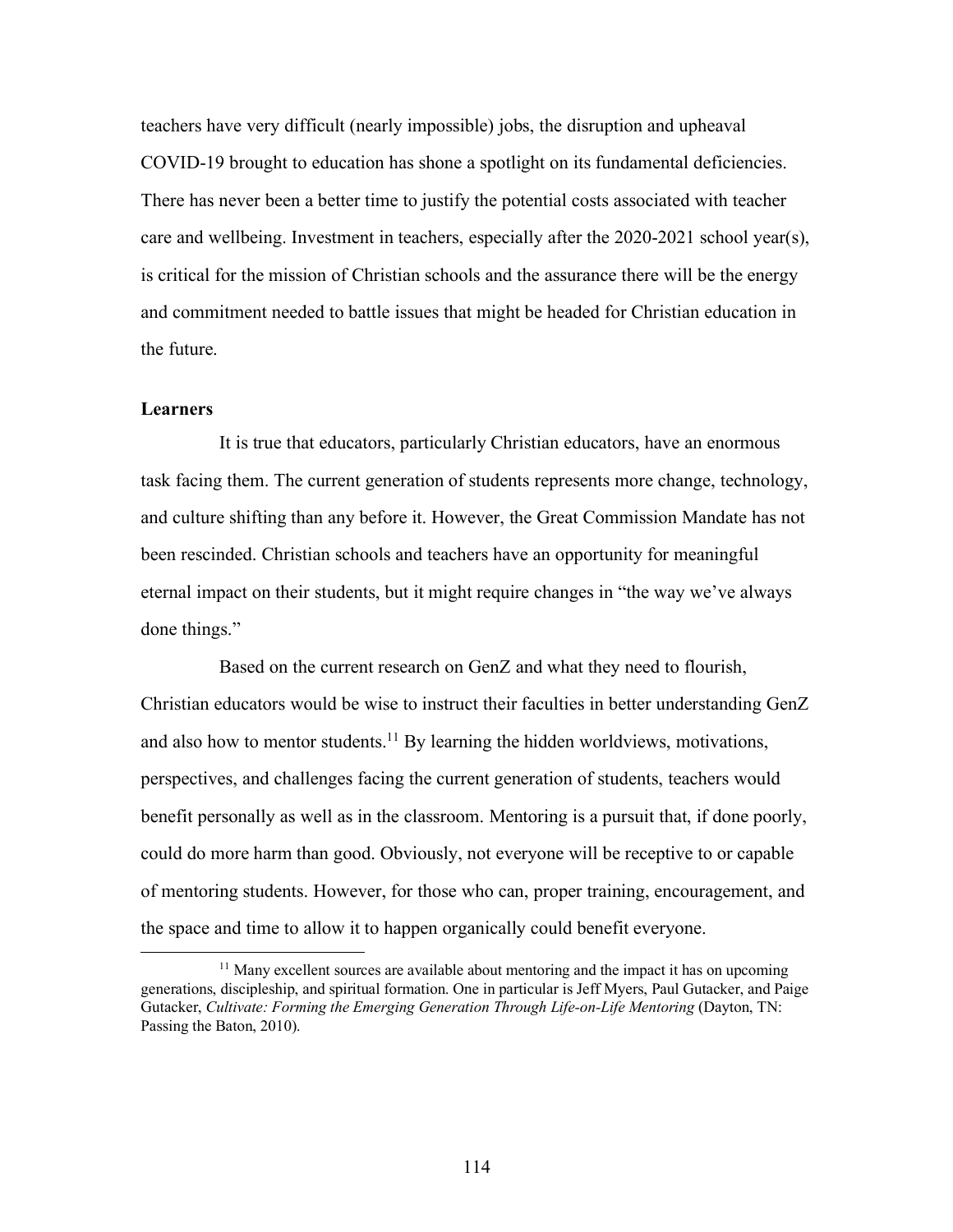## **Formation**

The most significant understanding regarding formation is the awareness that *everything* influences formation. Students are being formed everyday—the question becomes whether or not the teachers and educators know *what* is doing the forming and *how* the formation is affecting students. To borrow the example from earlier in this study…are we creating fast eaters because the cafeteria is too small?

Unintended consequences occur as a result of day-to-day activities in any organization, but even more so in schools due to the repetitive nature and age of participants in the school setting. It is, in fact, the *purpose* of school to form students. Christian schools need to use the formation process to their advantage by first examining the formative practices in their own setting—both good and bad. The next step is evaluating what negatively forms students and replacing it with what positively forms students. Although formation happens on many levels, the primary emphasis and energy for Christian schools should focus on spiritual formation.

Another aspect to formation that should be highlighted is formation needs to start young. Spiritual disciplines should not be introduced in high school; they should be taught to young elementary students with room provided in their schedule for practice. Due to the emphasis on the *mind* in education, many topics are saved for older students because of the inability to consider younger students can understand them. While younger students may not mentally *comprehend* the spiritual disciplines, they are certainly able to *experience* them.<sup>12</sup> Spiritual formation needs to start young. The reality

<sup>&</sup>lt;sup>12</sup> Kevin Lawson writes,

Children have an inherent spiritual awareness and genuine spiritual experiences...Research does show that children are not empty, passive vessels to be filled with religious instruction. Instead children are active agents with spiritual awareness of their own, trying to make sense of their experiences and what they are taught. Spirituality is not something that happens later in life but is a part of human experience throughout our lives and should be taken seriously at all ages. . . . Recent research challenges us to take the spirituality of children seriously instead of dismissing it because it is not as 'mature' as that of adults. (Kevin Lawson, "Growing in Wisdom and Stature: Recent Research on Spirituality and Faith Formation," in *Shaped by God: Twelve Essentials for Nurturing Faith in Children, Youth, and Adults*, ed. Robert J. Keeley [Grand Rapids: Faith Alive Christian Resources, 2010], 141)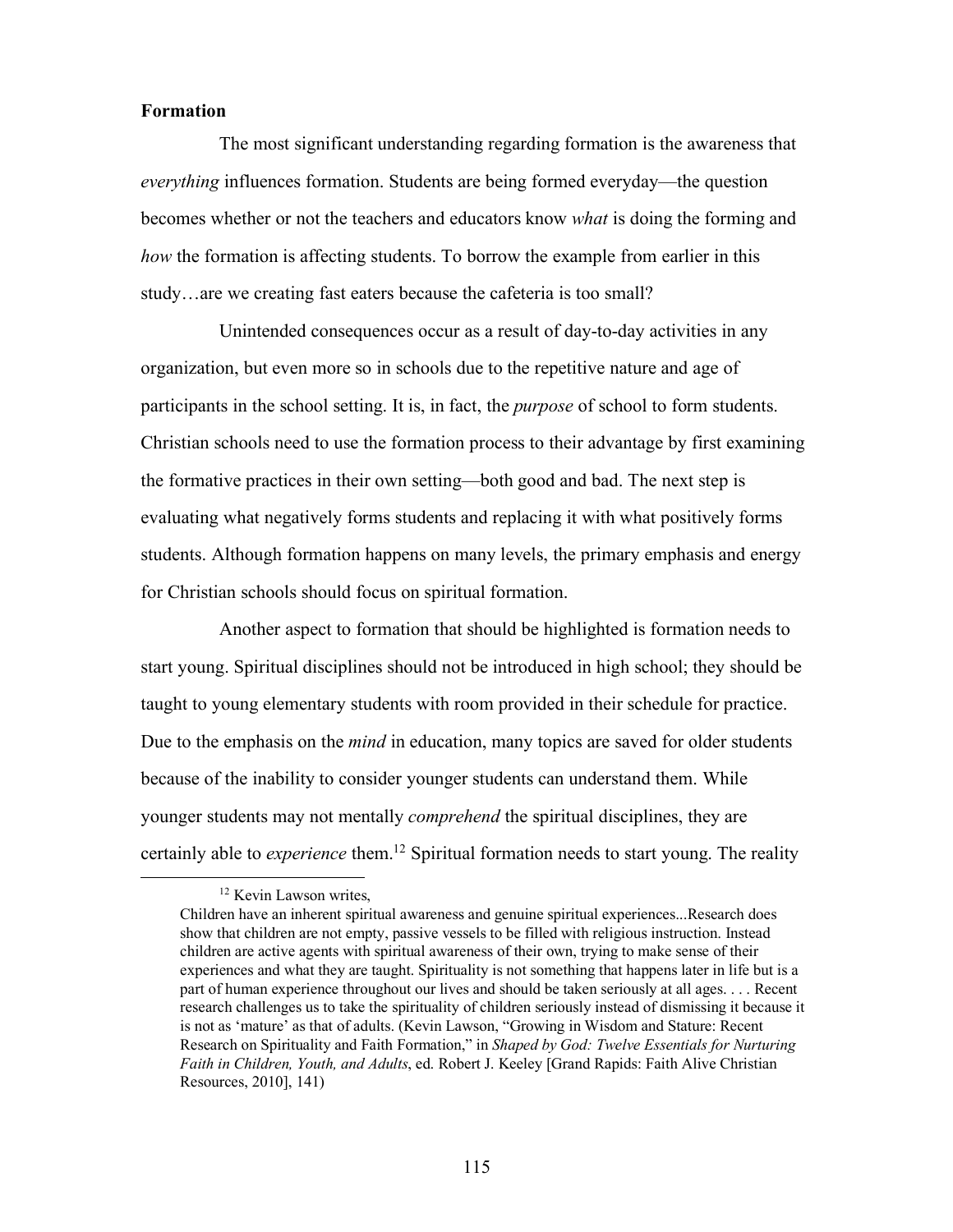is formation *does* start young, educators just need to acknowledge this by making efforts to use it for spiritual development.

## **Story**

There are two aspects of storying within authentic student spiritual transformation. The first aspect is the implementation of the four-act narrative and the second is the benefits of using story as a teaching technique.

The four-act framework provides an avenue with which to connect the individual, school, and cultural stories to God's story. It breaks the overall biblical story down so it can actually be seen and understood as a whole. The four acts invite teachers and students to explore their content within a narrative framework and then determine *how* and *where* their content fits into the larger biblical story. Pearcy states, "Each major worldview has its own metanarrative, its own master story…Christianity, with its pattern of creation, fall, redemption, and glorification [restoration], is a master narrative."13

If we are a storying people then it is essential for Christian educators to both *tell* and *live* the biblical story as well as illustrate how all of life, including the classroom, can be viewed through this grand story. Erdvig's use of additional words for each act is very helpful: creation/ought, fall/is, redemption/can, and restoration/will.<sup>14</sup> This worldview framework is more powerful when used consistently and in various situations. It is a formative practice that can be implemented in any Christian school at all grades.

Stories are the basis for how humans learn and live. They incite emotions, encourage connections, and provide meaning. So important are stories to human processing, that in the absence of story the mind fills in the gaps. Unfortunately, in Western society stories have been relegated to young children and moral myths. However, with innovations like Audible, podcasts, and TED Talks, the power and use of

 <sup>13</sup> Pearcey, *Total Truth*, 145.

<sup>14</sup> Roger C. S. Erdvig, *Beyond Biblical Integration: Immersing You and Your Students in a Biblical Worldview* (Manitou Springs, CO: Summit Ministries, 2020), 49-52.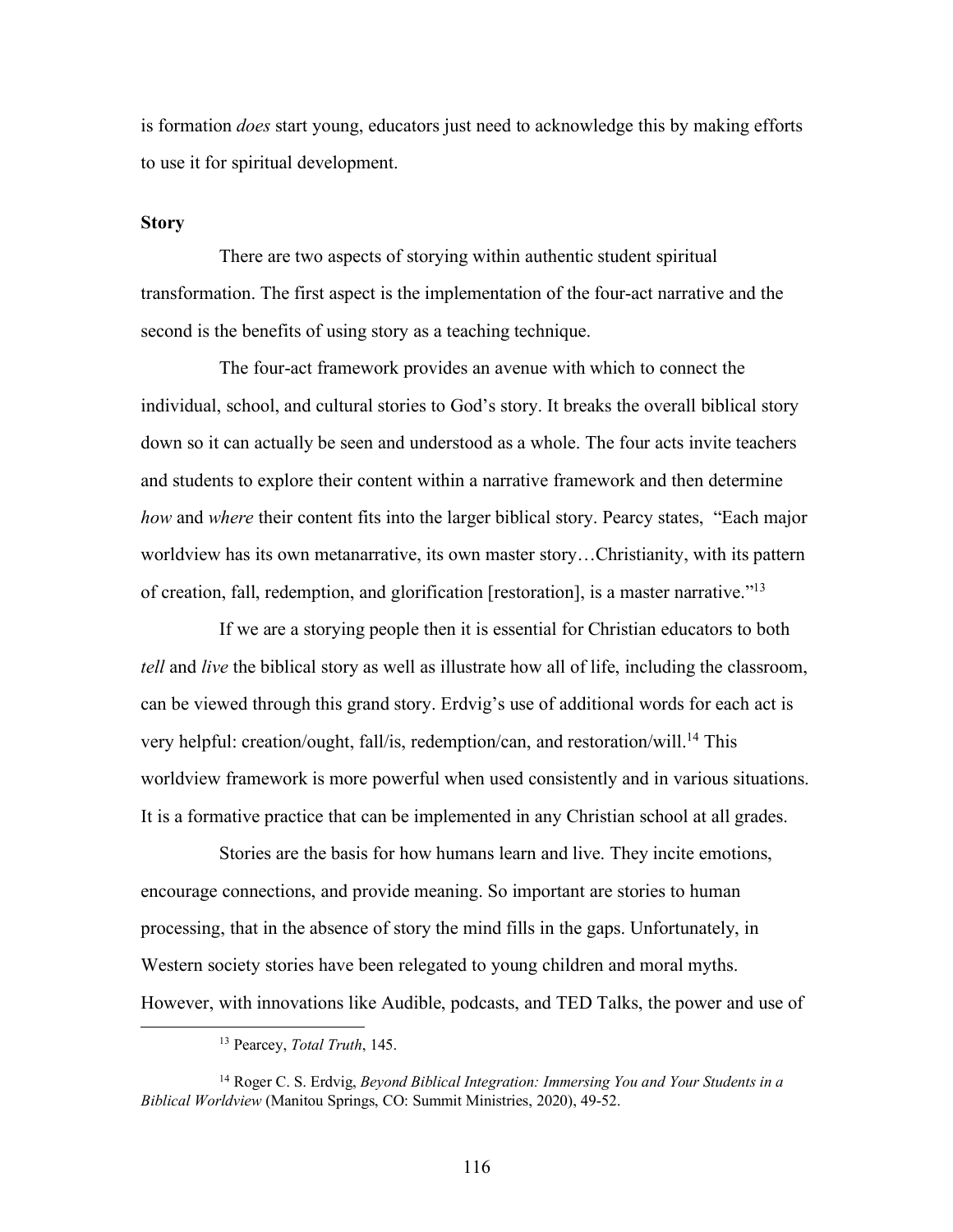stories has been rejuvenated. Educators should test the use of stories in their own classrooms, regardless of student age; the power of story will speak for itself.

# **Conclusion**

Education is at a crossroads. The "old" way of doing school is not producing the learning and students for current and future cultures. Major innovation is required if our country's educational system will produce viable results. Unfortunately, positive change is still change, and by our very nature we resist change. Viewing and treating education differently will take bravery and resolve that there *is* a better way. Things may get worse before they get better, and Christian schools need to be prepared for the consequences and convinced change is the best for teachers and students.

John Hull describes what is at stake,

Will we persist in thinking that Christian education must be different by intent, or should we be content with difference as a consequence only? If the ultimate test for Christian education rests with its fidelity to Scripture rather than adding to or being fundamentally different from the status quo, then we must figure out what faithful education looks like at the school level. It seems probable to me that a faithful education can express itself in many ways. If faith is another word for biblical perspective, then we need more and better examples of what teachers and students actually 'see,' 'hear,' 'know,' and 'do' by faith. Should the impact of faith result in transforming, healing, cleansing, sorting, affecting, affirming, deepening, focusing, separating, and prioritizing, then we must be able to show how in our teaching, curriculum planning, student evaluations, goal selection, and in the way we structure the school situation. If we cannot describe faithful education in these concrete terms, Christian perspective will continue to perform like bookends—God talk will appear at the beginning and end of lessons, units, courses and school years, but what lies in between will remain largely unaffected.<sup>15</sup>

There has never been a better time to overhaul *everything* we do – including how to raise children to love and obey Jesus. This is no easy task, and the enemy will be reluctant to give up conquered territory. But there is no higher calling than fighting for the hearts and minds of generations to truly know the Trine God.

 <sup>15</sup> John E. Hull, "Aiming for Christian Education, Settling for Christians Educating: The Christian School's Replication of a Public School Paradigm," *Christian Scholar's Review* 32, no. 2 (Winter 2003): 222-23.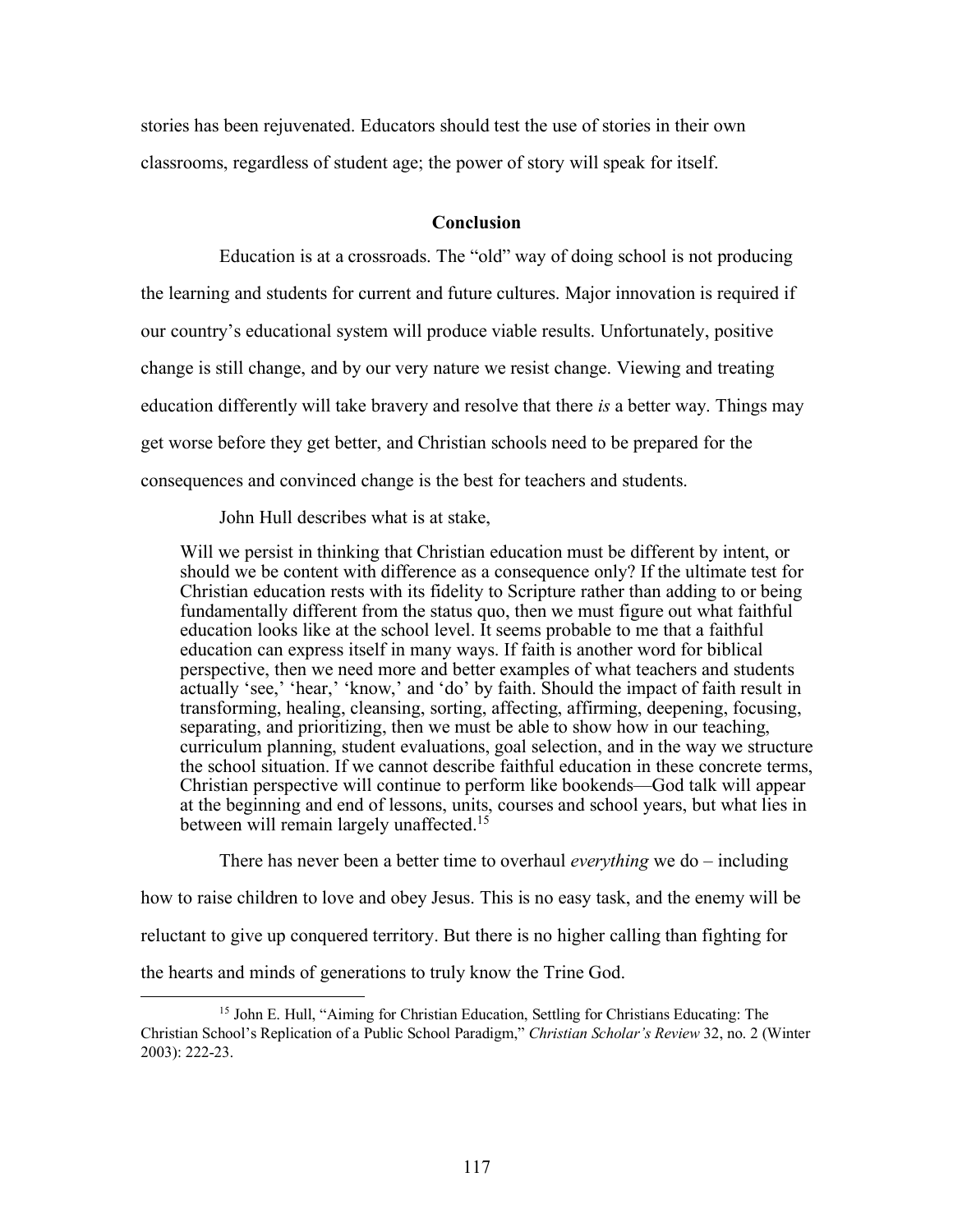## APPENDIX 1

## BOOK RECOMMENDATIONS

## **Philosophy**

MacCullough, Martha. *By Design: Developing a Philosophy of Education Informed by a Christian Worldview*. Langhorne, PA: Carin University, 2013.

#### **Worldview**

- Morrow, Jonathan. *Think Christianly: Looking at the Intersection of Faith and Culture*. Grand Rapids: Zondervan, 2011.
- Sire, James W. *Naming the Elephant: Worldview as a Concept*. 2nd ed. Downers Grove, IL: InterVarsity, 2015.

#### **Biblical Integration**

- Erdvig, Roger C. S. *Beyond Biblical Integration: Immersing You and Your Students in a Biblical Worldview*. Manitou Springs, CO: Summit Ministries, 2020.
- Neff, Joe. *Building Biblical Worldview: The Three Loves*. Little Rock, AR: Rooted Schools, 2016.

#### **Teachers**

- Aguilar, Elena. *Onward: Cultivating Emotional Resilience in Educators*. San Francisco: Jossey-Bass, 2018.
- Miller, Rex, Bill Latham, Kevin Baird, and Michelle Kinder. *WHOLE: What Teachers Need to Help Students Thrive.* Hoboken, NJ: Jossey-Bass, 2020.

#### **Learners**

- Barna Group and Impact 360 Institute. *Gen Z: The Culture, Beliefs and Motivations Shaping the Next Generation*. N.p: Barna Group, 2018.
- Trueman, Carl R. *The Rise and Triumph of the Modern Self: Cultural Amnesia, Expressive Individualism, and the Road to Sexual Revolution*. Wheaton, IL: Crossway, 2020.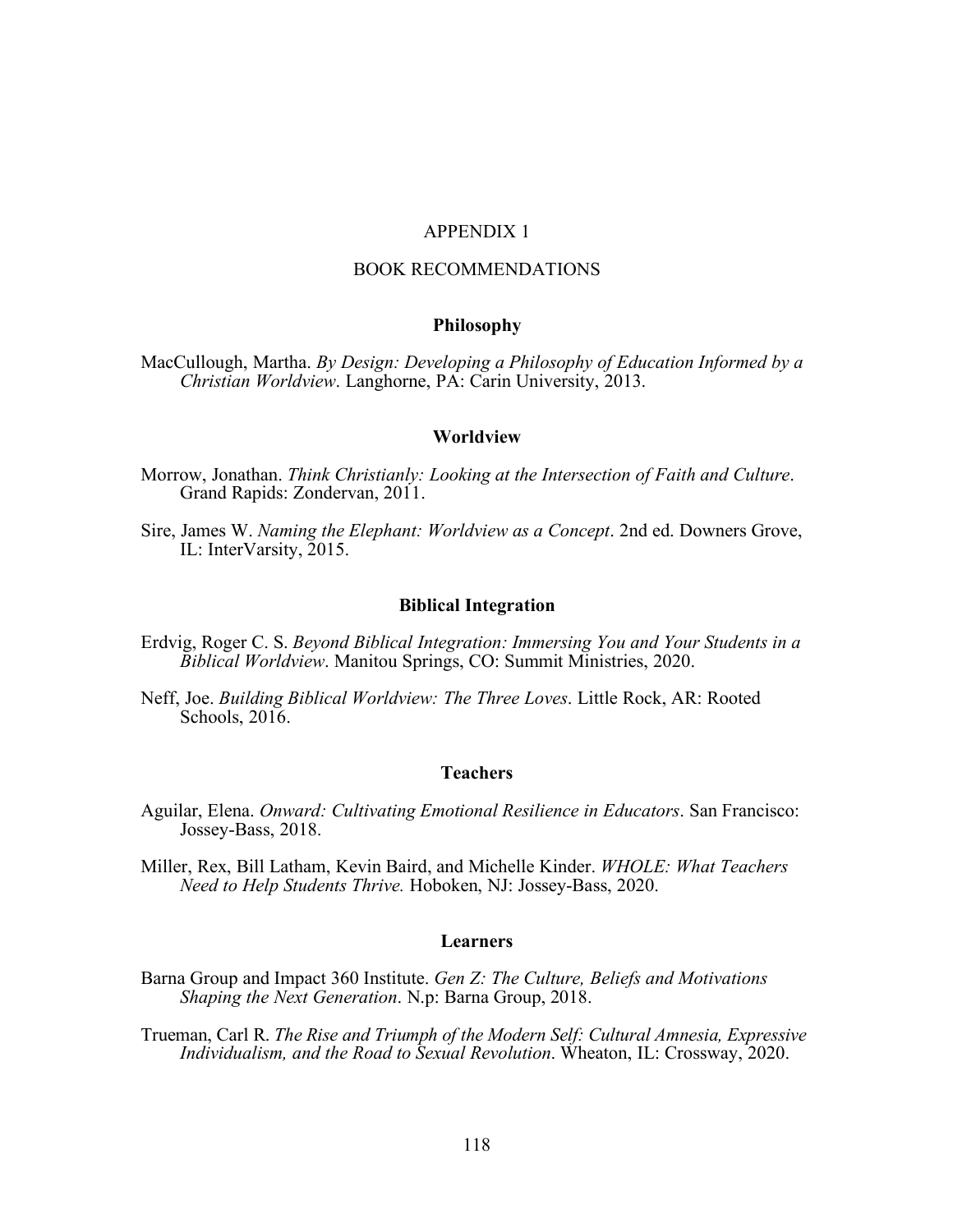# **Formation**

- Hendricks, Michel, and Jim Wilder. *The Other Half of Church: Christian Community, Brain Science, and Overcoming Spiritual Stagnation*. Chicago: Moody, 2020.
- McCracken, Brett. *The Wisdom Pyramid: Feeding Your Soul in a Post-Truth World*. Wheaton, IL: Crossway, 2021.
- Smith, James K. A. *You Are What You Love: The Spiritual Power of Habit*. Grand Rapids: Brazos Press, 2016.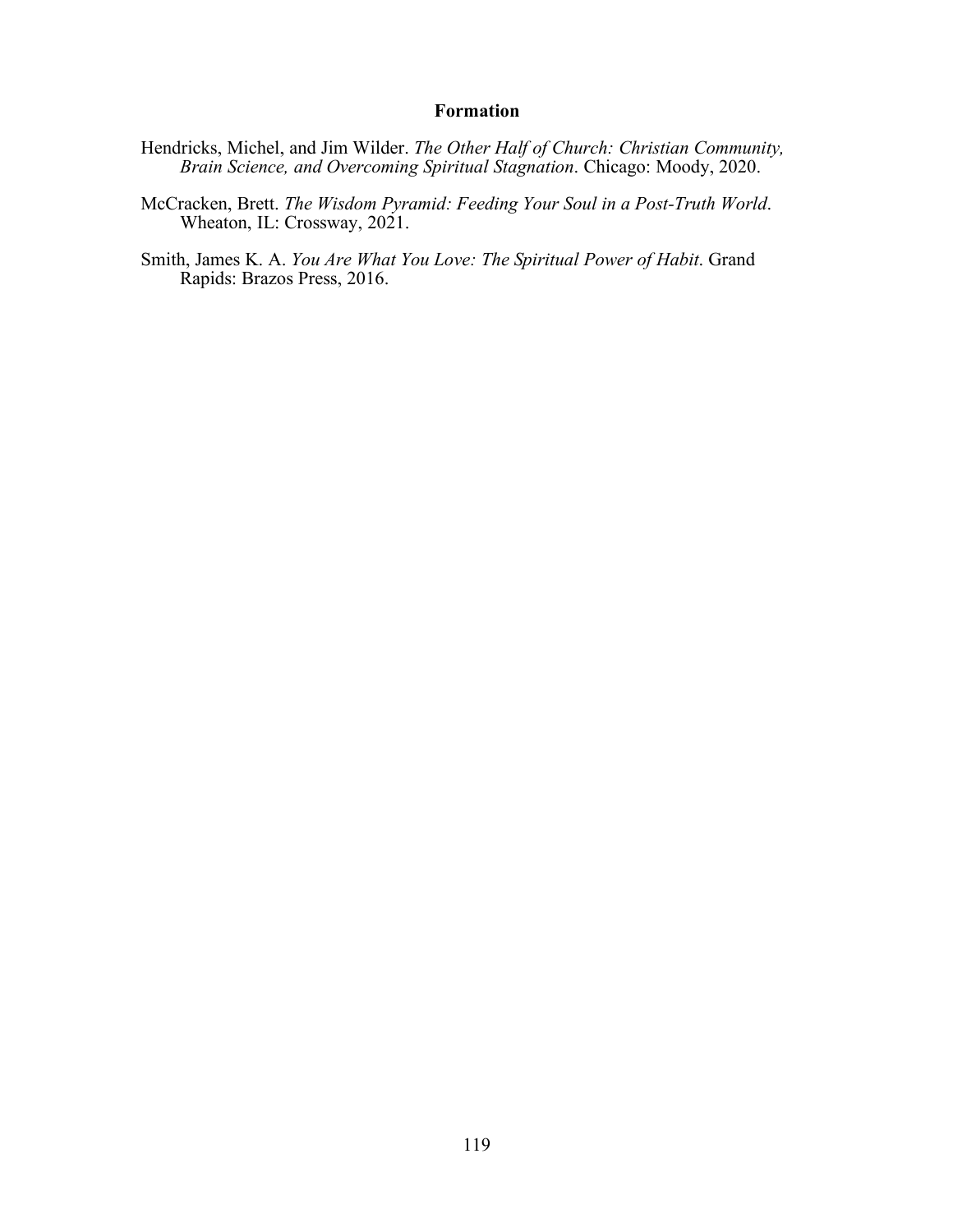# APPENDIX 2

## SMALL TEACHINGS FOR CLASSROOM TEACHERS

This appendix is designed specifically for classroom teachers and is formatted "small teaching" style.<sup>1</sup> Teachers are so inundated with information, ideas, initiatives, and requirements it often either overwhelms the teacher with "paralysis of analysis" or pushes the teacher to exhaustion from the tyranny of perfection. What follows are ten bite-sized suggestions teachers can implement immediately for increasing authentic student spiritual transformation in their classroom.

- 1. Introduce Erdvig's four-act biblical metanarrative (creation/ought, fall/is, redemption/can, and restoration/will) and practice with students by placing different topics, issues, and situations within the biblical story. As class topics and new material surfaces, discuss it in relation to the biblical metanarrative.
- 2. Find one way to use (a) story to replace a teaching segment, begin a unit, or synthesize new information. Even  $12<sup>th</sup>$  grade students will enjoy a story (made up, read from a book, or personal from the teacher) that is intended for younger audiences. If it relates, they will appreciate it.
- 3. Arrive to school a few minutes early (or stay a few minutes late) with the expressed purpose of praying over your classroom and for your students. Walk around your classroom and stop at each seat praying for the student(s) that fill(s) it each day. Pray for the aroma of Jesus to penetrate your space.

<sup>&</sup>lt;sup>1</sup> *Small Teaching: Everyday Lessons from the Science of Learning* by James Lang emphasizes small teaching activities that boost and energize student learning. I use this style to present ideas to teachers that are not overwhelming and can be used in the classroom within days. James M. Lang, *Small Teaching: Everyday Lessons from the Science of Learning* (San Francisco: Jossey-Bass, 2016).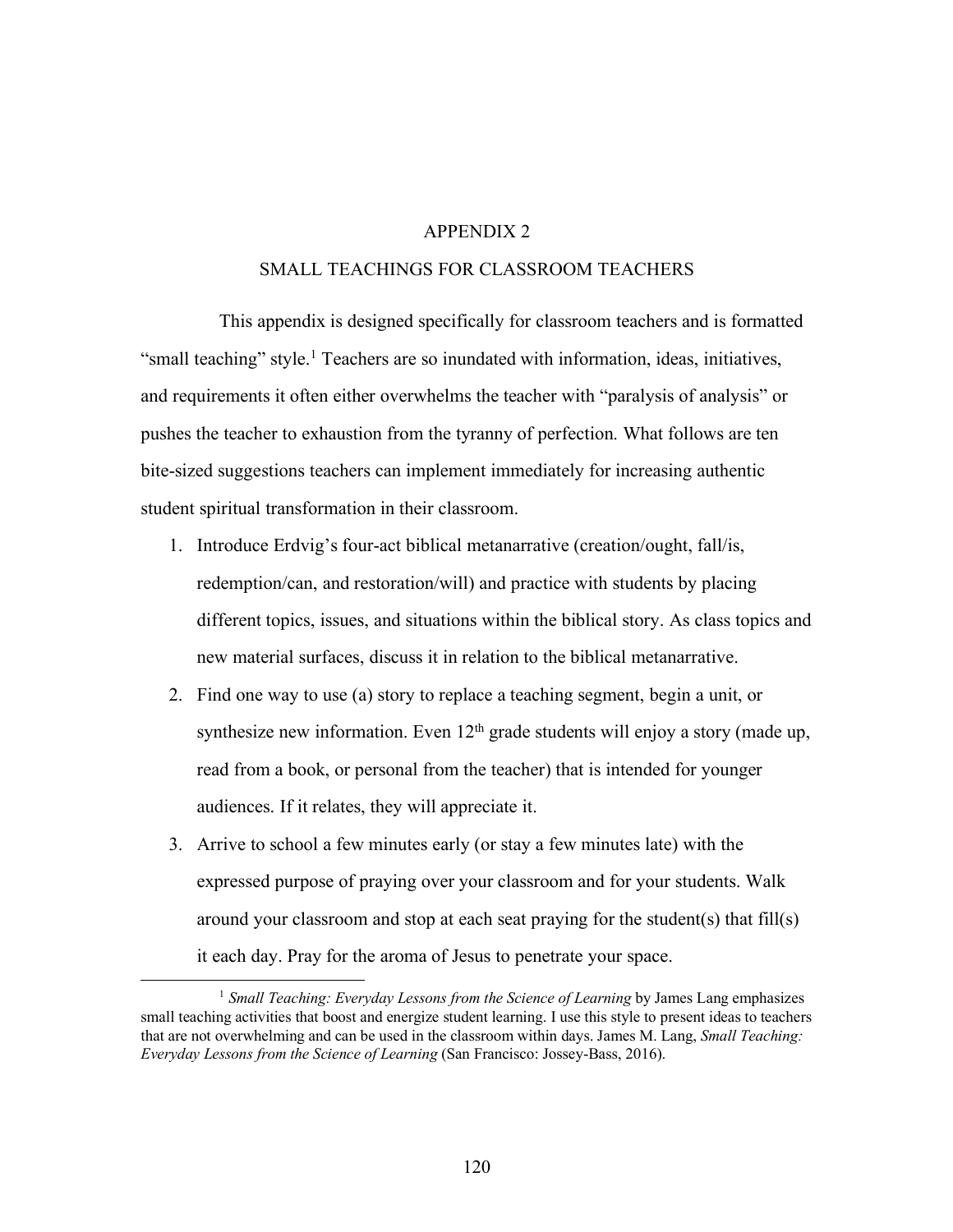- 4. Practice imagining of your classroom through the lens of hospitality. What would change if you saw yourself as the host, and your students as guests?
- 5. Examine the times you might be practicing dualism. Think through your day or week and focus on times you might *silo* anything biblical. For instance, not discussing biblical or spiritual topics outside of "Bible time," not bringing up chapel or Bible curriculum during *academic* time; treating academics more importantly than character formation; rewarding students for outward behavior without regard to motives or intentions.
- 6. Think of ways to creatively teach and add spiritual practices to your classroom. When you pray, let your prayer be authentic, spontaneous, and relevant; allow students to go to a predetermined place in your room to pray by themselves; teach your students to "look" for God throughout their day and talk about it; teach your students about meditation and quiet breaks and lead the class through them regularly.
- 7. Teach the biblical definition of joy and allow joy to be the prevalent emotion in your classroom despite the ups and downs of life. Practice celebrating small victories; seek and model gratitude; allow students to pray for each other; encourage healthy competition for students *with themselves,* not other students; illustrate and model through your own actions that feelings like love, friendship, encouragement, forgiveness, etc. are not finite that will one day run out—but there is always more, and we are able to give freely and generously.
- 8. Create an "image bearer" classroom where each student is taught the value of one another through a biblical lens, celebrating diversity, differences, uniqueness, and giftings as well as our likenesses.
- 9. Work diligently to know and love your students well. Seek to learn at least one new thing about each student every week; ask about their lives outside of school;

121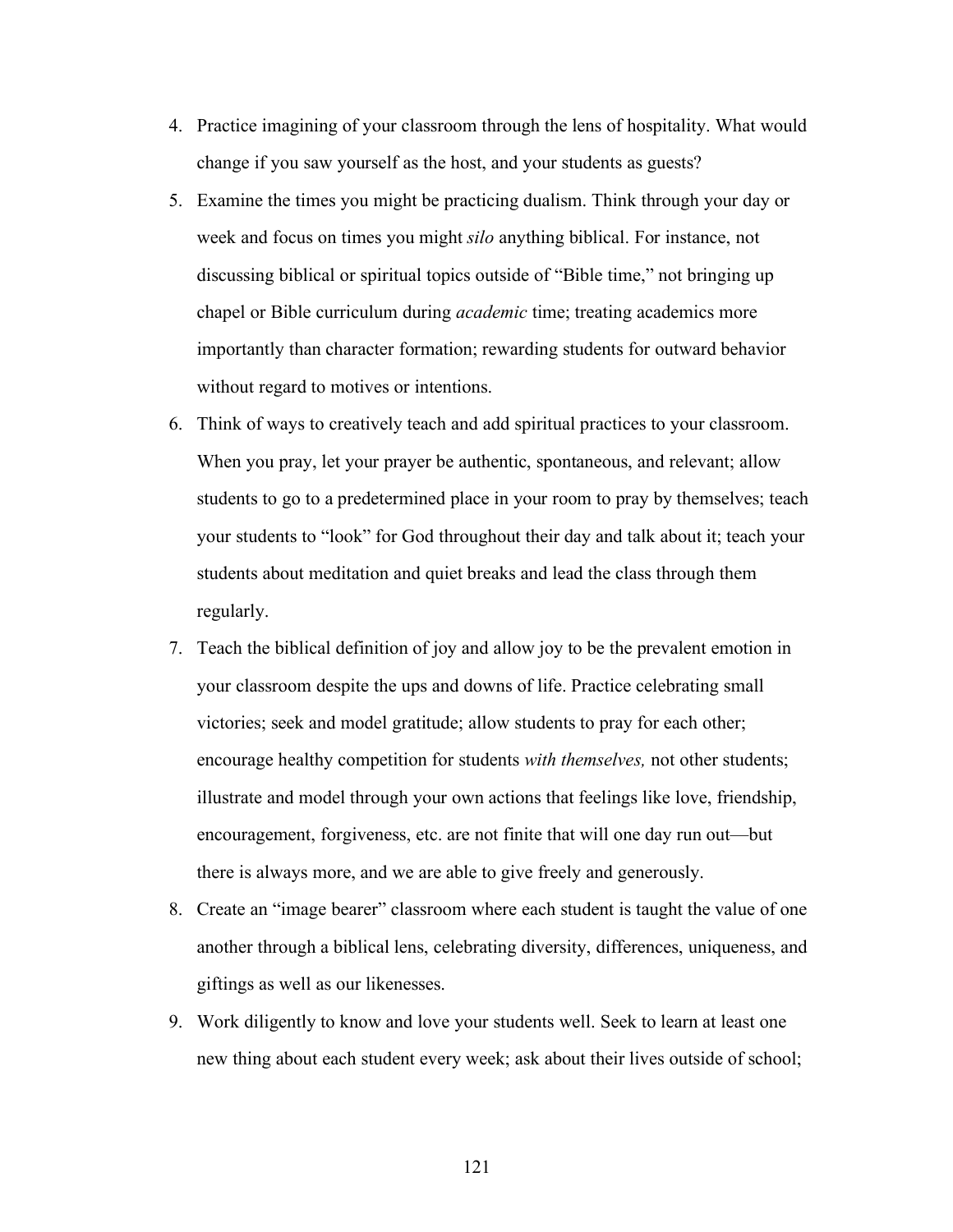let them know you thought about them when you were not together; pray for them privately and publicly; laugh and smile and celebrate them.

10. Make your relationship with Jesus the most important part of your life. Strive to grow, study, pray, gather, and live more in his likeness every day. There is nothing that will spiritually transform your students more than this.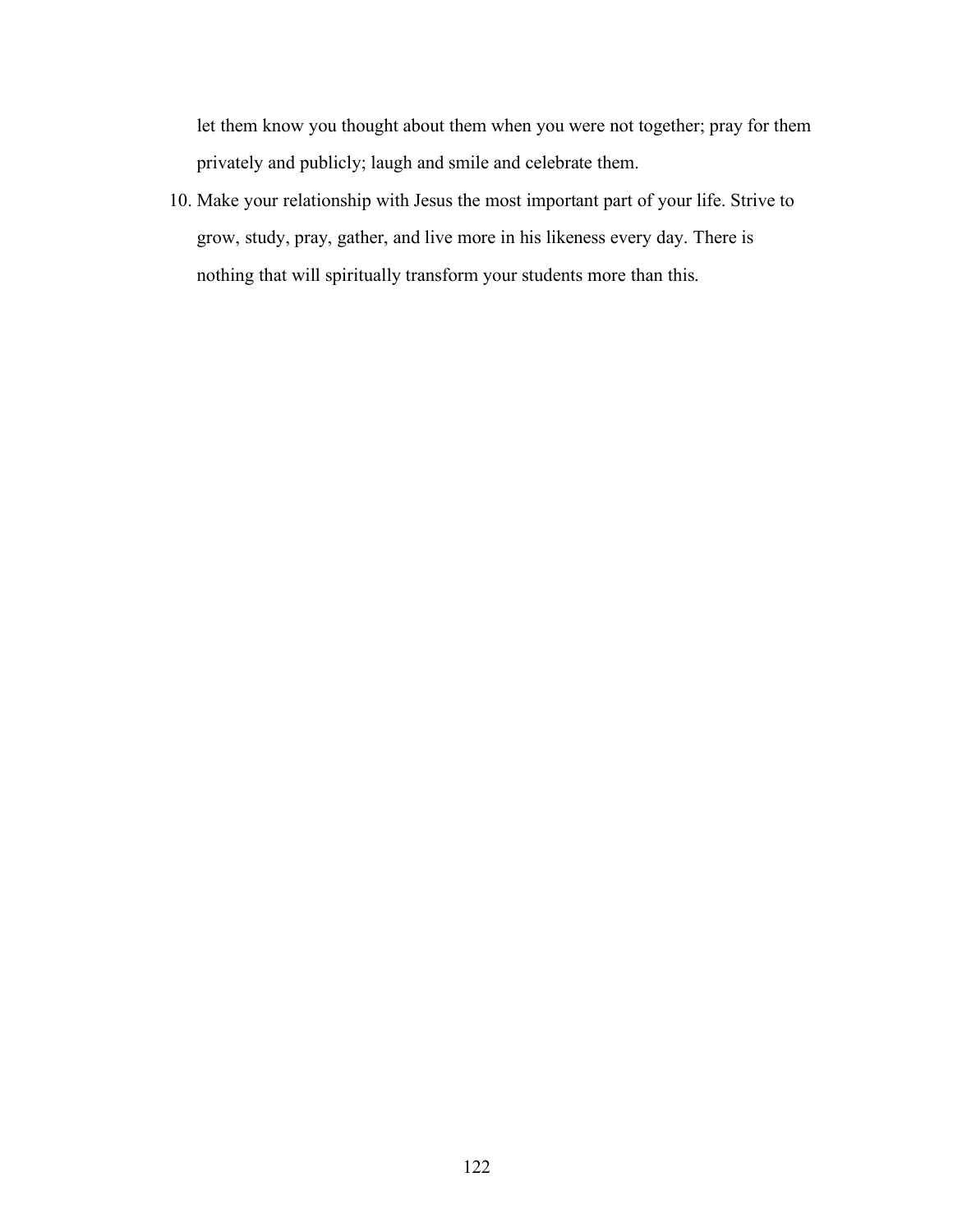#### BIBLIOGRAPHY

- Aguilar, Elena. *Onward: Cultivating Emotional Resilience in Educators*. San Francisco: Jossey-Bass, 2018.
- Allberry, Sam. *Is God Anti-Gay? And Other Questions about Homosexuality, the Bible and Same-Sex Attraction*. Epsom, Surrey, England: Good Book, 2015.
- Badley, Ken. "The Faith and Learning Integration Movement in Christian Higher Education: Slogan or Substance?" *Journal of Research on Christian Education* 3, no. 1 (1994):  $13-33$ .
- Barna, George. "Survey Reveals That Fewer Adults Have A Biblical Worldview Now Than Two Years Ago." October 18, 2018. https://www.georgebarna.com/research/ 7622/survey-reveals-that-fewer-adults-have-a-biblical-worldview-now-than-twoyears-ago.
- Barna Group. "Changes in Worldview Among Christians over the Past 13 Years." March 9, 2009. https://www.barna.com/research/barna-survey-examines-changes-inworldview-among-christians-over-the-past-13-years/.

\_\_\_\_\_\_\_\_. "Five Trends Shaping the Next Season of Next Gen Discipleship." August 19, 2020. https://www.barna.com/research/five-themes-to-frame-next-gen-discipleship/.

- Barna Group and Impact 360 Institute. *Gen Z: The Culture, Beliefs and Motivations Shaping the Next Generation*. N.p.: Barna Group, 2018.
- Bertrand, J. Mark. *Rethinking Worldview: Learning to Think, Live, and Speak in This World*. Wheaton, IL: Crossway, 2007.
- Blevins, Dean. "Transformational Teaching Insights from Neuroscience." *Christian Education Journal* 10, nos. 2-3 (2013): 407-23.
- Boston Latin School. "BLS History." Accessed December 21, 2020. https://www.bls.org/ apps/pages/index.jsp?uREC\_ID=206116&type=d
- Brackett, Marc A. *Permission to Feel*. New York: Celadon Books, 2019.
- Brooker, Shaun. "Becoming More Christian in Christian Schools." Association of Christian Schools International, December 10, 2019. https://blog.acsi.org/spiritual-<br>practices.
- Bucci, Wilma. "Multiple Code Theory and the Psychoanalytic Process: A Conversation between Wilma Bucci and Eslee Samberg," *New York Psychoanalytic Society & Institute*, January 8, 2019. https://nypsi.org/events/multiple-code-theory-and-the-<br>psychoanalytic-process/.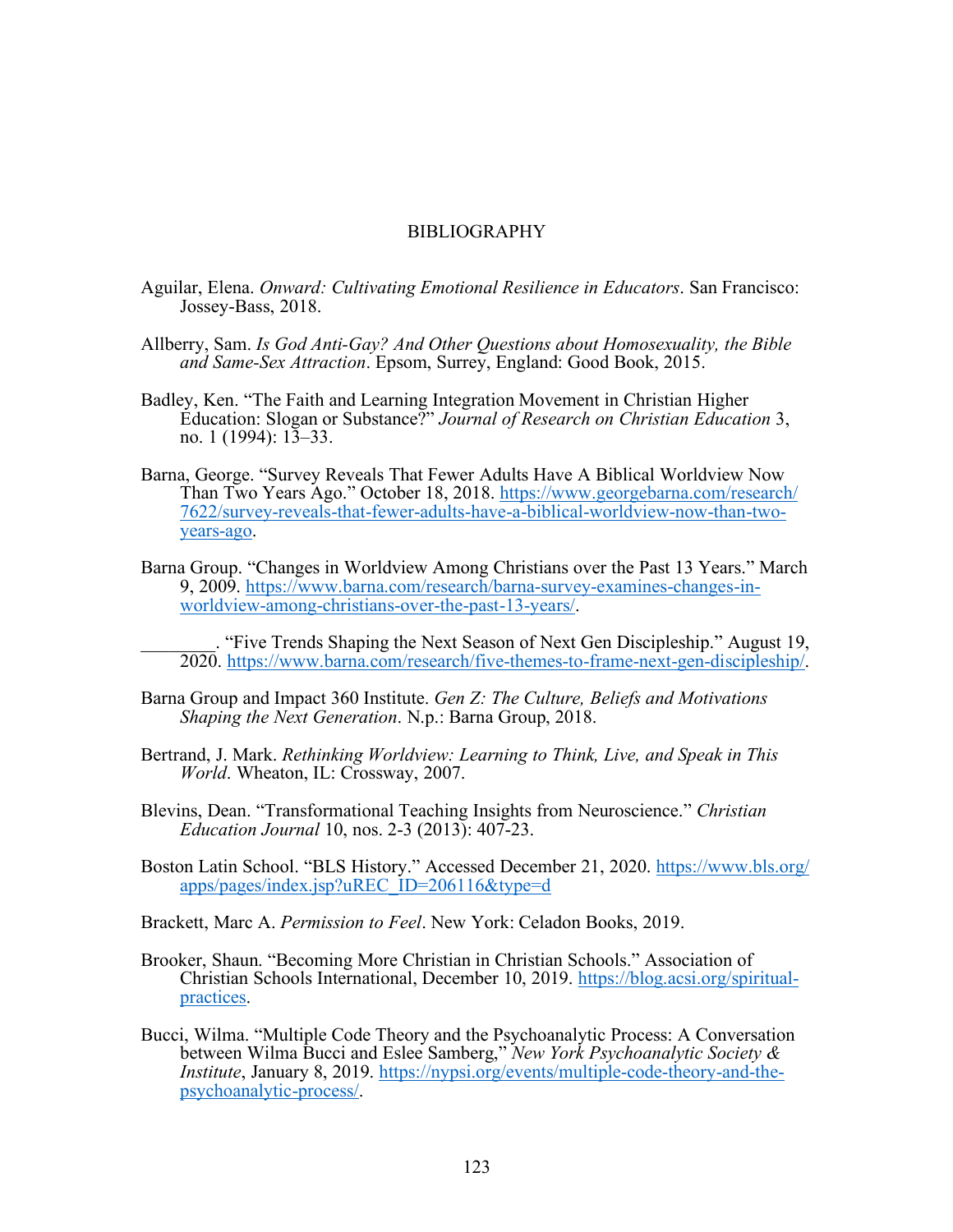- Bufford, Rodger K., Randall Lehmann Sorenson, Kimberly R. Derflinger, and Mark R. McMinn. "National Collaborative Research on How Students Learn Integration: Final Report." *Faculty Publications—Grad School Clinical Psychology*. Paper 55, 2004: 355-65. https://digitalcommons.georgefox.edu/gscp\_fac/55.
- Burton, Larry D., and Constance C. Nwosu. "Student Perceptions of the Integration of Faith, Learning, and Practice in a Selected Education Course." Research presented at the Biennial Symposium of the Coalition of Christian Teacher Educators, Grand Rapids, May 24, 2002. Accessed January 28, 2021. https://files.eric.ed.gov/ fulltext/ED476074.pdf.
- Chadwick, Ronald P. *Christian School Curriculum: An Integrated Approach*. Winona Lake, IN: BMH Books, 1990.
- Christian Academy School System. Accessed December 11, 2020. https://caschools.us/.
- Cornett, Claudia E., and Phi Delta Kappa Educational Foundation. *Learning Through Laughter . . . Again*. Bloomington, IN: ERIC Clearinghouse, 2001.
- Cron, Lisa. *Wired for Story: The Writer's Guide to Using Brain Science to Hook Readers from the Very First Sentence*. New York: Ten Speed Press, 2012.
- Dockery, David S., and Trevin Wax, eds. *Christian Worldview Handbook*. Nashville: B & H, 2019.
- Eberhardt, Jennifer L. *Biased: Uncovering the Hidden Prejudice That Shapes What We See, Think, and Do*. New York: Viking, 2019.
- Eckel, Mark, G. Tyler Fischer, Troy W. Temple, Michael S. Wilder. *Perspectives on Your Child's Education: 4 Views*. Edited by Timothy Paul Jones. Nashville: B & H, 2009.
- Edlin, Richard J. *The Cause of Christian Education.* Colorado Springs: National Institute for Christian Schools, 1999.
- Erdvig, Roger C. S. *Beyond Biblical Integration: Immersing You and Your Students in a Biblical Worldview*. Manitou Springs, CO: Summit Ministries, 2020.
- Estep, James Riley, Michael J. Anthony, and Gregg R. Allison. *A Theology for Christian Education*. Nashville: B & H, 2008.
- Estrilla, Kris. "The Defining Characteristics of Generation Z." *Extreme Reach*, July 30,  $z/\nmid\!\!\pm\!\!\sim$ :text=An%20ethical%2C%20morally%20serious%20generation,ones%20for% 20marketers%20to%20understand.
- Fernhout, Harry. "Christian Schooling: Telling a World View Story." In *The Crumbling edited by Ian lambert and Suzanne Mitchell, 75–98. Sydney, Australia: CSAC, 1997.*
- Finn, Donald, James Swezey, and Debra Warren. "Perceived Professional Development Needs of Teachers and Administrators in PS-12 Christian Schools." *Journal of Research on Christian Education* 19, no. 1 (2010): 7–26.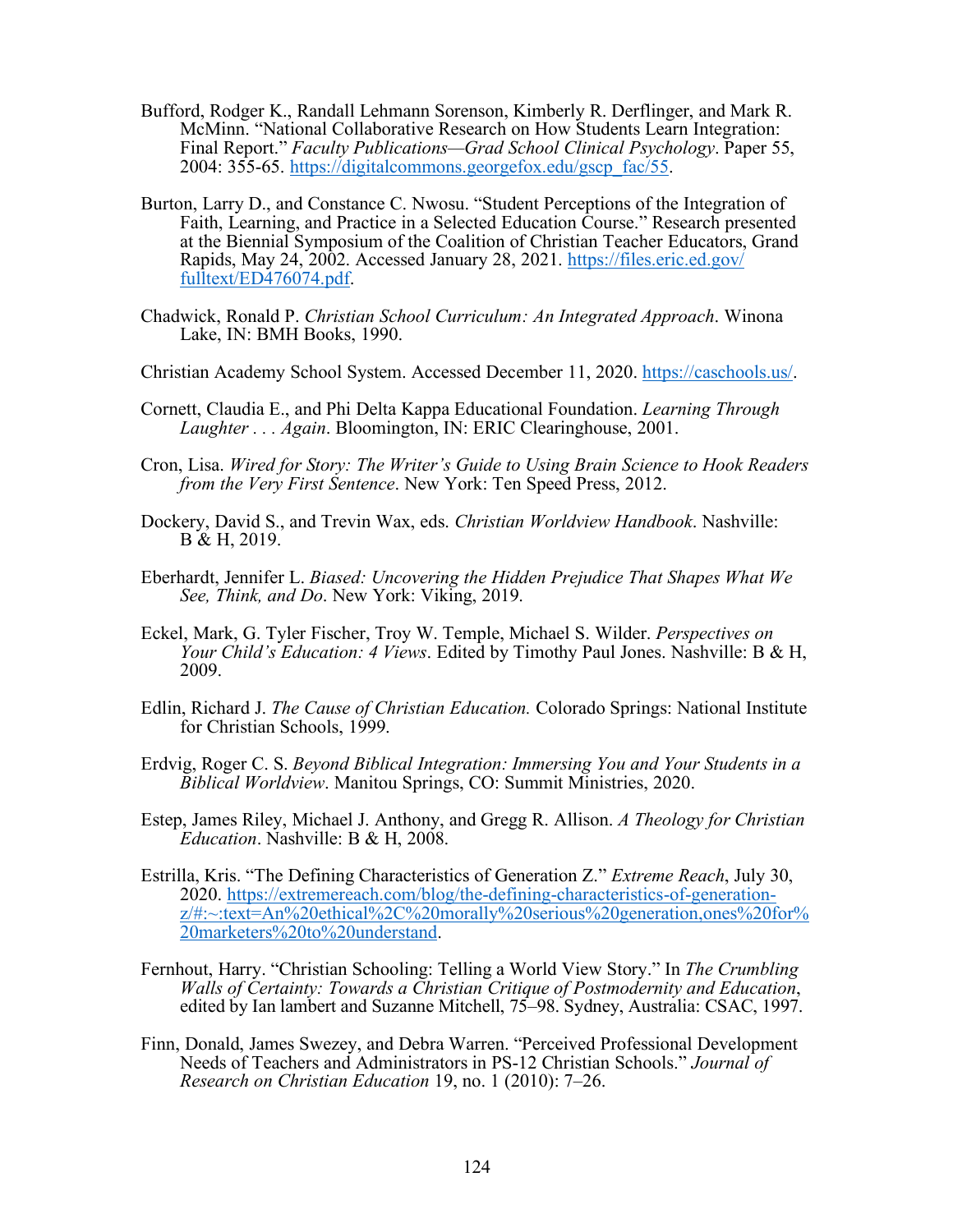- Fowler, Stuart. "Unearthing Gifts with Multiple Intelligences and Other Tools." In *The Crumbling Walls of Certainty: Towards a Christian Critique of Postmodernity and Education,* edited by Ian Lambert and Suzanne Mitchell, 136-53. Sydney, Australia: CSAC, 1997.
- Fritscher, Lisa. "Object Relations Theory and the Mom Factor." December 3, 2020. https://www.verywellmind.com/what-is-object-relations-theory-2671995.
- Gaebelein, Frank Ely. *The Pattern of God's Truth: Problems of Integration in Christian Education*. New York: Oxford University Press, 1968.
- Gallagher, Ann L. "The Impact of Coaching on Teachers' Application of Biblically Integrated Instruction." PhD diss., Columbia International University, 2016.
- Gangel, Kenneth O. "Integrating Faith and Learning: Principles and Process." *Bibliotheca Sacra* (June 1978): 99-108.
- The Glossary of Education Reform. "About." Accessed December 29, 2020. edglossary.org/about/.

\_\_\_\_\_\_\_\_. "Hidden Curriculum." July 13, 2015. https://www.edglossary.org/hiddencurriculum/.

\_\_\_\_\_\_\_\_. "Professional Development." August 29, 2013. https://www.edglossary.org/ professional-development/.

- Graham, Donovan L. *Teaching Redemptively: Bringing Grace and Truth into Your Classroom*. 2nd ed. Colorado Springs: Purposeful Design, 2009.
- Hall, M. Elizabeth Lewis, Jennifer S. Ripley, Fernando L. Garzon, and Michael W. Mangis. "The Other Side of the Podium: Student Perspectives on Learning Integration." *Journal of Psychology and Theology* 37, no. 1 (2009): 15-27.
- Hall, Todd W. "Christian Spirituality and Mental Health: A Relational Spirituality Paradigm for Empirical Research." *Journal of Psychology and Christianity* 23, no. 1  $(2004): 66-81.$

\_\_\_\_\_\_\_\_. "Psychoanalysis, Attachment, and Spirituality Part II: The Spiritual Stories We Live By." *Journal of Psychology and Theology* 35, no. 1 (2007): 29–42.

- Hayes, Kelly. *Every Bush Is Burning: A Practical Theology for Biblical Integration*. N. p.: self-published, 2017.
- Hayes, Kelly Nathaniel. "Equipping Teachers for Biblical Integration at the King's Academy in Florence, South Carolina." DEdMin project, The Southern Baptist Theological Seminary, 2018.

Hendricks, Howard G. *Teaching to Change Lives*. Sisters, OR: Multnomah, 1987.

Hendricks, Michel, and Jim Wilder. *The Other Half of Church: Christian Community, Brain Science, and Overcoming Spiritual Stagnation*. Chicago: Moody, 2020.

\_\_\_\_\_\_\_\_. "Spirituality at a Crossroads." *Biola Magazine*, 2010.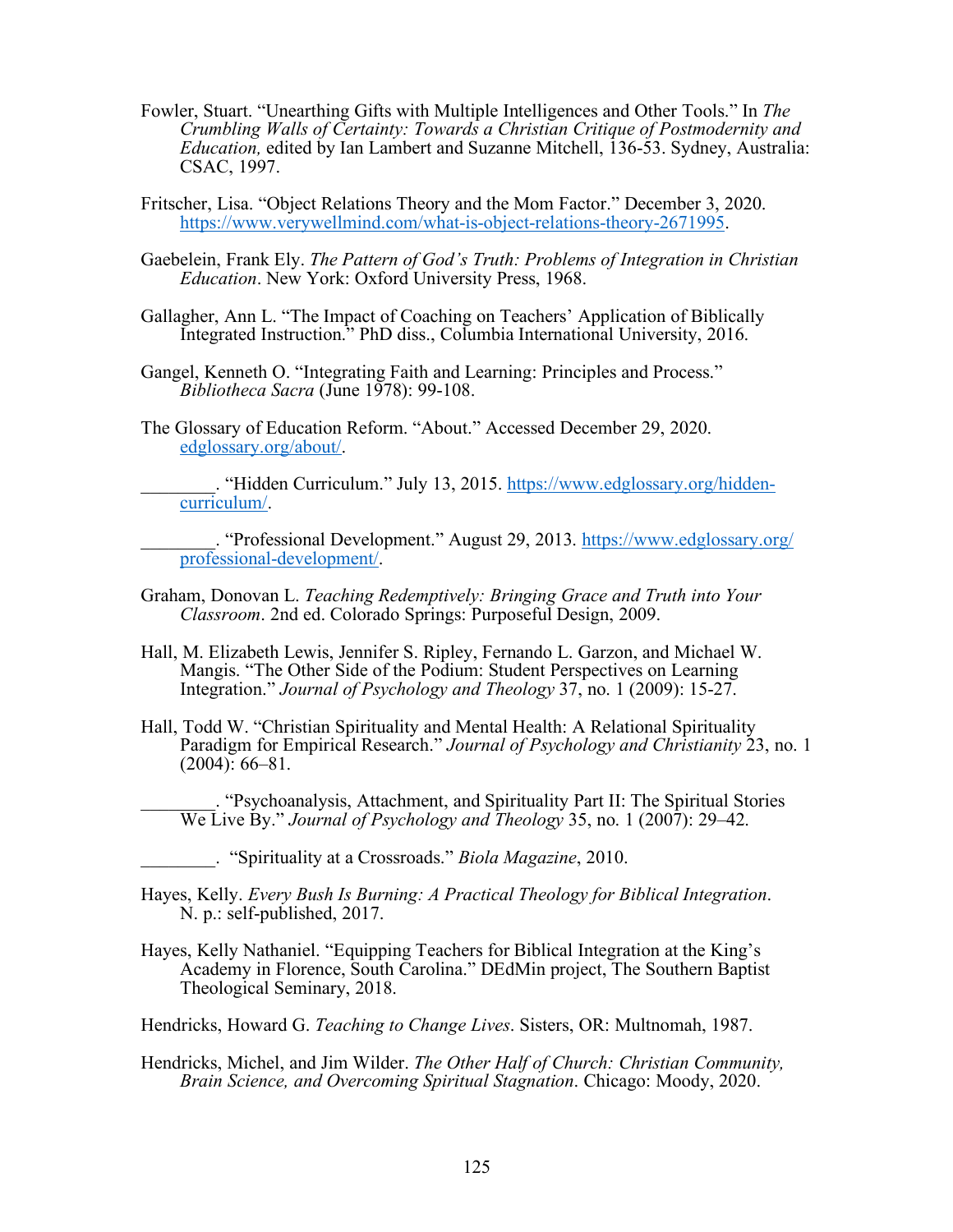- Hess, Carol Lakey. "Educating in the Spirit." *Religious Education* 86, no. 3 (Summer 1991): 383–98.
- Holmes, Arthur Frank. *All Truth Is God's Truth*. Grand Rapids: Eerdmans, 1977.
- Holston, Sam. "Why I'm Learning Neuroscience Through Stories." *The Startup*, October 7, 2019. https://medium.com/swlh/why-im-learning-neuroscience-through-storiesbe8b17a9a773.
- Horton, Ronald A., ed. *Handbook of Christian Education*. Greenville, SC: BJU Press, 2017.
- Hull, John E. "Aiming for Christian Education, Settling for Christians Educating: The Christian School's Replication of a Public School Paradigm." *Christian Scholar's Review* 32, no. 2 (Winter 2003): 203–23.

\_\_\_\_\_\_\_\_. "The Gap Between Vision and Action in Christian Education: Part II." *Christian Educators Journal* 44 (April 2005): 23-27.

- Keeley, Robert J., ed. *Shaped by God: Twelve Essentials for Nurturing Faith in Children, Youth, and Adults*. Grand Rapids: Faith Alive Christian Resources, 2010.
- Kendi, Ibram X. *Stamped from the Beginning: The Definitive History of Racist Ideas in America*. New York: Nation Books, 2016.
- Kinnaman, David, and Aly Hawkins. *You Lost Me: Why Young Christians Are Leaving Church—and Rethinking Faith*. Grand Rapids: Baker, 2011.
- Knight, George R. *Philosophy & Education: An Introduction in Christian Perspective*. 4th ed. Berrien Springs, MI: Andrews University Press, 2006.
- Korniejczuk, Raquel I., and Jimmy Kijai. "Integrating Faith and Learning: Development of a Stage Model of Teacher Implementation." *Journal of Research on Christian Education* 3, no. 1 (1994): 79–102.
- Lang, James M. *Small Teaching: Everyday Lessons from the Science of Learning*. San Francisco: Jossey-Bass, 2016.

Lockerbie, D. Bruce. *A Passion for Learning: A History of Christian Thought on Education*. 2nd ed. Colorado Springs: Purposeful Design Publications, 2007.

- Lukianoff, Greg, and Jonathan Haidt. *The Coddling of the American Mind: How Good Intentions and Bad Ideas Are Setting Up a Generation for Failure*. New York: Penguin Press, 2018.
- MacCullough, Martha E. *By Design: Developing a Philosophy of Education Informed by a Christian Worldview*. Langhorne, PA: Carin University, 2013.

\_\_\_\_\_\_\_\_. *Undivided: Developing a Worldview Approach to Biblical Integration*. Colorado Springs: Purposeful Design Publications, 2016.

Marrah, Todd R. "The Furnishing the Soul Project: A Portrait of the Spiritual Lives of ACSI Students." EdD diss., Columbia International University, 2009.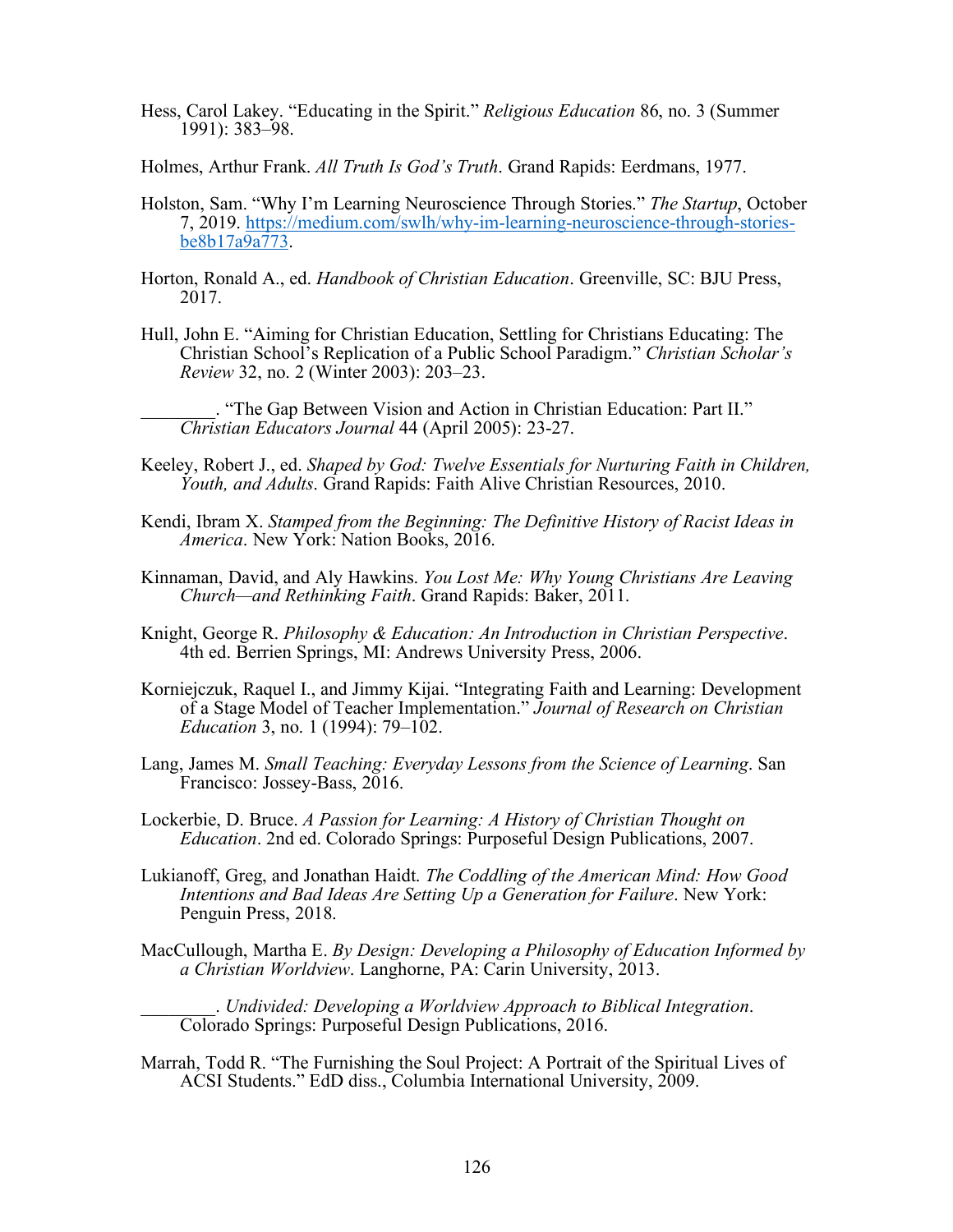- Massey, Karen G. "The Narrative Model for Teaching the Bible." *Review and Expositor* 107 (Spring 2010): 197–206.
- McCracken, Brett. *The Wisdom Pyramid: Feeding Your Soul in a Post-Truth World*. Wheaton, IL: Crossway, 2021.
- McLeod, Saul. "Attachment Theory." *Simply Psychology*, February 5, 2017. https://www.simplypsychology.org/attachment.html.
- Miller, M. Rex, Bill Latham, and Brian Cahill. *Humanizing the Education Machine: How to Create Schools That Turn Disengaged Kids into Inspired Learners*. Hoboken, NJ: John Wiley & Sons, 2017.
- Miller, Rex, Bill Latham, Kevin Baird, and Michelle Kinder. *WHOLE: What Teachers Need to Help Students Thrive.* Hoboken, NJ: Jossey-Bass, 2020.
- Mohler, R. Albert. *We Cannot Be Silent: Speaking Truth to a Culture Redefining Sex, Marriage, & the Very Meaning of Right & Wrong*. Nashville: Nelson Books, 2015.
- Moore, Deborah L. "Most Common Teacher Characteristics That Relate to Intentionality in Student Spiritual Formation." EdD diss., Columbia International University, 2011.
- Moreland, James Porter. *Love Your God with All Your Mind: The Role of Reason in the Life of the Soul*. Rev. and updated ed. Colorado Springs: NavPress, 2012.
- Morrow, Jonathan. "Jonathan Morrow on Building Lasting Faith in Gen Z." Barna Group, July 19, 2018. https://www.barna.com/gen-z-qa-with-jonathan-morrow/.

\_\_\_\_\_\_\_\_. *Think Christianly: Looking at the Intersection of Faith and Culture*. Grand Rapids: Zondervan, 2011.

- Myers, Jeff, Paul Gutacker, and Paige Gutacker. *Cultivate: Forming the Emerging Generation through Life-on-Life Mentoring*. Dayton, TN: Passing the Baton, 2010.
- Neff, Joe. *Building Biblical Worldview: The Three Loves*. Little Rock, AR: Rooted Schools, 2016.
- Overman, Christian, and Don Johnson. *Making the Connections: How to Put Biblical Worldview Integration into Practice*. Puyallup, WA: Biblical Worldview Institute, 2003.
- Palmer, Parker J. *The Courage to Teach: Exploring the Inner Landscape of a Teacher's Life*. 20th anniversary ed. Hoboken, NJ: Jossey-Bass, 2017.
- Pearcey, Nancy. *Total Truth: Liberating Christianity from Its Cultural Captivity*. Study Guide ed. Wheaton, IL: Crossway, 2005.
- Pennings, R., D. Sikkink, A. Berner, C. Smith, M. Berends, J. Dallavis, and S. Skiles. "Cardus Education Survey." 2014. Accessed January 22, 2021. https://www.cardus.ca/research/education/cardus-education-survey/us/.
- Pennings, Ray. "Cardus' Cofounder Ray Pennings on Schooling & Spiritual Development." *Barna Group*, March 19, 2019. https://www.barna.com/schoolingspiritual-development-ray-pennings/.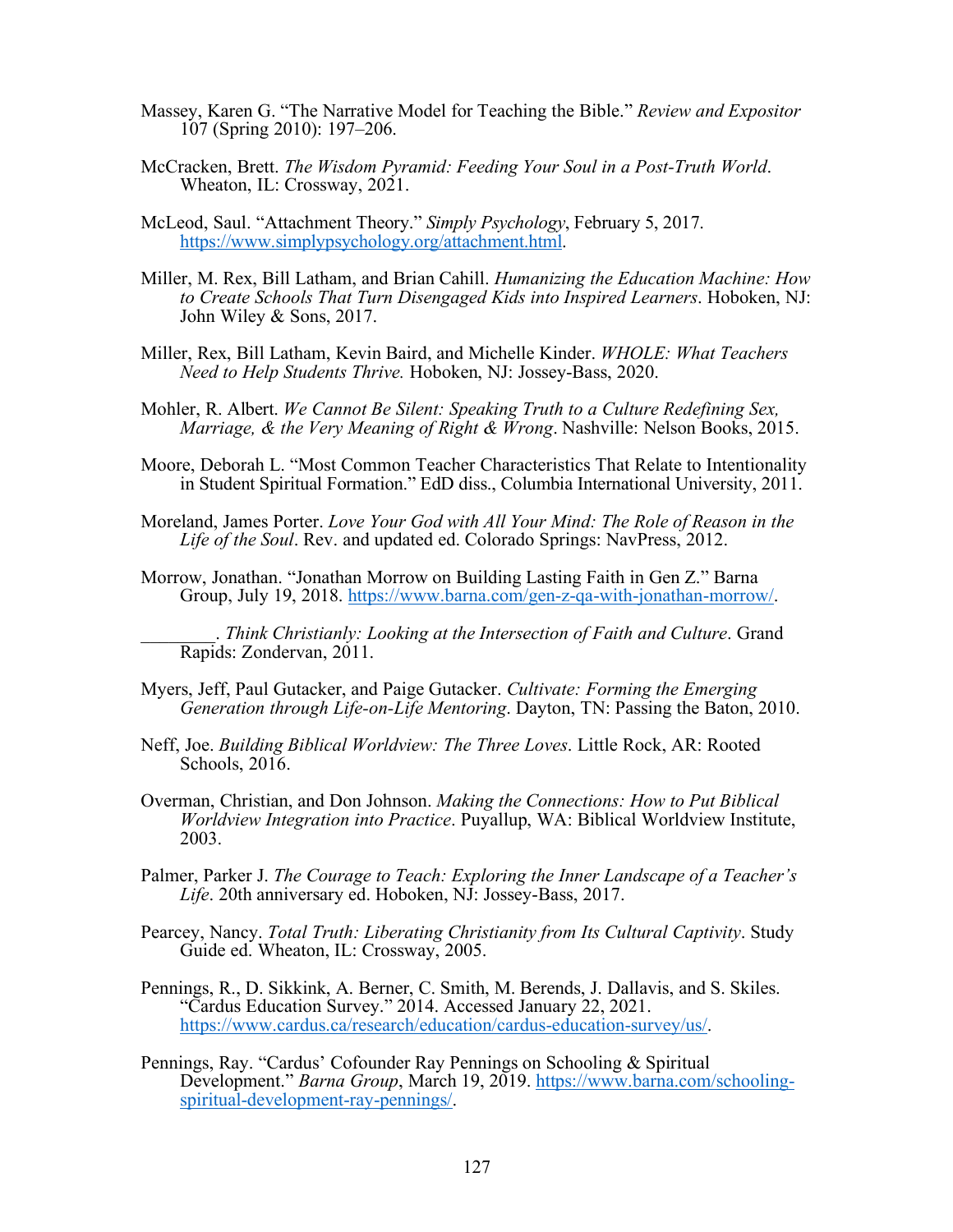- Phillips, W. Gary, William E. Brown, and John Stonestreet. *Making Sense of Your World: A Biblical World View.* 2nd ed. Salem, WI: Sheffield Publishing Co., 2008.
- Platt, David. *A Compassionate Call to Counter Culture in a World of Poverty, Same-Sex Marriage, Racism, Sex Slavery, Immigration, Persecution, Orphans, Abortion, Pornography*. Carol Stream, IL: Tyndale House, 2015.
- Postman, Neil. *The End of Education: Redefining the Value of School*. New York: Knopf, 1995.
- Poythress, Vern S. *The Lordship of Christ: Serving Our Savior All of the Time, in All of Life, with All of Our Heart*. Wheaton, IL: Crossway, 2016.
- Schaeffer, Francis A. *The Francis A. Schaeffer Trilogy: The Three Essential Books in One Volume*. Westchester, IL: Crossway, 1990.
- Schore, Allan N. "Attachment and the Regulation of the Right Brain." *Attachment & Human Development* 2, no. 1 (April 2000): 23–47.
- Schultz, Glen. *Kingdom Education: God's Plan for Educating Future Generations*. Nashville: LifeWay, 1998.
- Schultz, Katherine G., and James A. Swezey. "A Three-Dimensional Concept of Worldview." *Journal of Research on Christian Education* 22, no. 3 (2013): 227–43.
- Sherr, Michael, George Huff, and Mary Curran. "Student Perceptions of Salient Indicators of Integration of Faith and Learning: The Christian Vocation Model." *Journal of Research on Christian Education* 16, no. 1 (2007): 15-33.
- Sikkink, David. "CARDUS Education Survey: Walking the Path: The Religious Lives of Young Adults in North America." January 30, 2018. https://www.cardus.ca/ research/education/reports/walking-the-path-the-religious-lives-of-young-adults-innorth-america/.
- Sire, James W. *Naming the Elephant: Worldview as a Concept*. 2nd ed. Downers Grove, IL: InterVarsity, 2015.
	- \_\_\_\_\_\_\_\_. *The Universe Next Door: A Basic Worldview Catalog*. 3rd ed. Downers Grove, IL: InterVarsity, 1997.

\_\_\_\_\_\_\_\_. *The Universe Next Door: A Basic Worldview Catalog*. 5th ed. Downers Grove, IL: InterVarsity, 2009.

- Smith, Bryan. "Biblical Integration: Pitfalls and Promise." *Bjupress*, 2019. Accessed December 29, 2020. https://www.bjupress.com/images/pdfs/bible-integration.pdf.
- Smith, David I. *On Christian Teaching: Practicing Faith in the Classroom*. Grand Rapids: Wm. B. Eerdmans, 2018.

\_\_\_\_\_\_\_\_. "Seeing Anew, Choosing Engagement, Reshaping Practice." On Christian Teaching, May 1, 2013. https://onchristianteaching.com/seeing-anew-choosing- engagement-reshaping-practice/.

Smith, David, and James K. A. Smith, eds. *Teaching and Christian Practices: Reshaping Faith and Learning*. Grand Rapids: W. B. Eerdmans, 2011.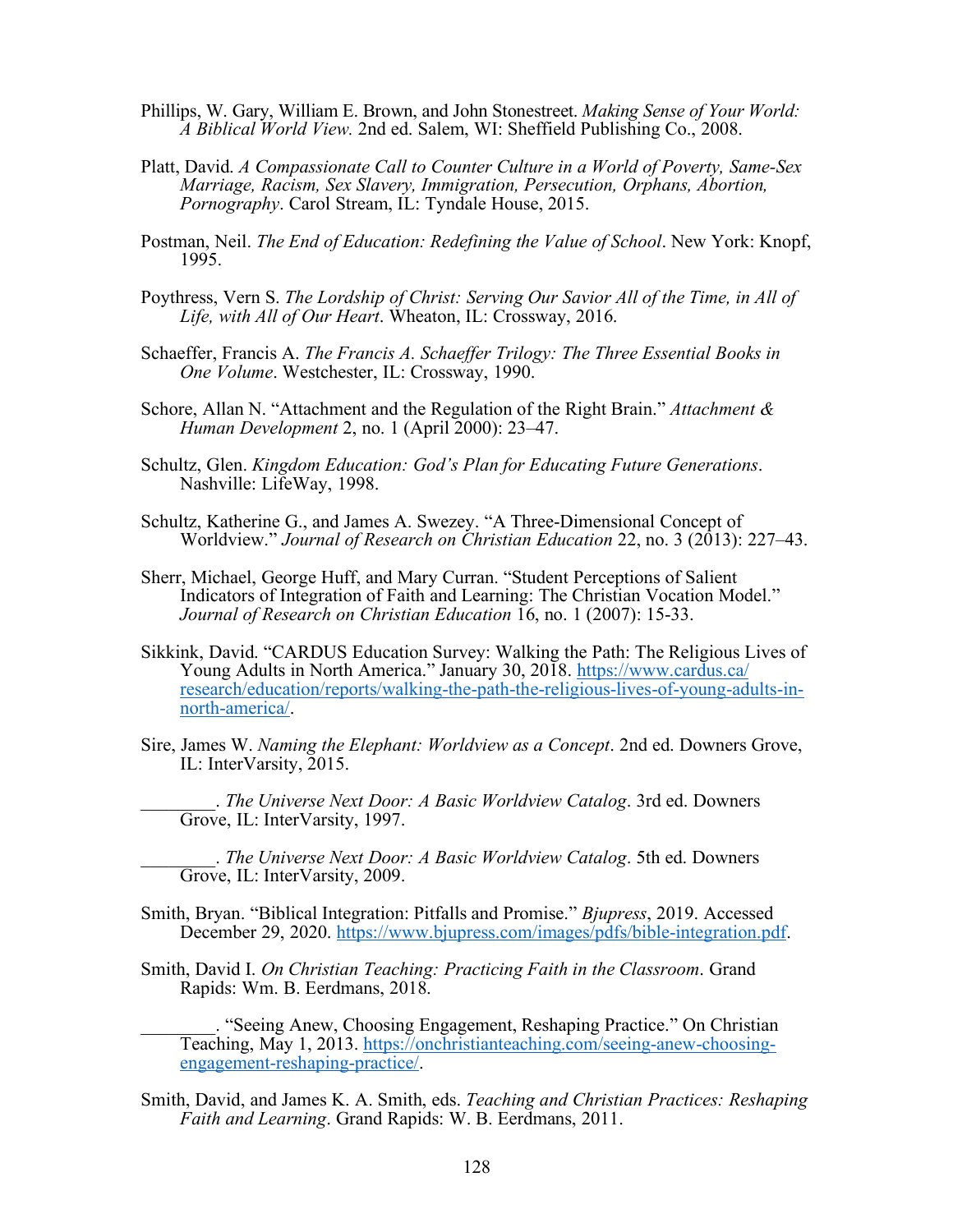- Smith, James K. A. *Desiring the Kingdom: Worship, Worldview, and Cultural Formation*. Cultural Liturgies 1. Grand Rapids: Baker, 2009.
- Swaner, Lynn E., Dan Beerens, and Erik Ellefsen. *MindShift: Catalyzing Change in Christian Education*. Colorado Springs: ACSI, 2019.
- Swaner, Lynn E., and Matthew H. Lee. "Christian Schools and Covid-19: 2020-2021 School Year Profile." Association of Christian Schools International, December 2020. https://www.acsi.org/docs/default-source/website-publishing/research/acsicovid-survey-report-december-2020.pdf?sfvrsn=cf12f759\_8.
- Taulbert, Clifton L. *Eight Habits of the Heart for Educators: Building Strong School Communities through Timeless Values*. Thousand Oaks, CA: Corwin Press, 2006.
- Tennant, Agnieszka. "The Making of the Christian: Richard J. Foster and Dallas Willard on the Difference Between Discipleship and Spiritual Formation." *Christianity Today*, October 2005.
- Tisby, Jemar. *The Color of Compromise: The Truth about the American Church's Complicity in Racism*. Grand Rapids: Zondervan, 2020.
- Trueman, Carl R. *The Rise and Triumph of the Modern Self: Cultural Amnesia, Expressive Individualism, and the Road to Sexual Revolution*. Wheaton, IL: Crossway, 2020.
- Uecker, Milton V. *Distinctively Christian: A Christ-Centered Approach to Early Spiritual Development*. Wheaton, IL: Wheaton Press, 2019.
- US Department of Education. "National Blue Ribbon Schools Program—Purpose." Accessed November 17, 2020. https://www2.ed.gov/programs/nclbbrs/index.html.
- Van Brummelen, Harro W. *Walking with God in the Classroom: Christian Approaches to Learning and Teaching*. Colorado Springs: Purposeful Design Publications, 2009.
- Volf, Miroslav, and Dorothy C. Bass, eds. *Practicing Theology: Beliefs and Practices in Christian Life*. Grand Rapids: W. B. Eerdmans, 2002.
- Weisser, Aaron R. "Metanarrative Fluency Levels and Motivation for Learning Levels in Christian High School Students." PhD diss., Columbia International University, 2018.
- Westerhoff, John. "Formation, Education, Instruction." *Religious Education* 82, no. 4 (September 1987): 578-91.
- Westerhoff, John H. *Will Our Children Have Faith?* 3rd rev. ed. Harrisburg, PA: Morehouse, 2012.
- Wheaton Press. "The Global Student Assessment." Accessed January 22, 2021. https://www.wheatonpress.com/global-student-assessment.html.
- Whitney, Donald S. *Ten Questions to Diagnose Your Spiritual Health*. Colorado Springs: NavPress, 2001.
- Wilcox, Erin. "Expected Student Outcomes: A Help, or Just Hype?" Association of Christian Schools International, 2020. https://blog.acsi.org/expected-studentoutcomes-in-christian-schools.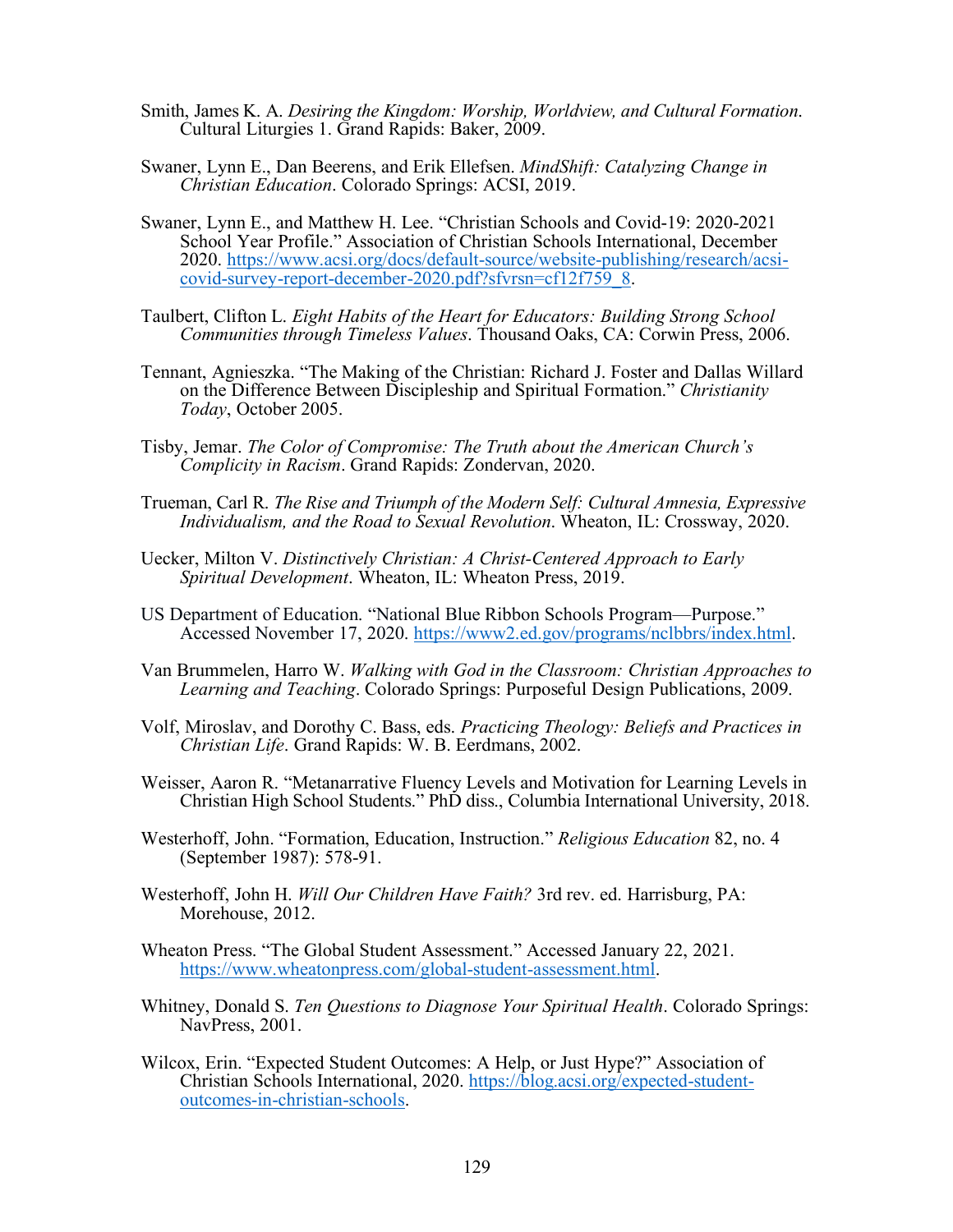- Wilder, E. James, Fernando Garzon, and Eric L. Johnson. "A Christian Multi-Modal Approach to Therapy Utilizing Inner Healing Prayer: The Life Model." *Journal of Psychology and Christianity* 39, no. 1 (2020): 49–64.
- Wilkens, Steve, and Mark L. Sanford. *Hidden Worldviews: Eight Cultural Stories That Shape Our Lives*. Downers Grove, IL: IVP, 2009.
- Willard, Dallas, and Don Simpson. *Revolution of Character: Discovering Christ's Pattern for Spiritual Transformation*. Colorado Springs: NavPress, 2005.
- Wilson, Jared C. *The Storytelling God: Seeing the Glory of Jesus in His Parables*. Wheaton, IL: Crossway, 2014.
- Wolterstorff, Nicholas, Gloria Goris Stronks, and Clarence W. Joldersma. *Educating for Life: Reflections on Christian Teaching and Learning*. Grand Rapids: Baker, 2002.
- Zigarelli, Michael A. "Assess Yourself Surveys." Accessed January 15, 2021. http://www.assess-yourself.org/surveys/.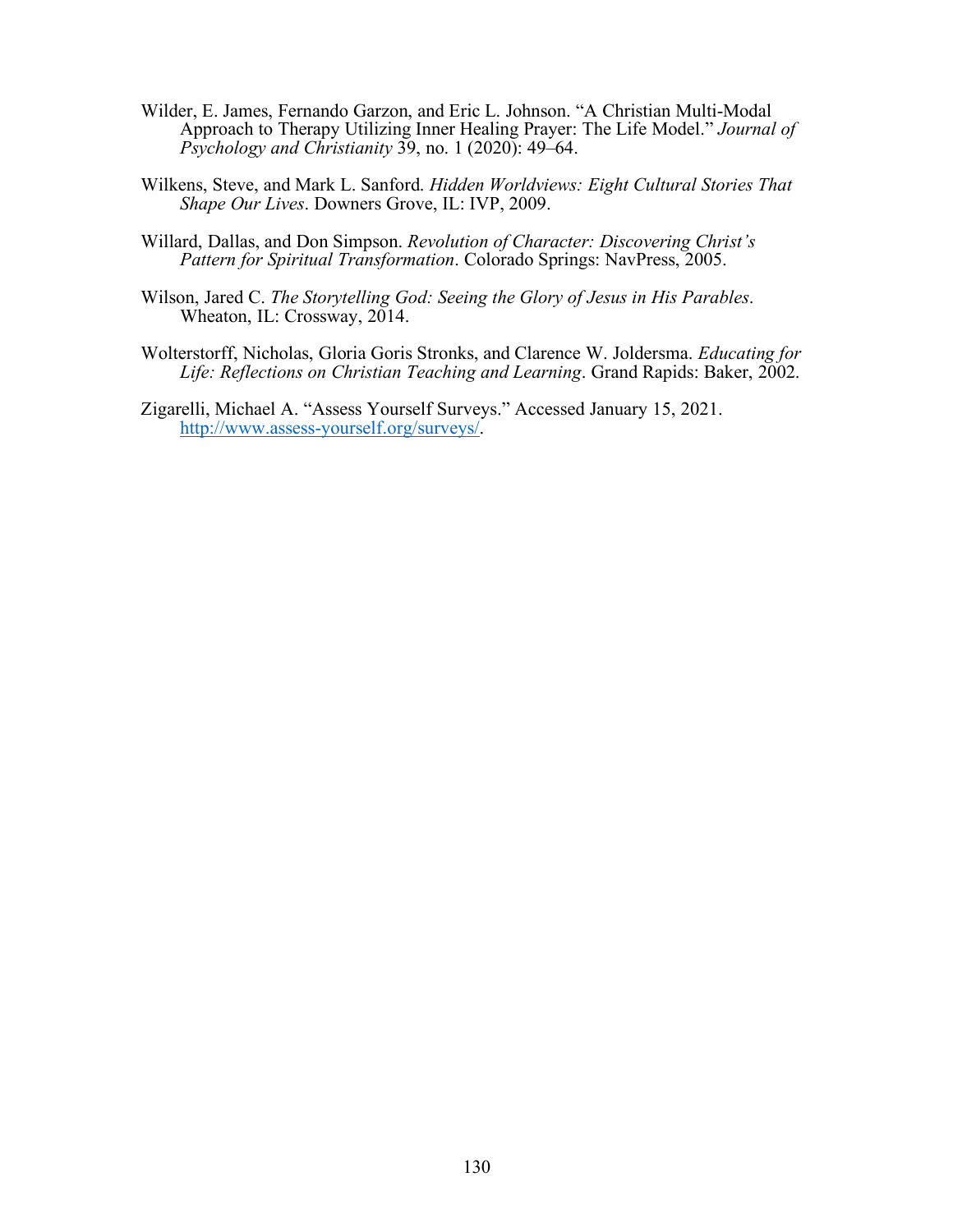# ABSTRACT

# MEETING JESUS IN THE CLASSROOM: TRANSFORMATIONAL INTEGRATION

Rebecca Eckler Wiley, DEdMin The Southern Baptist Theological Seminary, 2021 Faculty Supervisor: Dr. Matthew D. Haste

This study explores how to best create the conditions for authentic spiritual formation in the Christian school classroom. Chapter 1 provides an overview of the history of Christian education in America, and the strengths and weaknesses of current Christian education. Chapters 2 and 3 offer an extensive literature review of the topics of philosophy of education, worldview, biblical integration, teachers, and learners. Chapter 4 presents an understanding of transformational integration through formation. Chapter 5 chronicles one Christian school system's experience in striving to reach authentic spiritual transformation in the classroom. Lastly, Chapter 6 culminates in offering best practices and principles for authentic transformation. Appendices include book recommendations and small suggestions for teachers they can implement immediately in their classrooms.